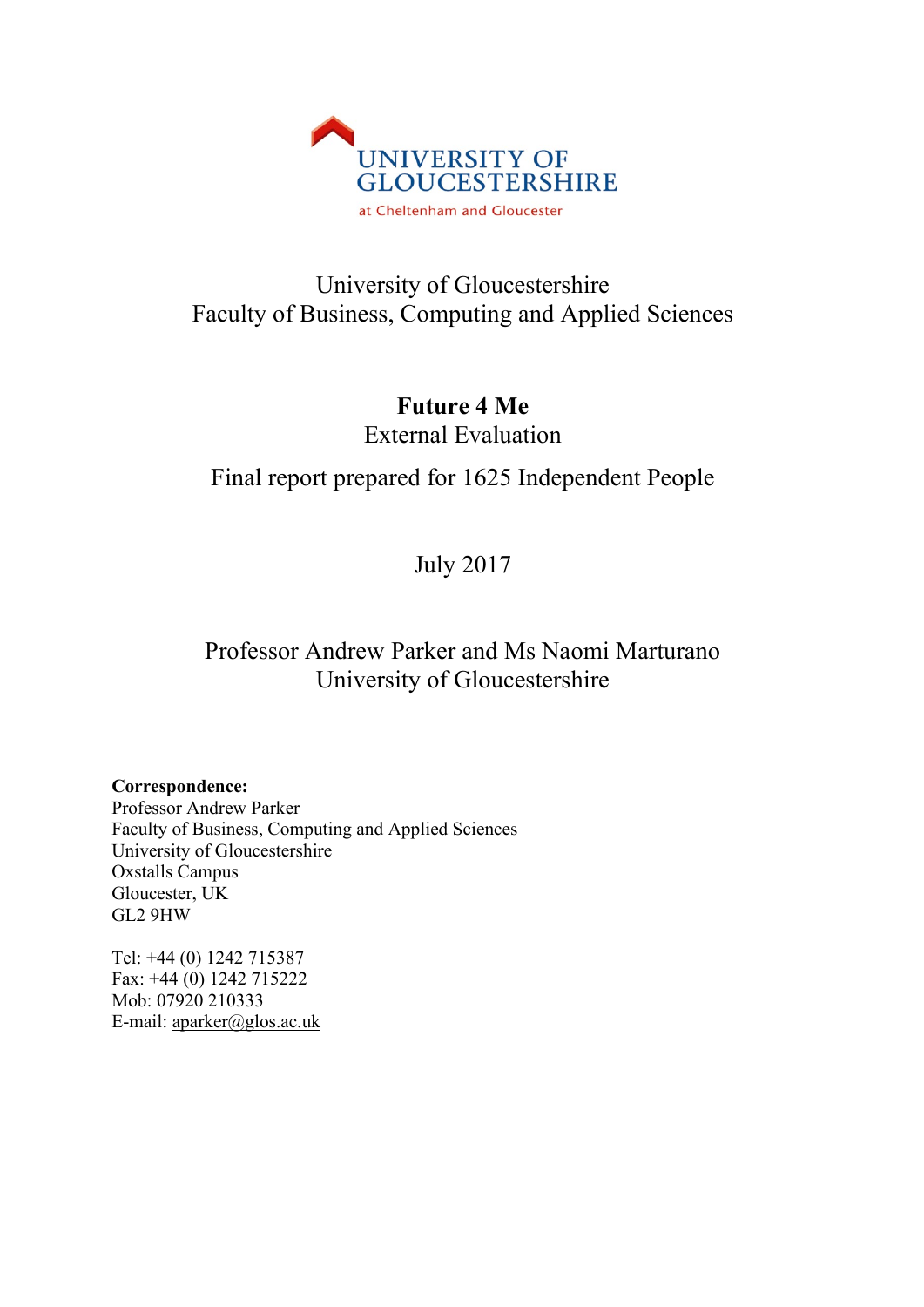# **CONTENTS**

| <b>Acknowledgements</b>  |                              |                                             |    |  |
|--------------------------|------------------------------|---------------------------------------------|----|--|
| <b>Executive Summary</b> |                              |                                             |    |  |
| 1.                       | <b>Introduction</b>          |                                             | 10 |  |
| 2.                       | <b>The Evaluation</b>        |                                             |    |  |
|                          | 2.1                          | Aims and objectives                         | 10 |  |
|                          | 2.2                          | Methods and methodology                     | 11 |  |
| 3.                       | <b>Background Literature</b> |                                             | 13 |  |
|                          | 3.1                          | Young people in care and/or custody         | 13 |  |
|                          | 3.2                          | Relationships                               | 14 |  |
|                          | 3.3                          | Accommodation                               | 16 |  |
|                          | 3.4                          | Education, training and employment          | 17 |  |
|                          | 3.5                          | Mental and physical wellbeing               | 18 |  |
|                          | 3.6                          | Multi-agency working                        | 19 |  |
|                          | 3.7                          | The voice of the young person               | 19 |  |
| 4.                       | <b>Evaluation findings</b>   |                                             | 20 |  |
|                          | 4.1                          | Sample characteristics                      | 20 |  |
|                          | 4.2                          | Practical support                           | 20 |  |
|                          | 4.2.1                        | Securing and managing accommodation         | 21 |  |
|                          | 4.2.2                        | Employment, training and education          | 24 |  |
|                          | 4.2.3                        | Mental and physical wellbeing               | 26 |  |
|                          | 4.2.4                        | Managing money                              | 30 |  |
|                          | 4.2.5                        | Managing everyday life                      | 32 |  |
|                          | 4.3                          | Reducing re-offending                       | 34 |  |
|                          | 4.4                          | Relationships                               | 37 |  |
|                          | 4.4.1                        | Relationships with Key Workers              | 37 |  |
|                          | 4.4.2                        | The importance of 'second chances'          | 38 |  |
|                          | 4.4.3                        | Consistency, reliability, honest and trust  | 39 |  |
|                          | 4.4.4                        | Getting along with others                   | 41 |  |
|                          | 4.4.5                        | Permission to challenge                     | 42 |  |
|                          | 4.5                          | Time                                        | 42 |  |
|                          | 4.5.1                        | Lower caseloads                             | 45 |  |
|                          | 4.6                          | Flexibility                                 | 46 |  |
|                          | 4.7                          | Psychologically Informed Environments (PIE) | 48 |  |
|                          | 4.8                          | Multi-agency working                        | 50 |  |

4.8.1 Communication 50 4.8.2 Sharing professional expertise 53<br>4.8.3 Toolkit 54 4.8.3 Toolkit 54 4.8.4 Referrals 57<br>4.8.4.1 Improving the quality of information 58 4.8.4.1 Improving the quality of information 58 4.8.4.2 Unsuitable referrals 59 4.9 The voice of the young person 60<br>4.9.1 Advocacy 60 Advocacy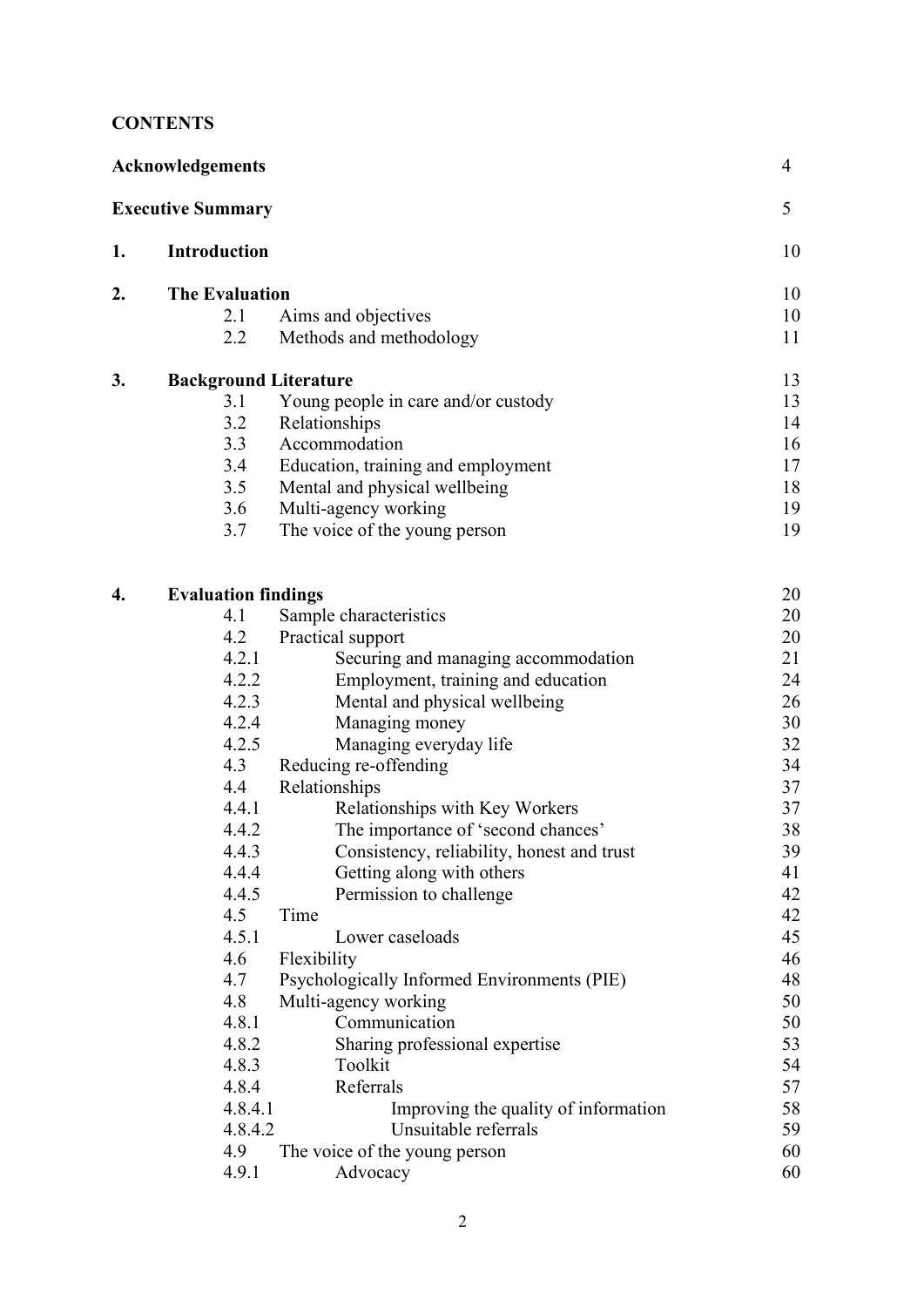|    | 4.9.2                  | Young people taking the lead                 | 62 |
|----|------------------------|----------------------------------------------|----|
|    | 4.10                   | Staff turnover and project funding           | 63 |
|    | 4.10.1                 | Impact on staff wellbeing and team morale    | 63 |
|    | 4.10.2                 | Impact on the service                        | 64 |
|    | 4.11                   | Endings                                      | 65 |
|    | 4.11.1                 | Planning, preparing and setting expectations | 67 |
|    | 4.11.2                 | Introducing other sources of support         | 69 |
|    | 4.11.3                 | The end of the relationship                  | 72 |
|    | 4.11.4                 | Negotiating endings                          | 73 |
|    | 4.11.5                 | Unplanned endings                            | 74 |
| 5. | <b>Conclusions</b>     |                                              | 76 |
|    | 5.1                    | Personal and practical support               | 76 |
|    | 5.2                    | Employment, training and education           | 77 |
|    | 5.3                    | Reducing re-offending                        | 78 |
|    | 5.4                    | Relationships                                | 78 |
|    | 5.5                    | Time and flexibility                         | 79 |
|    | 5.6                    | Multi-agency working                         | 79 |
|    | 5.7                    | Advocacy                                     | 80 |
| 6. | <b>Recommendations</b> |                                              | 81 |
|    |                        | Project extension and delivery               | 81 |
|    |                        | Relationships with partners                  | 81 |
|    |                        | Relationships with young people              | 81 |
|    |                        | Toolkit development                          | 82 |
|    |                        | Referrals process                            | 82 |
|    |                        | Staffing strategy                            | 82 |
|    |                        |                                              |    |

# **Bibliography** 84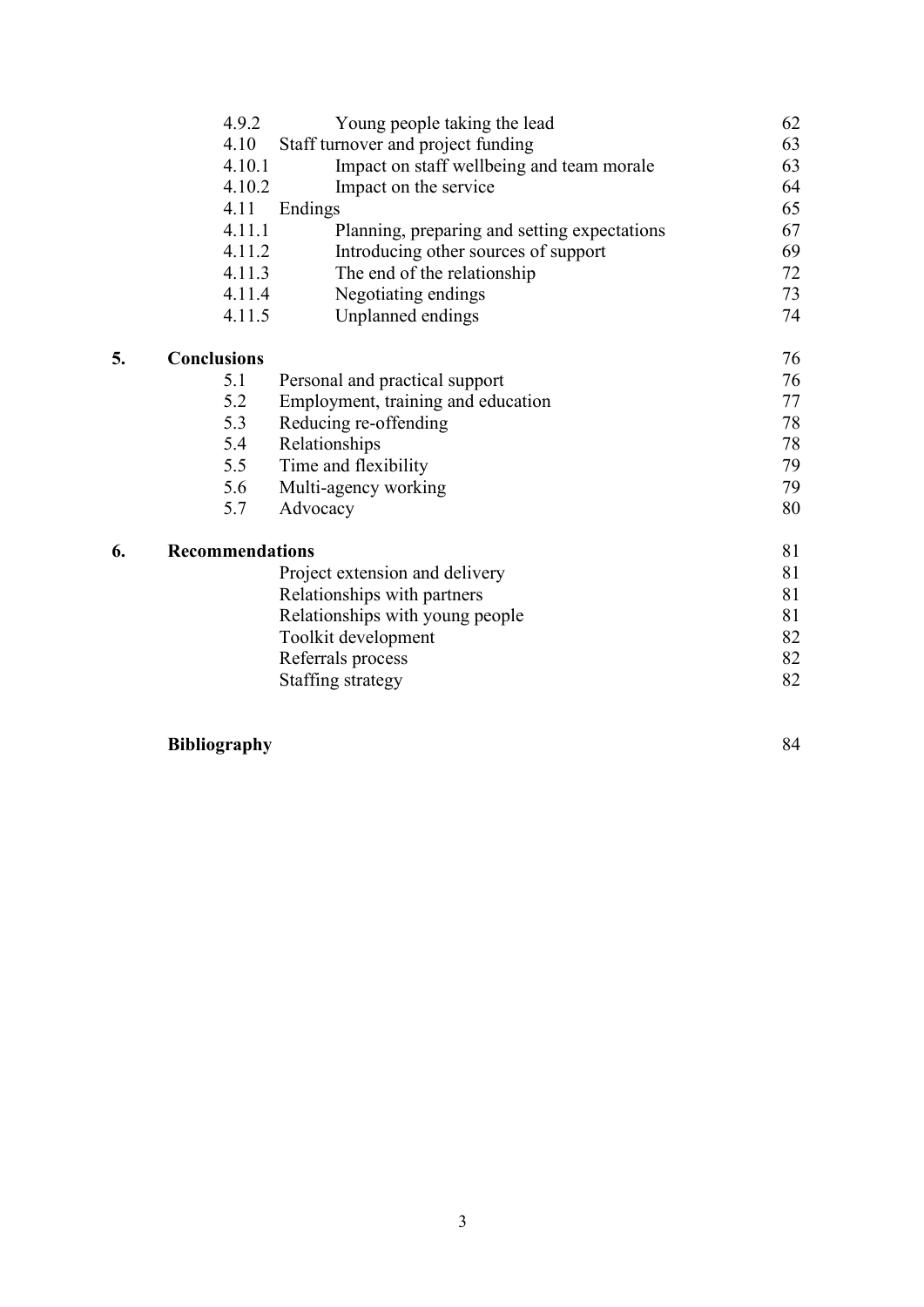# **Acknowledgements**

The authors wish to record their grateful thanks to the *Future 4 Me* participants, staff and partners who took part in this evaluation.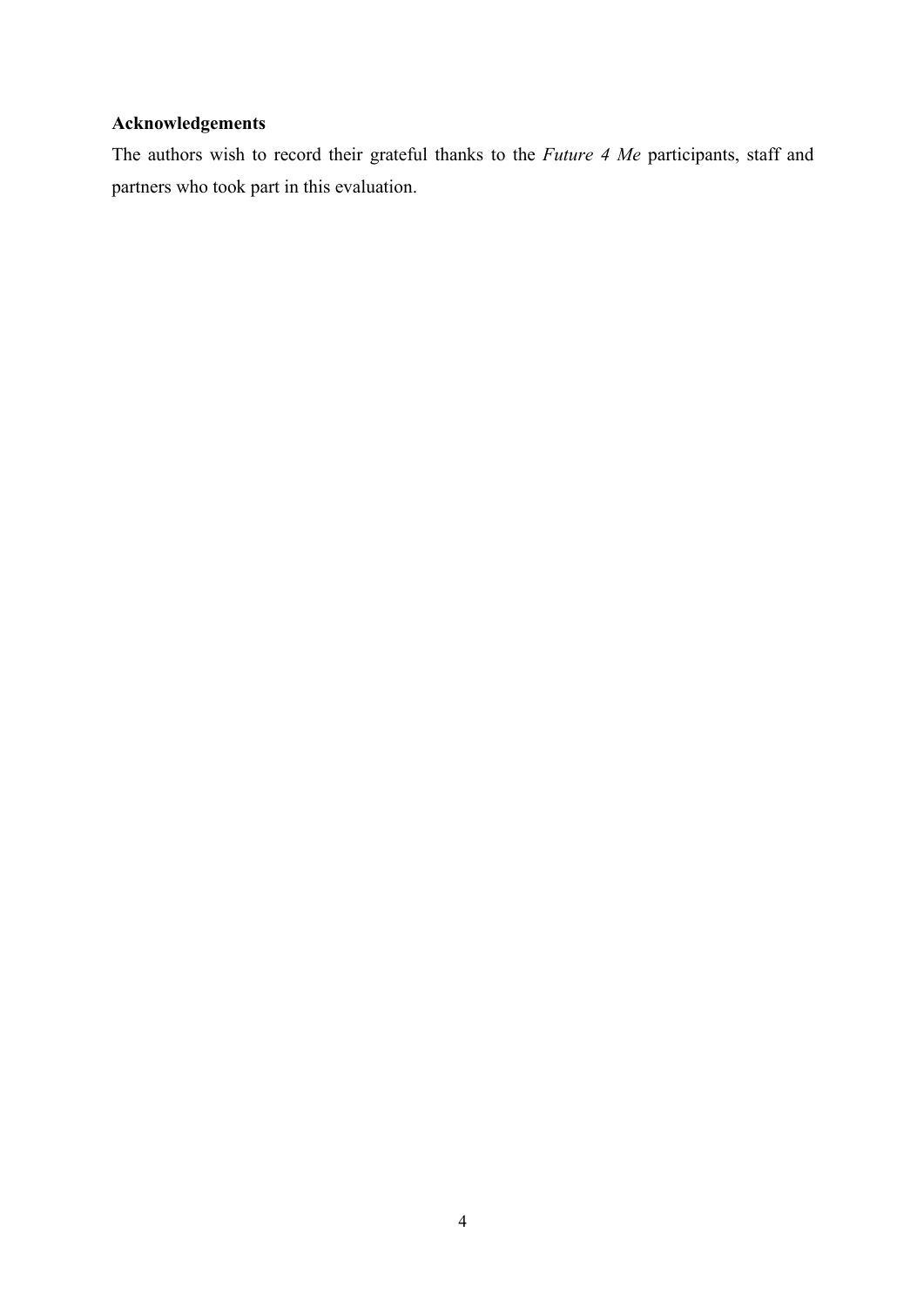### **EXECUTIVE SUMMARY**

This report presents the findings of an independent external evaluation of the *Future 4 Me* project charting the operationalisation and impact of the project on the cohorts of young people whom it serves. *Future 4 Me* is specifically targeted towards the development of effective and improved resettlement solutions for young people aged 16-21 leaving custody and care. More specifically the project works with those who other services have found most difficult to engage and who are at high risk of homelessness, reoffending, poor employment, education and/or health outcomes. Using a psychologically informed approach, the project aims to work in a way that understands and responds to the needs of young people in a therapeutic manner, using relationships as the main tool for change. This is achieved, in part, through the use of Reflective Practice and sharing specialist skills/knowledge. The project also aims to facilitate the co-ordination of efficient collaborative relationships between the various organisations and agencies that work with the young people involved in order to service their everyday needs and entitlements.

The *Future 4 Me* project commenced in September 2012 and ran until September 2016 and was supported by the Big Lottery Fund. The evaluation of the project was carried out between December 2014 and September 2016 and deployed a mixed method evaluative research model in order to investigate the impact of *Future 4 Me* on the young people and agencies concerned. The quantitative aspect of the study investigated the experiences and perceptions of project clients (i.e., young people/participants), via a questionnaire survey of those involved, whilst also collating local, regional and national data on young people's engagement with this, and similar, initiatives. The qualitative aspect of the evaluation involved in-situ observations of *Future 4 Me* participants (young people) during project delivery and semi-structured, one-to-one and/or focus group interviews with the project staff team/practitioners, and stakeholder/partner agencies. The overall aim of the evaluation was to explore the extent to which the project met its stated aims. With these issues at its core, the evaluation sits comfortably amidst broader debates surrounding the curtailment of reoffending and innovative approaches to resettlement and social and political agendas concerning criminal justice, social inclusion/cohesion and youth/community development.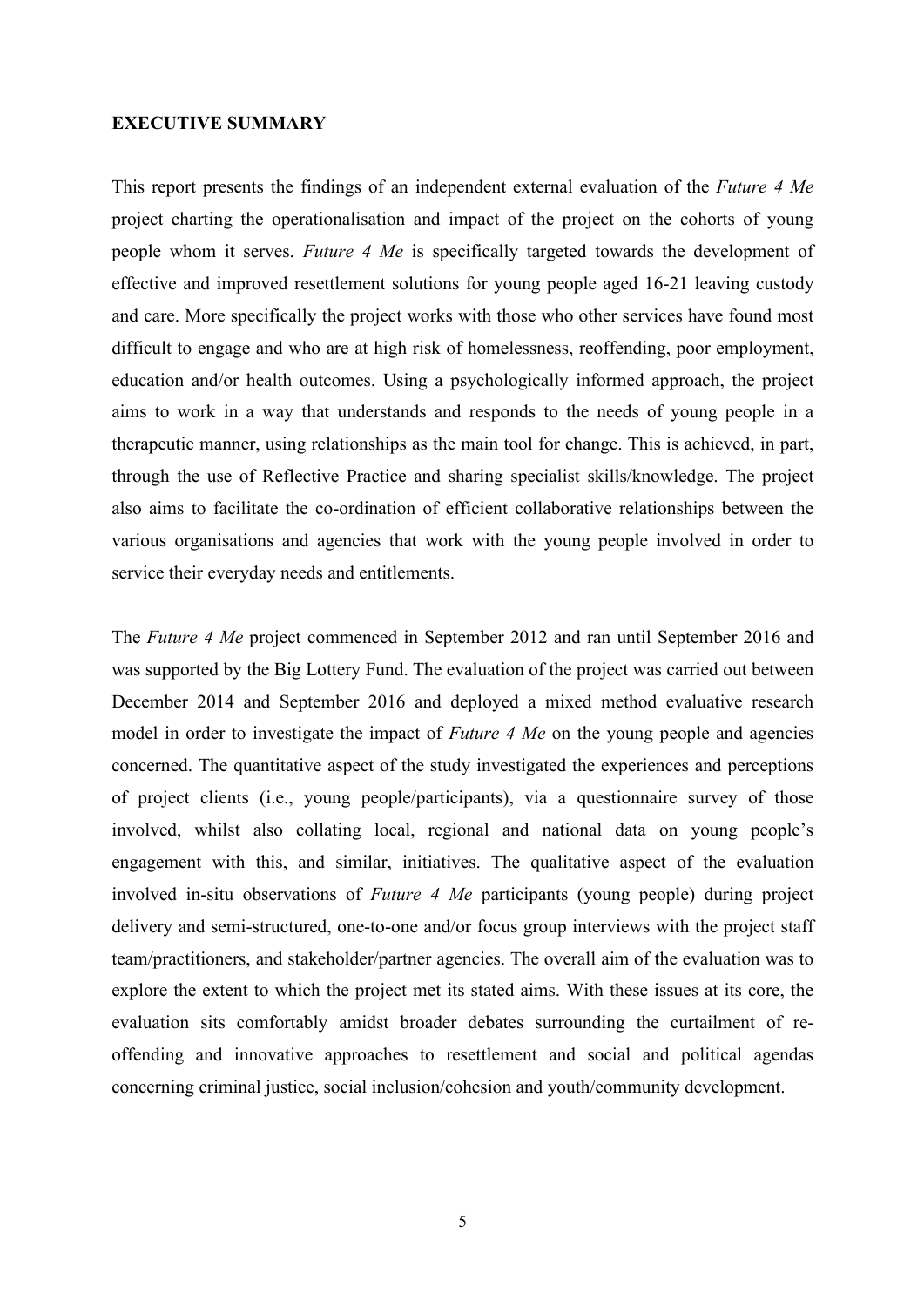# **Key findings**

The key findings of the report are as follows:

- *Future 4 Me* participants spoke positively about their experiences of the project and the advantages on offer in terms of the help and practical support which they received in relation to: securing and managing accommodation, handling finances, education, training and employment opportunities, access to health care services, mental/emotional and physical wellbeing, and carrying out everyday tasks, i.e., assistance with obtaining documents such passports and birth certificates, reading letters, completing forms, making telephone calls and keeping appointments (e.g., with social services, probation, health practitioners);
- Project participants highlighted how they were frequently assisted by Key Workers frequently in their negotiations with statutory services around referrals to accommodation providers to ensure that they were not at risk of being homeless upon release from prison and/or when moving on from or losing their existing accommodation;
- Housing was identified by young people as one of the key areas with which they received support with 82.7% 'agreeing' or 'strongly agreeing' that *Future 4 Me* had helped them with their housing needs. This ranged from assisting young people in attending housing interviews and referring them to the Housing Support Register, to supporting young people to manage their tenancies and develop independent living skills such as cooking, cleaning and budgeting;
- Survey findings revealed that 79.3% of young people surveyed 'agreed' or 'strongly agreed' that the project had helped them move towards employment, training and /or education. Young people who accessed this type of support reported receiving encouragement and motivation from staff as well as practical help with things such as exploring options, writing job or college applications and preparing for interviews;
- Project staff believed that part of what made employment support so effective was: (i) the time that staff had to dedicate to young people, and (ii) the flexible and tailored approach which they deployed in providing such support. Having quality time with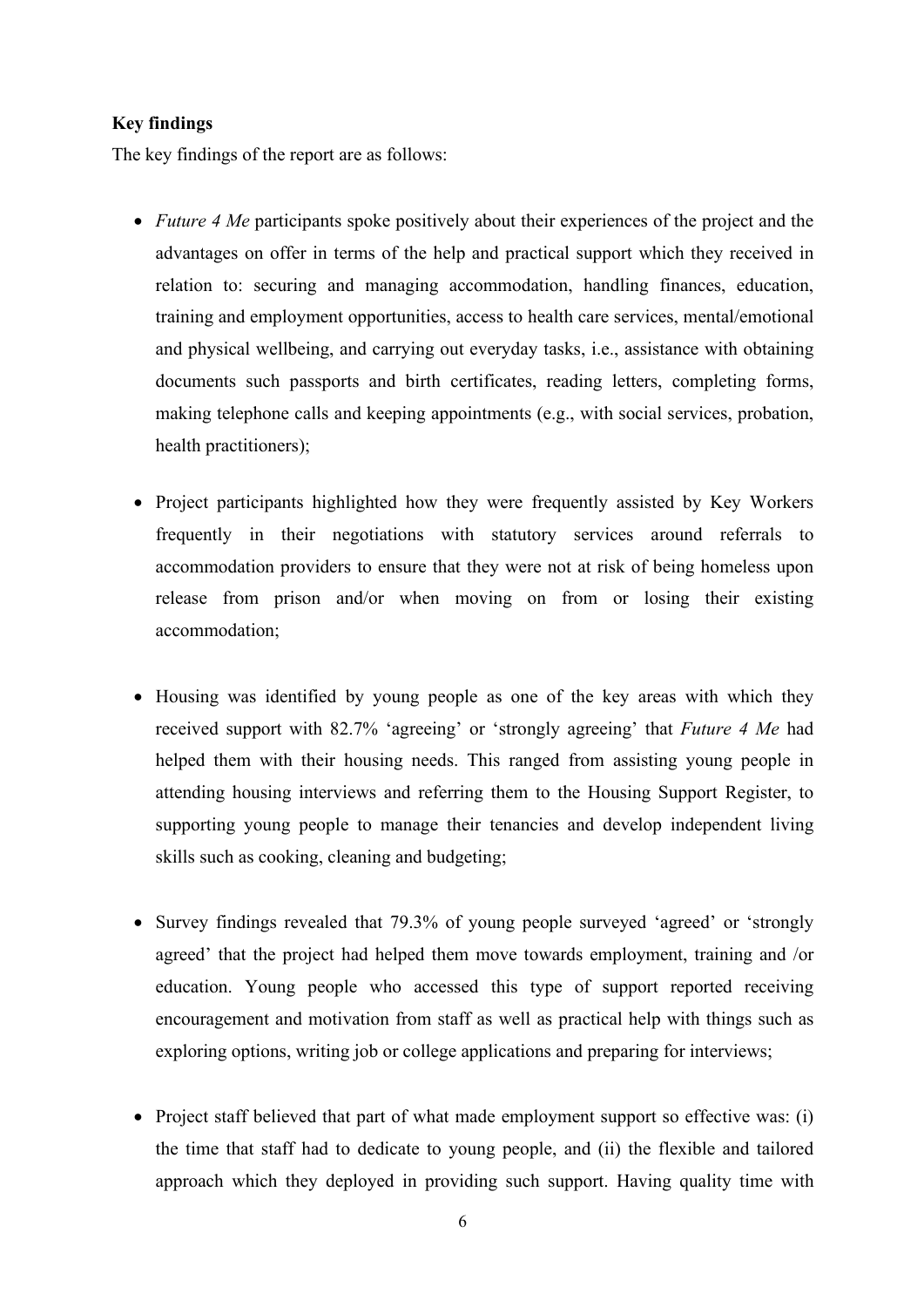participants allowed staff to discern in more detail the kinds of barriers that young people were facing, where their career interests/ambitions lay, the stage that they were at in their employment journey, and the expectations that they held;

- Young people reported positive relationships with project staff and considered the staff team to be one of the main strengths of the project. The vast majority of young people (89.6%) surveyed reported having a good relationship with a trusted adult who they liked and respected. Young people and staff alike highlighted the significance of relationship in terms of their overall experiences of the project;
- Young people who had previously been in custody noted how the project had helped prevent reoffending. Many young people reported that after being released from prison they often lacked meaningful ways to spend their time and, as a result, were often tempted back into antisocial and/or criminal activity. *Future 4 Me* offered the opportunity to become regularly involved in activities such as sport, cookery and art as well as occasional days out (e.g., climbing, indoor skiing, go-karting). This provided young people with more positive ways to occupy their time and helped to remove the urge to (re)offend in order to relieve boredom;
- Survey findings revealed that 62% of young people 'agreed' or 'strongly agreed' that *Future 4 Me* had provided them with activities to fill their time and 65.5% said that the project had had a positive impact on their offending behaviour. In turn, a small number of young people said that the project had helped reduce reoffending and/or antisocial behaviour because their Key Workers had encouraged them to see the value in making more positive lifestyle choices, giving them hope of a better future and supporting them whilst they made steps towards their aspirations;
- Project participants and stakeholder/partner agencies alike highlighted the fact that Key Workers had the necessary time to dedicate to engaging and working with complex young people. Professionals within statutory services often noted that through partnering with *Future 4 Me* they could ensure that young people had access to the additional practical and/or emotional support that they needed but which they were unable to provide themselves due to the way their own services were structured;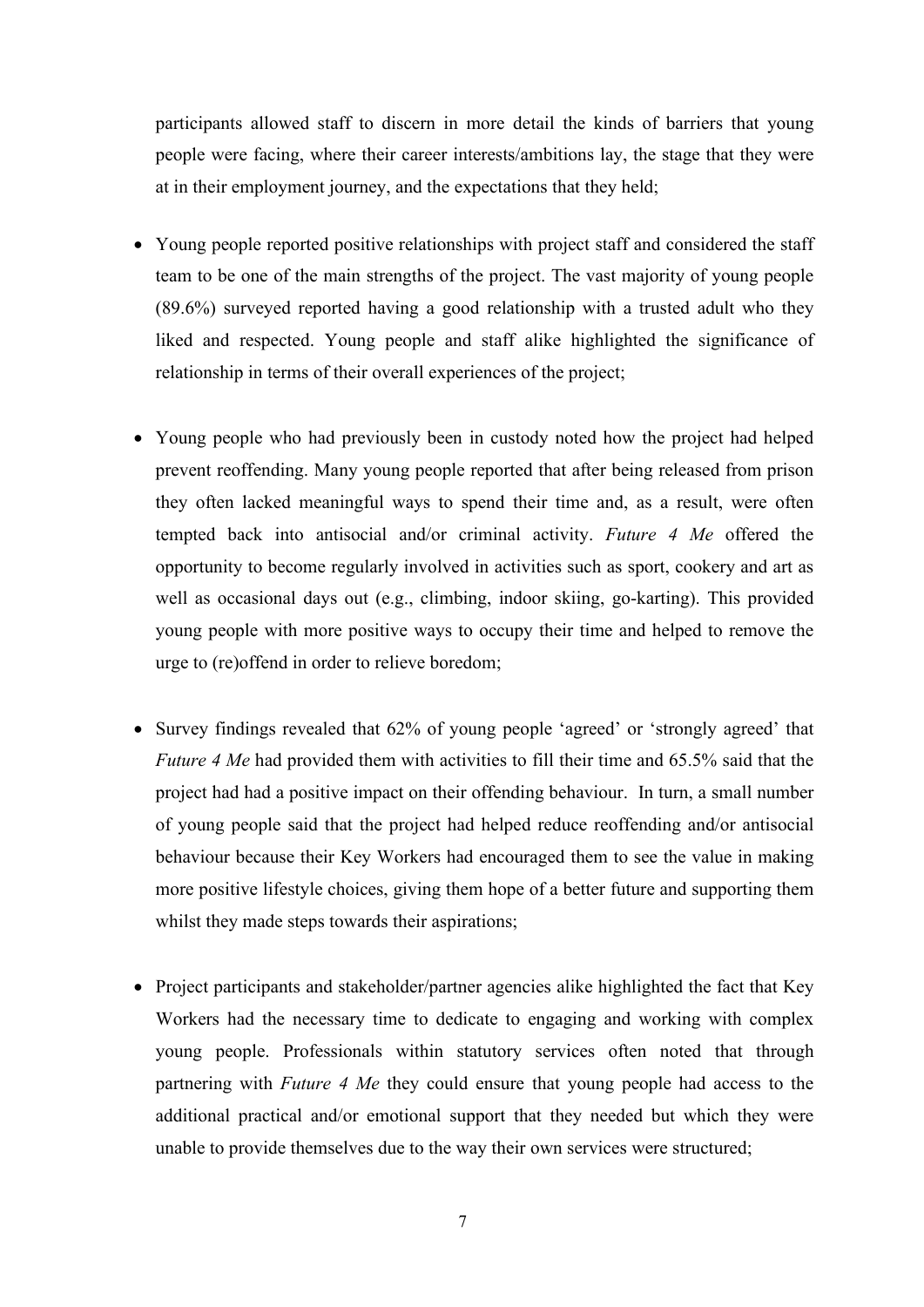- *Future 4 Me* staff were not as restricted as statutory or other primarily office-based services might be in terms of their engagement with young people and this was considered a significant benefit by all those associated with the project. To this end, staff were able to exercise a greater degree of flexibility than other professionals with regards to how and where they provided support. This approach helped maximise opportunities for engagement by avoiding the creation of unnecessary barriers and by facilitating the development of trusting relationships. *Future 4 Me* Key Workers were able to go out into the community and meet young people in physical spaces that they felt comfortable in and carry out activities which young people found enjoyable and/or relevant;
- Partners, stakeholders and project staff reported that, on the whole, their experiences of multiagency working had been positive and successful, allowing all parties involved to deliver a better service to young people. In particular, findings highlighted the roles of communication and sharing professional expertise. *Future 4 Me* staff were regularly praised by partners for keeping in close contact and sharing information with the various agencies with which they engaged. Similarly, professionals working with *Future 4 Me* valued this multi-agency approach because it allowed people to come together and support each other in their roles by sharing knowledge, providing access to specialist skills, exploring ideas, thinking creatively and joint problem solving;
- Staff found that adopting a psychologically informed approach towards their work had helped to make them more aware of young people's psychological and emotional needs as well as gaining a better understanding of psychological basis for behaviours. This helped to shape their responses to young people;
- Managerial staff within partner/stakeholder organisations expressed a desire to continue to work closely with 1625 Independent People and with their help start to develop a way of working with young people in a way that was relationship based and psychologically informed and there was rising expectation on them to deliver this. The toolkit currently being developed by Future 4 Me/1625 Independent People which would deliver training on topics such as using relationships as a tool for change and PIE/Reflective Practice was seen as a potential solution to this problem. Another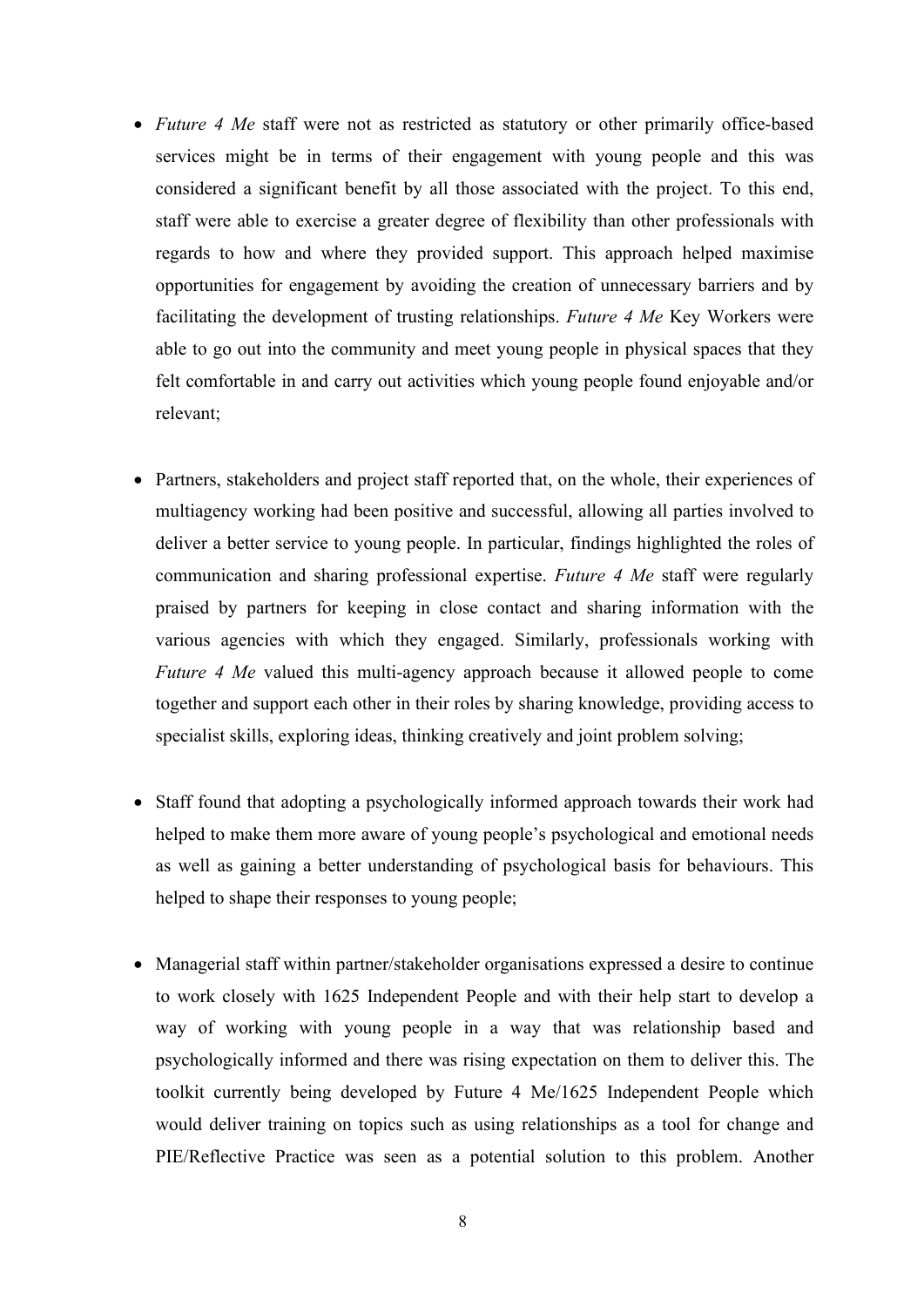perceived benefit of the toolkit was that it could be used in a multi-agency setting to provide a common framework, helping to ensure that all the agencies involved with a young person had shared knowledge and understanding of the psychological/emotional issues in play and are working in a way that is therapeutic, relationship based and consistent;

- The ability of Key Workers to act as advocates for young people was considered an important part of the project by all involved (i.e., staff, young people and partners/stakeholders);
- Young people found it helpful to have someone supporting them in meetings and to have staff with them at appointments with other agencies in order to help both parties to understand each other's perspectives and needs. This enabled young people to maintain their engagement with key services which, in turn, helped prevent them from returning to custody or being made homeless.

### **Conclusions**

In terms of the specific aims of *Future 4 Me*, this report indicates that the project makes a valuable contribution to the personal and social needs of those with whom it engages. In turn, project participants reported: (i) improvements in their understandings of (and ability to engage with) wider agency support including housing, healthcare and education, training and employment opportunities; (ii) reduced involvement in anti-social/offending behaviour; and (iii) an increased sense of connection, advocacy and entitlement in relation to social service provision. What this report also demonstrates is that the development of trusting relationships (via on-going investment) is key to the engagement of those from hard to reach groups within the context of the youth justice sector. In turn, such levels of investment can facilitate the exploration of a series of broader life choices for those who choose to access the opportunities on offer.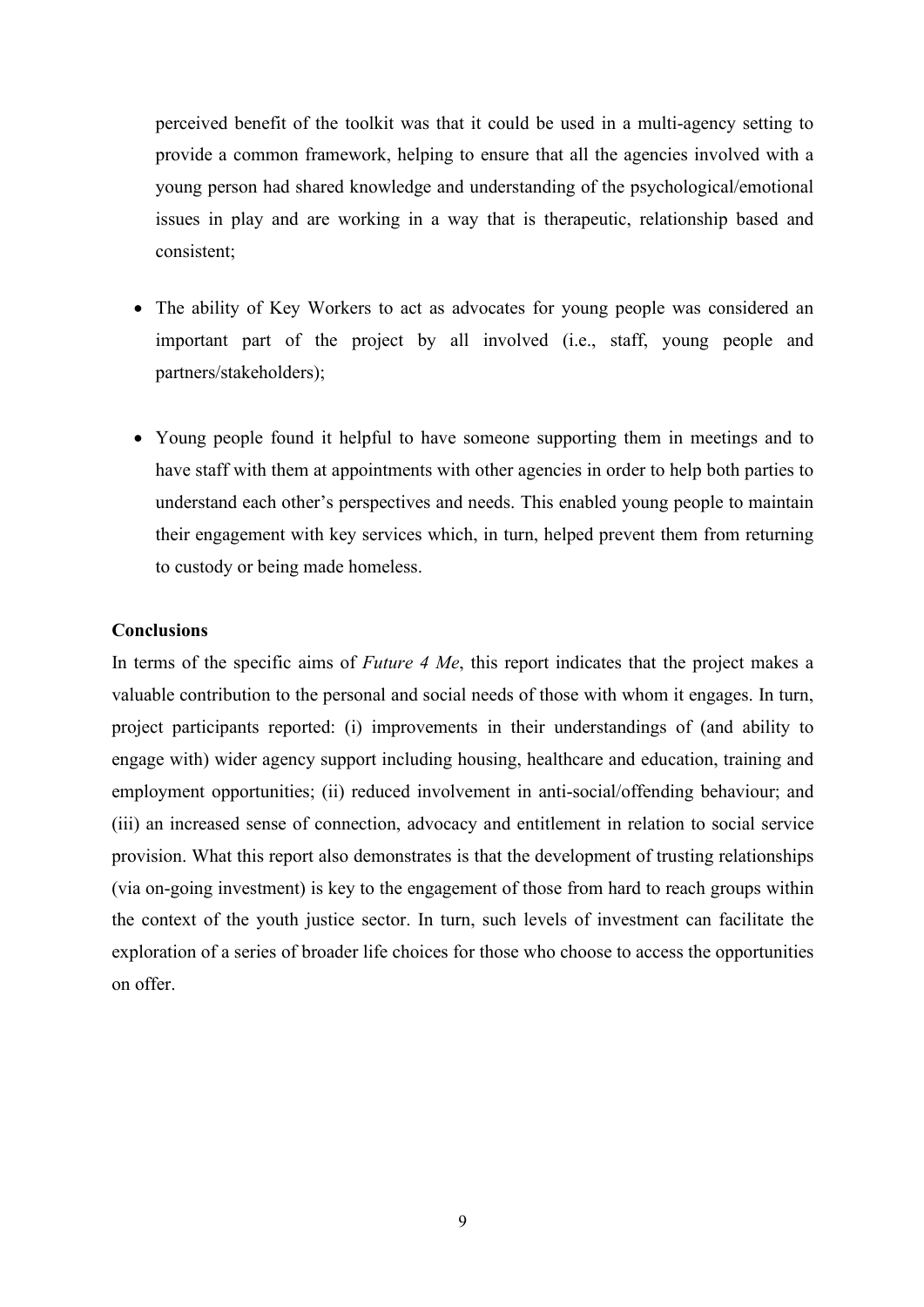#### **1. INTRODUCTION**

This report presents the findings of an independent external evaluation of the *Future 4 Me* project which is hosted by the organisation 1625 Independent People. The project evaluation conducted by the University of Gloucestershire commenced on 1<sup>st</sup> August 2014 and concluded on 1st September 2016; it was financed by The Big Lottery Fund.

The *Future 4 Me* project is specifically targeted towards the development of effective and improved resettlement solutions for young people aged 16-21 leaving custody and care. More specifically the project works with those who other services have found most difficult to engage and who are at high risk of homelessness, reoffending, poor employment, education and/or health outcomes. Using a psychologically informed approach, the project aims to work in a way that understands and responds to the needs of young people in a therapeutic manner, using relationships as the main tool for change. This is achieved, in part, through the use of Reflective Practice and sharing specialist skills/knowledge. The project also aims to facilitate the co-ordination of efficient collaborative relationships between the various organisations and agencies that work with the young people in order to service their everyday needs and entitlements.

#### **2. THE EVALUATION**

#### **2.1 Aims and objectives**

Utilising an action research approach, the evaluation focused on the extent to which 1625 Independent People meets its stated aims within the context of the *Future 4 Me* project. To this end, the research team adopted a developmental and integrational evaluation strategy whereby they worked with project clients (i.e., young people engaged with *Future 4 Me*), staff/practitioner teams, and stakeholders/partner agencies to generate clear understandings of the everyday processes around which the project operates. In this sense the evaluation process was cyclical and on-going, with each stage of data collection (and analysis) informing the next thereby increasing the potential for instances of 'good practice' to be disseminated across project personnel and networks.

In particular, the evaluation seeks to address the following research questions:

(i) What is the impact of the *Future 4 Me* project on the lives of young people and what do young people identify as most valuable and significant about the project?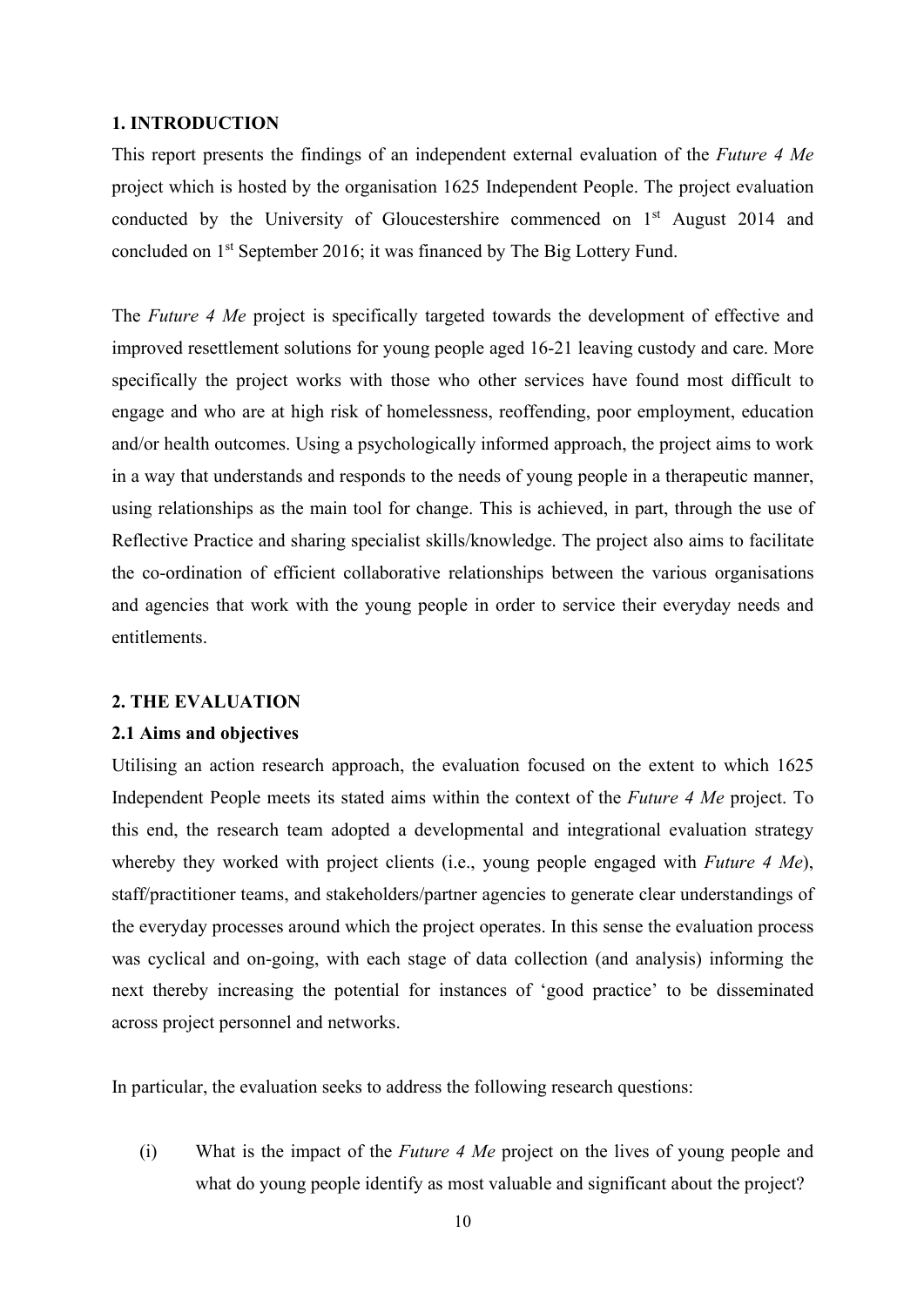- (ii) What do partners and stakeholders identify as most valuable and significant about the project?
- (iii) What are the factors and triggers that facilitate or hinder the achievement of *Future 4 Me* project outcomes?
- (iv) To what extent does *Future 4 Me* assist in joining up services for young people in transition?
- (v) To what extent does *Future 4 Me* manifest 'good practice' with regards to the development of policy (and practice) in this area?

With these issues at its core, the evaluation sits comfortably amidst broader debates surrounding the curtailment of re-offending and innovative approaches to resettlement.

## **2.2 Methods and methodology**

A mixed method evaluative research model was deployed in order to investigate the impact of the *Future 4 Me* project on the young people and agencies concerned. The research involved both quantitative and qualitative elements. Data collection was on-going between December 2014 and September 2016.

Quantitative data was collected from project participants via questionnaire survey and investigated the attainment of key outcomes around accommodation, employment, education and training<sup>[1](#page-10-0)</sup> and physical<sup>[2](#page-10-1)</sup> and mental wellbeing.<sup>[3](#page-10-2)</sup> The initial evaluation design involved project participants completing pre and post intervention questionnaires so as to be able to track progress over time. However, as a result of difficulties encountered with re-contacting young people, only a very small number completed both pre and post measures within the follow up period.<sup>[4](#page-10-3)</sup> This meant that the sample size was not large enough to perform a reliable statistical analysis. With this in mind, and given the fact there was not sufficient time left

<span id="page-10-0"></span><sup>1</sup> Items relating to accommodation, offending, employment, education and training were developed by the research team specifically for the *Future 4 Me* evaluation study.

<span id="page-10-1"></span><sup>&</sup>lt;sup>2</sup> Items relating to physical and mental health were adapted from the Casey Life Skills Assessment.

<span id="page-10-2"></span><sup>&</sup>lt;sup>3</sup> Mental wellbeing was measured using the Warwick Edinburgh Mental Wellbeing Scale (Stewart-Brown & Janmohamed, 2008) which was funded by Scottish Executive National Programme for improving mental health and wellbeing, commissioned by NHS Health Scotland, developed by the University of Warwick and the University of Edinburgh and is jointly owned by NHS Health Scotland, the University of Warwick and the University of Edinburgh.

<span id="page-10-3"></span><sup>4</sup> Where young people completed pre and post questionnaires their most recent questionnaire responses were included in the analysis.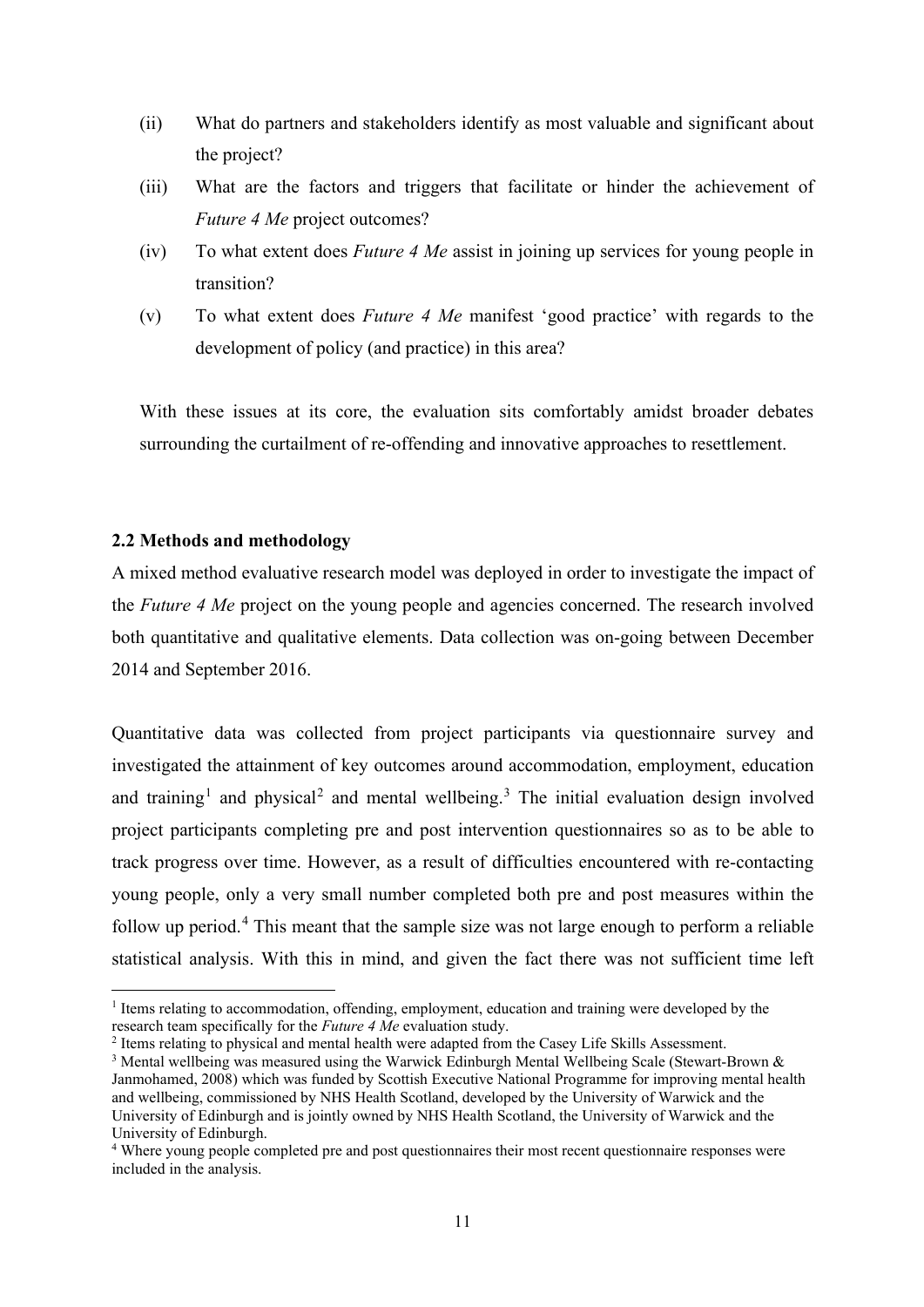within the evaluation to be able to administer both pre and post-test questionnaires to new participants, the decision was taken to only administer questionnaires to new participants at a single point in time for the remainder of the project.

The qualitative aspect of the evaluation involved in-situ observations of *Future 4 Me* participants (young people) during project delivery and semi-structured, one-to-one and/or focus group interviews with the project staff team/practitioners, and stakeholder/partner agencies. exploring their experiences of project delivery. Qualitative data was analysed using a grounded theory approach whereby respondent interpretations of their experiences of the project were explored in detail as were the meanings which they attached to these experiences (see Glaser and Strauss, 1967; Strauss and Corbin, 1998; Giorgi & Giorgi, 2003; Langdridge, 2007; Bryman, 2015). Interview discussion explored participant perceptions and experiences of the project and their role within it. The questioning style during interview was open-ended and, where necessary, further probing took place to clarify responses (sees Hammersley & Atkinson, 2007; Willig, 2008; Smith, 2008). Interview and focus groups lasted between 15 and 70 minutes and were recorded digitally and transcribed verbatim. Grounded theory methodology allows for the systematic analysis of data through a process of open, axial and selective coding, and the formation of a conceptual narrative that explains the experiences of participants from their perspective (Charmaz, 2000, 2014). Data were coded, managed and organised manually and were subsequently analyzed in four stages (Giorgi and Giorgi, 2008). First, transcripts were read in full to gain an overview of the data. Second, each transcript was individually coded and indexed allowing the different aspects of respondent experience to be captured. Third, these experiences were clustered and inductively rationalized into a number of over-arching topics. The final stage of analysis involved the formal organization of these topics into generic themes in line with which the qualitative data are presented. The empirical findings of the evaluation are located and contextualized against an analysis of existing research and it is to a review of this literature that we initially turn.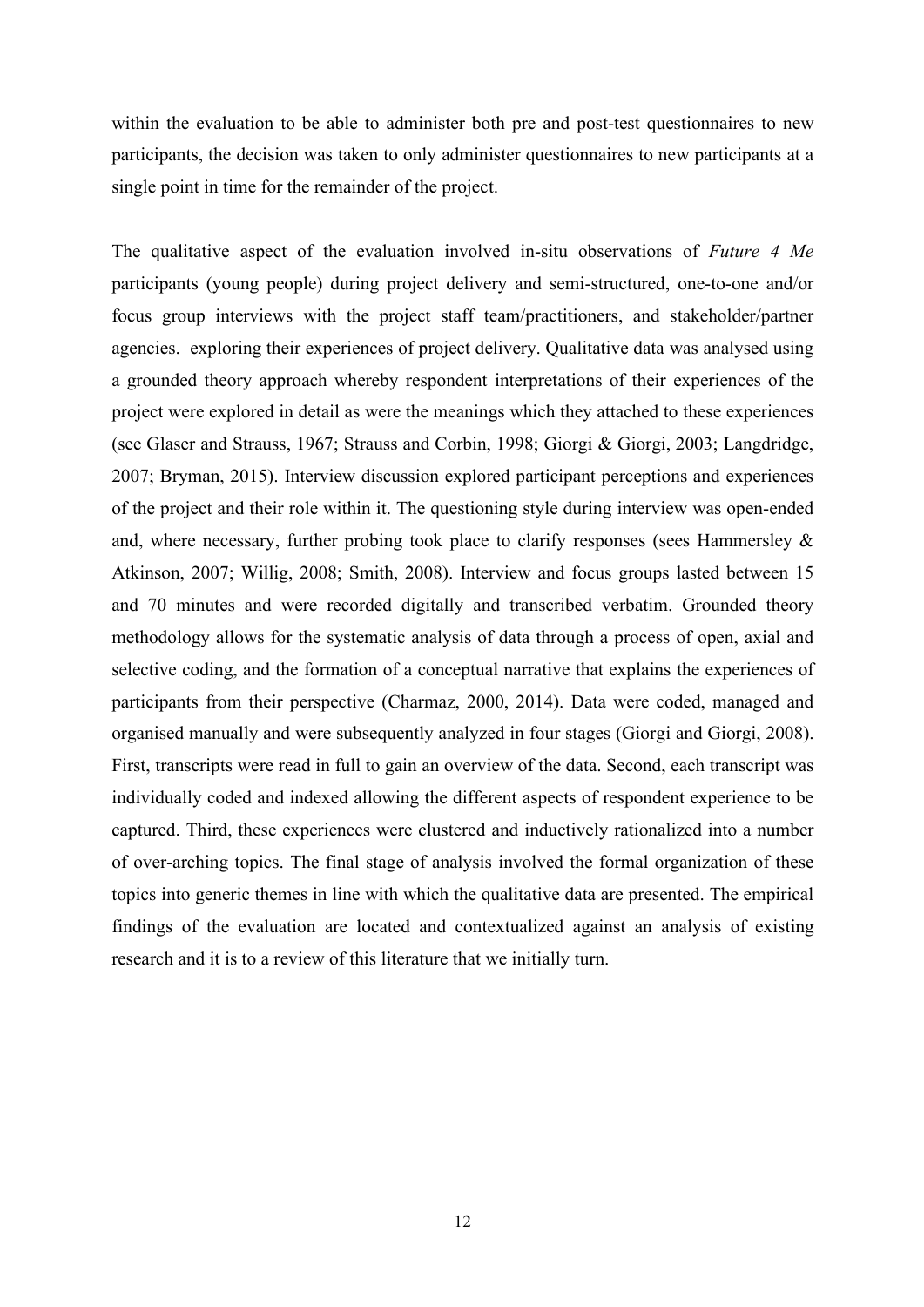### **3. BACKGROUND LITERATURE**

#### **3.1 Young people in care and/or custody**

There is a substantial amount of overlap between the risk factors associated with being a looked after child and those associated with being a young offender. Both are considerably more likely than their peers to have experienced neglect, abuse and poor parental supervision and have a wide range of needs relating to education, employment and training, mental and physical health, substance misuse, relationships and unstable living conditions. Perhaps not surprisingly, care leavers are significantly over represented within the prison population, comprising around 25% of offenders (Ministry of Justice, 2012; Prison Reform Trust, 2016). However, whilst care and/or custody leavers may differ from their peers in this regard, the challenges that both groups face as they transition towards independent living are not dissimilar, save the fact that care/custody leavers often do not have the same resources or experiences to draw upon as those who have grown up within their birth families. This is where the role of professionals both within and outside of statutory services becomes crucial, as it is often they who take on the responsibility of ensuring that care/custody leavers have the skills and support necessary to successfully enter into adulthood (Daly, 2012).

Whilst the number of young people entering the care system is rising,<sup>[5](#page-12-0)</sup> recent figures show that the number of people entering the youth and criminal justice system has reduced. Where young offenders are concerned there has been a fall in the number of first time entrants, down 9% from 2014-15 (Ministry of Justice, 2016a; Ministry of Justice, 2016b). Whilst this is encouraging, data also shows that the reoffending rate has increased. Of the 1,100 young offenders (i.e., those under age 18) released in the period October 2013 - September 2014, 68% reoffended within a year, representing an increase of 1.5% on the previous year. The reoffending rate for adult offenders during the same period was 45.6% (a marginal increase on the previous year) with levels of reoffending being highest among the 18-20 age cohort (Ministry of Justice, 2016a; Ministry of Justice 2016c). Likewise, findings suggest that whilst the number of people entering the youth justice system is getting smaller, those that remain have more complex needs, are likely to display a more entrenched pattern of offending and commit more serious crimes (Bateman, Hazel & Wright, 2013; Ministry of Justice 2016d).

<span id="page-12-0"></span><sup>&</sup>lt;sup>5</sup> As of March 2016, the number stood at 70,440, representing an increase of 5% since 2012.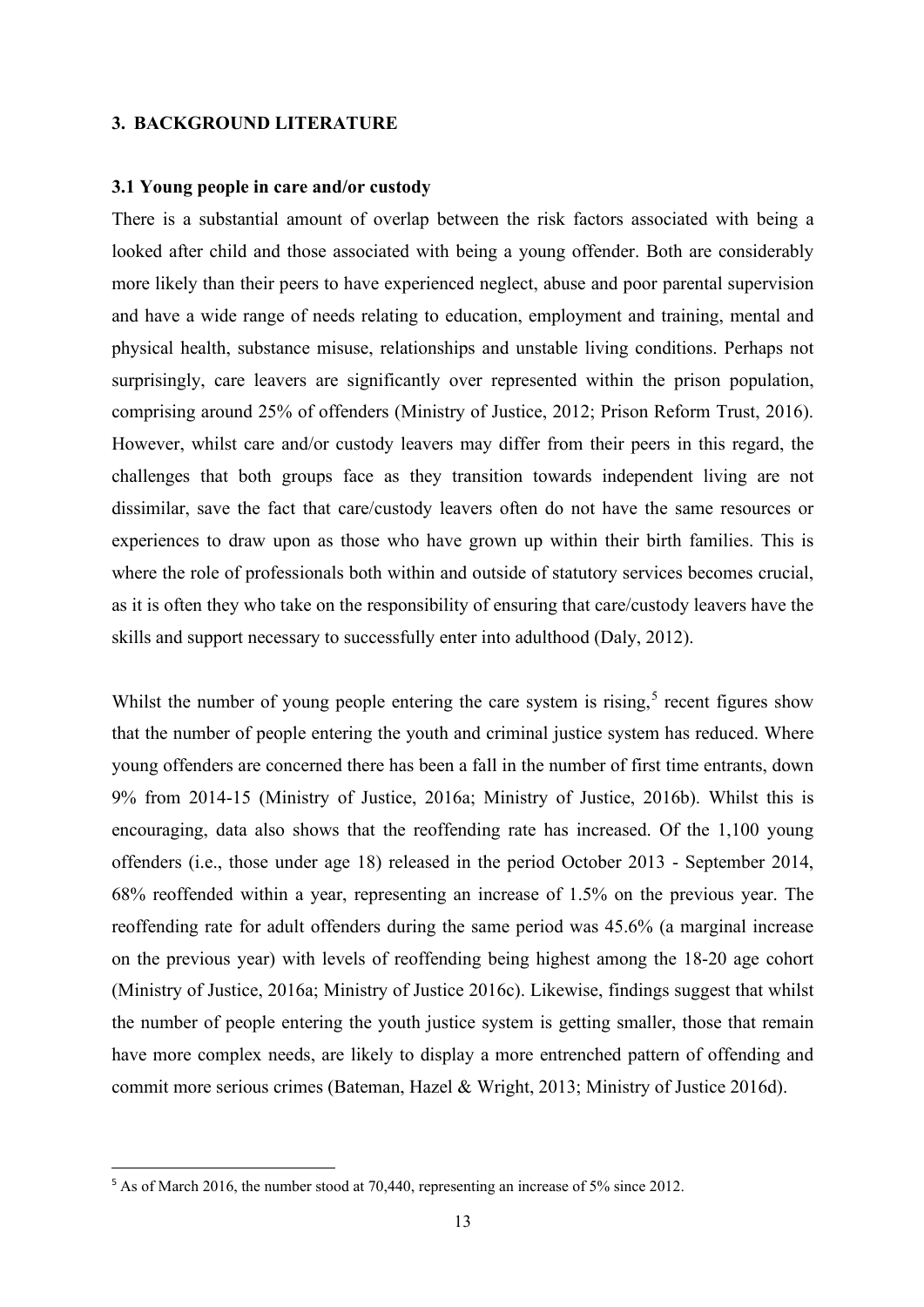#### **3.2 Relationships**

Research findings (including those from Lord Laming's recent review of looked after children in the criminal justice system) have highlighted the important role that positive relationships can play in acting as a protective factor against negative life outcomes and their potential to solve some of the deep and complex problems facing today's society (Cottam, 2015; Prison Reform Trust, 2016). Cottam (2015) reveals that up until recently the idea of relationships had been purposefully written out of social work practices, which operated on a model put forth in the Beveridge Report (1942) of an impersonal and detached system of care aimed at maximising finite resources. Cottam (2015) argues that intervention works best when the client has a choice over who supports them and when that person is perceived as having human qualities (as opposed to embodying 'the system'), stands by them, listens to their needs and offers practical support. To this end, Cottam coins a new way of working which she calls 'relational welfare'. Unfortunately this is not the kind of experience that all young people have with regard to living in and leaving care and/or custody.

A recent survey conducted by the Centre for Social Justice (2014) found that 77% of young people leaving care struggled with feelings of loneliness and isolation. Many of their existing relationships with birth families or former carers had broken down whilst in care, with 55% reporting that they had difficulties maintaining contact with their support networks. Similarly, offenders often did not receive any assistance from prison staff in helping them to maintain contact with friends, family or partners. Indeed, their own efforts to do so were undermined by the expense of telephone calls and the fact they were often placed too far from home to receive visitors, meaning that relationships often broke down whilst they were in custody (HM Inspectorate of Prisons, 2014). There was often a lack of consistency amongst the professionals young people worked with. This was usually due to staff turnover or the young person having multiple care placements. Often the latter also meant leaving behind school teachers and friends (Centre for Social Justice, 2014).

Even where stability does exist there are other barriers in play. The caseloads of Personal Advisors average around 30, but can be higher in some local authorities. This means that workers often do not have the time to cultivate meaningful relationships with young people (Centre for Social Justice, 2014; Ridley *et al*, 2013). The Laming Review found that many care leavers were frustrated that meetings with social workers were often spent taking notes and ticking boxes as opposed to listening and engaging in real conversation. To the young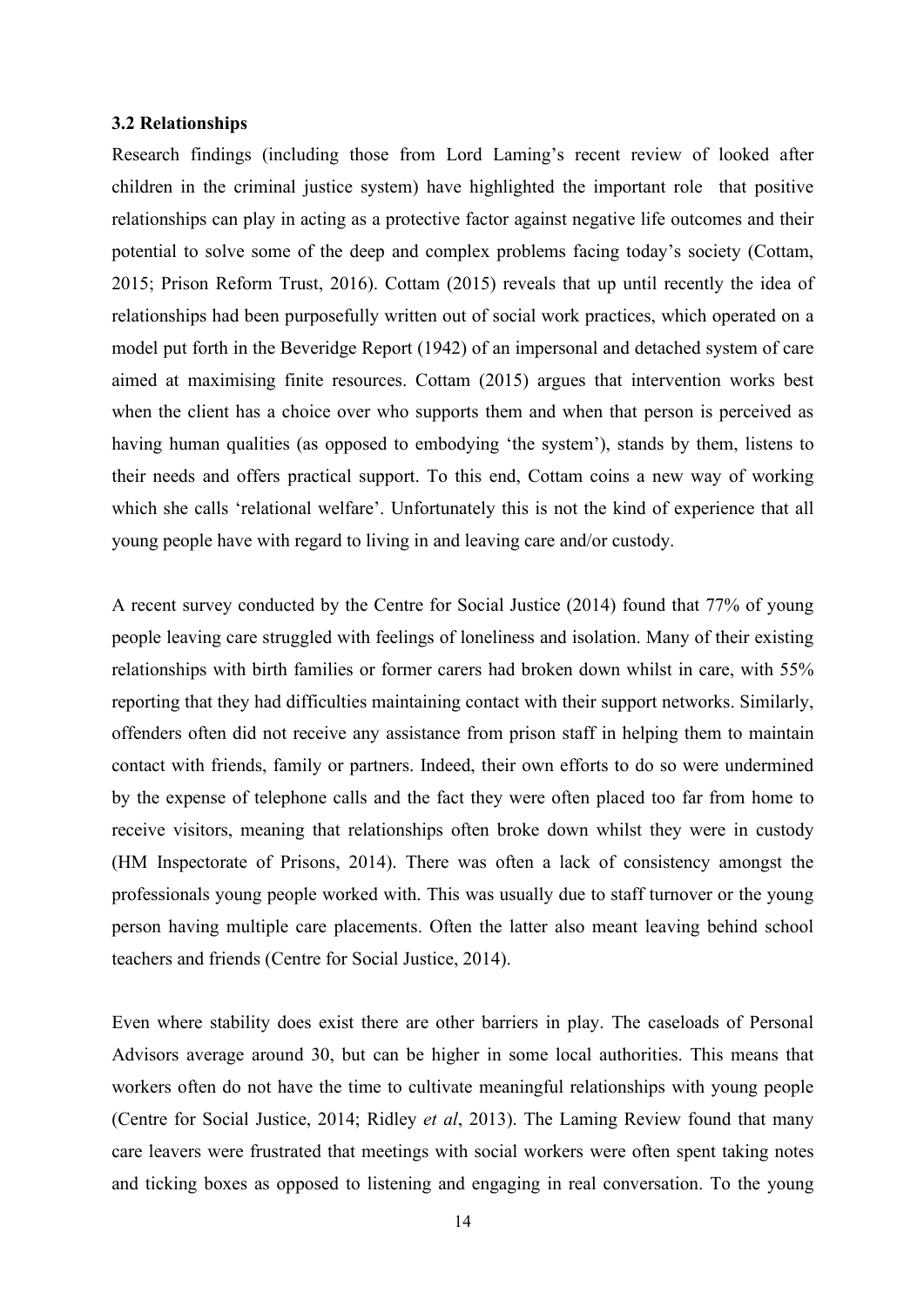people concerned, this represented a lack of genuine care for them as a person (The Prison Reform Trust, 2016). Additionally the role of local authorities in separating young people from their families (combined with negative experiences of the care system) led to the mistrust of the professionals within it (Centre for Social Justice, 2014). As a result young people often found it difficult to form new relationships and lacked the support of trusted individuals as they transitioned into adulthood and independent living. This lack of support sometimes meant that relatively minor issues had the potential to escalate into something much more significant. For example, one young person reported how she ended up in a large amount of debt because she had no one to show her how to pay her bills (Centre for Social Justice, 2014).

Feedback from care leavers and those still in care frequently reveals that they feel as though they would have benefitted from having someone consistent in their lives who was 'there' for them both practically and emotionally; someone who cared for them, who they trusted and who would listen, support and advocate their needs and interests (see Gaskell 2010; Mcleod, 2010; Prison Reform Trust, 2016; Ridley *et al,* 2013; Selwyn & Riley, 2015). Where these types of relationships existed they resulted in positive outcomes for care leavers including increased chances of being in paid work or education/training, more stable accommodation and decreased likelihood of offending (Daly, 2012; Dixon & Stein, 2003; Prison Reform Trust, 2016). A significant number of respondents featured in Laming, reported that they had no such relationships. Therefore it was recommended that professionals within statutory services should not only strive to build consistent, long term relationships with young people based upon mutual respect and understanding, but, where appropriate, young people should also be supported in maintaining familial ties (Prison Reform Trust, 2016). Whilst such recommendations are commendable, it is clear that in their present state many statutory services do not have the time capacity or the infrastructure to facilitate more relationshipcentred working due to issues such as high caseloads and staff turnover. This is where the voluntary sector can make a significant contribution, providing support that is complimentary and/or additional to statutory services. Findings from Beyond Youth Custody (Bateman & Hazel, 2013) echo the message about the importance of good quality relationships, emphasising the crucial role they play in engaging young people in interventions and achieving positive outcomes. However, it is also noted that whilst there is much consensus in the literature about the power and salience of good relationships, there is less research into the constituent elements of successful relationships and how these should be built.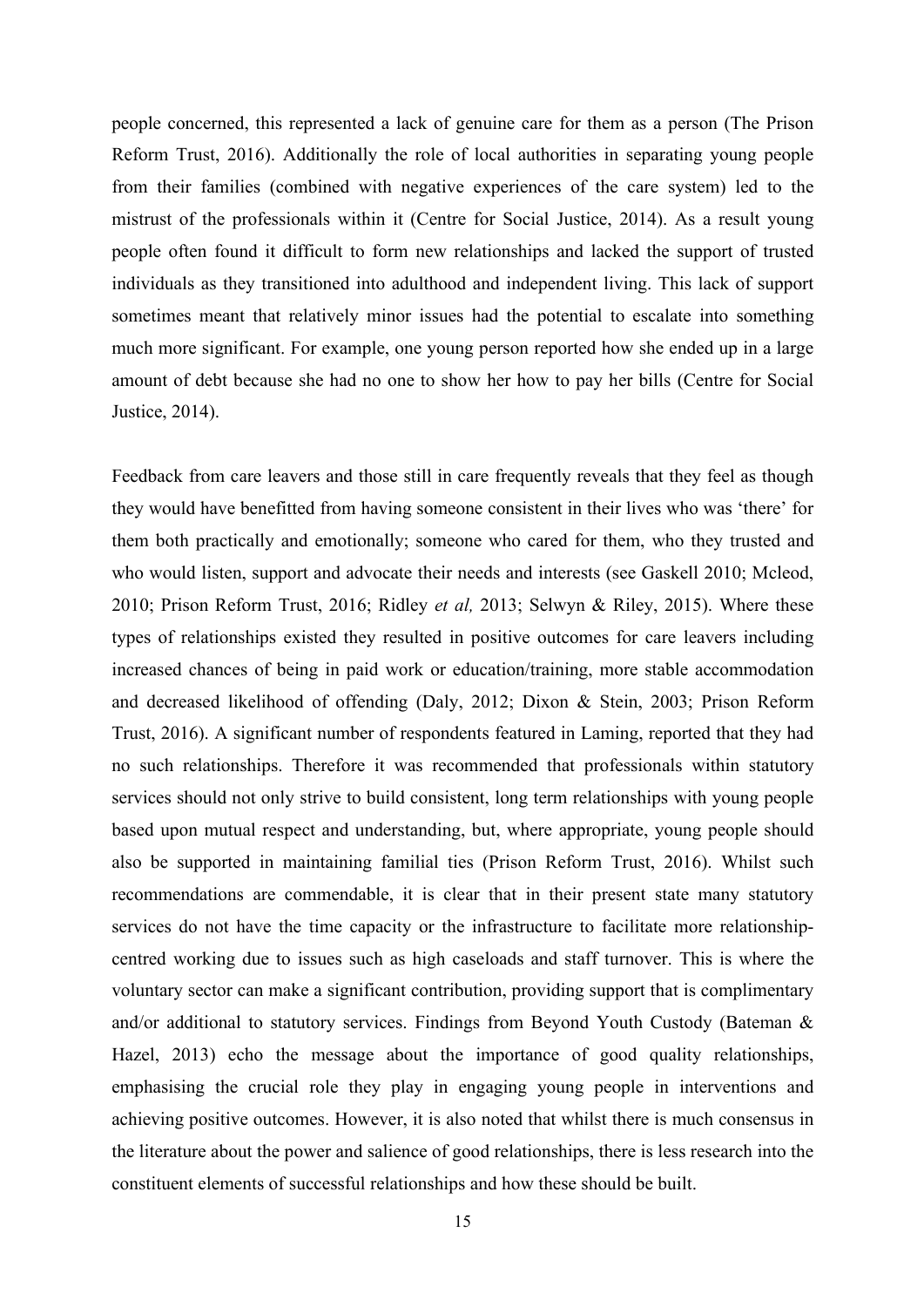#### **3.3 Accommodation**

.

In 2016 37% of former care leavers (aged 19-21) had moved onto independent living at an average age of 18 (Department for Education, 2016a). This is in comparison to their nonlooked after peers who can often expect to stay in the family home until they feel ready to move on at some point in their twenties, or even early thirties (Office for National Statistics, 2016). Being able to live independently and manage a tenancy requires a range of skills (e.g., cooking, cleaning and budgeting), many of which would ordinarily be nurtured within the family home, with young people being allowed to gain responsibility gradually under the guidance of their parents. Young people leaving care and/or custody often do not have the opportunity to develop such skills due to spending time inside prison and/or care homes and can struggle as a result (Centre for Social Justice, 2014; Social Exclusion Unit, 2002). Over half of young people surveyed by the Centre for Social Justice (2014) found it difficult to maintain safe and secure accommodation when they left care, two thirds of care leavers felt that they did not receive enough day to day support, and 57% said they found it hard to manage their finances and avoid debt

Similarly, for those in custody the HM Inspectorate of Probation (2012) failed to find any evidence of planning around young people's futures and did not observe any successful transitions into independent living. Young people frequently do not know where they will be living upon release from custody until the latter stages of their sentence, this despite the fact that the provision of suitable housing can reduce reoffending by up to 20% by providing the stability needed to access health services, gain employment and address offending behaviour (HM Inspectorate of Probation, 2015; Home Office 2001; Gojkovic, Mills & Meek, 2012; Social Exclusion Unit, 2002). Those leaving custody face specific barriers to securing housing. It may be that they are excluded from certain accommodation provision due to their criminal record or that they do not meet eligibility criteria to allow them to escape homelessness, in which case their local council is under no statutory obligation to house them (Gojkovic, Mills & Meek, 2012; Wilson, 2014).

Related research has identified the need for young people leaving care and custody to have more access to practical support around securing and managing their tenancies (Daly, 2012; Dixon & Stein, 2003; Selwyn % Riley, 2015; Social Exclusion Unit, 2002; Youth Justice Board, 2007). This is made all the more critical by the fact that care and/or custody leavers have particular needs in relation to accommodation and a lack of suitable housing can leave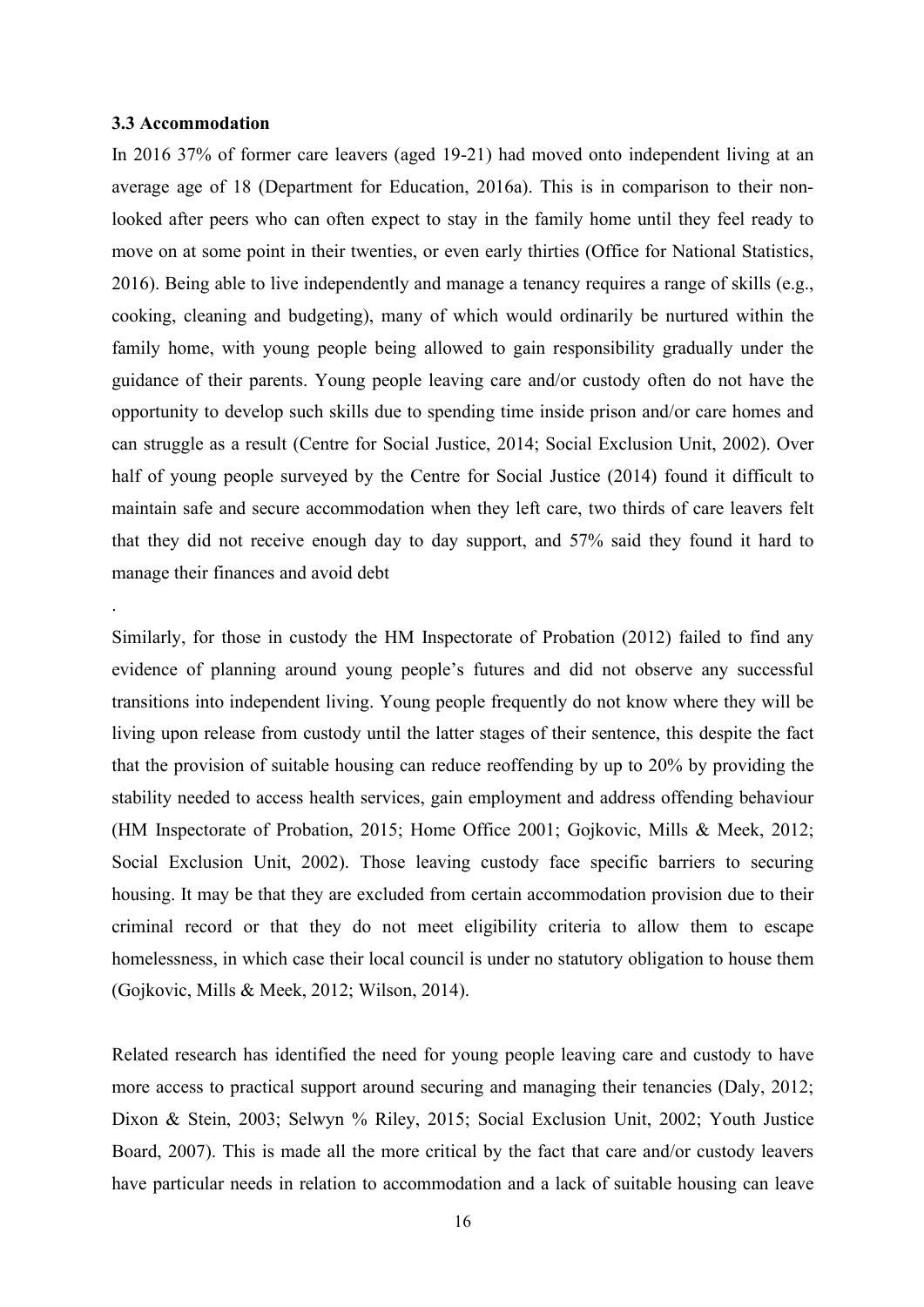them vulnerable to homelessness (Barnardos, 2014; Social Exclusion Unit, 2002; Youth Justice Board, 2007). 11% of all homelessness cases involve care leavers yet they only make up 1% of the general population (Homeless Link, 2014). Those whose time in care was characterised by instability are potentially at greater risk with one study showing that of those care leavers who experienced homelessness, 43% had four or more placements. Similarly, research by Schofield *et al* (2014) reveals that young people with upwards of four placements are more likely to offend (see also: Williams, Poyser & Hopkins, 2012).

#### **3.4 Education, training and employment**

Recent research by the Department of Education (2016a) on former care leavers aged 19-21 shows that 40% were not in employment, education or training (NEET) compared with 14% of all 19-21 year olds. Moreover, looked after children are less likely to attain 5 or more A\*-C grades at GCSE (or equivalent) than their non-looked after peers (14% vs. 53% respectively) (Department for Education, 2016b). The disruption caused by a lack of familial stability makes it very difficult for young people to focus on their education and/or employment. Those with the most placement moves tend to experience the worst outcomes in relation to education, training and employment (Jones *et* al, 2011; Prison Reform Trust, 2016). The Hadley Centre (2015) found that 38% of young people in care had experienced at least one placement move in the previous 12 months, 25% had moved more than twice, and 16% three or more times. Dixon and Stein (2003) found that 95% of their study participants had truanted or been excluded and half had been victims of bullying.

Research with care leavers has also revealed that the professionals around them typically hold low expectations in terms of their future successes and that these young people often lack the presence and support of encouraging adults who might motivate them to succeed. Dixon and Stein (2003) found that those care leavers who achieved good outcomes relating to education, employment and training (ETE) had been supported by professionals or family members. Young offenders are 2.6 times more likely to be classified as NEET than their non-offending peers (Office for National Statistics, 2016). Research shows that employment reduces the risk of re-offending by between a third and a half. However, two-thirds of prisoners arrive in prison from unemployment, one in seven have never been employed and three-quarters leave prison with no job to go to. A criminal record can present a significant barrier to employment with three quarters of employers admitting they would not look favourably upon those with a history of offending. Without employment, people leaving custody find it harder to maintain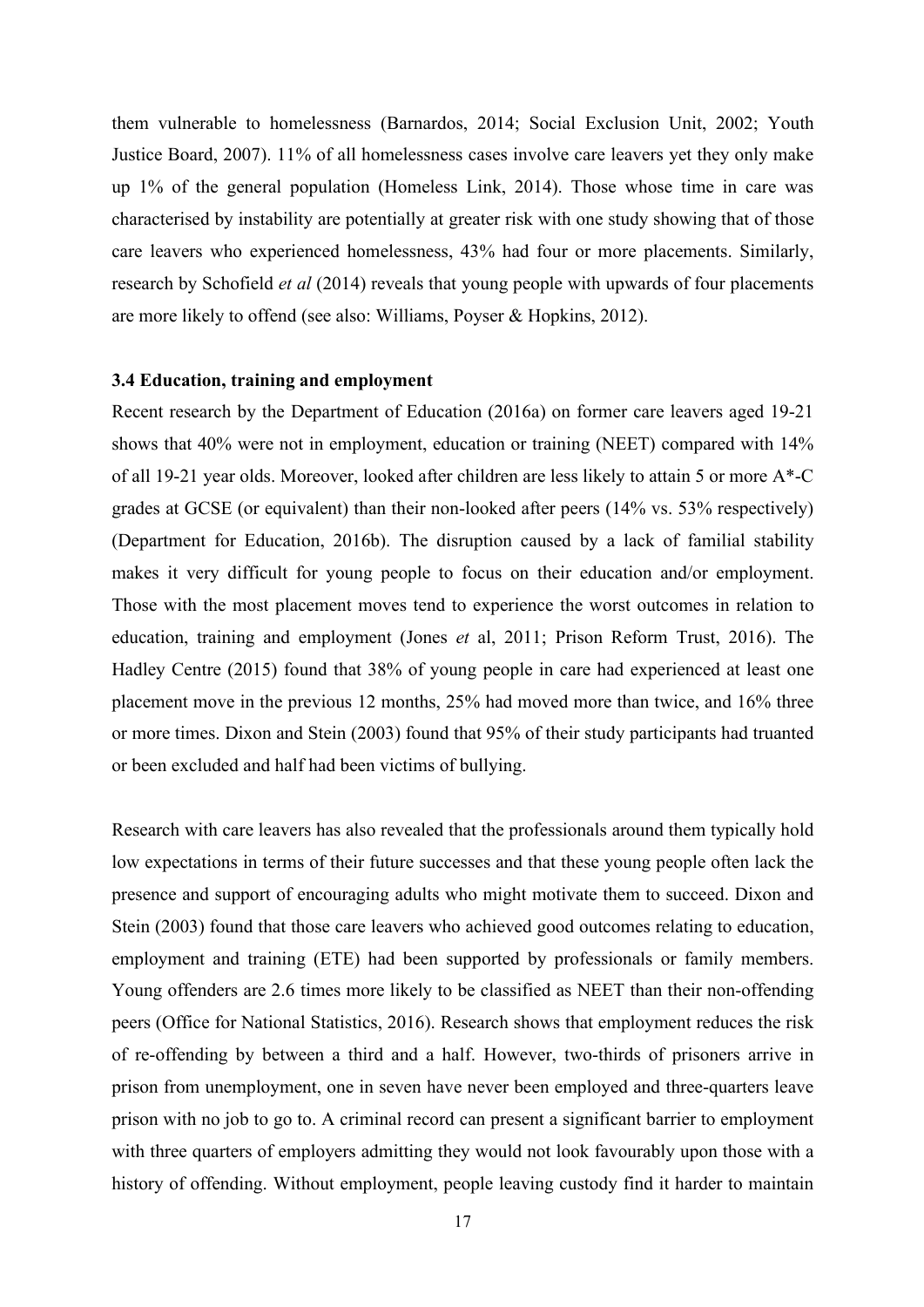their tenancies and may resort to earning money through illegitimate means. As well as a lack of employment history those entering the criminal justice system tend to have poor levels of educational attainment with over half of prisoners not having any formal qualifications at all and many being at or below the minimum expectation levels in relation to reading, writing and numeracy that are required for 96% of jobs (Social Exclusion Unit, 2002). Therefore raising education and skill levels has the potential to impact positively on the ability to gain employment.

#### **3.5 Mental and physical wellbeing**

Children and young people within the care system have poorer levels of mental and physical health than their peers. Two thirds have at least one physical health concern and almost half suffer from mental health difficulties. This is likely linked to the reasons behind young people being taken into care in the first place with over half entering as a result of abuse or neglect (Centre for Social Justice, 2014; Department for Education, 2016a; Luke *et al*, 2014; Selwyn & Riley, 2015). Likewise, young people in custody often present with mental and physical health problems and tend to come from disadvantaged backgrounds characterised by absentee parents, experiences of care, and/or disrupted education and living arrangements (Ministry of Justice, 2014). Mental health problems are more prevalent among those in care and custody than in the general population (Chistabesan *et al,* 2006*;* Ford *et al,* 2007*;* Luke *et al*, 2014). The Laming Review found that young people in care had difficulties accessing suitable mental health services; this is reflective of the inadequacy of mental health services more generally for children and young people in England (Prison Reform Trust, 2016). However, young people in care sometimes harboured mistrust towards services and stigma could also act as a barrier. As such it is suggested that health services need to be brought to young people in order to ensure that the most vulnerable and hard to reach receive the help that they need and to allow young people to access services on their terms, without intrusion from others (Centre for Social Justice, 2015; Selwyn & Riley, 2015). In some instances there is a lack of knowledge among professionals about mental health issues and which services they may refer to (Lamont et al., 2009). In turn, frequent placement moves could have an adverse effect on young people's mental and physical health as a result of losing touch with trusted sources of emotional support and changing GP's (Selwyn & Riley, 2015).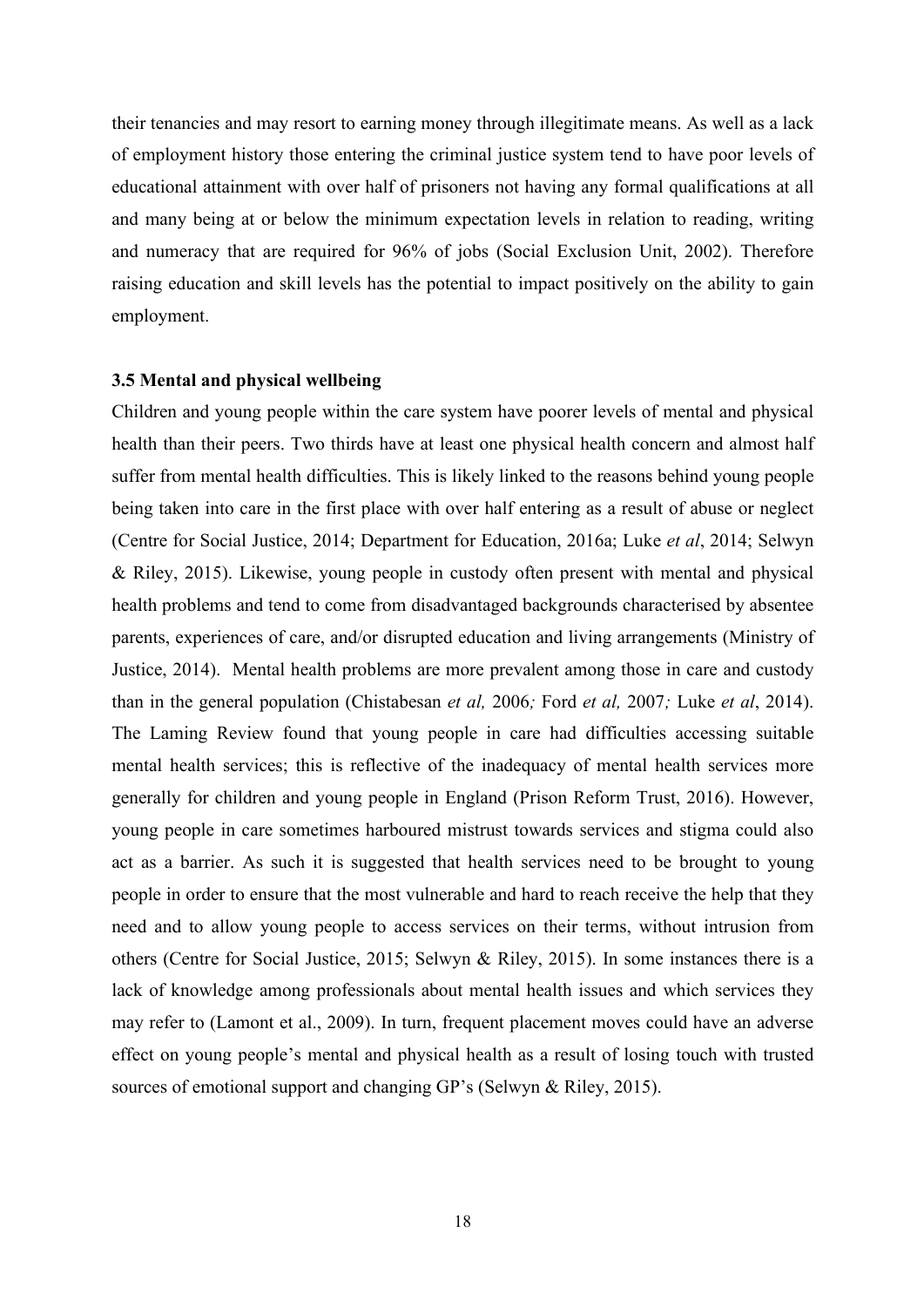Past studies have found that marginalised young people often feel that they do not receive as much information as their peers concerning physical health issues such as healthy living, sexual health and substance misuse as well as the practical aspects of accessing health care services such as free prescription entitlements and how to register at doctor and dentist surgeries (Selwyn & Riley, 2015).

### **3.6 Multi-agency working**

Young people leaving care and custody often present with a range of complex needs, therefore interventions should seek to take a holistic view and provide individualised support (Bateman & Hazel, 2013; Beyond Youth Custody, 2015; The Centre for Social Justice, 2014; Daly, 2012; Department of Education, 2013; Ministry of Justice, 2013). This is likely to require involvement from a number of professionals and services across different sectors. Adopting a multiagency approach can help improve outcomes for young people by ensuring that services are well co-ordinated, enable joint planning and delivery of support, share knowledge, identify gaps in provision and increase accessibility and suitability (Atkinson, Jones & Lamont, 2007; Cheminais, 2009; Oliver, Mooney & Statham, 2010).

#### **3.7 The voice of the young person**

As we have seen, many disadvantaged young people want to be listened to and have their voices heard. To help ensure that young people are actively engaged in the resettlement process it is important that these desires are recognised and that work is carried out collaboratively in order to achieve positive change. Not only is this beneficial for the young person in terms of fostering responsibility, trust and self-esteem, but it enables professionals to better understand and respond to the needs of their client group (Wright, Francis and Goodfellow, 2014). Often young people's voices are not heard within and across the many systems and organisations with which they work and this can lead to feelings of anger, powerlessness and 'acting out' in order to try to regain some control (Prison Reform Trust, 2016). Young people also often report uncertainty concerning their rights and entitlements (e.g., to financial support) and a lack of faith in the complaints system. Hence, it is recommended that every young person should have a 'key supporter' outside of statutory services who can act as an advocate for them and champion their interests. (Prison Reform Trust, 2016).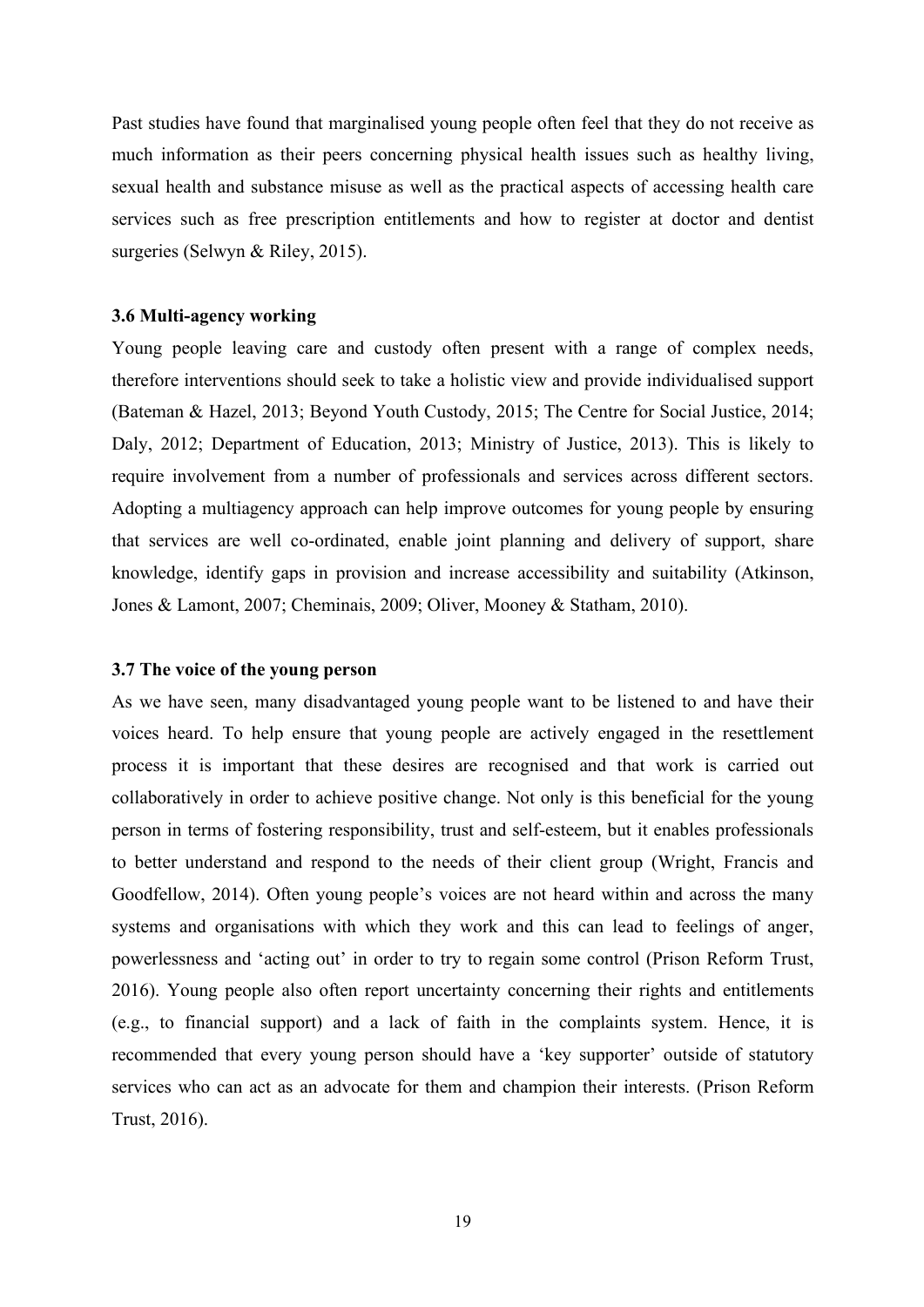### **4. EVALUATION FINDINGS**

#### **4.1 Sample characteristics**

Between May 2015 and September 2016 a total of 29 young people who engaged with the *Future 4 Me* project completed evaluation questionnaires. Of these 26 were male and 3 were female. The age of participants ranged between 17 and 23 years (*mean age = 19.9, standard deviation* =  $1.5$ ) 93.3% were of White ethnic origin, 3.4 % Black and 3.4% classified themselves as being of 'other' ethnic origin.

31% of participants had not achieved any formal qualifications, 41.4% had achieved GCSE level qualifications, 20.7% NVQ or equivalent and 6.9% had gained an A/AS level qualification. 86.2% reported having been excluded or expelled from school. 65.5% of participants reported spending time in care. 93.1% had been in trouble with the police and 69% had experience of custody.

Service users were categorised according to the point that they were at with project engagement. At the time of being surveyed 24.1% were considered Stage 1 service users (had recently started working with *Future 4 Me*), 31% Stage 2 (established service user accessing *Future 4 Me*) and 44.8% Stage 3 (access coming to an end or recently closed).

Due to the different time points at which questionnaires were administered, length of engagement varied greatly from a matter of days to 4.4 years. The average length of engagement was 1.3 years.

## **4.2 Practical support**

The practical support on offer through the project was highly valued by young people. The flexible nature of the project allowed staff to assist young people with a wide range of needs. This included work around key areas in young people's lives such as the ability to secure and manage their accommodation, handle finances, look after their wellbeing and find employment, education or training, as well as help with smaller, everyday tasks like keeping appointments and completing forms. Below each area of support is explored further.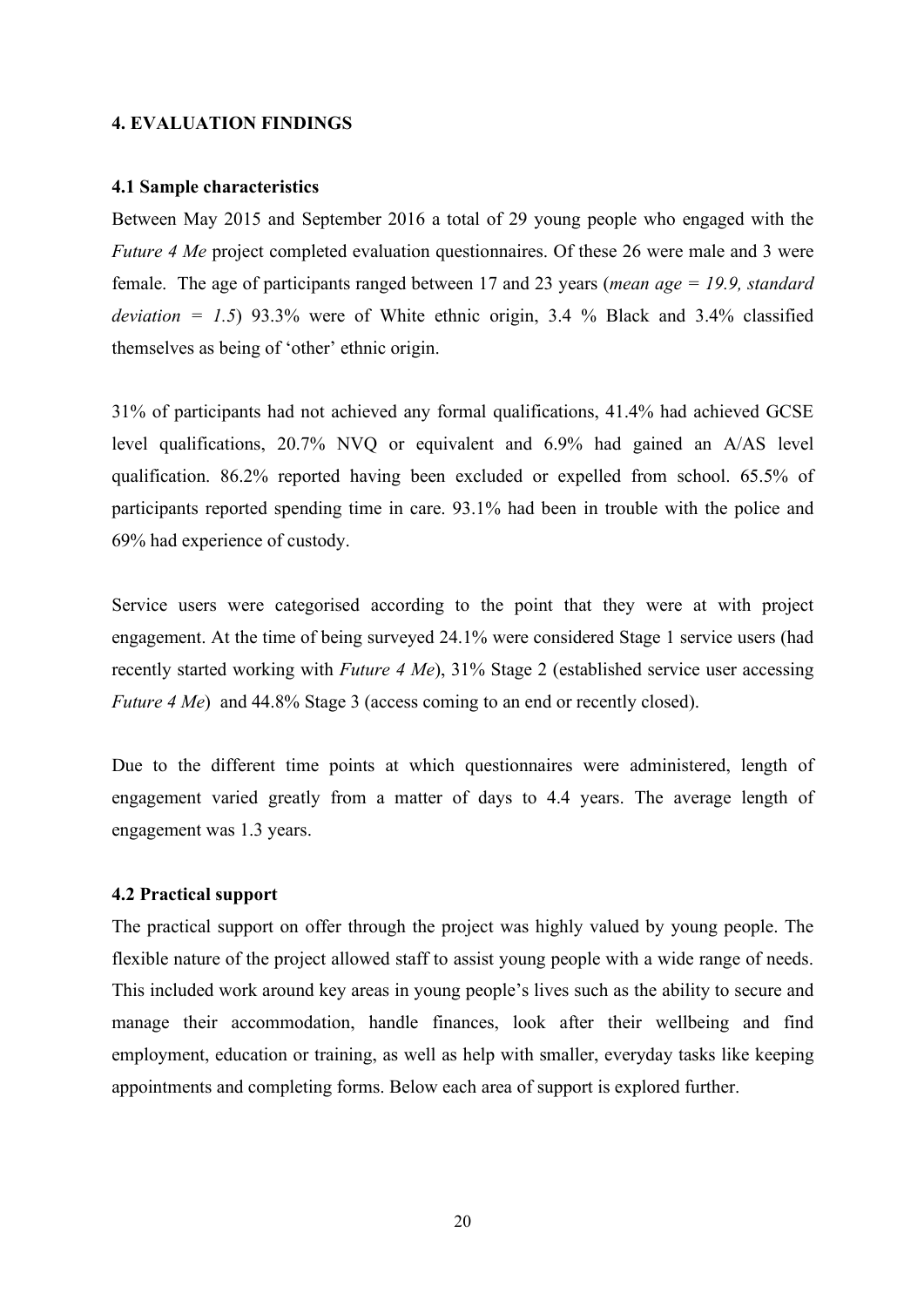### 4.2.1 *Securing and managing accommodation*

Housing was identified by young people as one of the key areas with which they received support with 82.7% 'agreeing' or 'strongly agreeing' that *Future 4 Me* had helped them with their housing needs. This ranged from helping young people to attend housing interviews and referring them to the Housing Support Register, to supporting young people to manage their tenancies and develop independent living skills such as cooking, cleaning and budgeting. Key workers were also frequently called upon to assist young people in their negotiations with statutory services around referrals to accommodation providers to ensure that they were not at risk of being homeless upon release from prison and/or when moving on from or losing their existing accommodation:

I do Home Choice [the Housing Register] on my own really … they helped me get onto it and apply for it … but now I'm on it I just do it on my own.

(Jess, Project Participant).

I come [sic] out [of prison] and they got me a place to live … I didn't have nowhere to live. I would have been on the street and I was only 17. (Rob, Project Participant).

[Alisha] put in a referral for me for St. George's House [supported housing] and three days later or something like that I get a call … They said I could go there … So that was helpful. When I got kicked out of St. George's House she put in another referral for me to Knightstone … Alisha took me to my interview, got through that then got into my shared house where I am now … She took me to where [the interview] was so I felt comfortable where I was going. Then I went in the room and [Alisha left]

(Omar, Project Participant).

Often young people are released [from prison] or … getting to an age that they're leaving care and their kind of plans for move on are non-existent quite often. So part of our role is supporting that planning … trying to work with a young person to come up with a plan for moving on from wherever they are to more suitable accommodation. Often young people that we work with have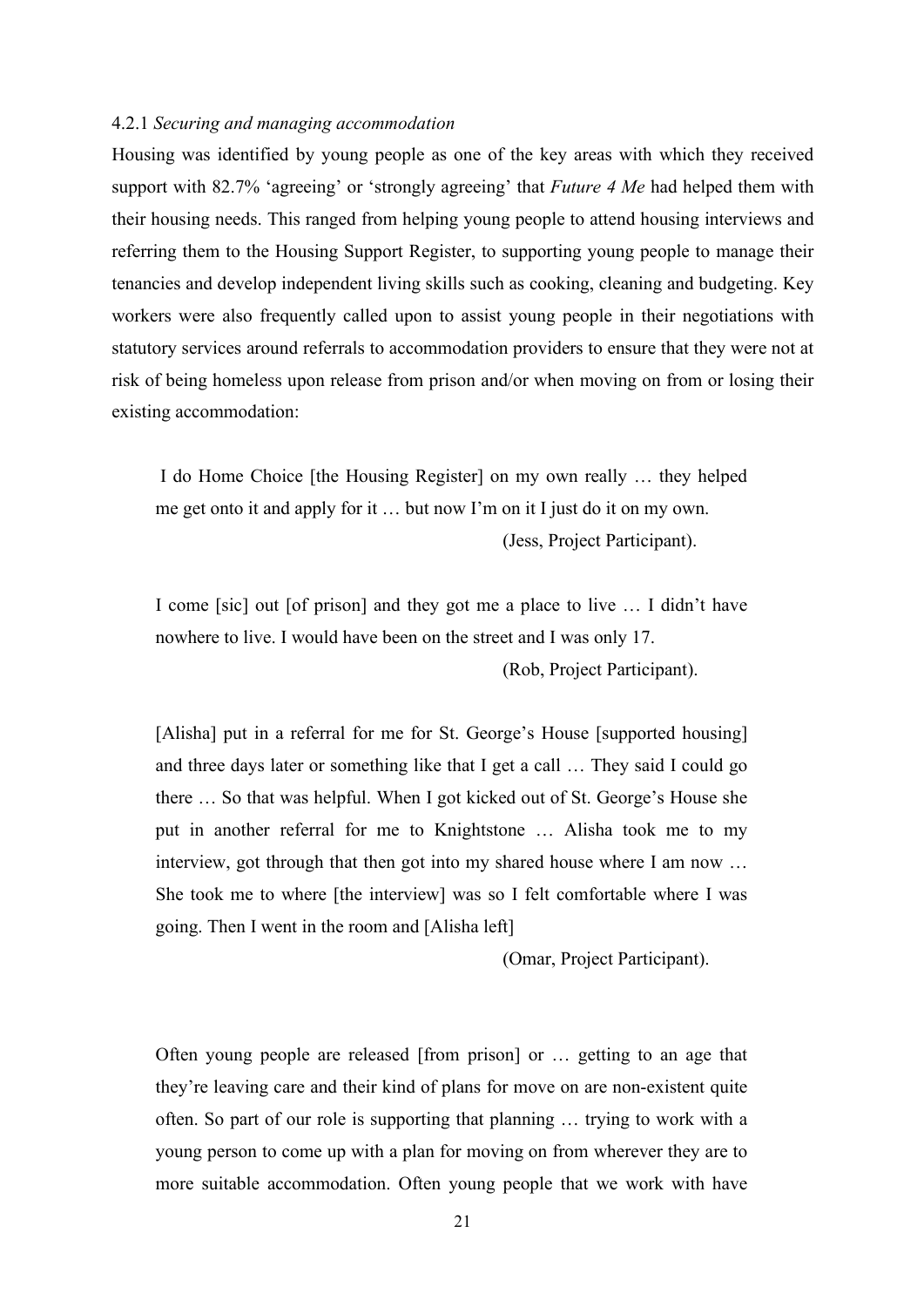very limited kinds of independent living skills. They've often had very difficult experiences and … more often than not, haven't had the support to develop skills around independent living, managing tenancies, knowing how to cook their tea, knowing how to keep their clothes clean…all that kind of thing.

(Annie, Project Lead).

If they've gone into short term accommodation then I would be supporting them with looking at sort of move on options, so that would be helping them to apply on to the Home Choice register for their local authority … showing them how to bid etcetera, making sure they're putting the right band in.

(Jenny, Project Staff).

As the interview excerpts below illustrate, helping young people to settle into secure accommodation often provided them with much needed stability:

[Jenny] got me a [housing] interview and she told me yesterday she had good news for me. I've been accepted for a self-contained flat … that's what I've been waiting for. I've been passed from pillar to post … [since] I was in care at the age of 13, so 13 to 22 years old, a good few years … It's going to be my place. My place of rest you know what I mean? That's what I need.

(Ben, Project Participant).

I had somebody who, when I first started working with them, they were sofa surfing all over the place and because I worked with him sort of for a longer period of time … I was able to get him into a housing association flat. He got through the one year introductory tenancy. He's a secure tenant now. There hasn't been any problems with his behaviour so he's maintained that accommodation … He's still got some issues but for me that was a success.

(Jenny, Project Staff).

Of course, helping young people obtain accommodation was not without its difficulties. As staff noted, it was sometimes the case that young people were banned from certain establishments because of past transgressions which meant that finding accommodation for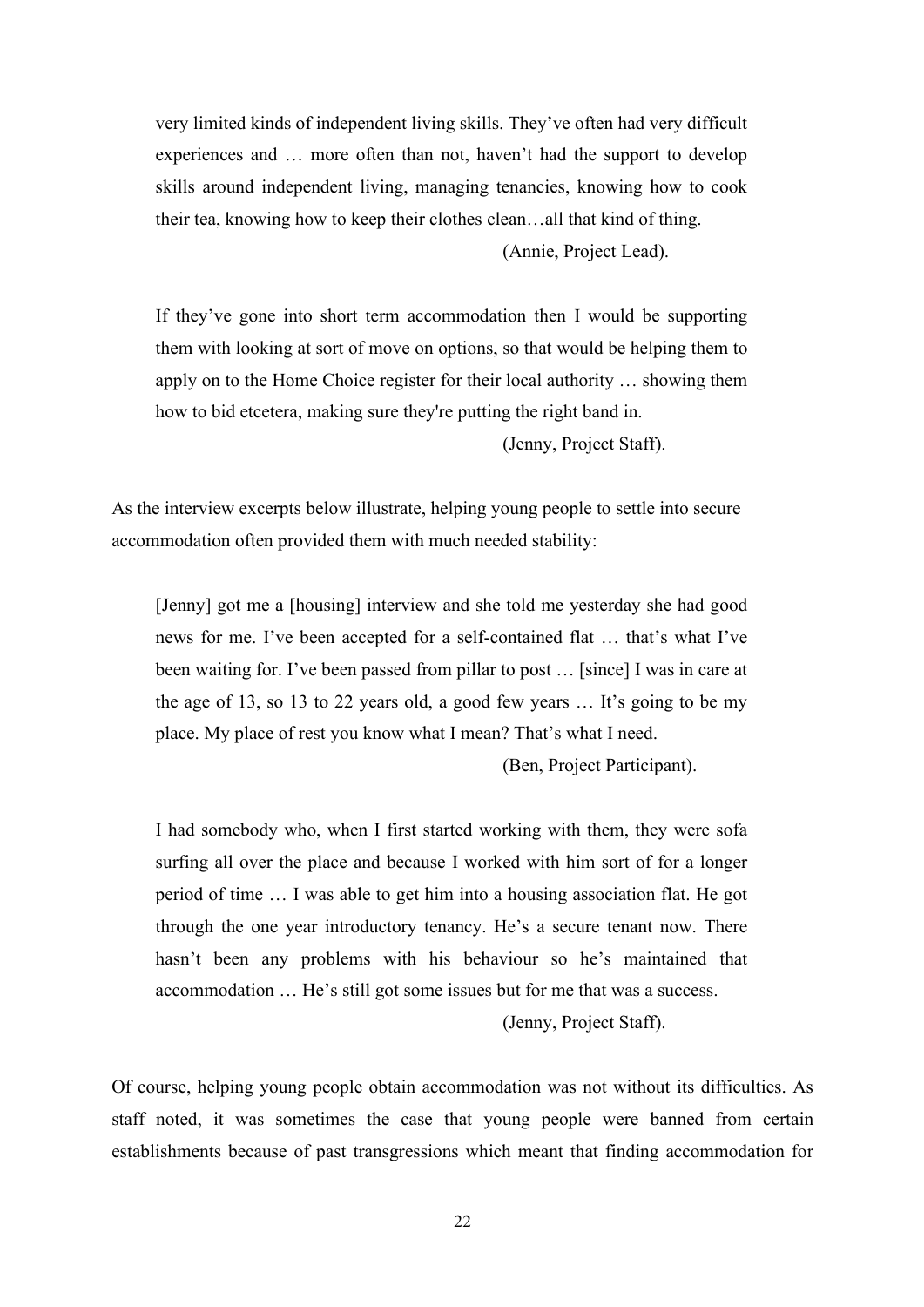them presented something of a challenge. Additionally, a lack of suitable accommodation meant that some young people were living in less than ideal circumstances:

A lot of the young people I have worked with on Future 4 Me have come out of prison and have been homeless or they have been offered emergency accommodation in night shelters. Many of them have been like ex communicated from these in the past so it's been working with social workers, working with housing authorities to get them either into supported accommodation, hostels or with relatives and trying to support them to pay rent, to set up like direct debit, budgeting really and to set up a bank account. (Victoria, Project Staff).

I quite often find that it's far from ideal to put the prison leavers straight into hostel accommodation ... It's not the greatest environment and they often say to me 'I've just done x number of years or months in prison and this feels like it again' … [and] very often, they're very clean in prison … They take pride in keeping their cells very clean and they come out go into hostels [where] there's evidence of sort of like drug use … alcohol … and, you know, they say to me 'We're trying to stay away from all this and we've been put back in this environment.'

(Jenny, Project Staff)

Of the young people that completed questionnaires 13.8 % were living in shared housing, 6.9% in a bail hostel, 10.3% were living with friends or sofa surfing, 10.3% still lived with their families, 6.9% had a foster care placement and 34.5% had other living arrangements. The majority of young people (37%) rated the quality of their accommodation as 'good' or 'very good'. 31% of young people thought that their accommodation was 'OK' and 24.1% considered the quality of their accommodation to be 'poor' or 'very poor'. Participants were also asked to rate how confident they felt on a scale of 1 (not at all confident) to 5 (very confident) on 5 items relating to looking for, securing and managing accommodation. Scores from the 5 items were summed and their mean taken to give an overall mean score for confidence in finding accommodation. A higher score indicates greater confidence. The mean score for the group was 3.4, with a standard deviation of .99 suggesting that most participants rated their confidence on these skills as neutral.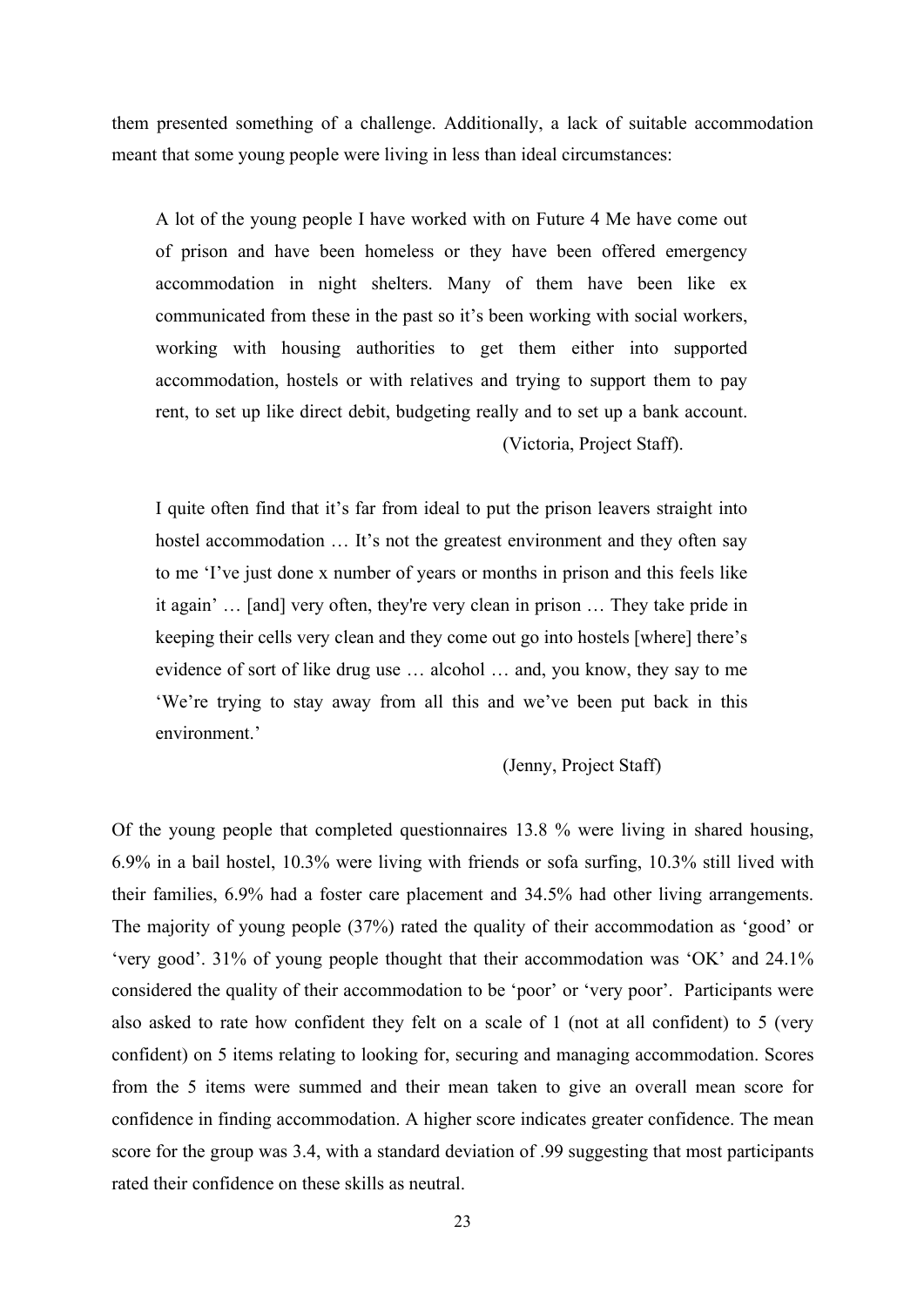### 4.2.2 *Employment, training and education*

The *Future 4 Me* project also aims to help young people into employment, education and training opportunities. 79.3% of young people surveyed 'agreed' or 'strongly agreed' that the project had helped them move towards employment, training and /or education. Young people who accessed this type of support reported receiving encouragement and motivation from staff as well as practical help with things such as exploring options, writing job or college applications and preparing for interviews:

[They] support me with job interviews and job applications …When I was applying for apprenticeships Nathan helped me … fill in the form and think of good words to use and then he sat with me and read out some interview questions and just practice what I'd say … to prepare so I could get a taste of what it's going to be like.

(Jess, Project Participant).

They [project staff] supported me with [my motor mechanics course] … I didn't know what companies or what courses to call so I got James to help me get onto it so if it weren't for him I don't think I'd be on the course.

(Joe, Project Participant).

Yeah, they supported me [with getting a job]. They pushed me towards actually trying to do it … They talked me into the benefits of having a job, having your own money. I mean it's just made it easier. Obviously, I've got a family. I've got two kids so it helps me pay for stuff for them.

(Liam, Project Participant).

It can be things like helping people to search for jobs online, to apply for them, thinking about what's important for an interview so kind of preparation for interviews, what are the right things to wear, maybe helping people to get clothes for interviews if they need that … Setting up maybe [numeracy] or English classes for young people although they don't always keep attending those but trying to kind of encourage [them] to keep going with that.

(Danielle, Project Staff).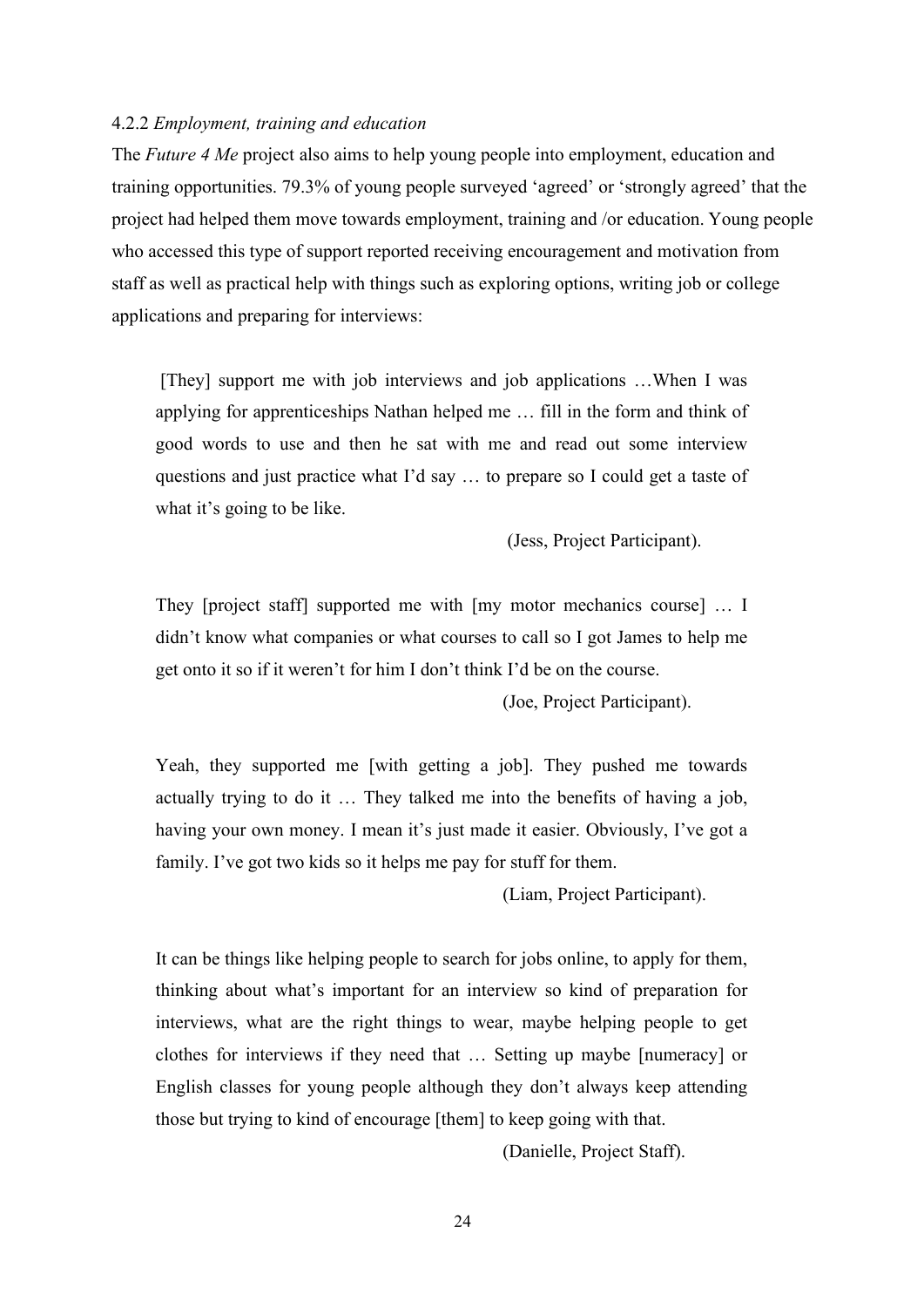Though there were positive instances of young people being supported to access employment, education and training opportunities (as shown above), generally the extent to which young people were successful in moving towards these outcomes varied greatly and was seen as individual to the young person in question. 13.8% of survey participants self-reported being in employment for 8 weeks or more since working with the project. Considerably more young people reported being in education for 4 or more weeks<sup>[6](#page-24-0)</sup> and 24% said they had been involved with some kind of voluntary work since starting the project. Participants were also asked to rate how confident they felt on a scale of 1 (not at all confident) to 5 (very confident) on 5 items relating to looking and applying for employment, education and training. Scores from the 5 items were summed and their mean taken to give an overall mean score for confidence in seeking employment, education and training. A higher score indicates greater confidence. The mean score for the group was 3.2, with a standard deviation of .99 suggesting that most participants rated their confidence in these skills as neutral.

Project staff and participants alike noted the many barriers faced by these young people when trying to enter and/or sustain work or education, including: past criminal record, behavioural and/or learning difficulties, and a lack of motivation or readiness to change. Quite often it was also simply the case that finding education, employment or training was not a priority due to the chaos surrounding the other areas of their lives:

Training and apprenticeships, they're always trying to get me into doing stuff … I attended an interview for Costa Coffee. They helped me get an apprenticeship at a car garage … They helped me to do quite a lot of stuff just quite a lot of it I fucked up … The majority of the time I'm immature, I do what I want to do not what I should be doing ... At the time ... I'll be dead serious, I'll be like 'Yeah, I've got an interview tomorrow' but then I'll wake up in a completely different mood like 'I'm going to cause trouble today' … even though I'd have a text on my phone from someone like Jenny in the morning saying 'Don't forget in an hour you've got an interview' … I'll just still do what I'm doing and forget about it.

(Aaron, Project Participant).

<span id="page-24-0"></span><sup>6</sup> These were not necessarily FE/college courses. Some were short courses run by organisations such as The Prince's Trust.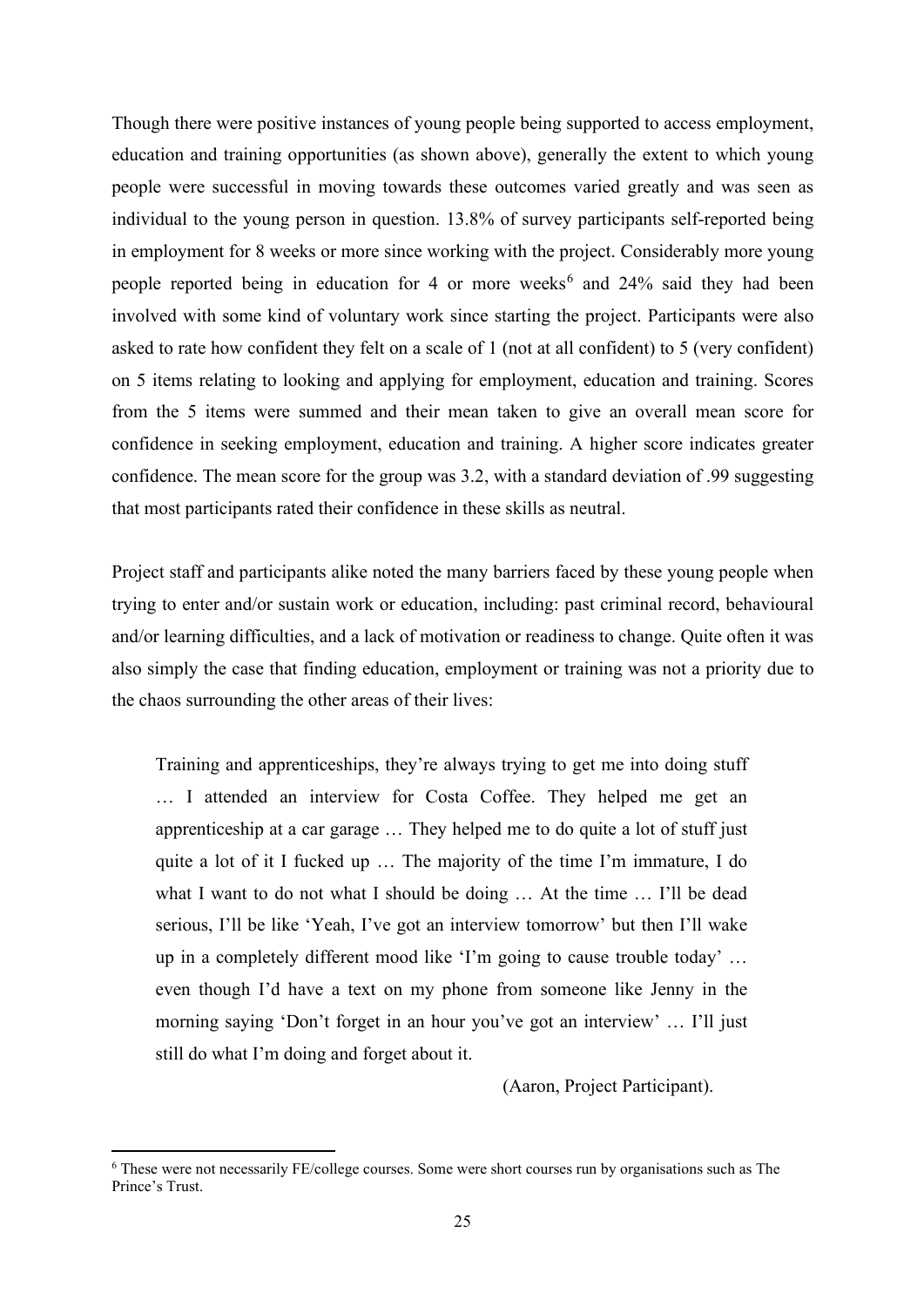Yeah, Jenny helped me out saying [what I needed to disclose] and telling me what I got to do. She helped me do my CV and everything. I always apply for jobs and that but never hear back and then when I do [they say] 'We want to see your criminal record' … [I] show them then I don't get no phone call back after.

(Elliot, Project Participant).

## 4.2.3 *Mental and Physical Wellbeing*

The support available to young people around mental and physical health took many different forms. Quite often Key Workers helped to ensure young people were able to access the health services they needed by helping them sign up to a GP, attending medical appointments with them and, where necessary, referring young people to specialist mental health services:

Often young people need support in accessing health services both physical and … mental health … I would say that's really broad … from, you know, thinking about sleep routines … accessing football clubs that we've got here so that there's a bit of physical activity, signing up with GP's, signing up with dentists, right through to accessing primary mental health services and you know supporting people who may be coming in and out of hospital.

(Annie, Project Lead).

Yeah, they put me on programmes to actually try helping me with [my mental health] and yeah, I've attended a couple of programmes … I haven't put a hole in a wall or a door for about 3 months … LIFT [Psychology] was really good … I would like to go back … it did help a lot.

(Joe, Project Participant).

I got anger issues as well and they referred me to CAMHS [Child and Adolescent Mental Health Services] because they wasn't (sic) sure if I had mental health [problems] or not … I've been diagnosed now … so they helped me with that … [If] they didn't refer me to CAMHS I wouldn't be [able to sit] here now… I'd probably sit here for five minutes swearing and everything, getting angry and just leave … It's given me more opportunities … Like last year I went to the Philippines and done some charity work. If I was like what I was in the past I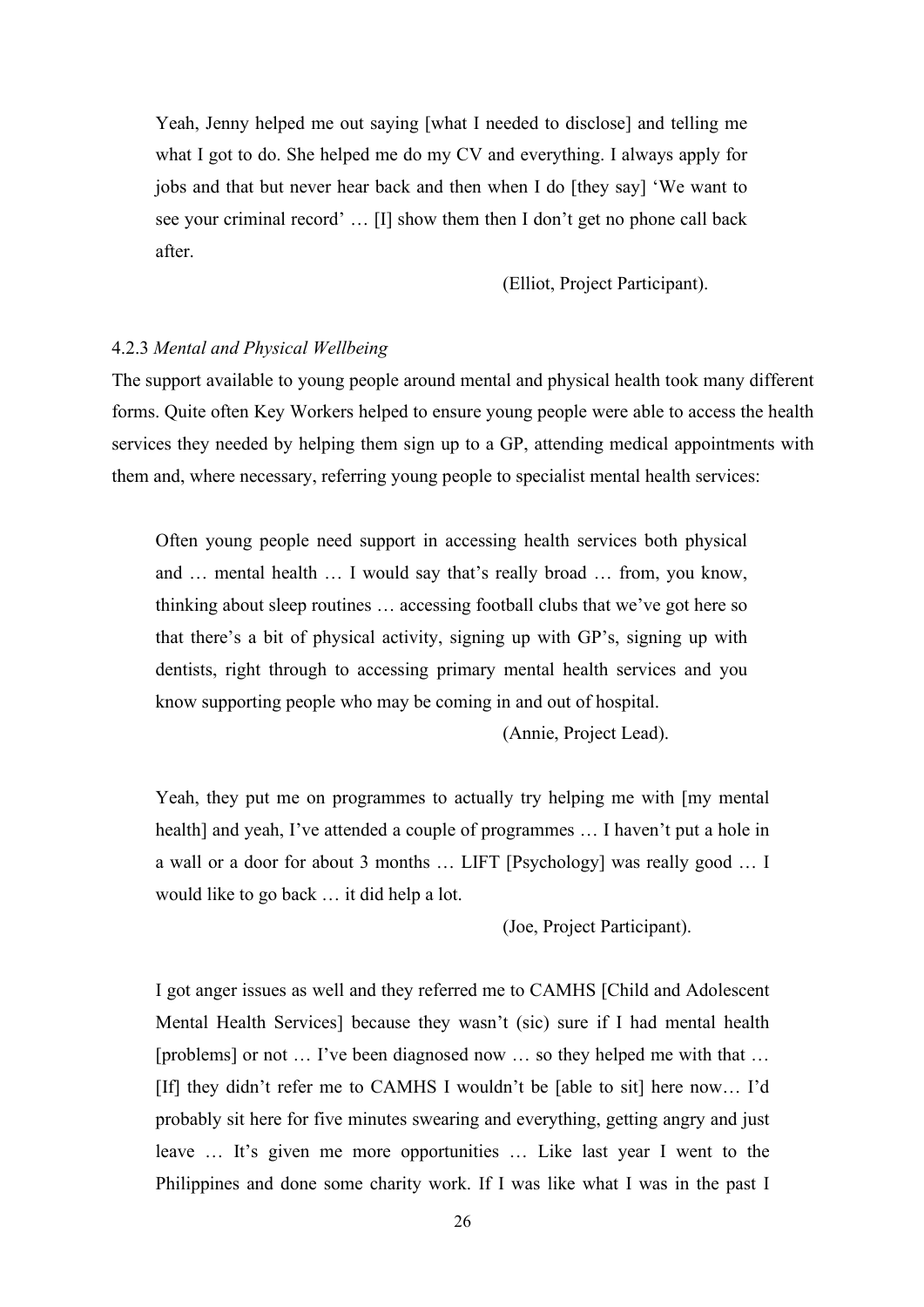would have gone to the Philippines and ended up coming straight back … I wouldn't have been able to cope over there.

(Rob, Project Participant).

Yeah, I mean somebody might make a referral and … they might think that somebody is … say low in mood and they're not sure … what to do with that so I might meet with them and ask them more questions … That might then lead us to perhaps making an appointment … for that person to be seen by mental health services or it might mean that we decide that that young person might just need some counselling … So, you know, it's about checking and making sure that young people are getting the services they need.

(Evan, Project Staff).

Two of my current lads [clients] have got adult ADHD and they're not receiving medication for it because before they went into prison they were juniors and under a junior medication scheme and as adults … They have to be reassessed. So I've taken them to a psychiatrist, crisis teams, mental health support services to try and get referrals for that. A lot of them are on very varied mood swings and so a lot of my time has been taken [up] taking them to GP appointments to try and get … where appropriate anti-depressant medication or other support services.

(Victoria, Project Staff).

The project also helped to facilitate opportunities for young people to take part in physical activity. Young people commented on the significant positive impact this had had on their mental wellbeing as well as their physical health, something that was also observed by project staff:

Now I'm going to the gym [its] making me feel better about myself. I'm cycling a lot more, not sitting on the bus so I'm losing weight; I'm thinner and fitter … I can go to the gym and … I can release my anxiety or my stress … so I'm a calm person, I can relax. [It helps] a lot because I won't get back in prison really, I won't get into fights. I can just see people's points of view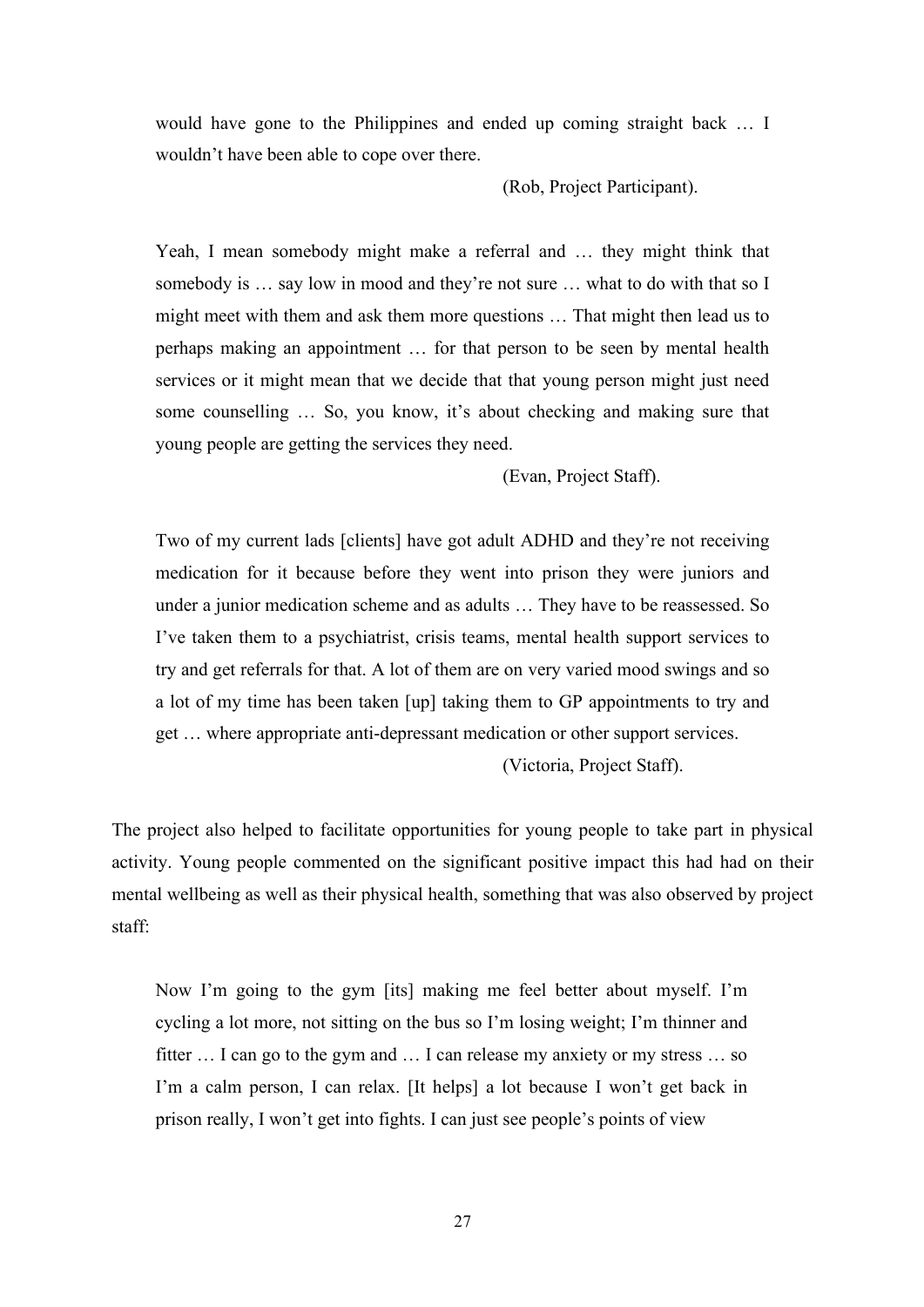when I'm calm … instead of me just snapping at them and kicking off, I'll think rationally about the situation because I'm calm and relaxed in myself. (Johnny, Project Participant).

What else Future 4 Me has done is got me into boxing … If they didn't do that for me I don't know where I'd be to be quite honest … It really helps … me with my temper and my anger. Every time I'm steaming and like frustrated I go down there and box it out, then it all comes out and I feel a lot better instead of like smashing up my house or smashing things or anything like that.

(Joe, Project Participant).

I found [the] boxing club most useful … because my caseload is young men who [have] some issues surrounding anger management, self-esteem and also kind of like some mental health issues … There's one young person who … became a lot more confident in terms of accessing, going down and seeing his mentor, eventually he ended up going there on his own and now he goes there without any kind of help what so ever … He's said how much it's improved his mood. Say he's in a bad mood, he can go there and work out, speak to [his mentor] let off a lot of steam in a safe way…Whereas historically he's well known … for lots of criminal damage within the housing projects he's lived in, being quite abusive and aggressive to staff and I think he's kind of identified that [boxing] really helped him.

(James, Project Staff).

Results of the survey corroborated this with 48.2% of young people reporting they were able to deal with feelings of anger without hurting others or damaging things.<sup>[7](#page-27-0)</sup> Young people were also asked to complete the Warwick Edinburgh Mental Wellbeing Scale (Stewart-Brown & Janmohamed, 2008). Analyses revealed that the average wellbeing score was 45 (*Standard deviation =*  $11.31$ *)* slightly below the national average for their age group (51.7). Additionally, where physical health was concerned, it was found that the majority of young people (79.3%) were able to access medical and dental care when needed. Participants were

<span id="page-27-0"></span><sup>7</sup> Brief Resilience Scale (Smith *et al.,* 2008).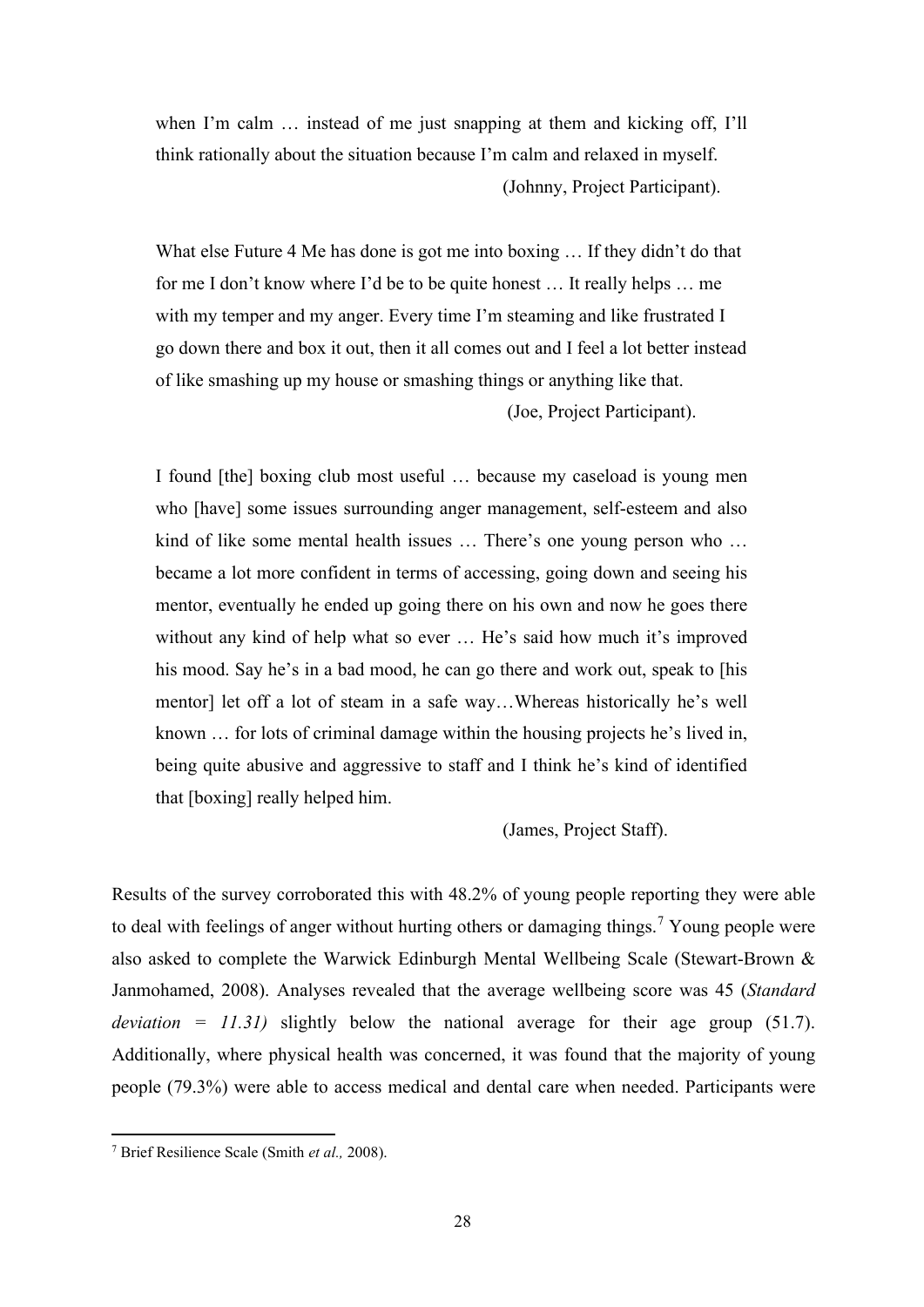also asked to rate the extent to which they agreed from 1 (strongly disagree) to 5 (strongly agree) to 3 statements relating to sexual health. Scores from the 3 items were summed and their mean taken to give an overall mean score for sexual health knowledge. A higher score indicates greater knowledge. The mean score for the group was 4.3; with a standard deviation of .54 suggesting that overall participants knew how to protect themselves against STI's and unwanted pregnancy and where to seek information.

Some young people attributed improvements in their psychological and emotional wellbeing to the fact the project had helped them to make positive life changes:

I feel better in myself, [now] that I've got a job and stopped smoking and started spending more time with my family and stuff … [there's] not that hate between me and my actual Mum … [she] used to hate me for smoking weed, causing trouble and stuff so in a way it's made it a lot better for me.

(Liam, Project Participant).

I feel happier, [I have] more freedom and stuff so I'm a lot happier … I'm more relaxed in myself because I can get out and do stuff like and [Evan is] getting me somewhere, he's making me go further, I'm not sat in my house all day … Steps are being made and things are being done and he's pushing it forward for me so, yeah, I do feel better in myself … I feel better because I know things are progressing …

(Johnny, Project Participant).

Once relationships were built between young people and staff, Key Workers were also able to provide a source of emotional support for young people, helping them to cope in times of psychological distress:

[It helps because] they're there to obviously talk to us, support us as well as everything else so you can actually talk to them about your problems , there's that chance and opportunity so you can do that.

(Joe, Project Participant).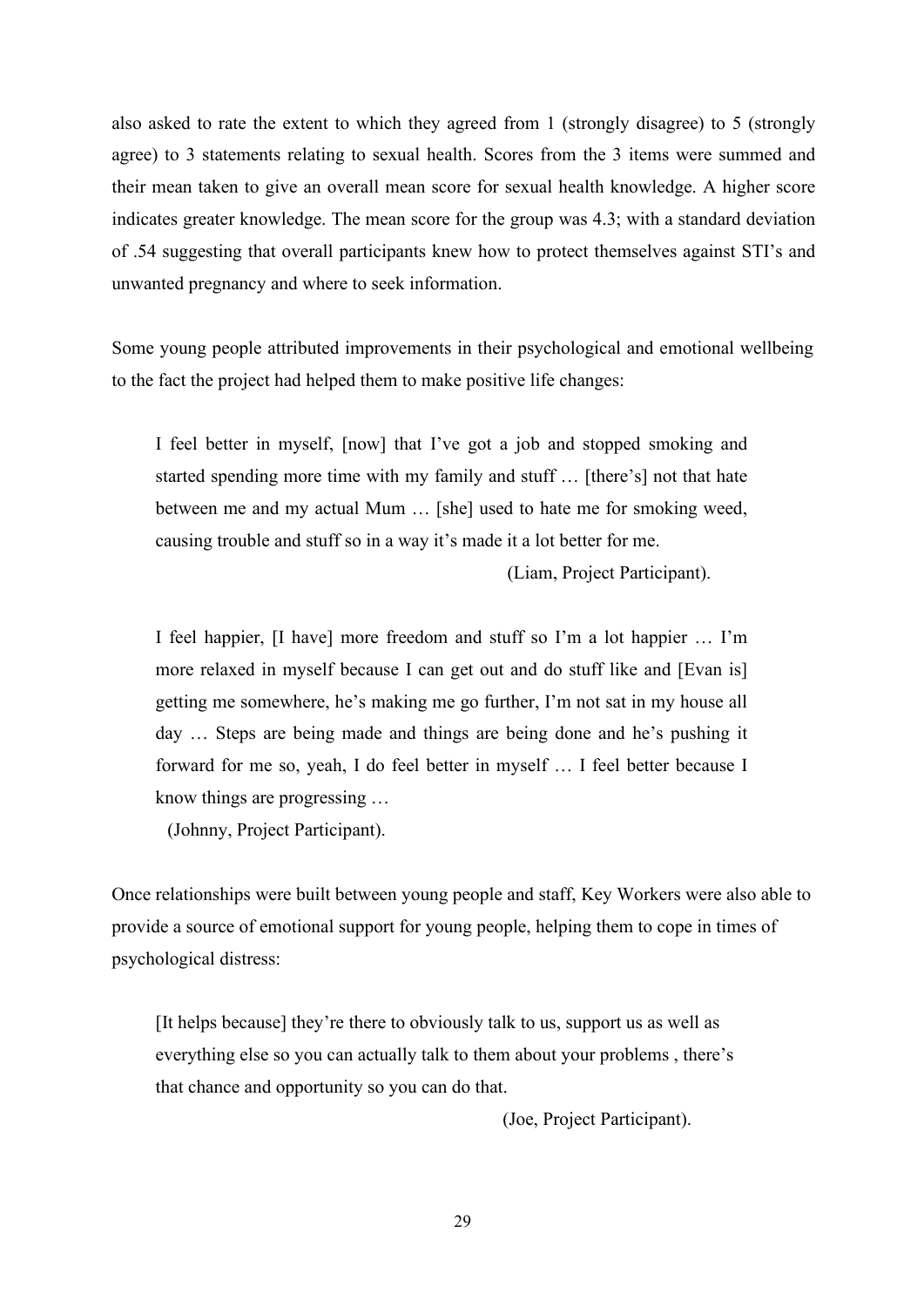[I've] got epilepsy… Evan gave me support and helped take me to the [hospital] to get my neurology scan and stuff like that just to get it all sorted so I could find out what it was and as soon as I found out I went through a little down moment and he kept me up by seeing me every day … saying 'It's not the end of the world' and stuff and that helped … a lot because when I first found out I had epilepsy I gave up … If I tried handling it by myself I probably wouldn't be alive because there was a point where I went through a lot of depression. I was struggling with it a long time.

(Rob, Project Participant).

She's always there for me … If she sees me struggling she'll actually … ring me up and say 'Do you want to chat?' … It's not always to do with like the housing side … She's there for support as well … If I have an argument with someone … I ring her and I say to her 'Jenny look I need to chat'. She'll sit there like and … chat to me … She won't leave me to sit there and wallow … It helps me a lot because I suffer from depression.

(Ben, Project Participant).

#### 4.2.4 *Managing money*

The ability to budget and to manage money responsibly was highlighted as a major need by some young people on the project and as such the support that *Future 4 Me* provided in this area was considered helpful. It was sometimes the case that young people had accrued a substantial amount of debt as a consequence of difficult life circumstances and poor choices. In such instances Key Workers were able to help young people to arrange manageable repayments to prevent them sinking further into debt and incurring sanctions. However, more often than not young people simply required support in making a budget plan in order to better manage their finances and general advice about how to make their money go further:

They gave me a budget plan … because I was in a lot of debt and if I kept it like that I would have got arrested and charged an even bigger fine … so it was good that [budget plan] happened and I managed to pay it all off … They would phone me up and just be like 'You haven't spent none of your budget have you?'… because back in the day I had money problems … as soon as I got money I'd spend it … but they would phone me up every time I got paid on the Friday… and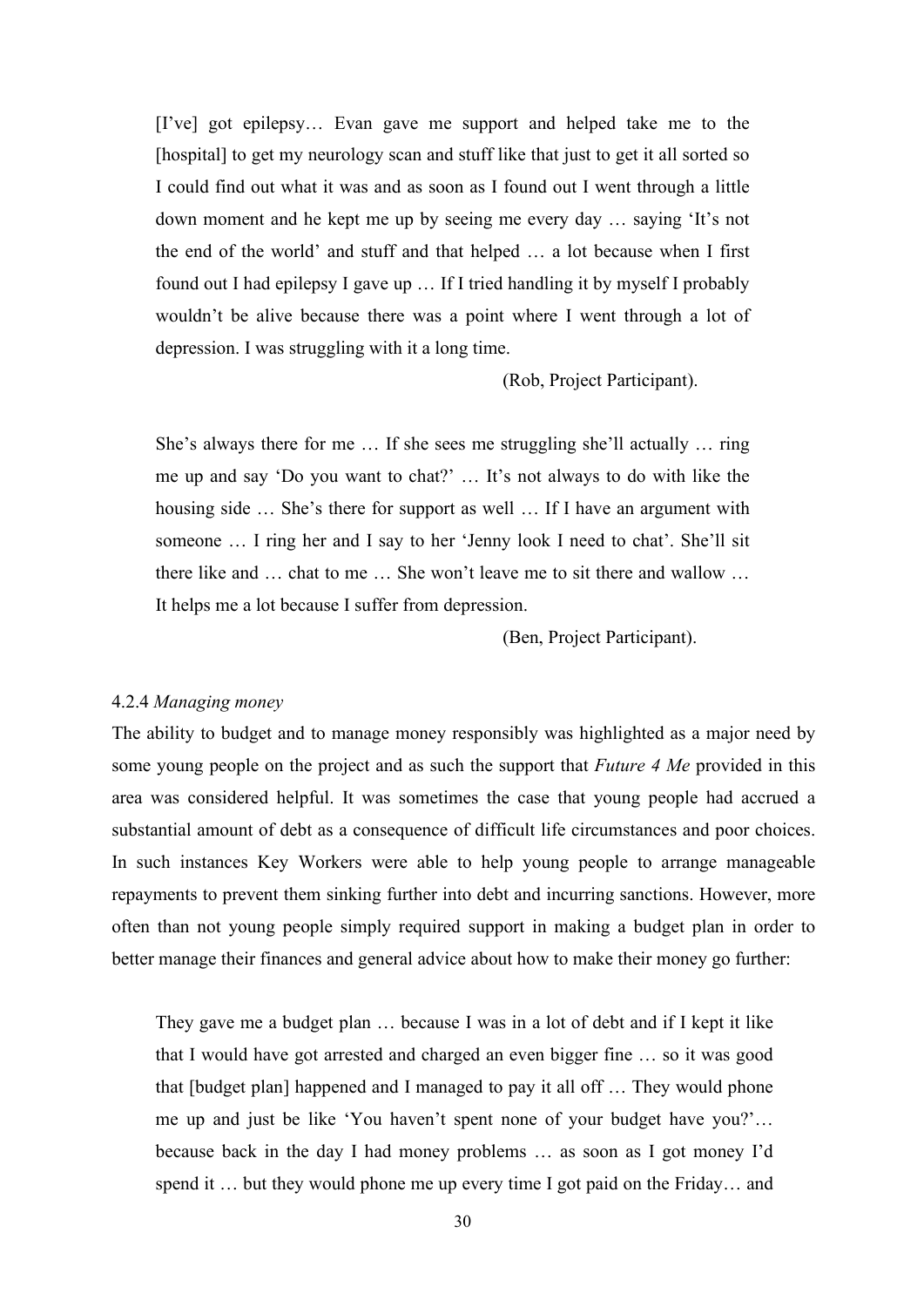then they would come pick me up, take me shopping [and] we'd do like a £25 food shop, pay my rent and then I'd have a little bit of money at the end … [When shopping] I'd pick up all the expensive brands and they'd be like … 'No you could get twice as much more'… So I'd get like Sainsbury's basic brands and stuff [instead] and it helped me out really because I got a lot more for my food shopping than what I would have done … [before] I probably only could have got three or four meals and that's about it.

(Rob, Project Participant).

[Future 4 Me] helped me also with managing money … because I am one of those people who likes to spend money which I haven't got and obviously I have had help with that and now I'm going back to see ... the cashpoint lady and she's going to be helping me some more as my benefits have been cut … They just helped budget the money down on a piece paper to say like gas, electric, council tax … at the top then obviously my food will come underneath … So I can see what I can spend because normally I'd just be like 'Oh well, council tax doesn't matter'.

(Emma, Project Participant).

We'll do like a budgeting form and then a referral to cashpoint or just going out shopping with them with the money and just seeing how they spend it and you can advise 'Instead of buying this for this price why don't we go to this other shop it'll be like the same thing or slightly the same thing but a lot cheaper'. So it's kind of putting that in their head … So just practical things that maybe for you and I would be standard but for a young person that we work with might be not something they would think about.

(Alisha, Project Staff).

My first case I worked with was a lad who I think all he needed was to sort a few key things out when he came out of prison and that kind of set him on a path … So it was around massive court fines and he needed to sort out his benefits … Working with Future 4 Me he managed to get his court fines covered in with his benefits. So his benefits were being paid to him but his court fines were also being paid off in small amounts so he still had enough money to survive on but then also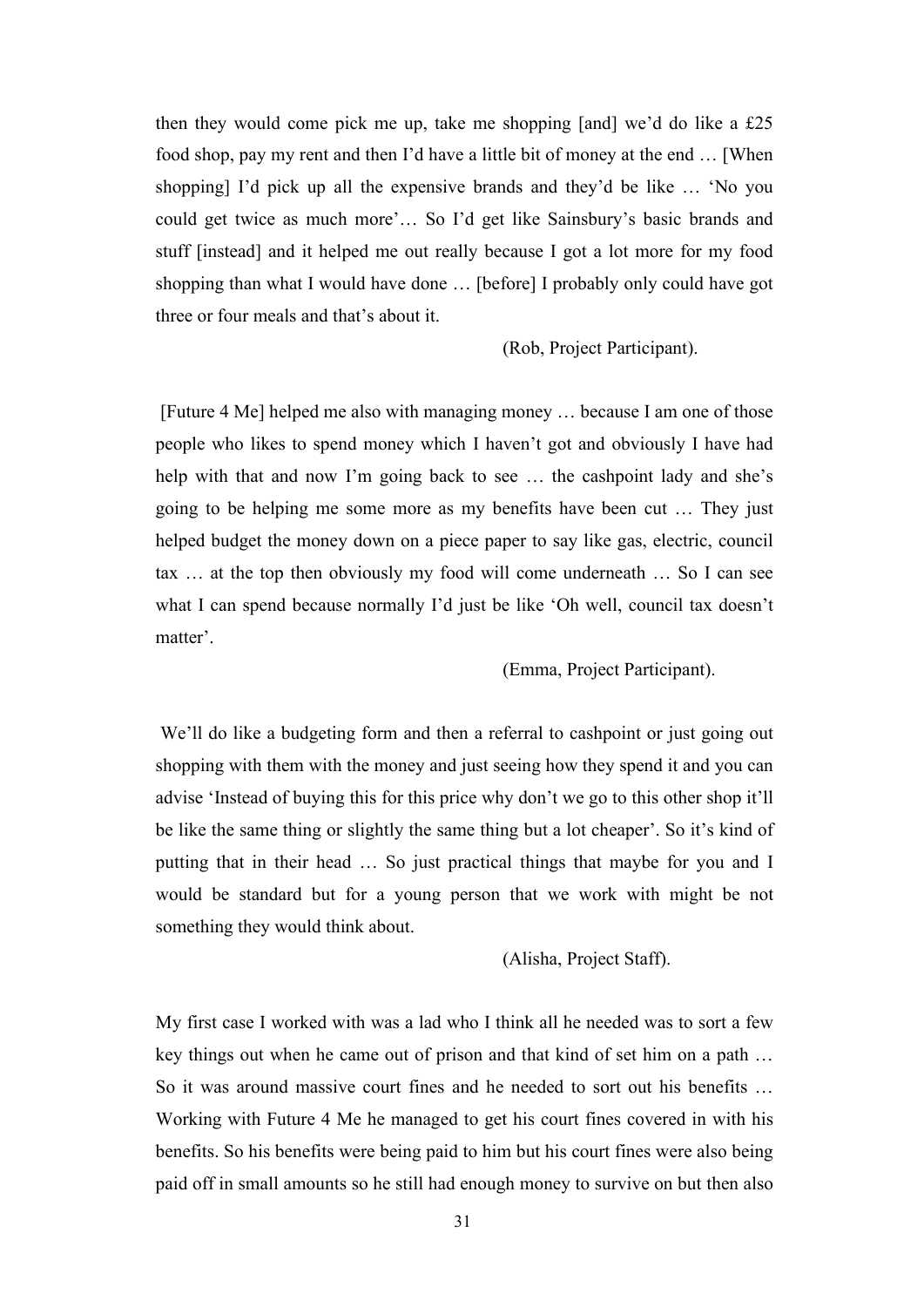he was actually chipping away at his court fines so he wasn't going to kind of get summons reports for court hearing for fines he hadn't paid … He wouldn't have sorted it out himself if Future 4 Me hadn't have been there to help him … and I think that really allowed him to focus on other areas of his life that he could cope with. $8$ 

(James, Project Staff)

## 4.2.5 *Managing everyday life*

The practical support that young people received from project Key Workers in terms of carrying out everyday tasks was by far the most valued. Examples included assistance with obtaining important documents such passports and birth certificates, reading letters, filling in forms, making telephone calls and keeping appointments (e.g., with social services, probation, health practitioners):

It might start with really basic stuff … helping them get to … doctor's appointments, dentist appointments … YOT appointments … One of the young people who was on my caseload … he wasn't a prison leaver but a care leaver … He was also a refugee so I was doing things like helping him to kind of understand his post, pay his bills … getting ID, passports that sort of thing. (Danielle, Project Staff).

[I]t's just the really practical things … just things such as setting up benefits, interviews, getting them to important appointments, helping them move house … positive activities, just giving them those links to things … maybe other services don't offer.

(James, Project Staff).

Of course, in one sense these may seem like very basic tasks, but for many of the young people on the project who had spent much of their lives in care or in and out of prison without having these abilities nurtured, seemingly routine jobs could present significant barriers to moving forward

<span id="page-31-0"></span><sup>8</sup> 37.9% of young people surveyed said that as a consequence of their engagement with the project they had learnt how to responsibly manage their finances.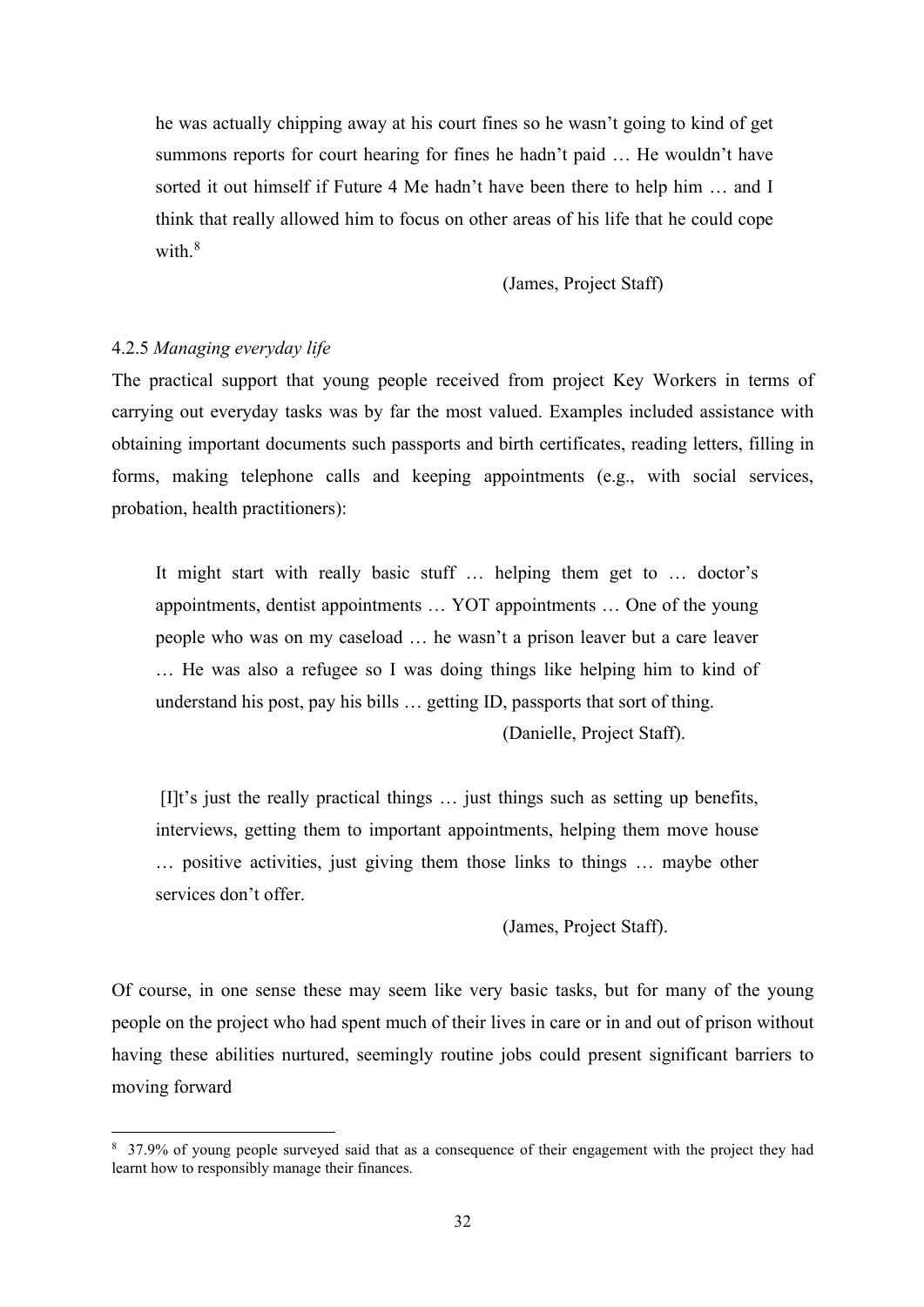It's not complicated, it's the simple stuff … Nobody can be expected to manage accommodation, hold down a job, keep themselves clean, tidy and fed and healthy if they've never been shown how to do any of that stuff ... You can't expect people to be able to manage independently if they don't have the skills to do that. (Annie, Project Staff).

It's really basic stuff for a lot of young people, especially if they don't have experience … like encouraging them to phone up themselves and find out about opportunities … even those little things can feel quite overwhelming so just to have somebody there who knows how you get through these things just to support with that and I think encouragements really important as well.

(Danielle, Project Staff).

The way young people described the impact of the support that they received was striking; often it was help with some of these smaller tasks that led to young people making significant steps towards achieving some of the longer term goals around health, housing, employment and offending. The latter was a particular case in point with some young people saying that support around desistence was often the difference between returning to prison or not:

[Future 4 Me] help[ed] me with transport to get places, so they paid for a push bike for me to go places … £15 from the bike project … So I can get around on my bike and stuff now so they really do help … [having the bike] helped me get to Probation, apply for jobs like going to agencies and things … I won't walk ... [but] I don't mind cycling so it's opened doors up.

(Johnny, Project Participant).

[Jenny] helps me with all my forms and stuff like that, because I'm dyslexic I can't read or write so they help me a lot like that … [Without Jenny] I wouldn't be able to do it. I'd probably end up back in prison because I'd be offending because I wouldn't get my money from benefits and stuff so like I'd go out and reoffend to get money.

(Callum, Project Participant).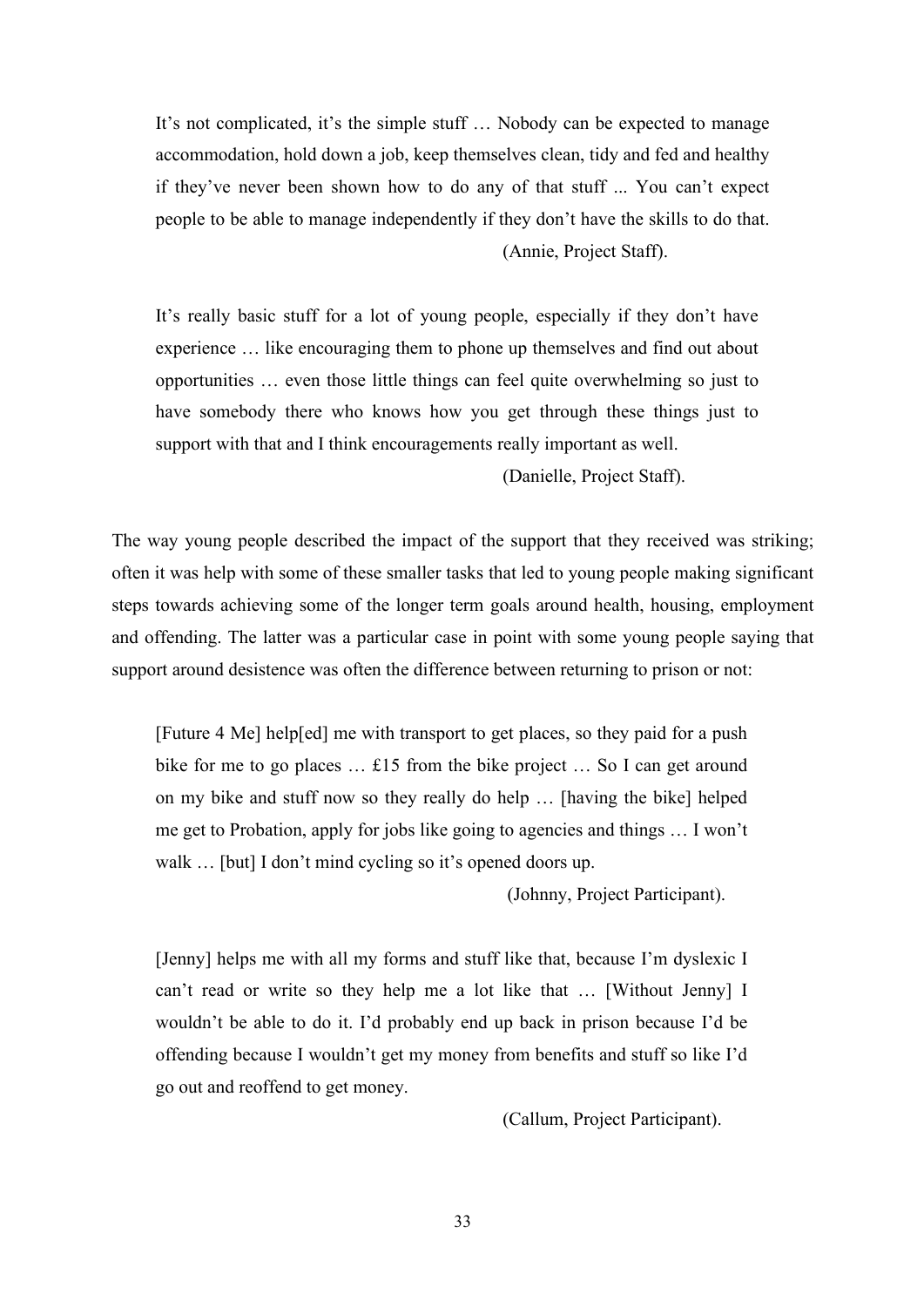Coming from working with other statutory services it's great just to be able to do some of the practical tasks that really seem to help young people … resettle into living back in Bristol or moving on from being a care leaver into being more independent its ... just the practical things that if they didn't get those done then they'd kind of be taking steps back rather than taking steps forward. So it's really simple things just like getting them to appointments, helping them move house, getting them to a benefits appointment, liaising with their probation officer so they don't get recalled to prison, it's just those little things.

(James, Project Staff).

#### **4.3 Reducing re-offending**

For young people who had previously been in custody one of the most notable benefits of the project was how it helped prevent reoffending. Many young people reported that after being released from prison they often lacked meaningful ways to spend their time and quickly became bored. As a result, young people were often tempted back into antisocial and/or criminal activity to pass the day. Aside from time spent meeting with Key Workers, the Future 4 Me project was able to offer young people the opportunity to become regularly involved in activities such as sport, cookery and art as well as occasional days out (e.g., climbing, indoor skiing, go-karting). Additionally, the project had a small amount of funding which could be put towards helping young people afford things like gym memberships. This provided young people with more positive ways to occupy their time and helped to remove the urge to (re)offend in order to relieve boredom:

They pay for my gym to keep me occupied too, so now I have a gym membership. This time of year I'd be sitting around, going out, getting in trouble but they said 'Keep yourself occupied' and put me in a gym, so now I'm motivating myself and keeping fit! … I came out of jail with nothing to do so I'd just go out and commit crime [because] I was bored … That's what it was really, it wasn't for money or anything [I was] just bored and my mates were doing it … [Having a] gym membership, having a bike to go around and look for jobs and things like that it's been occupying my time so I haven't got time to get bored and go out and do things.

(Johnny, Project Participant).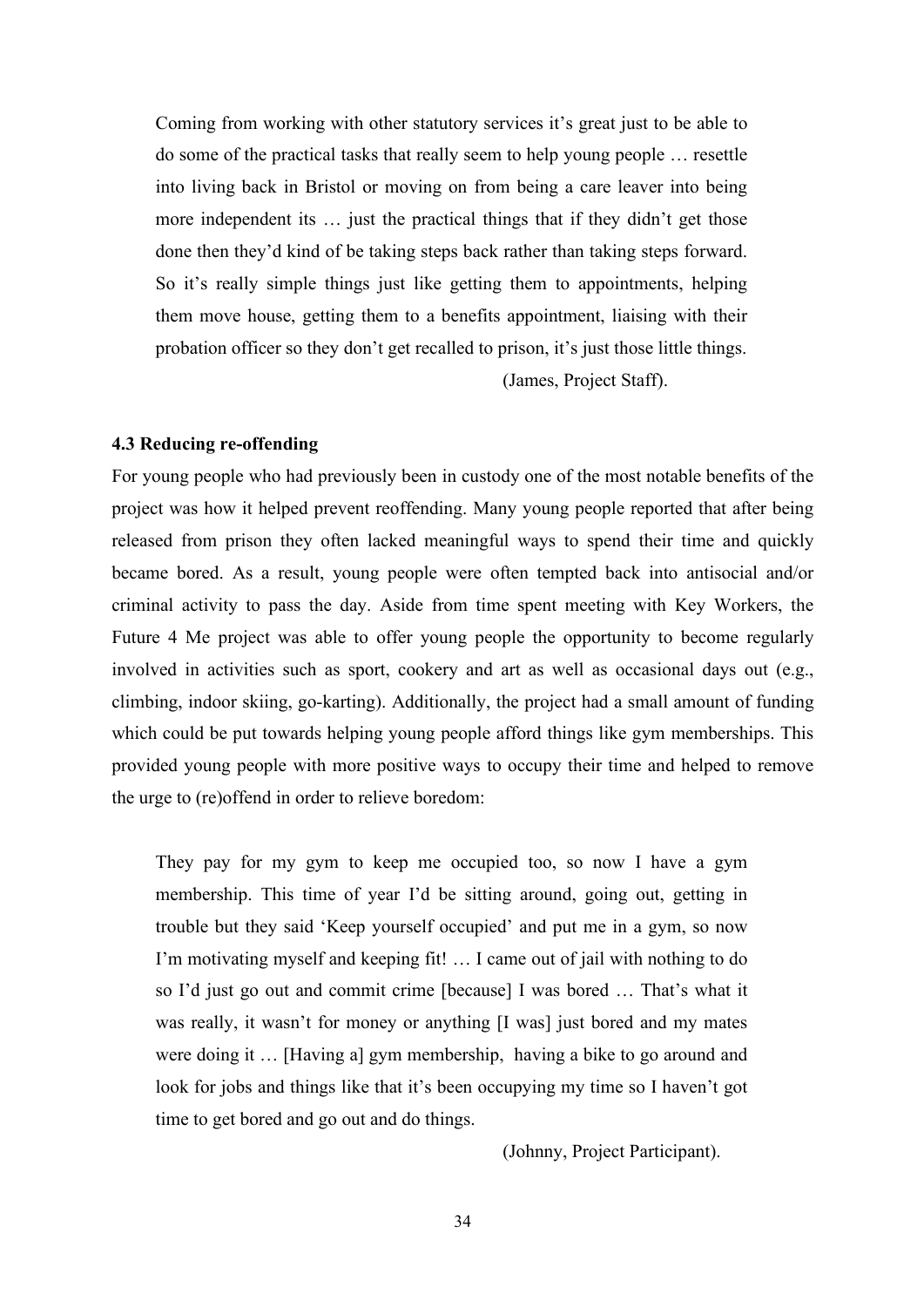Basically [Future 4 Me] tried to make it more busy, take up more time in your freedom … [Before the project] I would go out doing … criminal stuff like stealing bikes … doing something that would lead me into prison or arrested … I'd wake up one morning and say 'I'm bored, I'm gonna make some money', but it'd be in the wrong way … [While] I was with Future 4 Me they'd give me a call and say 'Right, we're doing this today, do you want to come out?'… It draws me away from that situation … It keeps you off the streets.

(Joe, Project Participant).

Football … cooking … they've actually tried getting me involved in loads of community based activities … I miss quite a lot of stuff but if I wanted to attend everything there'd be something to do every day … [It] stops me from being bored … I don't like causing trouble but if I'm bored … I'll do things I know I shouldn't do but I'm not bothered because I'm just hyper … a lot of times it gets me into trouble

(Aaron, Project Participant).

[It helps] to keep my mind off because I've got a lot of energy … I want to get involved in stuff … playing football helped keep me away from prison … I enjoy playing football … the trouble is I'm in a hostel and I'm surrounded by crack heads and heroin addicts so unfortunately I get involved in that because I'm bored and I don't know what to do.

(Darren, Project Participant).

The main worry for him and for us was that he would be bored when he comes out of prison … even though a lot of what happens in prison is very boring … there is a routine and a structure and if you've been in there for eighteen months and [you come out to] no routine and no structure you can easily after the first few days of excitement wonder what to do with your time. Then boredom sets in and when boredom sets in people can drift towards smoking too much cannabis or starting to hang out with people and get into trouble again. So we've looked at football … going to the gym to do some boxing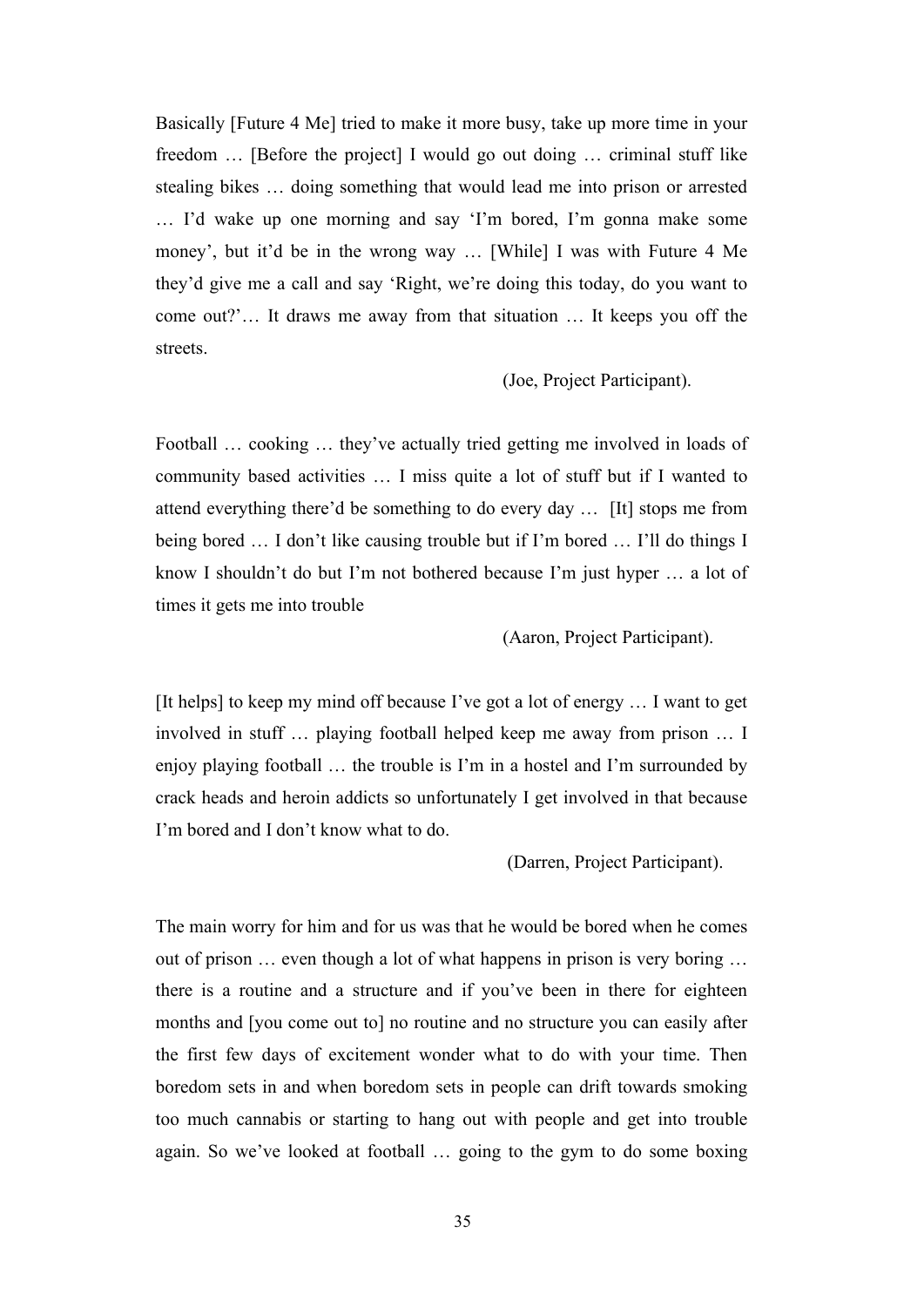which he's interested in, spending time talking about future plans which is kind of a way to motivate and think about what's next.

(Evan, Project Staff).

We do a lot of work around supporting young people to try and explore what it is they're interested in and also how those interests can translate into structure to kind of build routine for them … A prison regime is very, very structured and people, particularly if they've been in prison for a while really struggle when they then come out of prison with that lack of structure.

(Annie, Project Lead).

These data are supported by survey findings which revealed that 62% of young people 'agreed' or 'strongly agreed' that *Future 4 Me* had provided them with activities to fill their time and 65.5% said that the project had had a positive impact on their offending behaviour. In turn, a small number of young people said that the project had helped reduce reoffending and/or antisocial behaviour because their Key Workers had encouraged them to see the value in making more positive lifestyle choices, giving them hope of a better future and supporting them whilst they made steps towards their aspirations:

[Alisha] is in the process of helping me get an apprenticeship … plumbing [or] mechanics … I wouldn't be where I was now if it wasn't for her. I'd be out there doing the same shit I was doing before I went to prison which was selling drugs, stealing … She's put a road in front of me … and so far I'm doing good … I see my nightclub and my garage at the very end [of the road] … but I see lots of little roads and [Alisha] is taking me off some of them to go to do things that I need to do to get to the end of the road, a couple of U-turns, back on and off I go again … She's putting everything in place for me that I need.

(Omar, Project Participant).

I don't do half the things I used to. I've settled down a lot. I don't go out causing trouble anymore. I ain't smoking weed anymore, which I used to do daily. They've turned me and pushed me down the other road … They convinced me to see the bad side rather than the good. They tried showing me that what I was doing wasn't going to get me nowhere … the only place it was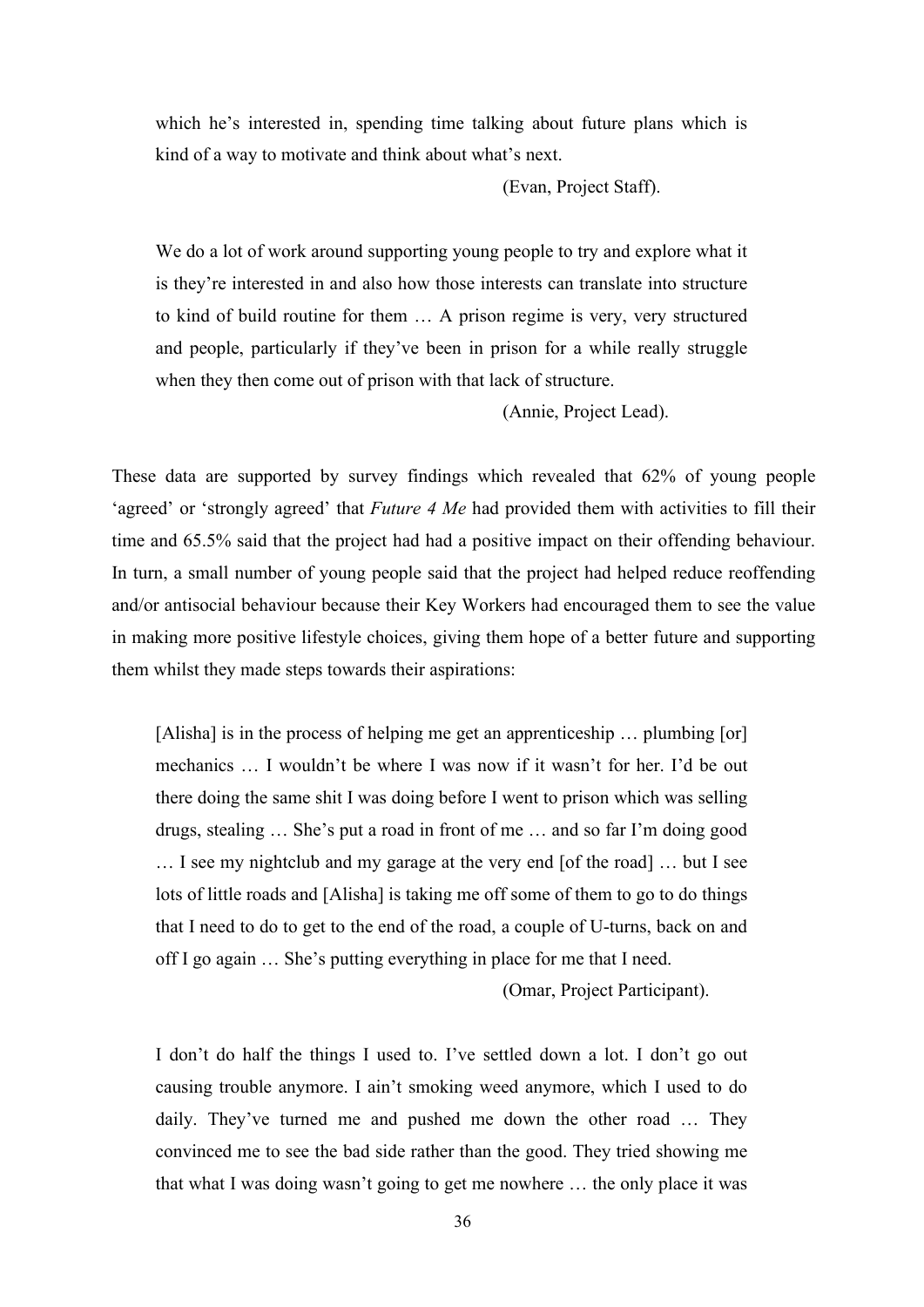getting me was prison … They talked me around to doing it. They gave me little nudges every time they saw me to push me away from doing it and slowly but surely it sunk in and I actually decided to make a change.

(Liam, Project Participant).

# **4.4 Relationships**

The vast majority of young people (89.6%) surveyed reported having a good relationship with a trusted adult who they liked and respected. Young people and staff alike highlighted the significance of relationship in terms of their overall experiences of the project. Together they identified several key elements that went into building and sustaining positive relationships as well as describing how these promoted engagement and stimulated change. Below we explore each element in detail.

## 4.4.1 *Relationships with Key Workers*

Young people often described staff as being the mainstay of the project. One of the reasons for this was that they felt that staff genuinely cared about helping them and went the extra mile to do so. They often compared *Future 4 Me* staff to professionals within other services who they perceived as only being there to do a job:

Some companies or like agencies have workers they don't really help or don't really want to engage with you, they just want to get paid and do their job. Some people that work there [F4M] … they are actually decent people, they'll go out their way to actually help you even if it does bite into a bit of their time ... Growing up in the care system there's always social workers and things like that and they're not there for [you], they're there because they're placed with you to do this. Evan hasn't got to work with me, if he wants he can say 'I don't want to work with him' ... He goes out of his way. He'll pick me up and take me places like he hasn't got to do that, I'm supposed to go down to him but if I aint got the money he'll got out his way 'I'll come to you today, I'll take you out.' It feels more meaningful.

(Johnny, Project Participant).

I just think [Evan] is a legend. He'll do anything, as much as he can [to help]...There's a lot of things he can't do but I know for a fact that if that thing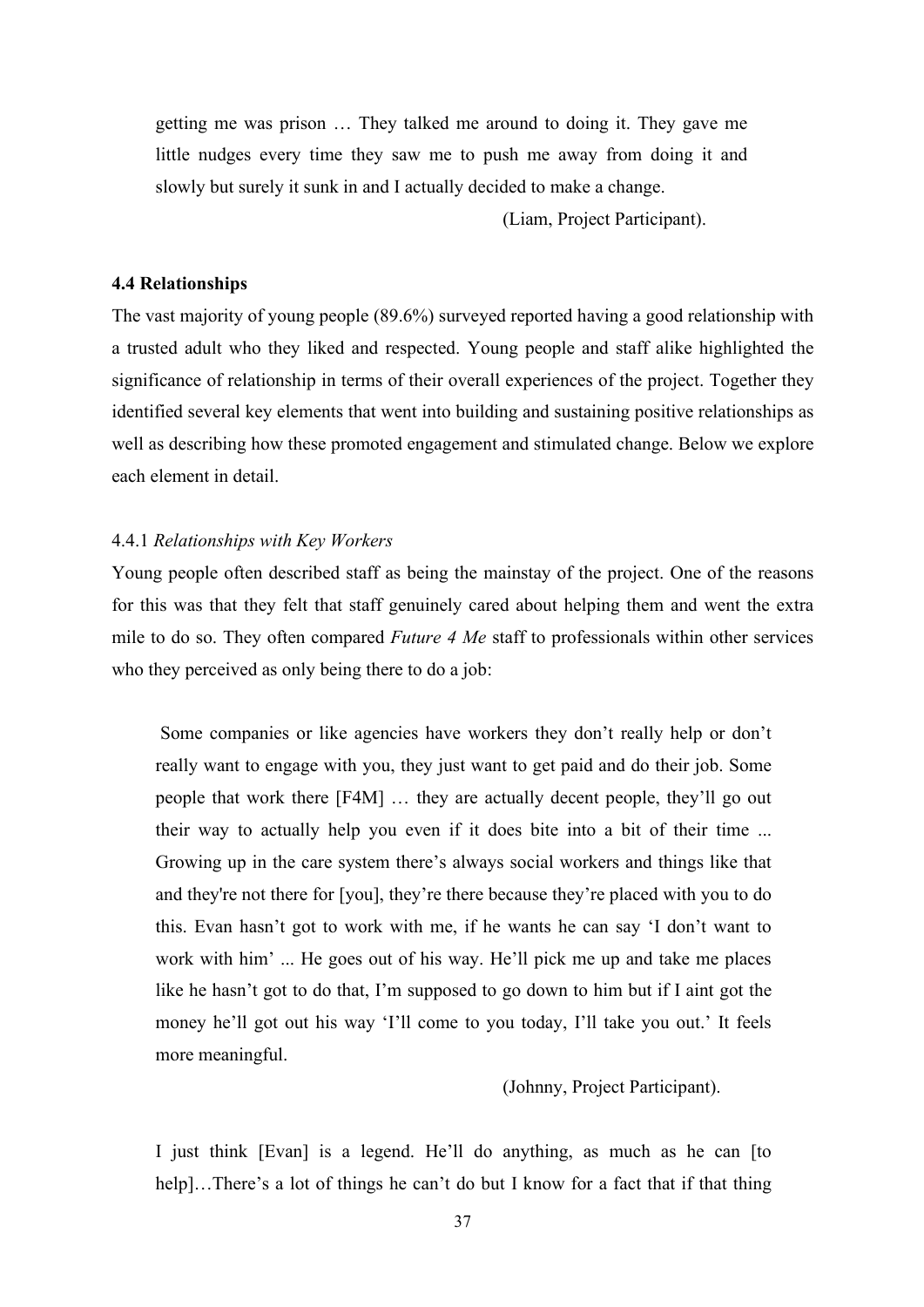could be done he'd do everything in his power to do it … He cares, there's not a lot of people who care, they say do but they don't … Evan is one of those people who care.

(Rob, Project Participant).

I think for most of the young people we work with … not only will they probably have had lots of relationships that have broken down for one reason or another or you know pretty traumatic experiences, also they'll have had lots of professionals coming in and out of their lives and I think for a lot of those young people you're just another person who's coming into their life for some reason … So, actually building a relationship early on is really, really important … It's gonna take a long time for young people to trust you so you've really got to demonstrate that you care and you've really got to take the time to listen to them and … hear what they want or what matters to them ... I think it's just really important to be genuine and to not come across as … a detached professional who is just doing their job. Of course, you are doing a job and you've got to keep your boundaries but at the same time I think you have to go a little bit extra, a little bit further and show that you're there to help them and take an interest in them as a person.

(Danielle, Project Staff).

### 4.4.2 *The importance of 'second chances'*

Both staff and young people highlighted the importance of persistence and the necessity of a 'second chance' mentality. It was acknowledged by staff members that the young people on the project faced many difficulties and that change was unlikely to happen overnight. It was a journey during which young people were likely to make mistakes and what was needed was for staff to stand alongside them and to guide them until they got it right:

They're not going to throw you off the company, they'll be like 'You screwed up once and we'll give you another chance'… [They might] just take you off for a good couple months and then they'll bring you back and be like 'Right, we'll do it slower this time, we want you to be working with us, we want your cooperation'… and that's what the company wants, no other company does that.

(Rob, Project Participant).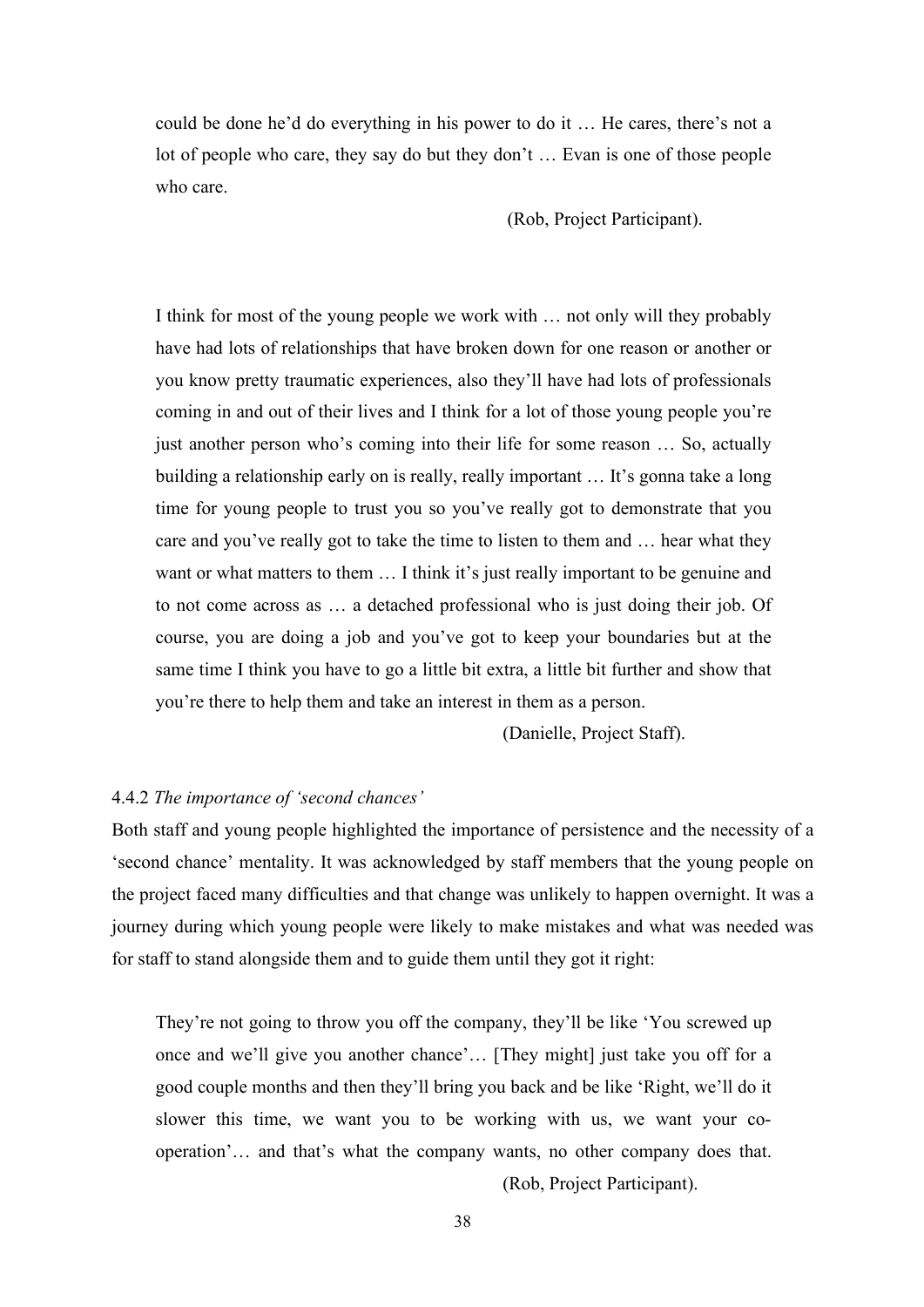They put me into a place [at the] Restore Trust for a day to do my CSCS test ... They paid £20 for me to do the test and … I missed it … [but] they still … paid another £20 for me to do another test … They give second chances … and because I went down there and failed the test they'll rebook it again now …

(Johnny, Project Participant).

Evan does give you a lot of support, even if you're angry, stressed or, say, like you're shouting at [him] or something like that, you're putting so much pressure on him [and] he's still there because he cares about that person ...

(Kyle, Project Participant).

It's keeping going when they do something stupid or they come in and say 'I just got nicked, I was stealing stuff'… You just kind of think 'Okay, you've done it, accept what's coming and now let's move on.'

(Victoria, Project Staff).

# 4.4.3 *Consistency, reliability, honesty and trust*

Given that young people had previously been in care and/or custody, it was often the case that they had experienced working relationships with a number of professionals and, as a result, had built up a certain amount of mistrust towards such people and the services which they offered/represented. In order to overcome this, project staff often had to prove that they could be trusted by demonstrating consistency, reliability and honesty:

[My] relationship with Jenny is good. I couldn't ask for a better worker … If I ask her to do something she'll help with it until it's done … She's not one of those people that'll say 'Yeah, I'll help you' and don't do anything. She'll help me with it straight away.

(Callum, Project Participant).

I don't trust no one … I don't talk to no one about nothing. But Jenny, I talk to her about anything … [because] she's just always been there for me … she sticks to her word

(Elliot, Project Participant).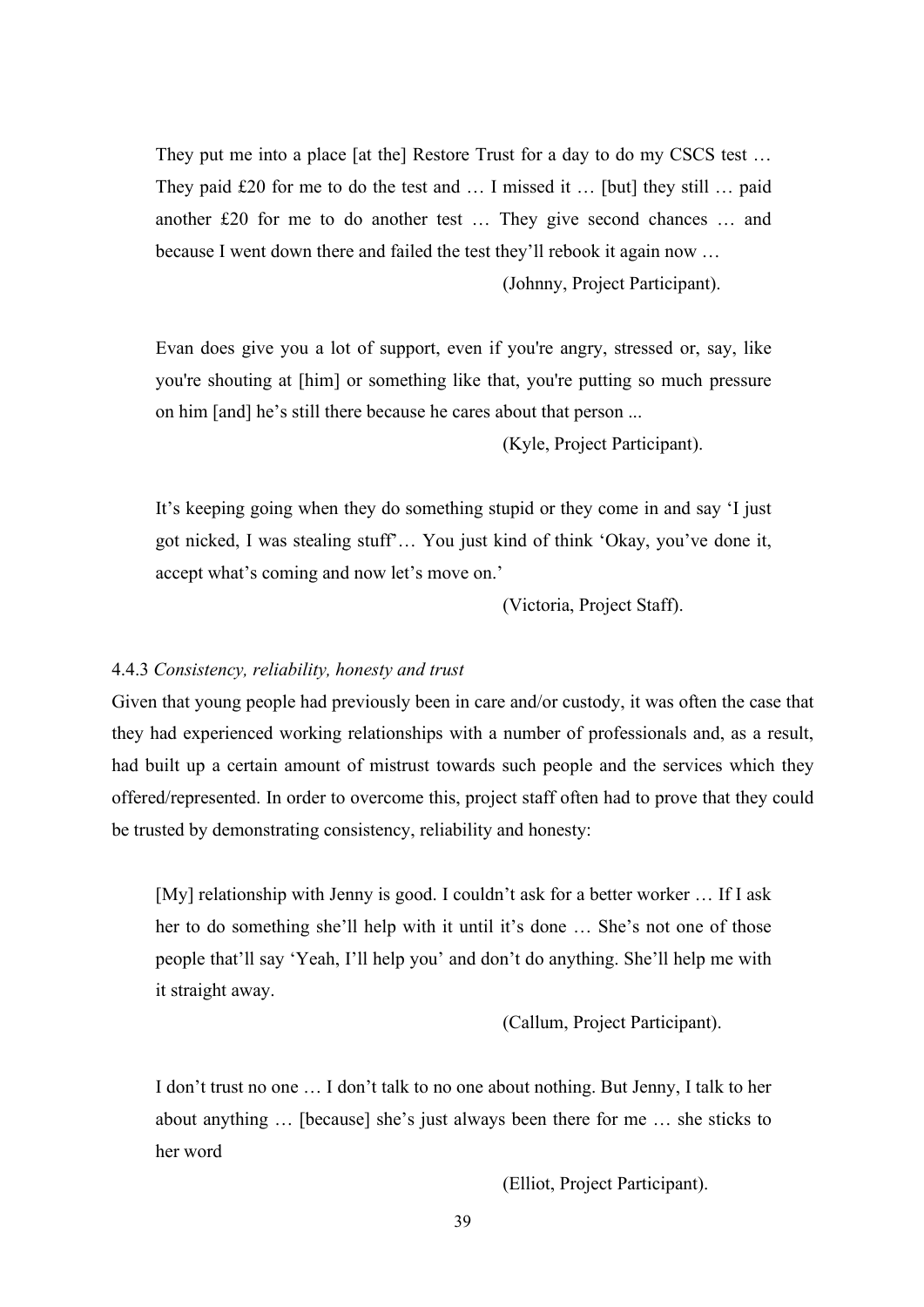As these extracts illustrate, the establishment of trust between Key Workers and young people was a fundamental ingredient in the relationship building process. By maintaining consistency and integrity, staff were able prove to young people that they could be relied upon to support them. That staff were seen to care also helped to reassure young people that relationships with Key Workers were genuine and authentic. Notwithstanding the fact that a number of young people made it clear that they were reluctant to place their trust in anyone at all, many stated that they trusted their Future 4 Me worker more than any of the other professionals they worked with. Nevertheless, young people clearly felt comfortable confiding in staff and going to them for help. This, in turn, meant that project staff were able to offer young people advice and ensure that they were appropriately supported through difficult circumstances:

It's a lot better than most official relationships I got … there's a lot of people I wouldn't talk to, I wouldn't open up to… [But] I can tell [Alisha] about my past, what happened in my past, how I got to where I am now ... She's a good listener. (Omar, Project Participant).

I felt happy that I could talk to someone. I don't talk to many people about my problems. But, yeah, to a Future 4 Me worker, I mean I don't tell them absolutely everything but I tell them parts that are on my mind … They're there to help you aint it so like I'm gonna trust them, there's not many people I trust … when it comes to workers.

(Joe, Project Participant).

Anything I'll talk to Jenny about. I'll talk to her about everything, even stuff that's going on in my life if you know what I mean? If I'm worrying about something or I'm curious about something [and] I wanna ask questions … or I wanna get involved in some sort of training like I ask her first.

(Callum, Project Participant).

They have really stressful lives for one thing, so actually just being able to offload is very important. I think having a trusted adult, you know lots of them don't have reliable adults in their lives and to have somebody who they think of as responsible but caring as well … So somebody who's a bit stable and who they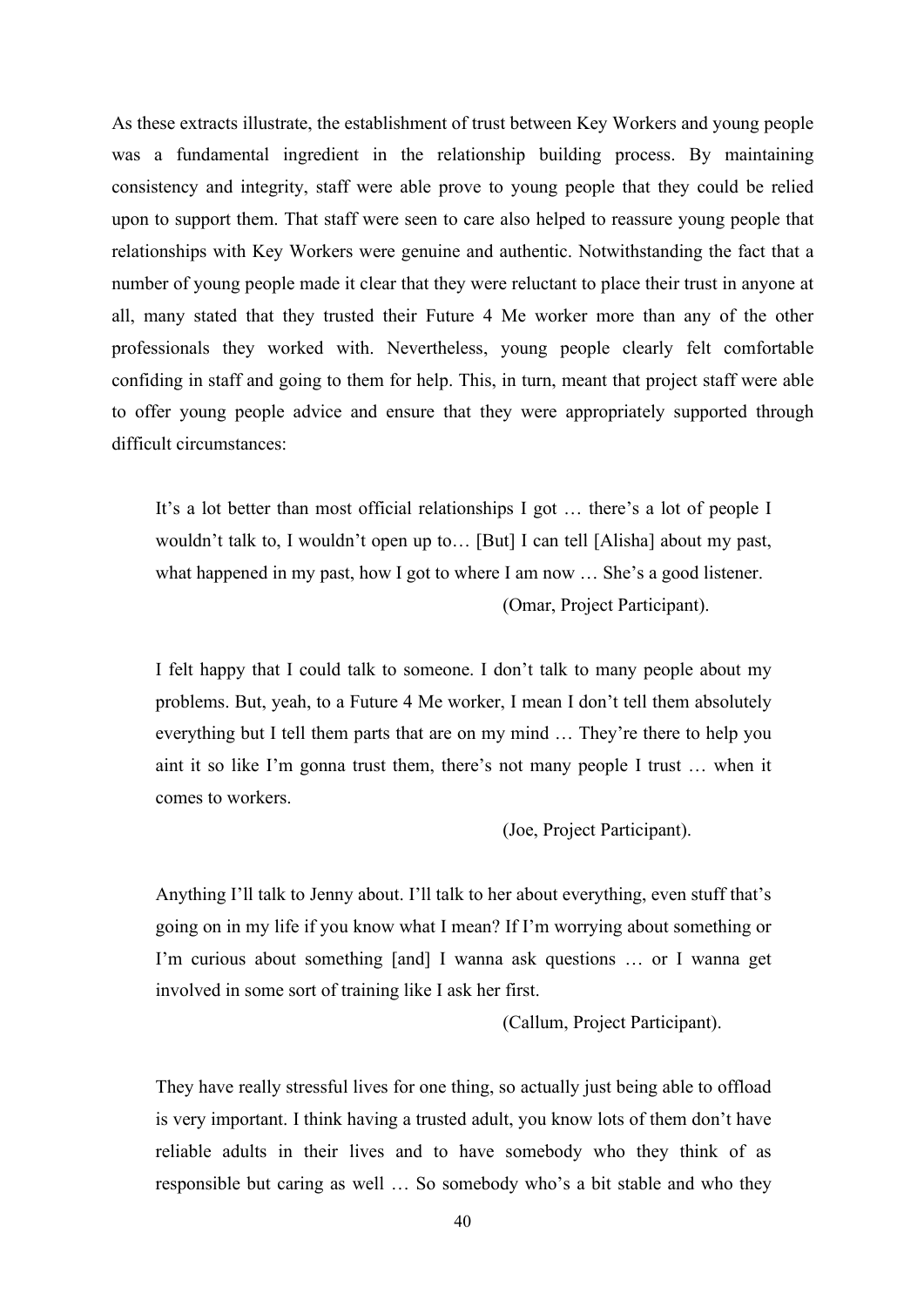can talk to about the things they're going through because a lot of the time life is really difficult for them and everybody needs someone to talk to don't they? I think a lot of the time there might not be anyone else actually so to have someone they can off load to…and who's advice they can trust and who they can trust to be looking out for them and not have other agendas and I think that's really important yeah.

(Danielle, Project staff).

## 4.4.4 *Getting along with others*

It was important to young people that their Key Worker was someone they got along with, someone who was easy to talk to and with whom they could have fun and share jokes. As one interview participant noted, if young people did not enjoy spending time with their key worker then they would be unlikely access the service. Staff also noted that relationships with young people were more successful when they 'clicked' in this way. Additionally, doing fun activities together was also seen by staff as an important opportunity to build a good rapport:

We can have a laugh you know what I mean? A bit of banter which is always good … Some workers I don't like … To be a worker in that sort of job you've got to know how to talk to young people and some people can't and that's when no one likes them … If you don't like them you're not going to want them to do anything for you ...

(Jess, Project Participant).

I think the key thing is you have a laugh with them as well and that's really important. So you do fun things as well as all the paperwork stuff, so when we do get to take them out on activities that's nice. If you like it shows that we are human, not just sort of sitting there doing paperwork!

# (Jenny, Project Staff).

You've got a few [young people] where from the moment you meet you click and with those people you meet regularly … they wouldn't call and say 'I can't be bothered' where as some people … it doesn't click [and] those are the people that disengage quite quickly

(Alisha, Project Staff).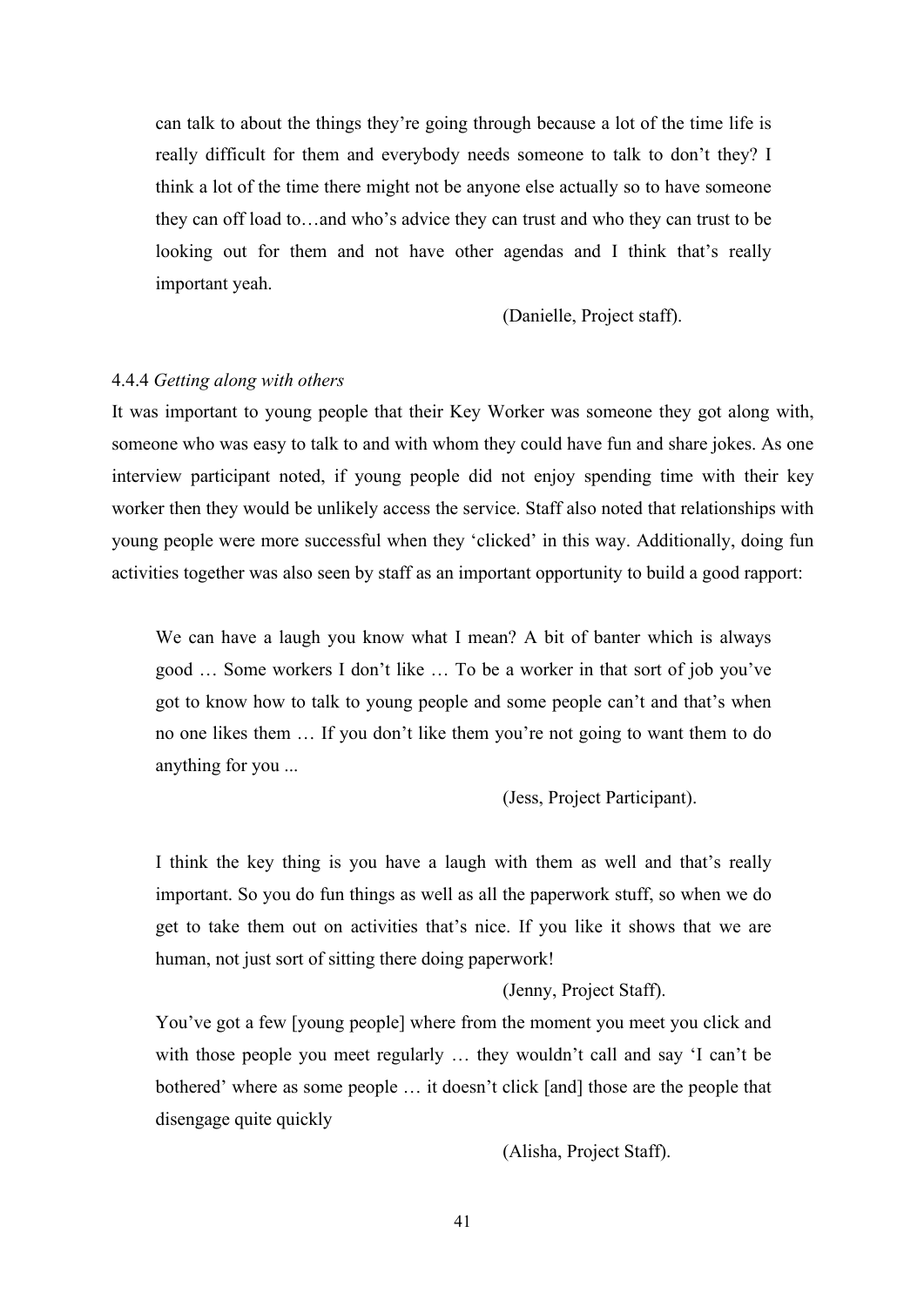# 4.4.5 *Permission to challenge young people*

As well as allowing staff to become a trusted source of advice and support, a strong relationship meant that Key Workers felt able to challenge young people about their decisions and encourage them to make more positive lifestyle choices in order to stimulate change:

I think when you've got a good relationship with someone you can say things that you can't if you haven't got the relationship. You know you can feel safe and you can … maybe be a bit more honest and a bit more confrontational at times, you can nudge things, move things because the relationship means you've got permission to do it. If you were just a worker and there's no relationship [then] there's a distance. So I suppose you get closer to somebody, they trust you and then you can say things that normally you wouldn't … [So] I don't think conflict arises as much as you imagine it could because the relationship is there that protects you.

(Evan, Project Staff).

I think once staff have got relationships with young people … they can help them think about things that maybe aren't helpful, maybe think about things that would be helpful for them and … be alongside them as they go through the struggles … So, I think the relationship enables them to get alongside that young person and once [built] … there's a bit of scope for that worker to help guide that young person through the tricky bits.

(Annie, Project Lead).

# **4.5 Time**

One of the greatest strengths of the project identified across staff members, young people and stakeholder/partner agencies alike was the fact that Key Workers had the necessary time to dedicate to engaging and working with complex young people. Professionals within statutory services often noted that through partnering with *Future 4 Me* they could ensure that young people had access to the additional practical and/or emotional support that they needed but which they were unable to provide themselves due to the way their own services were structured. With their comparatively smaller caseloads, *Future 4 Me* staff were perceived as having the scope to do the depth and quality of work necessary to help young people address their specific needs: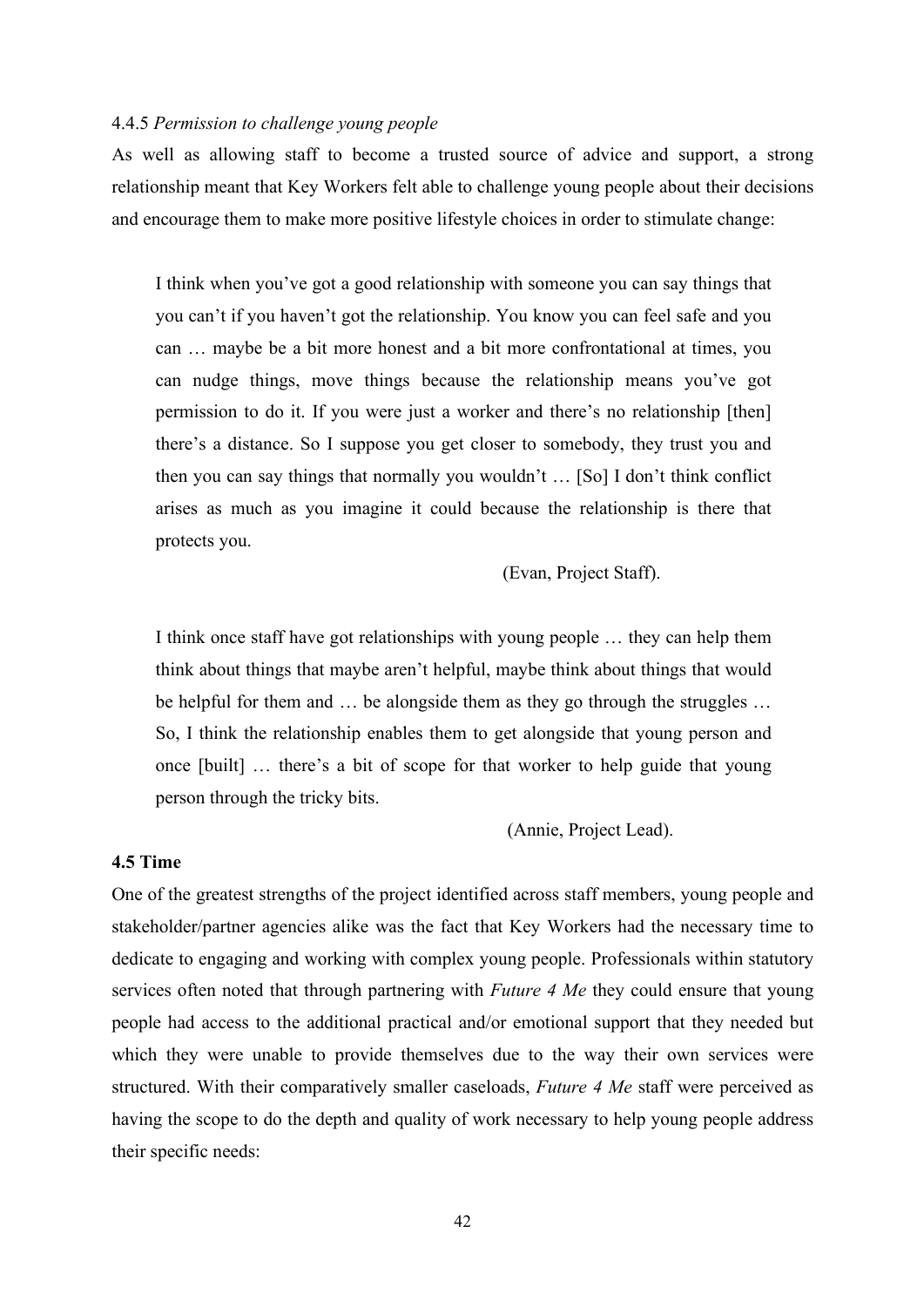He'd had quite a lot of support when he was 16, 17 and then he got to 18 and actually there was no money left to pay for that from our local authority and his ... additional support would have just dropped off really and I couldn't see him as much as I think he needed. So, it was really good to be able to refer to Future 4 Me for that because he just needed some extra help really. To start … [he needed] someone to meet with and talk to and share his problems with and then that turned into more practical support around his housing and looking for work and education … statutory-wise we really only have to see a young person once every eight weeks but this young man really wanted to see someone on a weekly basis and Evan was able to see him once every fortnight … which was really helpful for him.

(Social Worker).

They [the F4M staff team] have that extra time they can give it … they're time is focused … whereas … I'd be doing the living skills, the money, then I'd be looking at drugs and family relationships, emotional wellbeing … They come in at that one element so they've got that time and skill set in one particular area … [It's] sharing the workload and them bringing that specialism to the table which is brilliant. Instead of me dipping into that in that short space of time you work with a young person … to bring someone in externally is really great.

## (YOT Worker).

Young people also appreciated the amount of time that *Future 4 Me* staff were able to dedicate to listening to their needs and supporting them:

[The best thing is] they've got time for you … because if a young person needs that Future 4 Me workers time then they give it and that's good because obviously everyone needs time to say their peace, say their bit, I mean everyone's got things on their mind so for a Future 4 Me worker to say 'Right, what's up?' when they're out … that's really good because that means that they're willing to help, they're willing to say 'Right what's your problem?' and things like that and take it … forward and see if they can actually help.

(Joe, Project Participant).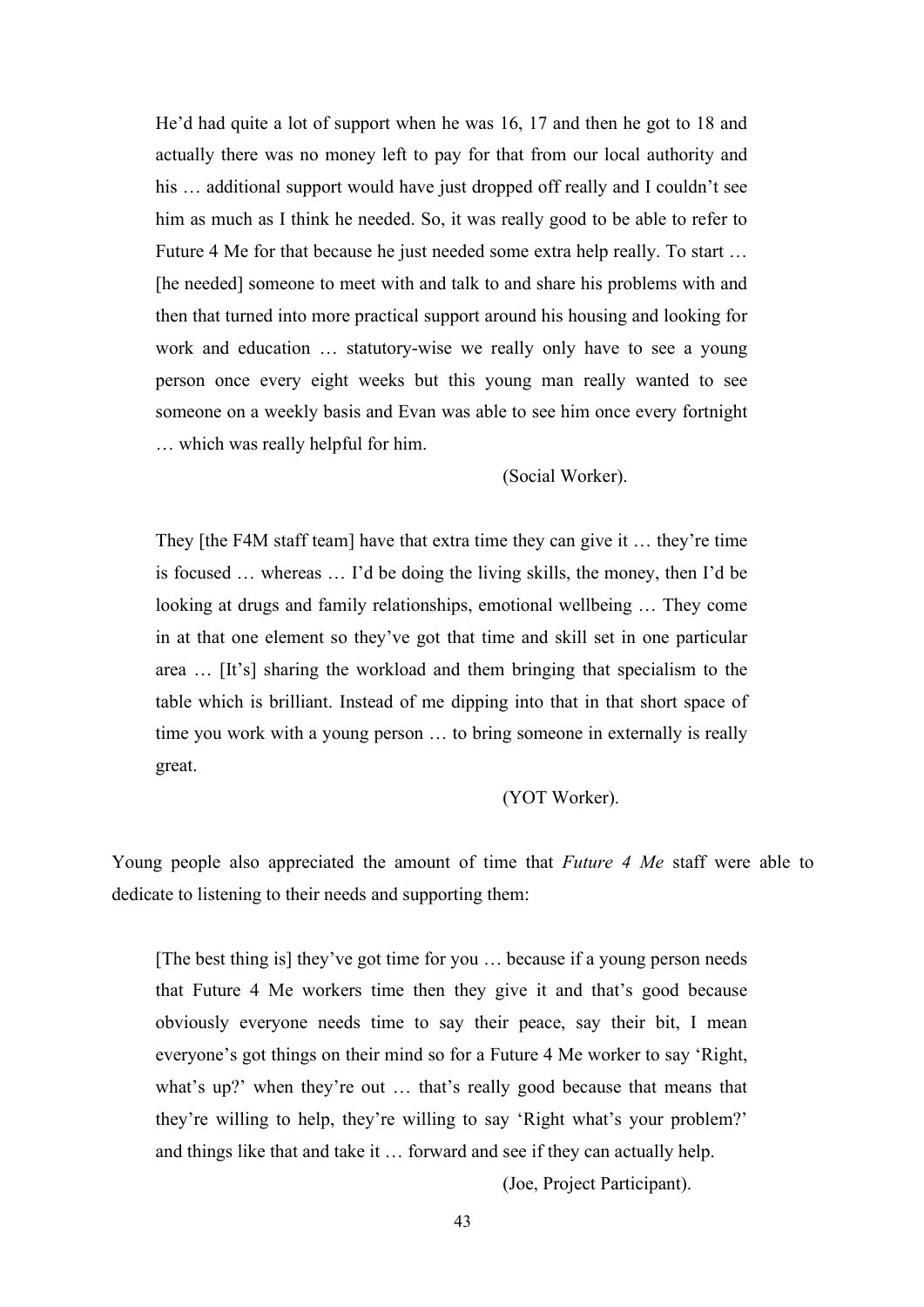For staff, having time to spend with young people was a prerequisite to building a positive relationship (in particular, allowing for persistence and consistency) which was ultimately used as the tool for change:

[One of the best things is] the fact that we can work a long time with young people, we can be quite flexible and be led by them and see them you know quite frequently. Lots of these young people see their Social Worker once every month or six weeks, you can't really build up much of a relationship of trust in those kinds of time scales.

(Danielle, Project Staff ).

Time [is important] … because it enables you [to build] a relationship … We're also not working with a bunch of young people who can turn up to an appointment and say 'This is what I'm worried about'… More often than not I would say, we're working with young people who maybe don't even have the language to describe how they're feeling so we've kind of got to go right back to the beginning and think about what is emotional literacy. You can't teach emotional literacy in a one hour session once a week with somebody who can't be in a room

(Annie, Project Lead).

I feel as though I can spend a reasonable amount of time with each young person so you can … form quite strong relationships with them that kind of allows them to trust you and want to work with you so you feel like you really do the tasks that really help.

(James, Project Staff).

We've been able to give them time that other people haven't been able to give them and consistency and, you know, endlessly forgiving them for things that don't go well, you know and keep coming back and coming back and coming back even though they might struggle or might be abusive or difficult to be with so it's kind of persistence.

(Evan, Project Staff).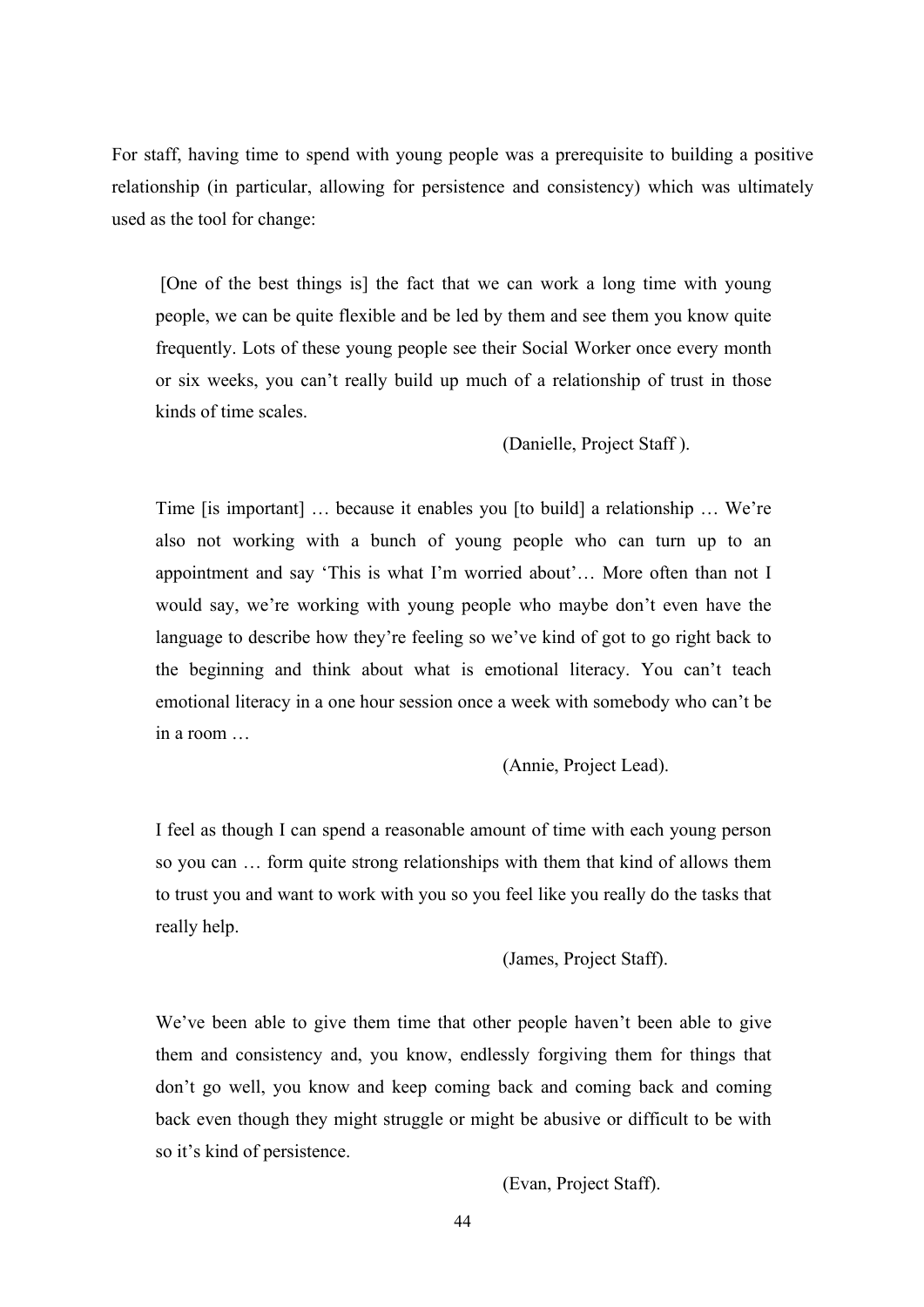### 4.5.1 *Lower caseloads*

The project was specifically designed to accommodate lower caseloads and whilst the number of young people a Key Worker was assigned fluctuated throughout the life of the project, 12 was the expected norm. It was acknowledged by staff that this was low in comparison to other services and that a reduction in caseload size greatly improved outcomes for hard to reach young people. In particular, staff spoke of the benefits of being able to dedicate a whole or half day to working with a young person, especially at the beginning of their engagement with the project when the most intensive work was needed. This allowed staff to capitalise on a young person's motivation to produce tangible results which, in turn, helped to build momentum around the participant/Key Worker relationship. This perception is in line with broader research findings which show that there is often a window of opportunity when young people are transitioning from custodial to community settings during which time they possess a good deal of enthusiasm and desire for change. Often, however, this is undermined by a lack of timely and relevant support which can quickly lead to disillusionment and a return to old behaviours (Bateman, Hazel & Wright, 2013).

Staff also aired the view that working in this way may help to combat young people becoming dependent on their Key Worker. This was based on the premise that being able to work more intensively at the start of the relationship (with a view to gradually reducing support) could potentially increase the likelihood of achieving outcomes and moving young people more quickly towards independence:

I was chatting with a colleague the other day who was saying that at the beginning of the project they had a slightly smaller caseload and there was time to spend half a day or a whole day with a young person … It varies but [at the moment] mostly we're seeing young people once a week for between one and three hours.

(Danielle, Project Staff).

I think what we need is not to work with fewer cases … intensively for a long time but maybe to work very intensively at the beginning for a chunk of time with a plan of tailoring that off, because there's often a lot to do at the beginning, practical and otherwise but if you start at that pace from the beginning, there's an expectation that will continue forever and then people become very dependent.

(Evan, Project Staff).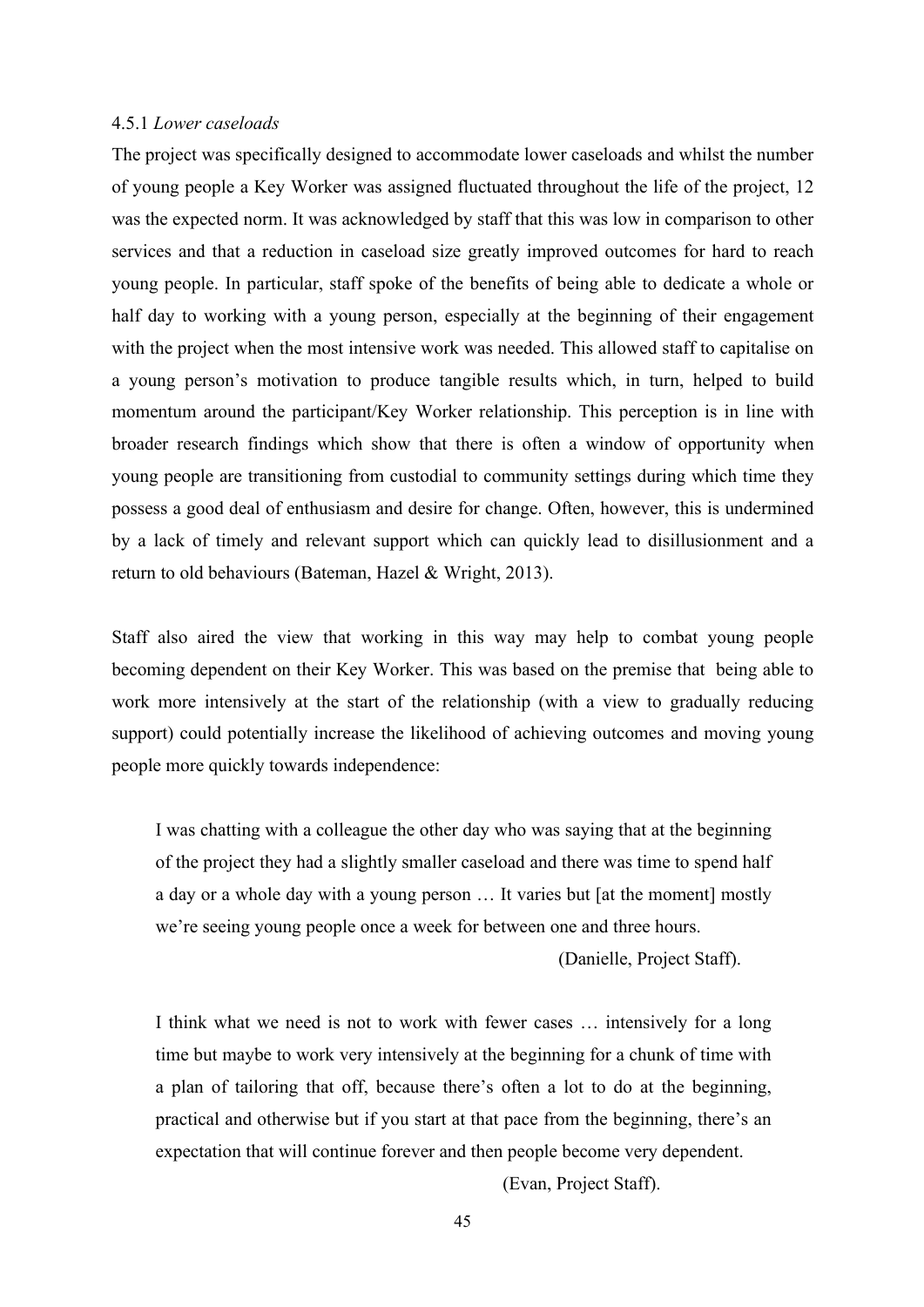I think [I have] 12 and I know, compared to Social Services it's nothing, but then at the same time we're not Social Services and we're not Probation. I think having a much, much smaller client [number] with more staff will … make us a lot less stressed because … you can actually see every one of these [young people] in one week and … maybe spend a whole day seeing them and you can do that every week whereas at the moment where you're working with a lot more you kind of have to pick and choose the ones you want to see that week … for an hour, not for the whole day and sometimes that's what you need.

(Alisha, Project Staff).

### **4.6 Flexibility**

*Future 4 Me* staff were not as restricted as statutory or other primarily office-based services might be in terms of their engagement with young people and this was considered a significant benefit by all those associated with the project. To this end, staff were able to exercise a greater degree of flexibility than other professionals with regards to how and where they provided support. This approach helped maximise opportunities for engagement by avoiding the creation of unnecessary barriers and by facilitating the development of trusting relationships. *Future 4 Me* Key Workers were able to go out into the community and meet young people in physical spaces that they felt comfortable in and carry out activities which young people found enjoyable and/or relevant. These kinds of ventures have proved to be important in the initial engagement process (Bateman & Hazel, 2013) and it is acknowledged that such levels of flexibility may be used to tailor support around the specific needs of the young person concerned (see Cooper *et al.,* 2007; Mason & Prior, 2008):

I think flexibility to work with young people in a way that they can engage with is one of the best things about the project. So if a young person works best by standing in a bus shelter and having that conversation about accessing a mental health service then we'll do that … We try and engage with young people. We're not a service that says 'Three strikes and you're out, if you don't turn up for this appointment, we will close your case'. Obviously we get to a point where we have to disengage but we're working with people that we know won't want to engage with us probably initially, we'll have to prove ourselves a little bit and the service is set up so we can do that work

(Annie, Project Lead).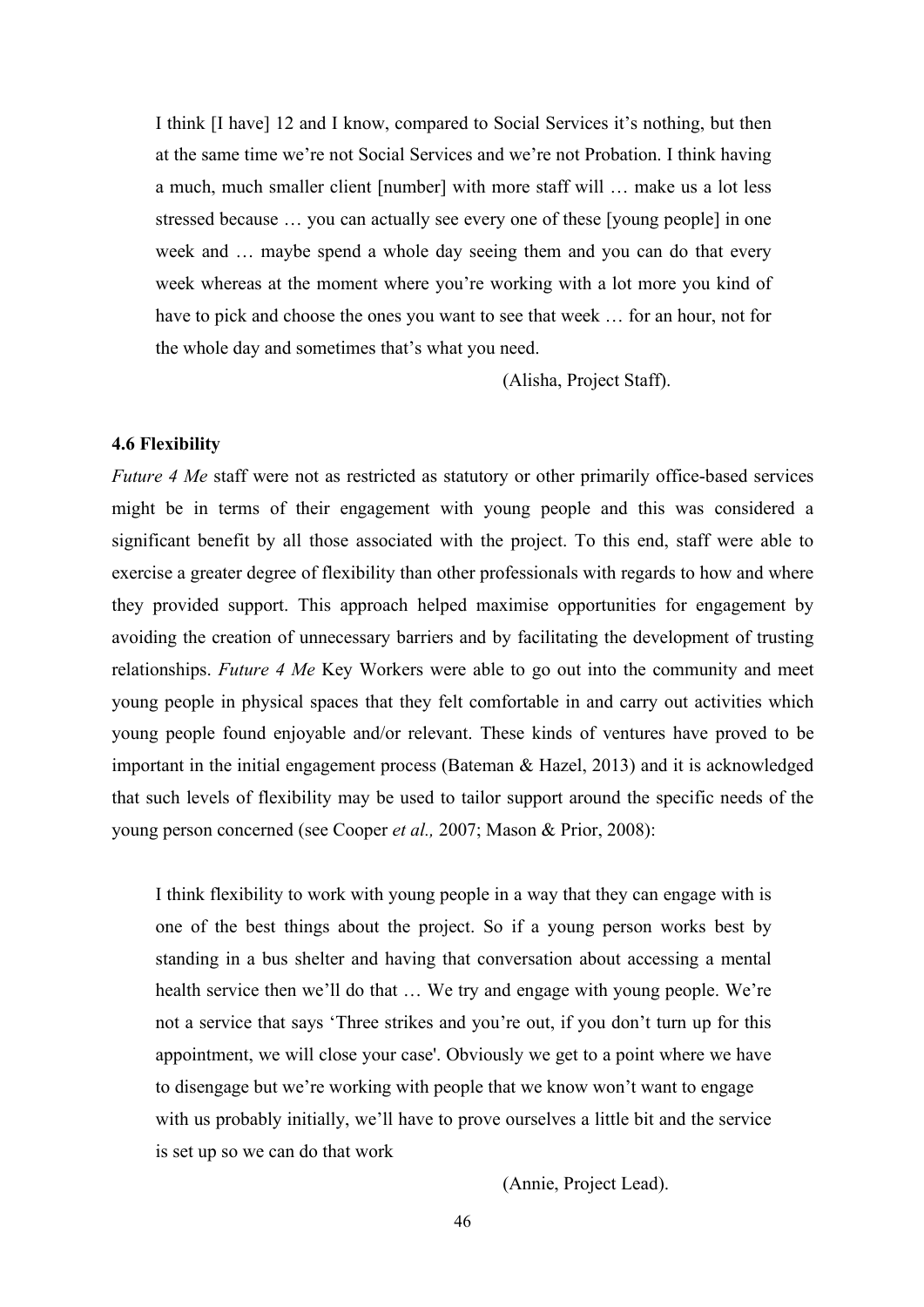He's flexible, Evan, with meetings. Like, I can meet him either in cafes, he can come to my place, I can go to his place anytime really, flexible times, he'll ring me up, if he makes an appointment I could easily phone up and say 'Listen, I can't make it' and he'll rearrange it so everything's alright. [It's good] because kids our age don't have a clue what they're doing day in and day out … People say 'Yeah, we aint got nothing on tomorrow'. You ring me at one o'clock in the morning, I've got tons on today! So yeah being flexible is good.

(Johnny, Project Participant).

Future 4 Me work in a slightly different way to what we do … they can … go meet them in their environment … they can … go and pick them up whereas we. you know insurance-wise, we can't take young people in our cars whereas Future 4 Me are more able to do that and … being able to take someone to the gym, being able to take someone paintballing … The relationships that are formed at those points speak volumes.

(Team Leader, substance misuse support charity)

Staff and partners/stakeholders noted that meeting outside of an office environment also had the benefit of encouraging young people participate in society and could be considered less stigmatising:

Often statutory services have a very set way of working and they won't deviate from that and that's not actually that helpful. For example, with the person I mentioned earlier … our local statutory service would have met him but the only place they'd have met him is in their office … [and] … he could not face going to a community building for mental health support. It was a massive stigma for him so he wouldn't go. But he would meet with someone from Future 4 Me. (Social Worker).

Yeah, we're a lot more flexible we can be a lot more reactive as well in terms of kind of being there for young people and yeah kind of as their needs arise we can kind of act on it quite quickly.

(James, Project Staff).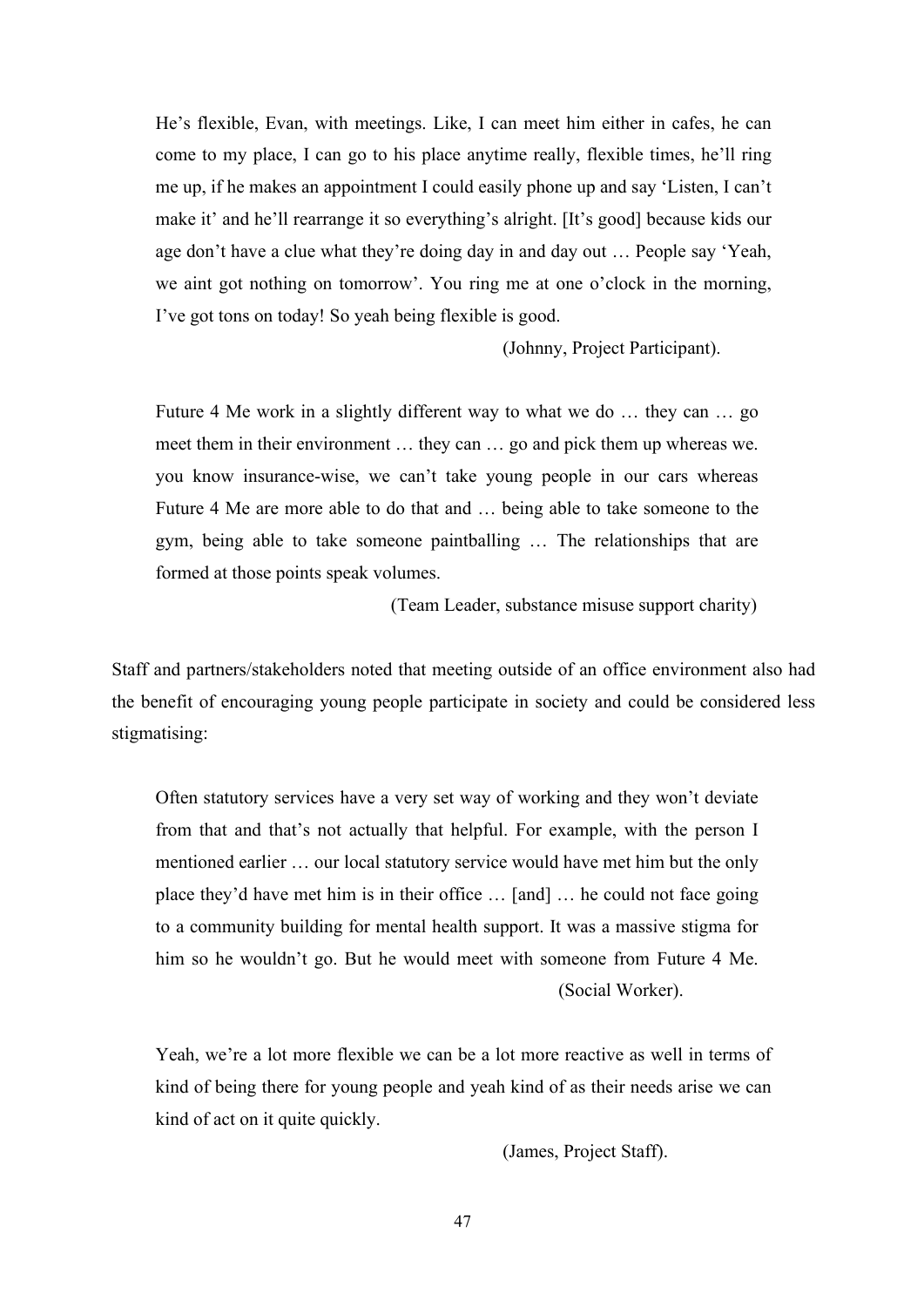In comparison to statutory services *Future 4 Me* staff could also be more flexible in terms of who they provided with support. As some of the above comments illustrate, the project was able to continue engaging with young people when their support from statutory services decreased or came to an end:

[I was referred] to help me with housing, like support with other things as well … because I'm 21 soon [my] social worker cuts me off so they'll be there to support me if I need them … I don't need them all the time but if I do need somebody there then they are there to help like so it's good to have somebody just to fall back on if I need.

(Johnny, Project Participant).

## **4.7 Psychologically Informed Environments (PIE)**

Staff found that adopting a psychologically informed approach towards working had really helped to make them more aware of young people's psychological and emotional needs as well as gaining a better understanding of psychological basis for behaviours. This helped to shape their response to young people:

By looking at each person as an individual with assets and needs, then building positive relationships over time … PIE can bring an understanding of many internal and external factors that affect the lives of the client.

(Victoria, Project Staff).

For me the PIE approach allows me to remind myself of the trauma and barriers that our clients have faced … This makes navigating the difficult scenarios with them easier, as you can put [a] reason to why they behave how they do. (James, Project Staff).

I think an understanding of some of the various psychological theories and ideas has really helped staff in understanding the young people that we work with and being able to respond accordingly.

(Annie, Project Lead).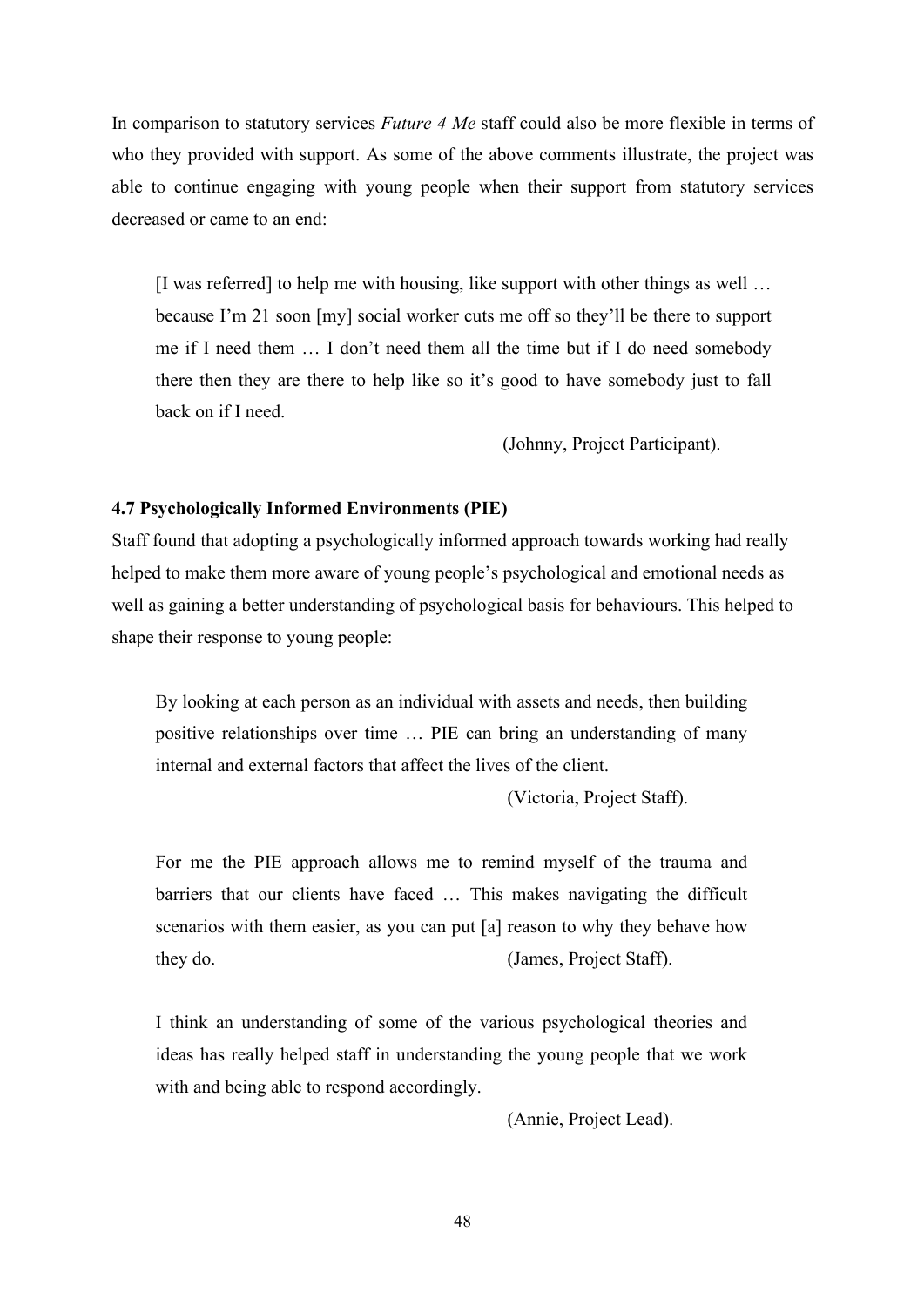Both case meetings and reflective practice were a way for the team to be able to review cases and to share any difficulties they may have been experiencing. It was an opportunity for staff to be able to learn and draw from the wide range of skills and experience within the group as well as providing a safe space in which to challenge colleagues and put forward alternative viewpoints. Within this context the team were able to help each other to explore and develop effective approaches towards building and sustaining relationships, supporting young people and improving the running of the project as a whole. It also provided a forum in which staff could support each other to manage the emotional impact of their work with young people:

Reflective Practice has been of benefit to staff … [who have] been able to both learn and offer advice … to the group, both as a professional and for the benefit of the client. It has been an opportunity to develop positive procedures for the project as a whole, as well as techniques of working with clients who have many issues … Reflective practice has enabled staff to be supported by the team and to share good practice.

(Victoria, Project Staff).

Reflective practice is really, really important …You get to share your cases and the case meetings. In fact, they're so valuable to bring up any issues you have or think about how you're working and if you come to them [the team] with a problem or a situation and you're thinking 'Right, this is the way I'm going to deal with it' and then someone else might have a completely different [idea] and that allows you to re-evaluate.

(Nathan, Project Staff).

I think Reflective Practice for our team has been really valuable. It's been quite challenging at times and we've had some tough conversations within it and it hasn't always run smoothly but … I think it's worked well.

(Annie, Project Lead).

We have team meetings and Reflective Practice so you know we have the opportunity to talk about practical issues, to talk about the emotional impact of the work on us and to be able to share with each other in that setting. I think you know you just share some of the burden and it helps you to feel like you're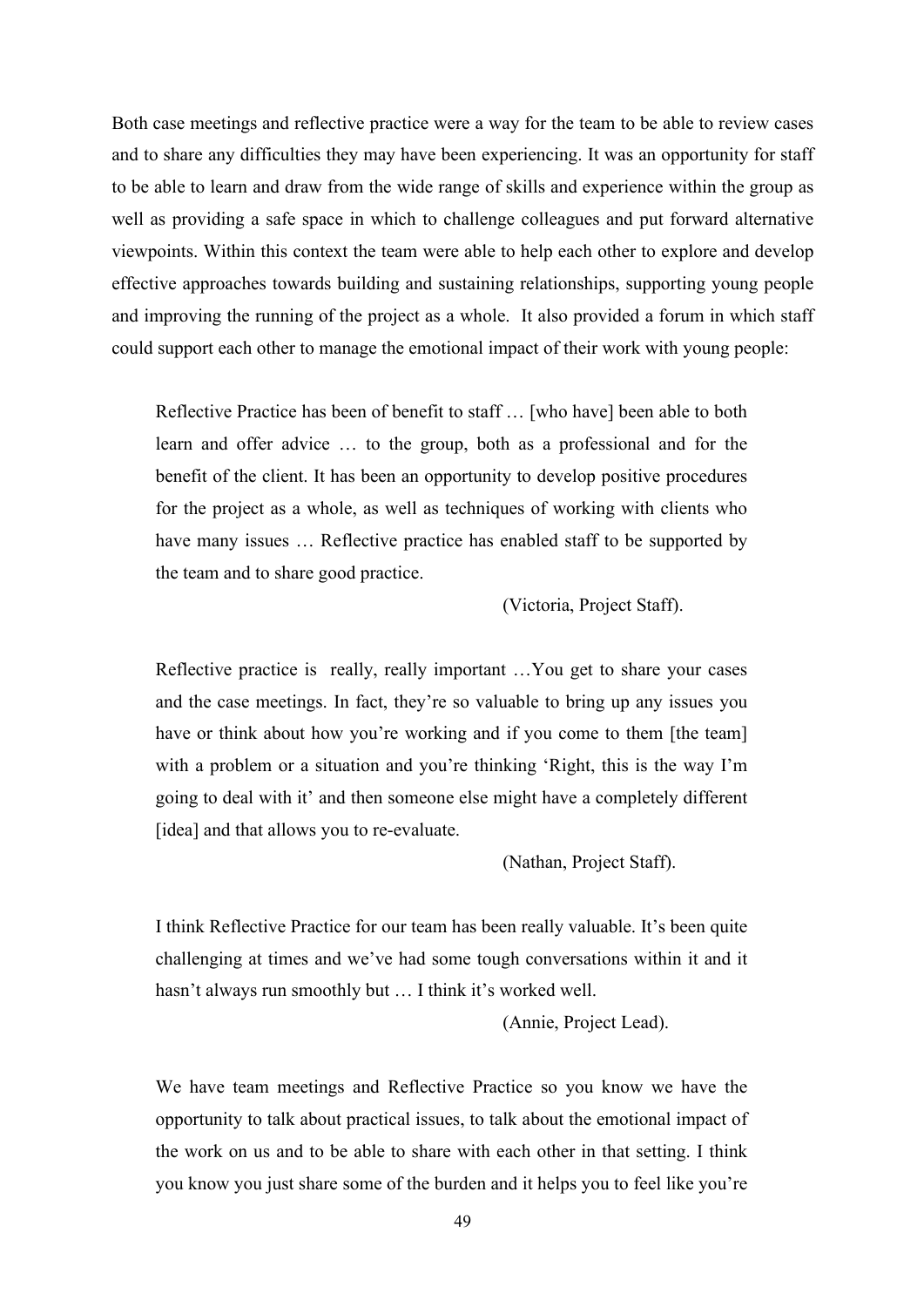not incompetent or to realise that you know some of the uncomfortable feelings you might be experiencing are just part of the work actually.

(Danielle, Project Staff).

There's a lot of knowledge and experience within the team you can pull on … It's been massively beneficial for me especially in terms of some of the housing side of things because that's kind of a mine field in terms of trying to navigate young people through that … and again I think mental health services as well can be quite daunting in terms of what to offer, where to get assessments … That's the good thing about the team that everyone's kind of on the same level in terms of everyone's a project worker for Future 4 Me but then everyone's kind of got their own knowledge and skill bases that they specialise in …

(James, Project Staff).

## **4.8 Multiagency working**

All partners, stakeholders and project staff reported that on the whole their experiences of multiagency working had been positive and successful, allowing all parties involved to deliver a better service to young people. In particular, findings highlighted the roles of communication and sharing professional expertise. This is in line with previous research on the benefits of multiagency work (see Atkinson, Jones & Lamont, 2007; Bateman & Hazel, 2013; Cheminais, 2009; Oliver, Mooney & Statham, 2010).

### 4.8.1 *Communication*

A good standard of communication was considered important between project partners as it allowed agencies to avoid duplication in their work and to put in place effective and coherent plans around young people. *Future 4 Me* staff were often praised by partners for keeping in close contact and sharing information with the various agencies with which they engaged:

We need to be multiagency working, getting all the agencies working with that particular young person and having a bit of a plan [around] how we move forward so it's not crossed over … Communication has always been good … They're [the F4M staff team] always quick to invite us to things, making sure that we're there, getting minutes out … I've found them very good to work with … When it comes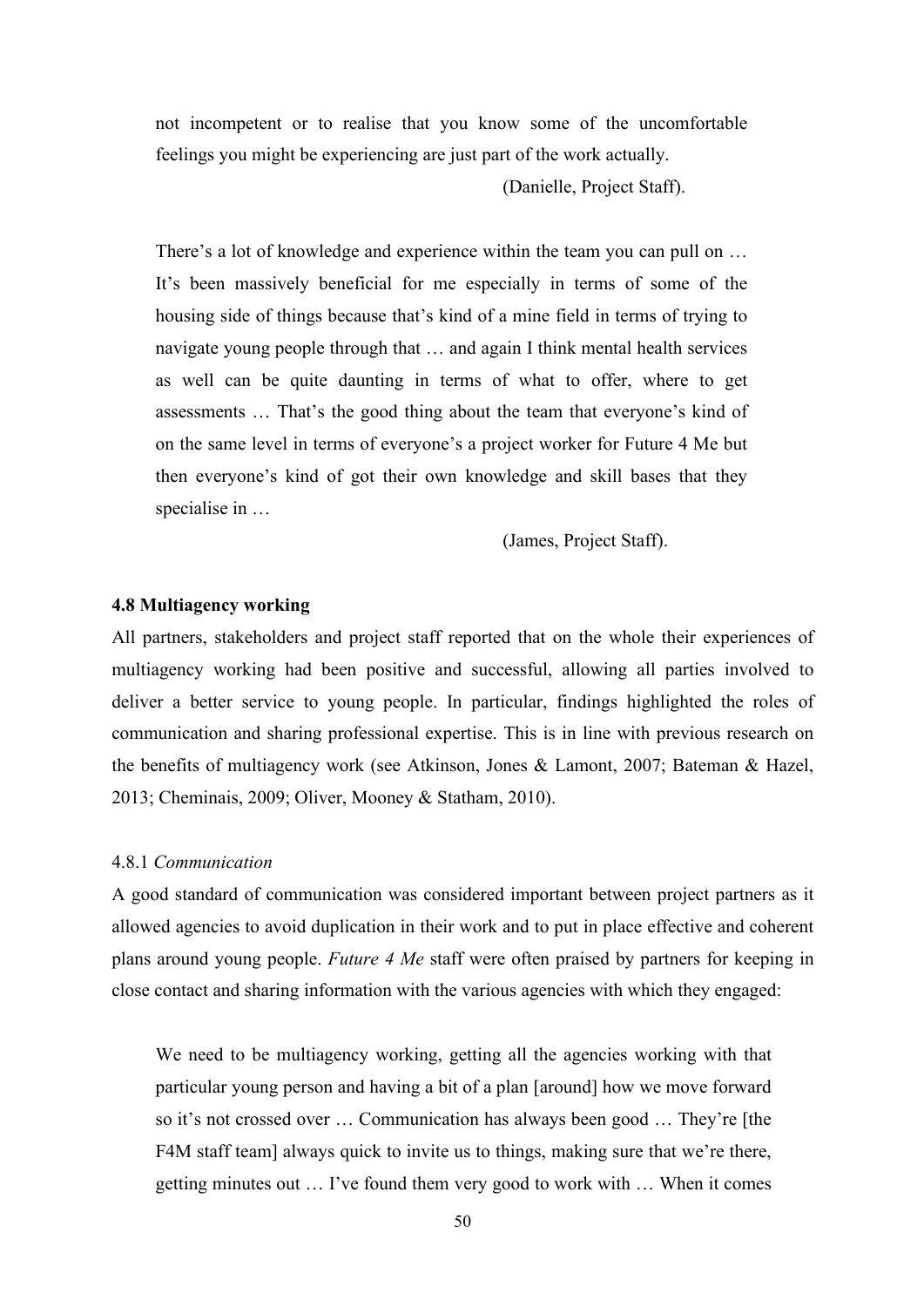to joined-up working and multi-agency meetings and things like that … I think that makes a hell of a difference. It's not just about the relationships you have with young people but it's about the relationship you have with the professionals too.

(Team Leader, substance misuse charity).

We'll phone each other, we email, and it's keeping close contact so that I can put a plan in place. Then I can do certain elements and they're able to do the other elements. As long as you're working together you're not duplicating what you're doing … We attend professional meetings together, she [F4M staff member] comes here for the vulnerability risk meetings with the young person so it's that whole multi-agency working…[There's] good communication which is key.

(YOT Worker).

Statutory services … particularly Probation, don't have the luxury of time to spend with these clients that we do so we will sort of like meet with them … For example, the care leavers, we will quite often sit in on the pathway plan meeting to agree who's going to do what task so we're not duplicating things and with Probation they will say what that young person has to do as part of their licence conditions and … we might have funding to do something that the probation doesn't have funding for that we can do and they think that's brilliant and so do the young people.

(Jenny, Project Staff).

Some young people too had experienced the benefits of multiagency work in terms of the support they received:

When I was on probation I had my Future 4 Me worker, he came with me a few times to me key working sessions and that. It gives them that [opportunity] to come together and say look 'Joe's doing well' or 'So and so's going well' … A Future 4 Me worker and a Key Worker combined together you have more support so you get double the support but one will give you different support to the other. So like one will give you support on courses, one will give you support on housing ... So there was more support which made it easier ... [A] couple of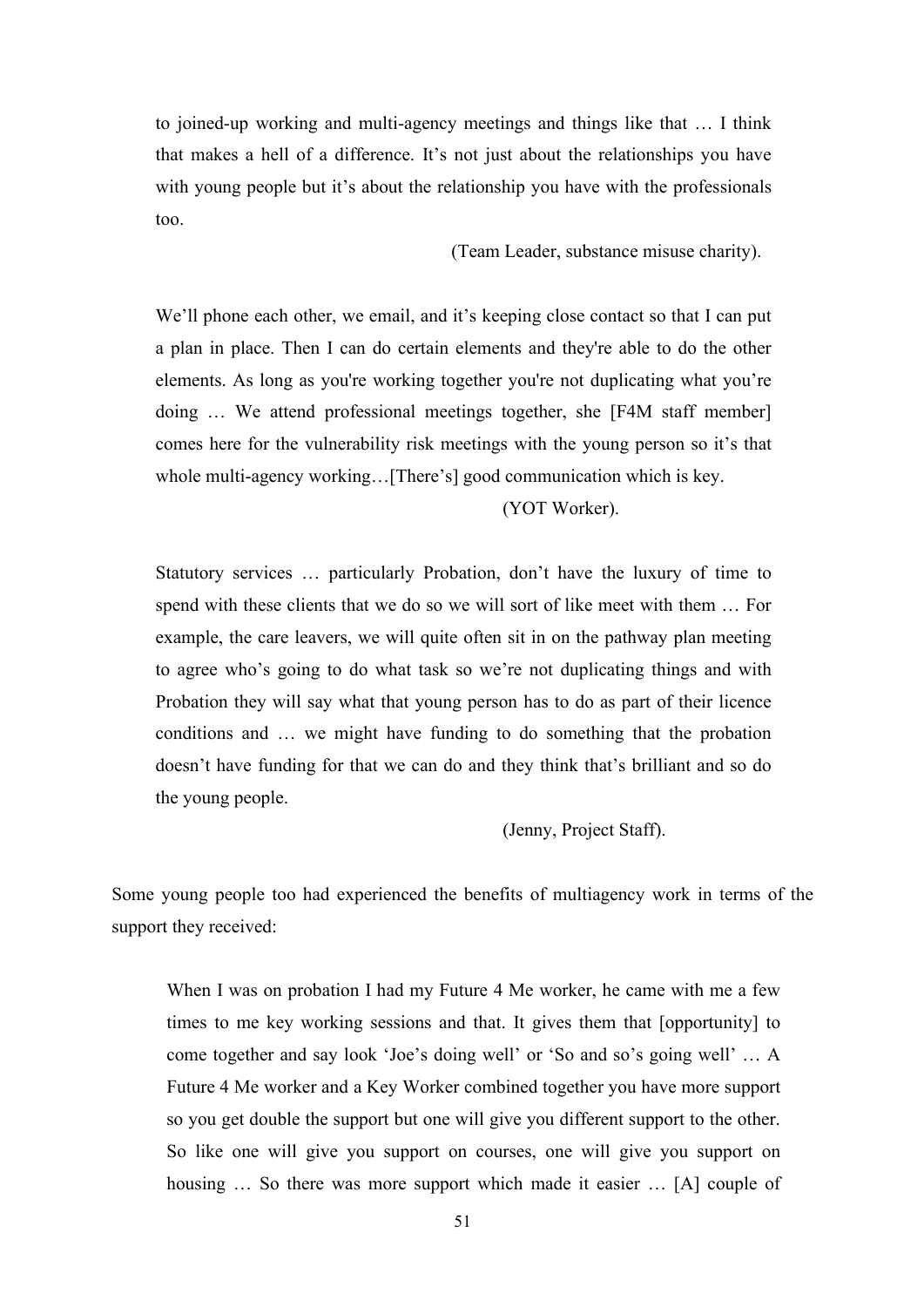years ago when I was in St. Georges I only had one Key Worker and that was it, I had no other support and it took a lot longer for them to support me.

(Joe, Project Participant).

Project staff also noted that there were times when they would start work with a young person who was involved with a number of other professionals yet little, if any, communication existed between them. In these instances, the *Future 4 Me* team was often able to form the missing link between different services and help facilitate more joined-up working:

Once they've referred to us and we're involved with them we can sit down and work as a multi-agency team and look at what they're gonna provide and then we can then kind of fill in and make that's a really solid rounded service for the young person … I think it's a massive help for young people especially … because you can have a lot of …services working with a young person…[but] I've seen it where I think personally Future 4 Me have joined up those services and made everyone communicate a little bit better … which has avoided you know four different people working with a young person but none of them are really speaking to each other and then I think from my experience I've got everyone kind of round the table or at least through an email conversation which has…made the links within those services so much more, efficient and more useful for young people because they're all aware of what's going on.

(James, Project Staff).

The other thing … that I think it is important to retain is not necessarily being care coordinator but sometimes being the person that links all the agencies together. You know, when other agencies are working with somebody but they're not really communicating that well with each other to step in and try to bring them together which sometimes is helpful … You can observe, you can think hang on a minute these people aren't really communicating so you can step in as a new person and say 'Look I'm not quite sure what my role is and it all seems a bit confusing, can we get together and think about that' and then you've brought people together.

(Annie, Project Lead).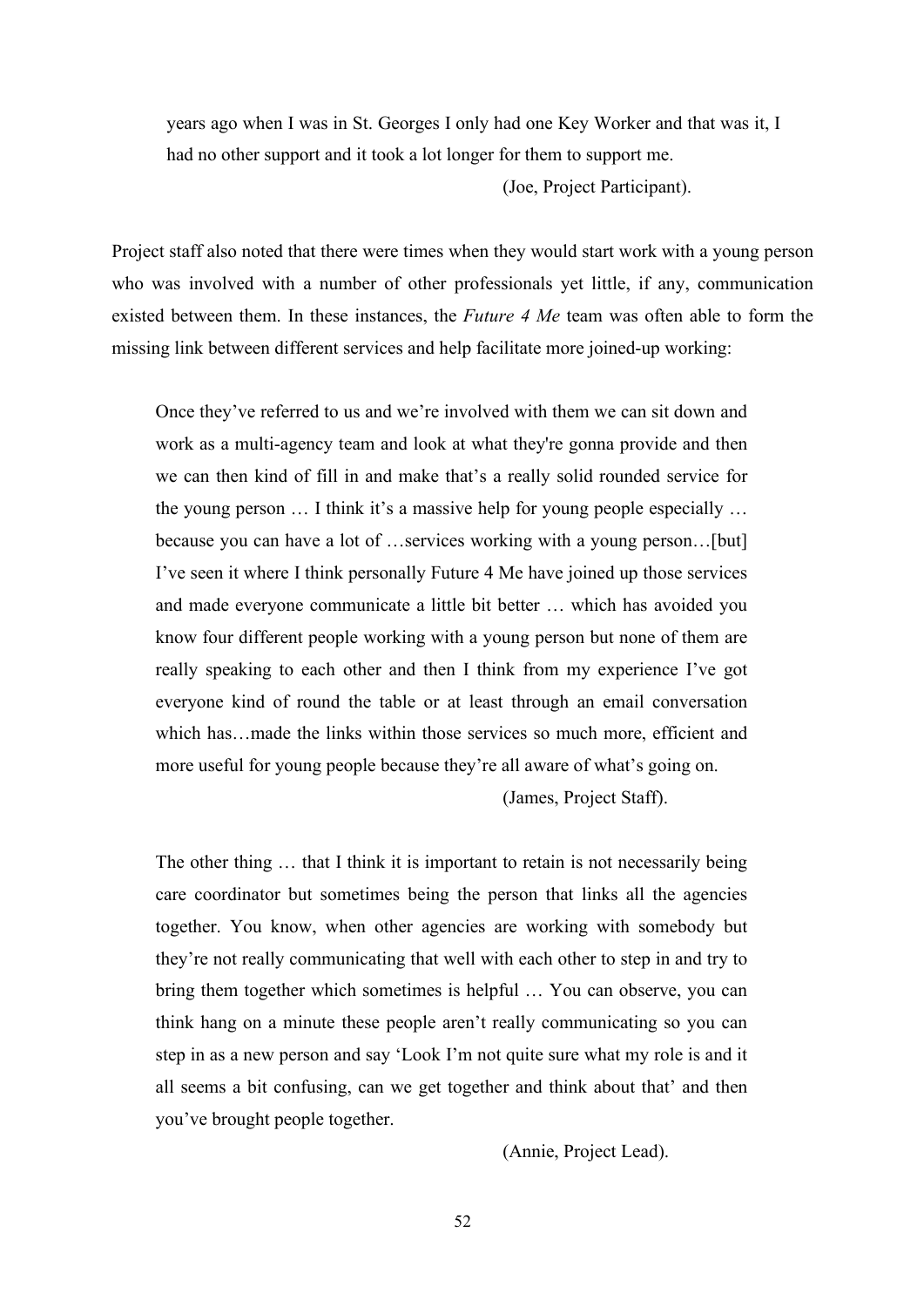Besides improving support through better planning and communication, a further benefit of joined-up working was less repetition and duplication for young people:

I think a lot of the time there's a lot of repetition. You know, young people have to tell their story many different times to different people so to have everyone talking to each other means they're not doing the same thing with four, five different people so there's less repetition for them in terms of what they have to tell people.

(Danielle, Project Staff).

I've given [Evan] access to all of them … my doctors, social workers, Probation … [It's helpful] … because he hasn't got to keep contacting me for information … I find that annoying when people keeping ringing you up asking for information and it sometimes means you have to receive information and it's like 'Just tell each other'.

(Johnny, Project Participant).

# 4.8.2 *Sharing professional expertise*

Similarly, professionals working with *Future 4 Me* also valued this multi-agency approach to work because it allowed people to come together and support each other in their roles by sharing knowledge, providing access to specialist skills, exploring ideas, thinking creatively and joint problem solving:

[W]e have a good relationship and we'll talk to each other and when things go wrong we'll pick up the phone and it's been helpful for me as a professional to have another professional working on the same case [so] that we can sort of share ideas with and make plans … After we've met with a young person, we've said 'Shall we go and just

chat and really bounce ideas off each other and support each other actually in what we're doing', which … [has]been really helpful.

(Social Worker).

The knowledge base that … an organisation like 1625 has, never in a million years would I end up with social workers who have the in depth knowledge. They have to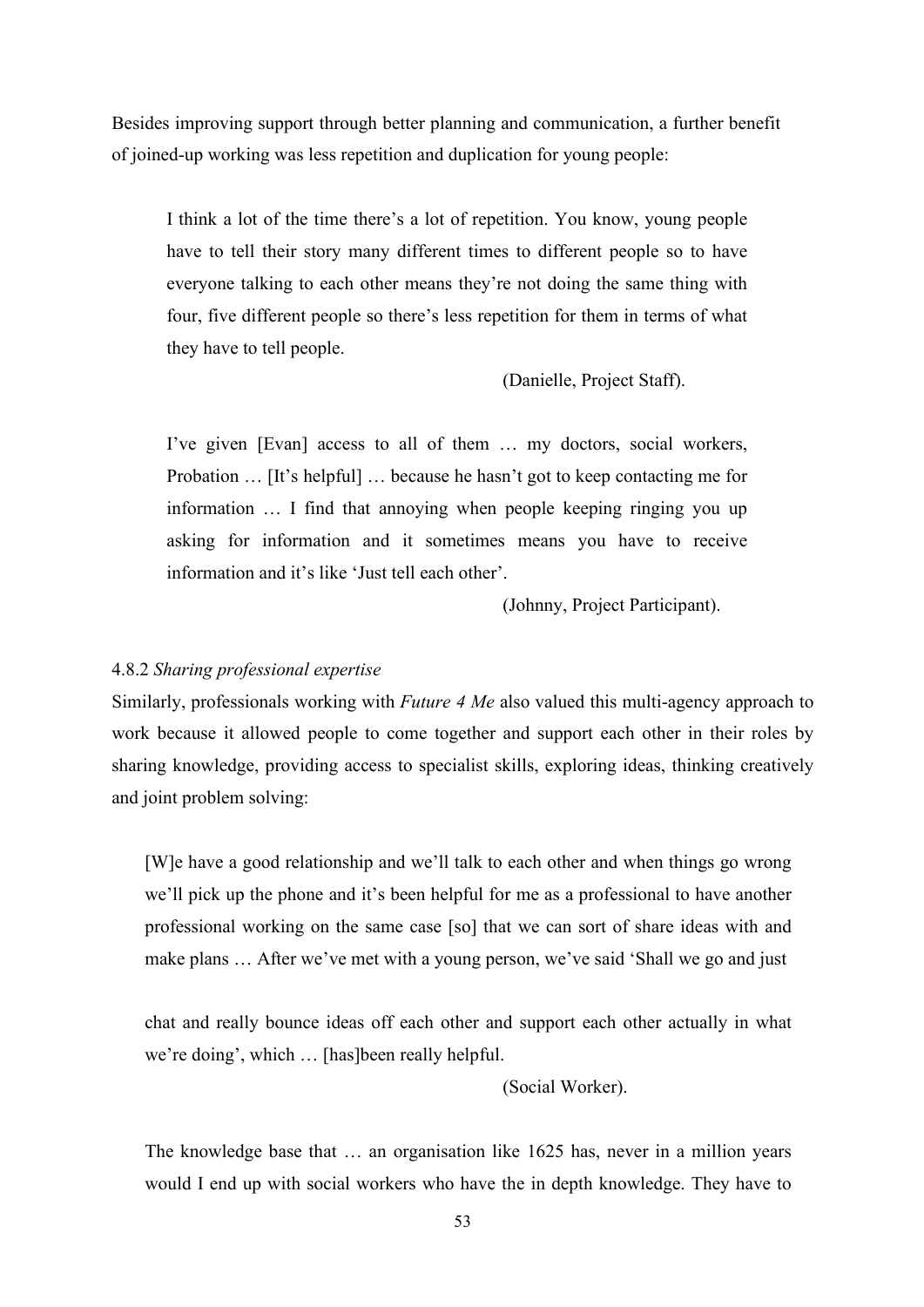know so much about other stuff that they would never have the in depth knowledge around housing and benefits and you know the basic stuff that if you get sorted for a young person it helps build the relationship … So it is about their knowledge and skills [that they bring] as well as just their therapeutic approach.

(Helen, Child Integrated Services).

One of the best things about 1625 was their willingness to do things outside the box. Willingness to think creatively, willing to be involved creatively. When I think in statutory services - which is what I've been in - sometimes it plays a little too much within the 'We've always done it this way'. They help as I would say look at 'Go on we don't actually need to do it that way, we can do it this way'. So I'd say between that team and 1625 it's been a very dynamic working relationship.

(Social Worker).

# 4.8.3 *Toolkit*

Managerial staff within partner/stakeholder organisations expressed a desire to continue to work closely with 1625 Independent People and with their help start to develop a way of working within their own services that put the relationship with the young person at the centre. The professionals within statutory services were becoming increasingly aware of the research and practice recommendations around working with young people in a way that was relationship based and psychologically informed and there was rising expectation on them to deliver this. However, project staff often lacked the training and structures to be able to effectively implement this. The toolkit currently being developed by Future 4 Me/1625 Independent People which would deliver training on topics such as using relationships as a tool for change and PIE / Reflective Practice was seen as a potential solution to this problem:

When the Care Leavers role came in it was very practically based ... you know it was about benefits money, skills for life … education, training, employment … now they're required to do this, this and this [and] you know be a therapist as well but without the skill base. They've built it up over time but they've never had the training for it and the expectations now are huge that everybody has on Personal Advisors … the expectation is to have a real understanding of that young person's history and the effect of that history on the young person … [The toolkit training] would be really, really good because that's what's missing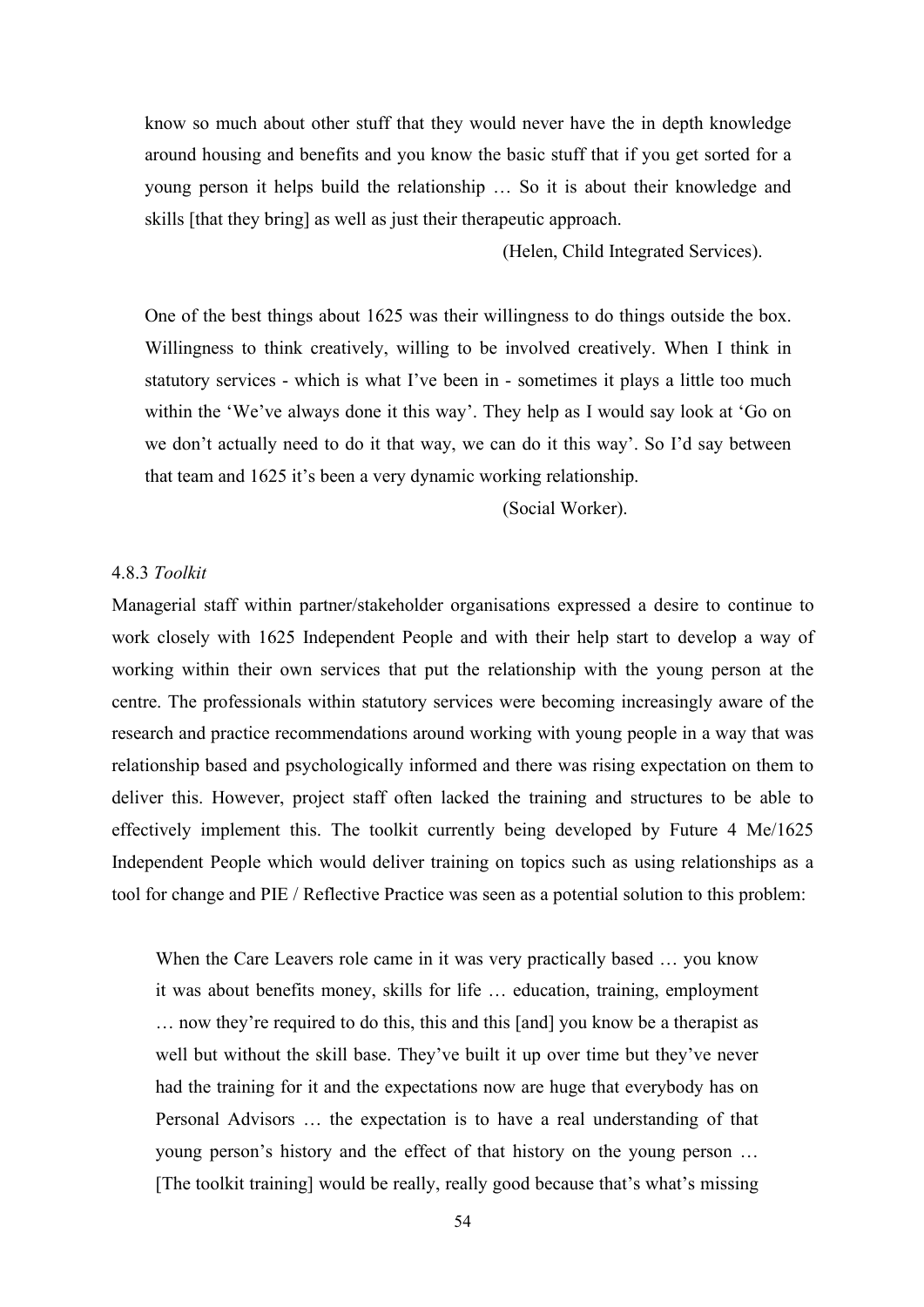and … I want to approach my workers with something that's local, something that is working and is something that is being used consistently around the area … what is significant for us is our young people are complex and we need to understand that complexity. We may still have a very simple approach to it … but we need to know what's going on behind it. You know when people are being very offensive to you and telling you to 'fuck off' consistently you know not to take that personally but to find a way through … know where is that all coming from and how do we get through that so that workers can carry on or approach things in a different way.

(Linda, Children in Care and Moving On Team Manager)

I love the way that it promotes reflective practice and people being able to reflect and then also looks at the support needs of those people [staff] because these kids are really traumatised you know and … So it does recognise the need to emotionally support the staff working with them as well … from my perspective the toolkit is going to be key to moving this forward really. I think reflective supervision is very much seen as a social work practice and [for] clinical psychologists … and actually it's very important that it's part of the wider professional group so that other professionals are able to engage in that reflective supervision that it's not just a social work driven skill base … By the time you get to this age group, sort of sixteen plus age group they're kind of done with Social Workers in many respects, they kind of have to have a PA and a social worker but you can tell that a lot of them are just done with working with social services. So if you're going to promote developing that relationship with those young people through another professional or somebody else within their life you've got to give them access to the structures around them that will support them and key to that is reflective supervision

(Helen, Integrated Child Services).

Another perceived benefit of the toolkit was that it could be used in a multi-agency setting to provide a common framework, helping to ensure that all the agencies involved with a young person had shared knowledge and understanding of the psychological/emotional issues in play and are working in a way that is therapeutic, relationship based and consistent: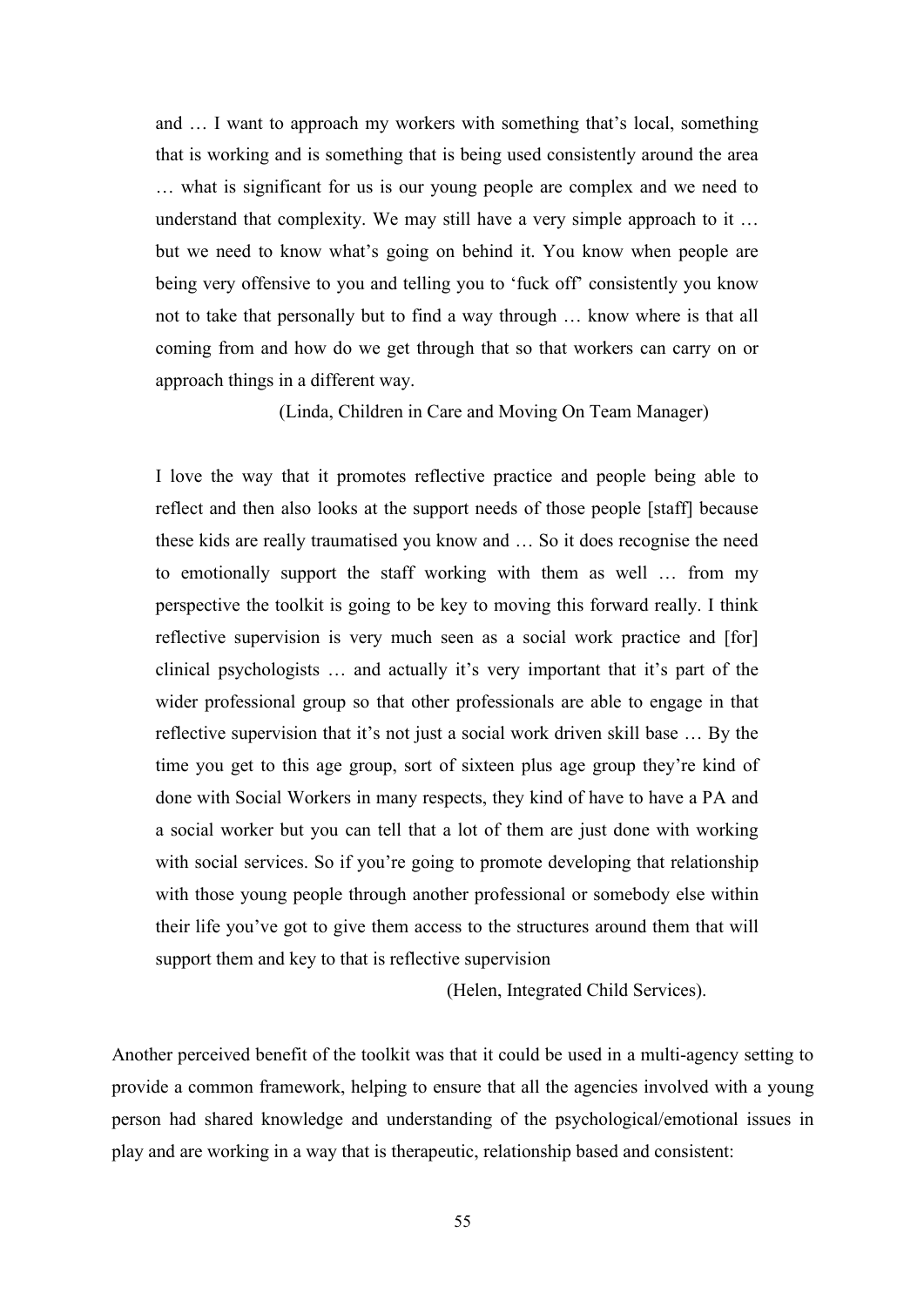A lot of social workers have that basic knowledge and understanding and background [around psychologically informed approaches] because that's what they cover in their degree but it becomes very diluted overtime and what this [model] does is enables people to be trained in a multiagency way ... You work across the system and that is what for me is unique about this, is that you'll be training housing workers, support workers, drug and alcohol workers, mental health workers, social workers across the system in finding a common framework and a common goal that understands the psychological background of these young people and that is what this is offering that's different. It's very difficult to access multi-agency, psychological, therapeutic training.

(Helen, Integrated Child Services).

Managerial staff were also interested in engaging with *Future 4 Me* to explore how they could restructure their approach to working with other agencies in order to allow limited financial and temporal resources to be put to better use by focusing on enabling young people to build a single trusted relationship which was then supported by the other professionals involved. Not only did this provide benefits in terms of cost saving and efficiencies it was also more positive for young people who often lack good quality relationships and struggled to engage with services despite having many different workers around them:

What I find very positive about this particular model is that it's not social services dependent. It's a model that 1625 want to develop and focus very much on who is the right person in this child's life ... So you know the expectation within a statutory framework is that the care leaver for example or a young person who has become homeless has a social worker and they have to form a relationship with that person and that person has to be the key person. Whereas this model says well actually they might not like their social worker and they might not want to work with them but their social worker can still be involved and be very supportive and influential but without having to build the relationship…the way that this therapeutic framework will …[bring together] all the knowledge and skills a young person needs but they will agree a way of working that is actually in the child and young person's best interests, not the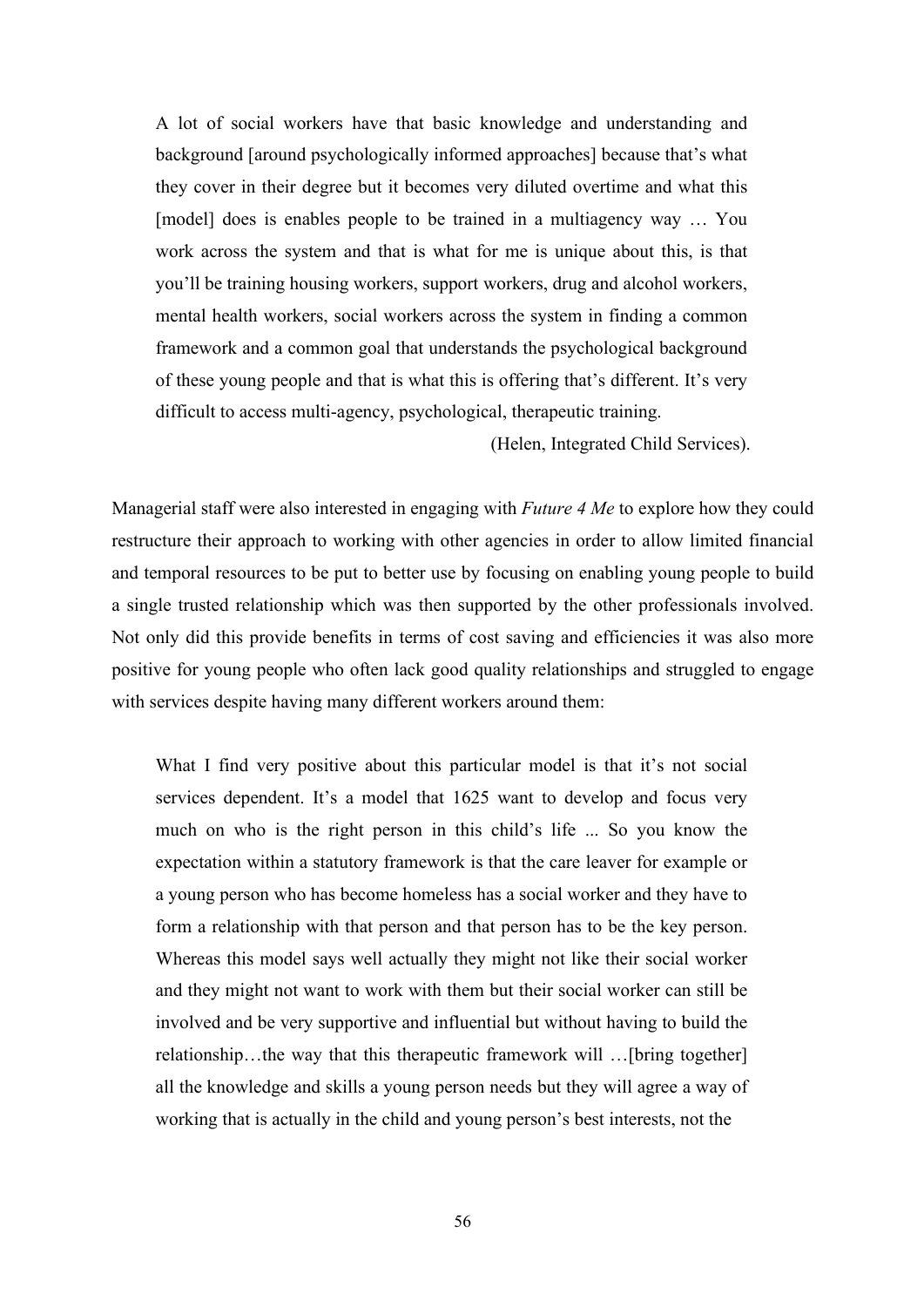interests of their agency necessarily, and a group of people working through a relationship I think can be much, much more powerful.

(Helen, Integrated Child Services).

Young people at different times in their life access different workers and different agencies and with particularly troubled young people sometimes you need to give them multiple opportunities. They might engage very effectively with their YOT worker and frankly don't need a … 1625 Independent People Future 4 Me worker but on the other hand if things have broken down for whatever reason ... it might be introducing a Future 4 Me worker at that time might be somebody that the young person will engage with and so use it and so again I think it's sometimes about giving multiple opportunities as you possibly can to people so that you try and catch them at some point in their lives where they are more likely to engage and you try and foster that and motivate that young person to carry on …

(Service Lead, Youth Offending Team).

As the above comments illustrate it is important that professionals take the lead from the young person in terms of who will build the single trusted relationship, acknowledge this may change over time, and ensure that the young person remains aware of and maintains some form of relationship with the other professionals who are there to support them should they need it (e.g., if service provision comes to an end, or their key worker is off sick or leave).

## 4.8.4. *Referrals*

One area of improvement for *Future 4 Me* staff in terms of multi-agency working was addressing the referral process. As it stood there were two main issues to consider: (i) Staff sometimes found that the quality of referrals they received were often lacking in terms of informational content. This significantly affected the quality and efficiency of their work with young people, as well as posing concern over undisclosed risk; (ii) At times there was a misconception among referral agencies regarding the project's role in relation to housing which led to a number of inappropriate referrals.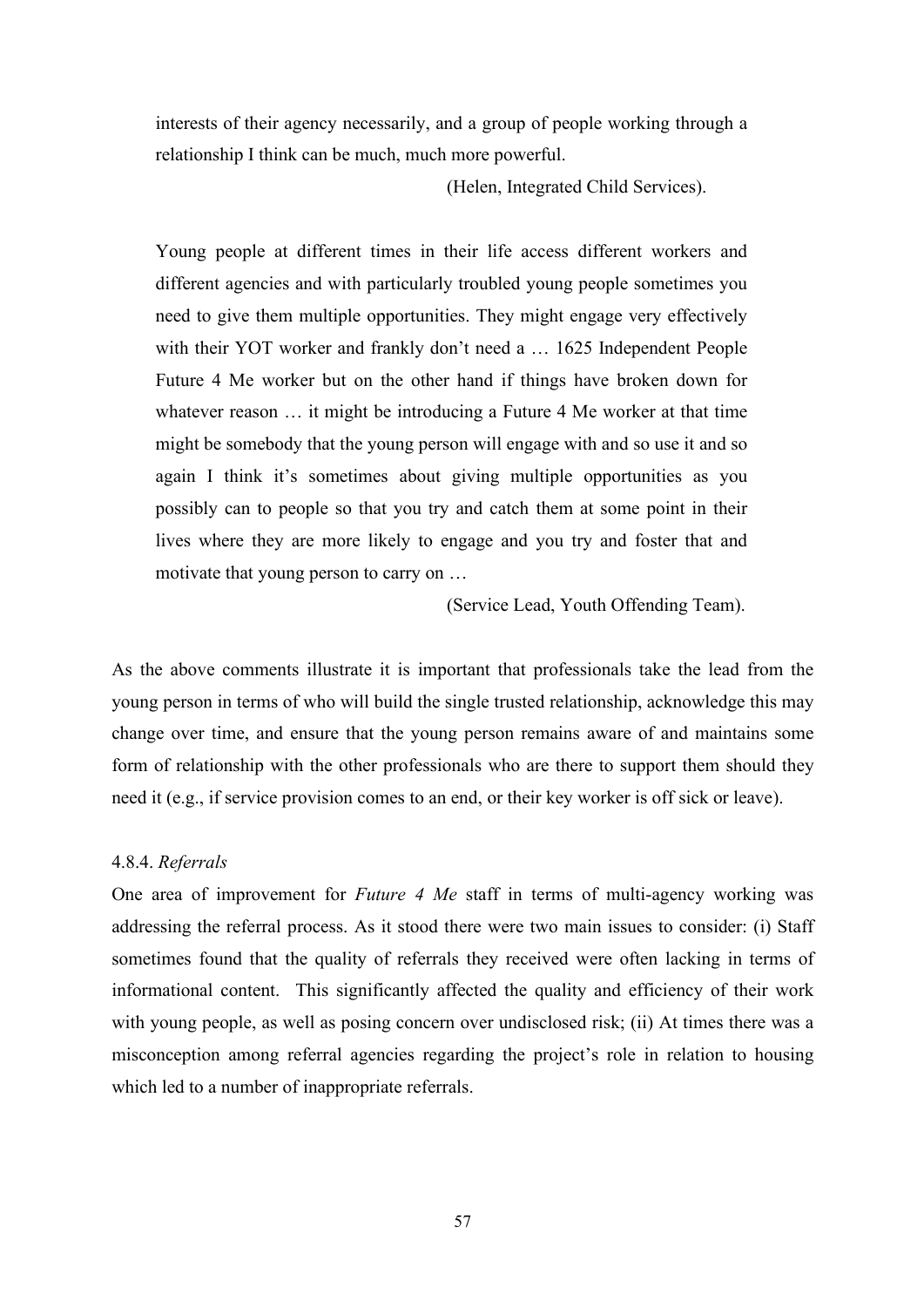### 4.8.4.1 *Improving the quality of information*

In order for F4M staff to best serve the young people with whom they worked, it was essential that they had access to information concerning the history and needs of the young person concerned and why they had been referred to the service. This significantly impacted the quality and efficiency of the work that staff were able to do with young people, as project staff member Victoria articulated during focus group discussion:

Facilitator: So what makes a referral helpful ..?

Having a good background I think of why they want that service … I had a referral recently for a young person which gave his name, his date of birth and said he wanted to look for something to do, i.e., some sort of college course. It turns out this guy has got huge history of convictions behind him, quite serious convictions, so a lot of places he won't be accepted by… Had all this been on a form we wouldn't have wasted time trying to get him into things for him to be refused because of his past record … [They should be] more specific about what they actually want rather than saying 'This guy needs something to do' saying [instead] 'This guy has had a few problems, he's not eligible to go to X, Y and Z, can you find something else?

Another reason why detailed client histories were important was that there were times when staff started working with a young person unaware of the potential risks involved; risks that could then spread as young people were referred into further services and activities. The way that staff hoped referrals could be handled going forward was by the referral agency concerned sending out an initial expression of interest which could then be followed up. If the referral was judged to be suitable, then a member of the *Future 4 Me* team would arrange for a face to face meeting with the referrer and any other key professionals around the young person. This would allow for a detailed discussion to take place surrounding the history of the young person, their specific needs, and what *Future 4 Me* may be able to offer them in terms of support. This would ensure that staff had all the necessary information before beginning work with a young person which, in theory, would improve the quality and efficiency of the service delivered.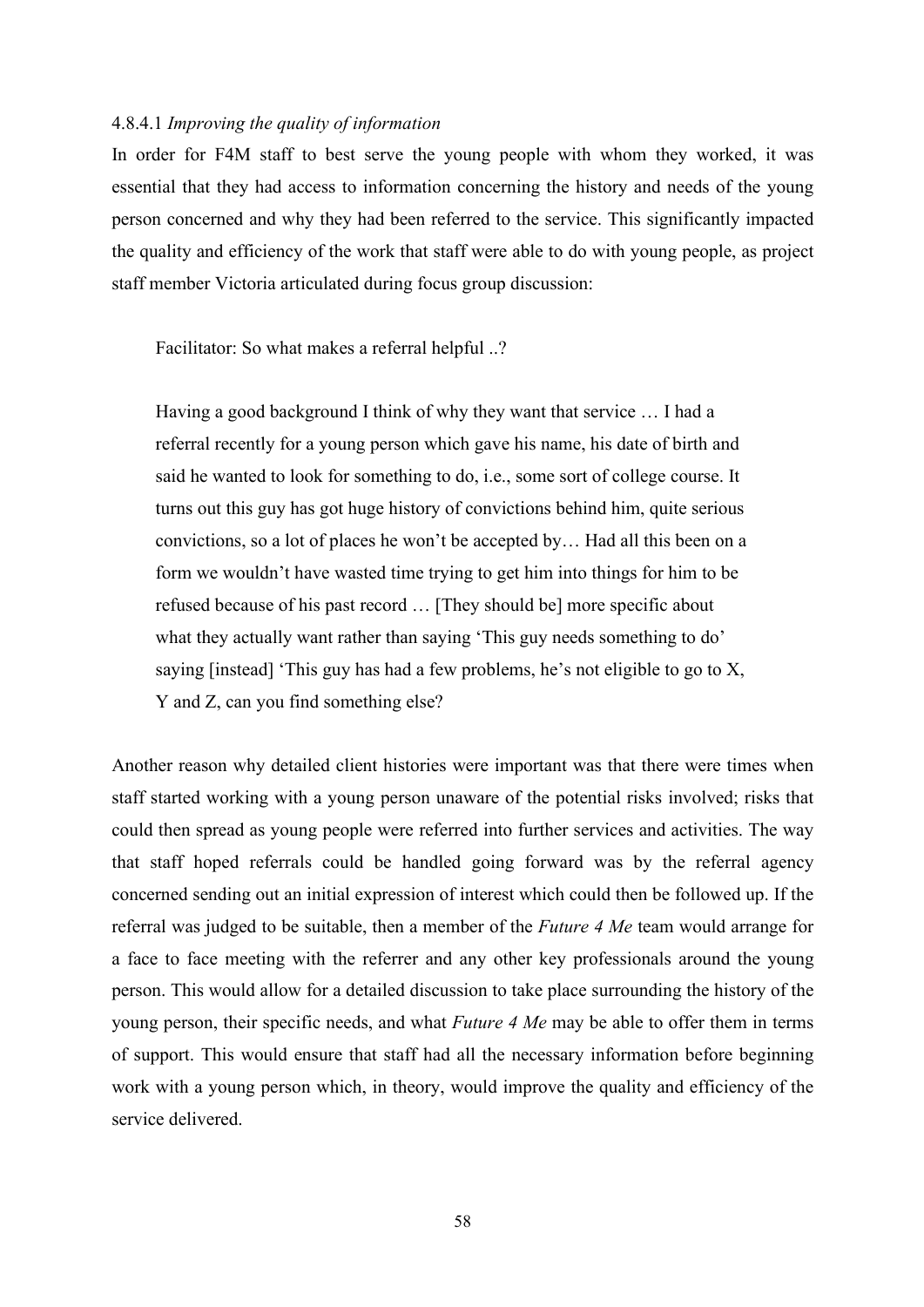## 4.8.4.2 *Unsuitable referrals*

Being located within a housing organisation, the *Future 4 Me* team were very much aware of the external perception that the project could offer young people a short cut into accommodation. Though attempts had been made from the outset to clarify the remit of the project to referrers, staff felt there was more work to be done in this area. Whilst the project had begun to implement a number of changes around the referral process, it was yet to undergo complete overhaul and because of this staff continued to receive referrals which they felt were unsuitable:

I've had a referral recently and I think that the referrer just wants me to sort out housing for somebody [but] that's his job to do that, he has statutory obligation to do that … We're not here to do stuff that other people don't want to do. We're here to compliment what they're doing and add value to what they're doing.

(Evan, Project Staff).

Maybe from our point of view or from what we could do better is make it clear about what we need in a referral and make it clear that we're not here to provide housing ...

(Nathan, Project Staff).

[I think we need] to look at the parameters that Future 4 Me has and make sure we only take on referrals [where] they're not just looking for a back door to housing and that can sometimes happen ...

(Laura, Project Staff).

That said, staff noted that they often found themselves sourcing accommodation for young people because they felt a strong duty of care towards them and did not want to put them at risk of homelessness. However, this only served to reinforce the more general misconception alluded to above.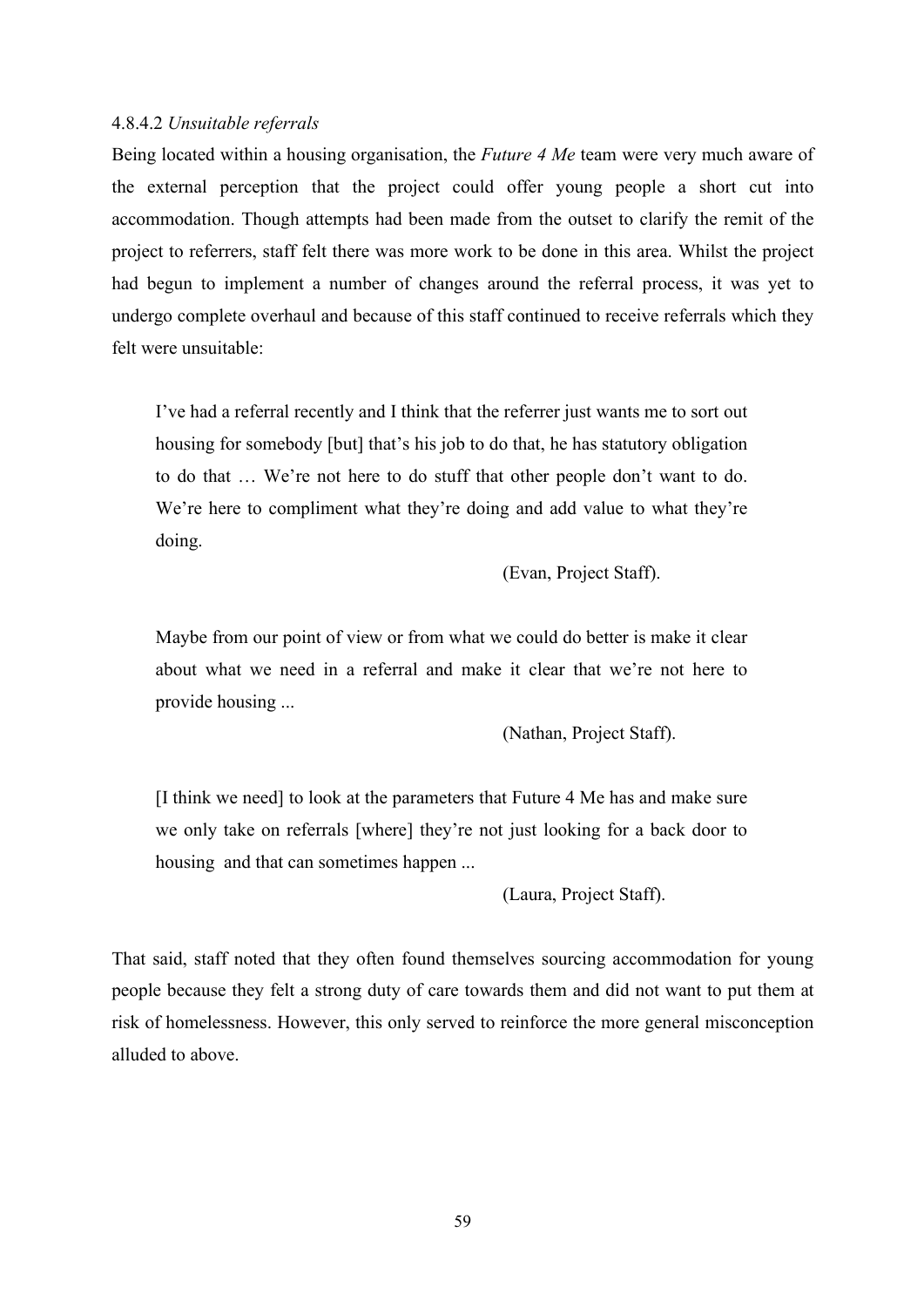### **4.9 The voice of the young person**

### 4.9.1 *Advocacy*

The ability of keyworkers to act as advocates for young people was considered an important part of the service by all involved (staff, young people and partners/stakeholders) and this manifested itself in various ways.

Young people found it useful to have someone supporting them in meetings, to 'look out for them' and to 'fight their corner' if needs be. As we have seen, some valued having *Future 4 Me* staff with them at appointments with other agencies in order to help both parties to understand each other's perspectives and needs. This ultimately enabled young people to maintain their engagement with key services which, in turn, helped prevent them from returning to custody or being made homeless.

Yeah [Jenny] speaks to Hannah my Probation Officer [which means] my Probation Officer know what's going on with me [and] I'm not just making things up to her if I can't attend appointments … She'd believe me because obviously she talks to Jenny and Jenny tells her what's going on in my life … no one would believe me otherwise, everyone just sees me as a criminal.

(Elliot, Project Participant).

[Being] an advocate for a young person in terms of, say, communicating with his Probation Officer if he was going to be late for appointments, or just the little things that could save him from getting breached or having to go back to prison ... If you kind of have Future 4 Me being involved I think it kind of gave young person's arguments sometimes or issues a little bit more credibility… not saying that the professionals involved don't take them seriously or don't believe them but …I've seen on a number of occasions where Future 4 Me have advocated for their clients and because of the strong links we have with the other key services ... it kind of really helps in terms of dodging some of the pitfalls that they get trapped in and which they could end up returning to custody or kind of getting kicked out from their house.

(James, Project Staff).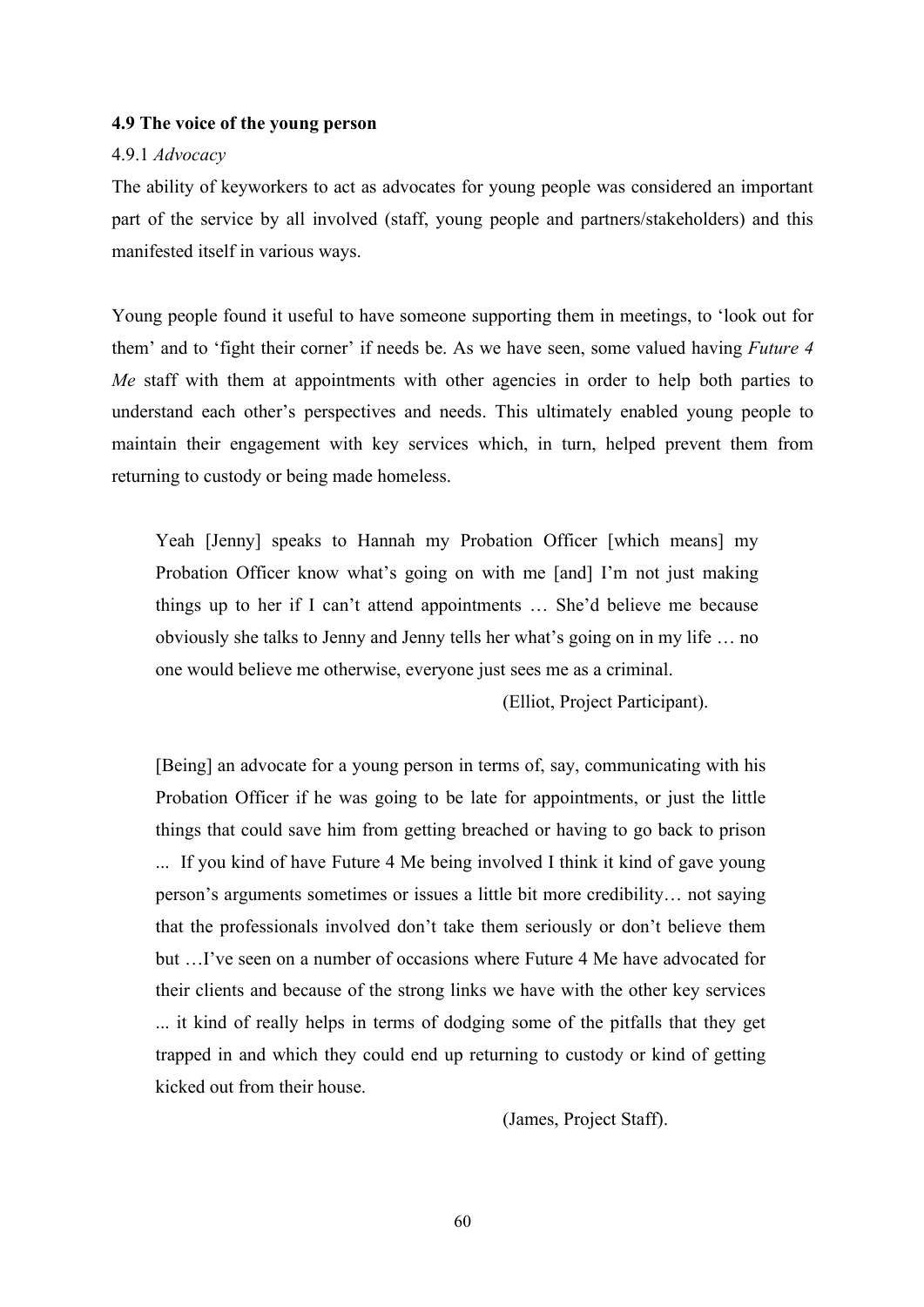We work with lots of statutory organisations and I think a real strength is being able to challenge those organisations. I see that as a hugely important role of the charity sector and I see it as an important part of Future 4 Me … that advocacy element I suppose, saying 'No it's not okay for you to tell this young person that they don't have a priority need and they made themselves intentionally homeless when they've just come out of prison' … This project gives us quite a lot of ability to be advocates and make those challenges in a way that's respected as well. People listen to us I think.

(Annie, Project Lead).

The things that he talks to his Future 4 Me worker about he doesn't talk to me about so not things that would be a concern but things that are stressing him out ... [They're able] to act as his voice really so I can know a bit more about what his priorities are and things, just having a bit more of an insight so you know thinking about different ways that I can help him as well.

(Probation Officer).

A crucial part of the Key Worker role was also empowering young people to be able selfadvocate so that they could better articulate their own needs and interests, increasing their chances of receiving appropriate help and support to make positive lifestyle changes. It was also hoped that, in time, project participants would be able to act as advocates for other young people by sharing their experiences through participation activites. A project panel comprised of service users was implemented to support this:

The reason it's set up [Project Panel] is to try and support young people's voices to be heard in terms of shaping this project but also in terms of what have we learnt from young people. So that's about that group of young people being able to say this is what's worked for me, this is what hasn't worked for me, but also those young people being able to chat with other young people, 'what's worked for you, what hasn't worked for you?'

(Annie, Project Lead).

The young people really deserve to have their voices listened to because they are the people who have lived this experience and I think, you know I often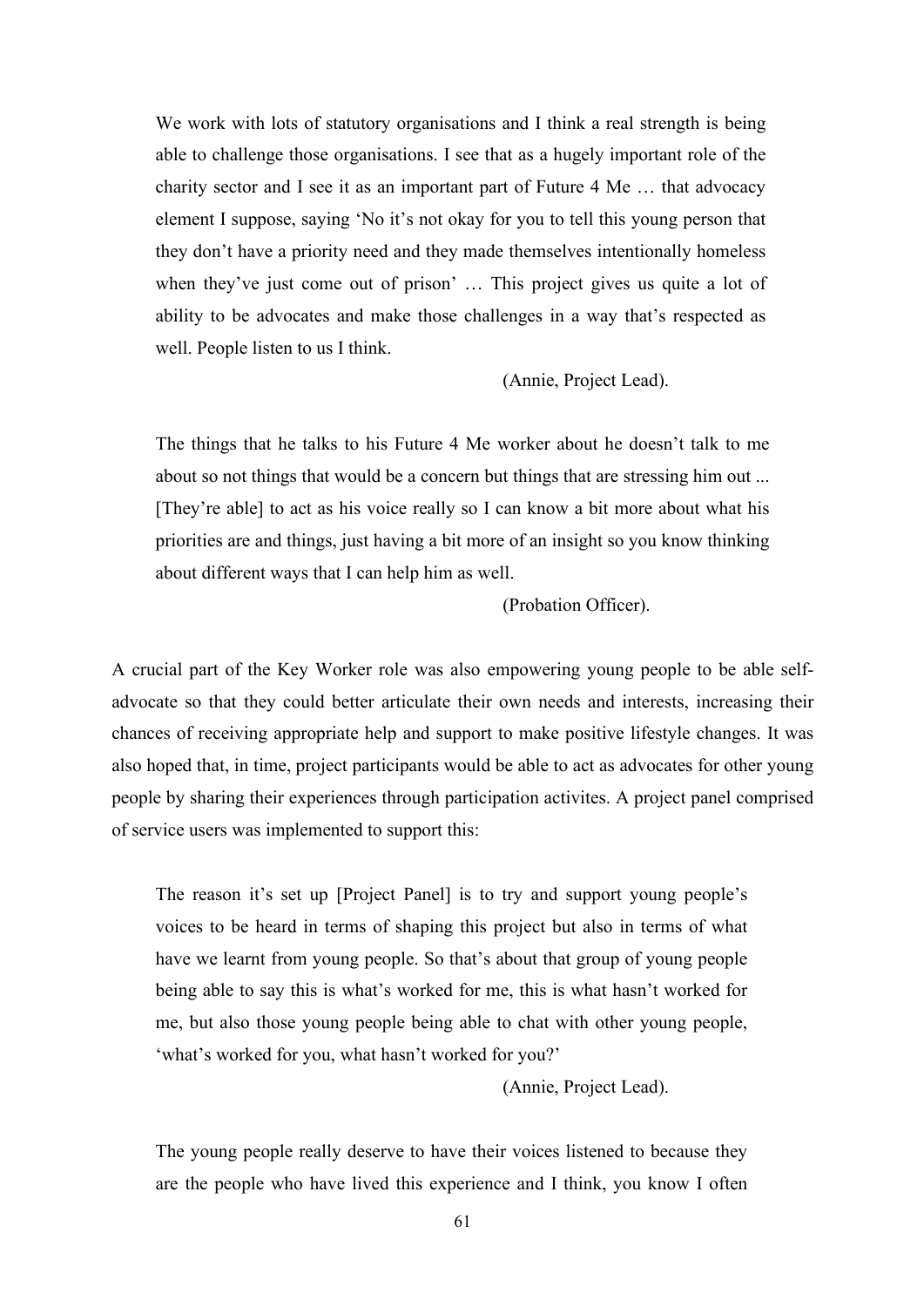hear some quite insightful stuff … and it's really useful to get those case studies and hear those experiences for us as a project but also so we can have some influence on the people who make these really big decisions, you know the youth justice consultation and the Taylor Review. Those are big things and if we can have an impact on and speak the truth of some young people then I think that's really useful.

(Lauren, Project Staff).

Young people were motivated to take part in the project panel so that they could use their personal experiences of the youth justice and/or care systems to influence how these services worked with young people and to help others who may be in a similar position to themselves.

## 4.9.2 *Young people taking the lead*

As well as helping young people's voices to be heard by people outside of *Future 4 Me*, the project placed great emphasis on ensuring that young people played an central part in shaping and developing services within the organisation. This was done through various forms of consultation and helped to ensure the project was meeting young people's needs and working with them in the right way:

I think 1625 are really committed to having young people involved at every level, so there's the Youth Board and Youth Forum…[they] have influence you know they have a voice, what they say is taken on board. [When we] …interview new staff, I make sure I have a young person on the panel and …that person has a very important part to play in that interview and I really trust young people's views and judgements … The project has been designed based on …what young people have said they need and the outcomes … that have been put together are based around what the young people said they needed and … so that influences the work that we do with young people … So it feels like it's quite a needs led approach.

(Annie, Project Lead).

They're [Future 4 Me] good at including the voice of young people through their projects both at an individual and group level … I think that's a strength … I know that they will consult with them when they're trying to develop how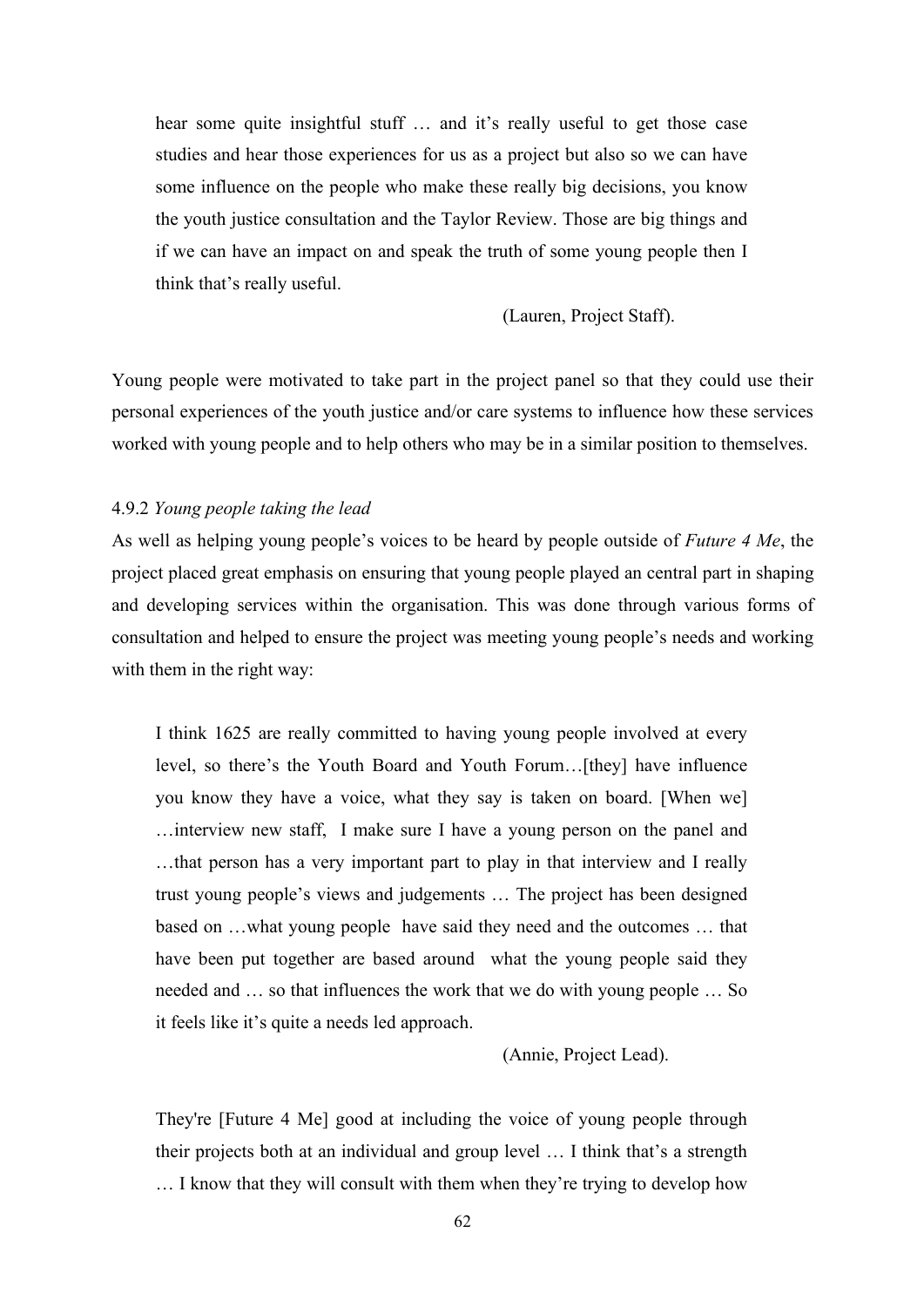a project might work best and to get their feedback so that the project isn't a 'done to' young people, it's a project that's worked with young people so that they own it … I think it's important one because you don't presume you know what's best for young people, you actually check it out, test it out and even if what you were thinking is echoed by young people it still ensures that they own services. So involvement enables ownership which encourages change and of course the other thing is that young people will bring suggestions and ideas to the table which practitioners may not have thought of or may not have realised how important they were in terms of emphasis you know so that's good as well.

(YOT, Service Leader).

## **4.10 Staff turnover and project funding**

High staff turnover was an issue throughout the life of the project. This was in no small part due to the uncertainty over future funding which not only had a negative impact on staff wellbeing and team morale but also disrupted service delivery, problems which were not only highlighted by *Future 4 Me* staff but also their partners and stakeholders.

#### 4.10.1 *Impact on staff wellbeing and team morale*

The lack of job security, which was further complicated by a series of changes to the project deadline, had a significant impact on staff wellbeing and morale. In particular staff struggled with the uncertainty and scarcity of information surrounding the re-funding of the project which left them unable to plan for the future:

Everyone has to plan financially in some way … There needs to be some thought about how that impacts on our own lives and … if you're trying to provide like a robust service to someone you've got to be able to be feeling safe and secure in your own role and yourself otherwise, you know, motivation can wane and you can sometimes become a little bit disillusioned by it.

(James, Project Staff).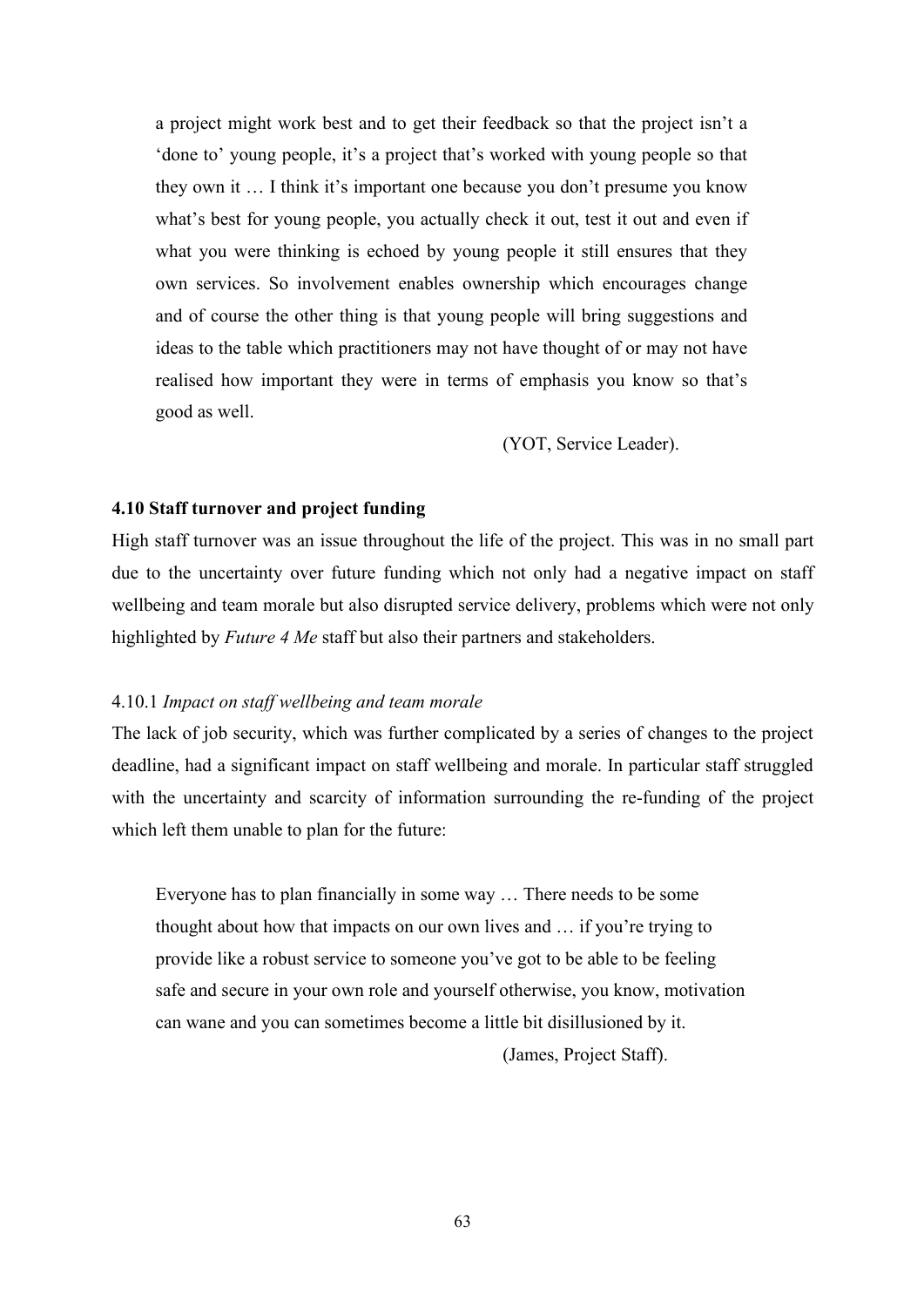I think at times the team struggles with motivation levels, I think it can feel a little bit like where are we going? Are we going to be closing? ... Am I going be out the job? How do I tell this to the young people?

(Lauren, Project Staff).

It's had a massive impact [uncertainty over future funding], definitely. Evan has left the project … we've also had discussions about how difficult it is not knowing whether you're going to have a job in three months' time … At points people didn't know if they were going to have a job in two weeks' time.

(Annie, Project Lead).

### 4.10.2 *Impact on the service*

As staff left the project concerns grew over its ability to maintain a consistent service for young people. It was to this end that the decision was taken to use resources that would have otherwise been spent on re-recruiting to extend the project deadline by working with a smaller, established staff team for a longer period. Despite this, it was still felt by staff and partners/stakeholders that the project struggled to provide a consistent service for young people and there were concerns over the amount of knowledge and experience being lost from the project team. This was in part an unavoidable consequence of short term funding but it had perhaps been unintentionally exacerbated due to the volume of staff that had left and the amount of times the project had to be extended:

[The project deadline was in April] then it was June, then it was September, now it's December. [It's moved] four times … I think above here there's just an expectation that you can just keep on working with people for a bit longer now … You can't tell the young person it's coming to an end in September [then] 'Actually, you know what, now we can work with you until December'. You … can't do that.

(Evan, Project Worker).

I think with the kind of oh it's ending, it's not ending, particularly when you're working with young people like consistency is really important …you can't lose that because then young people … They drop off and they'll ignore you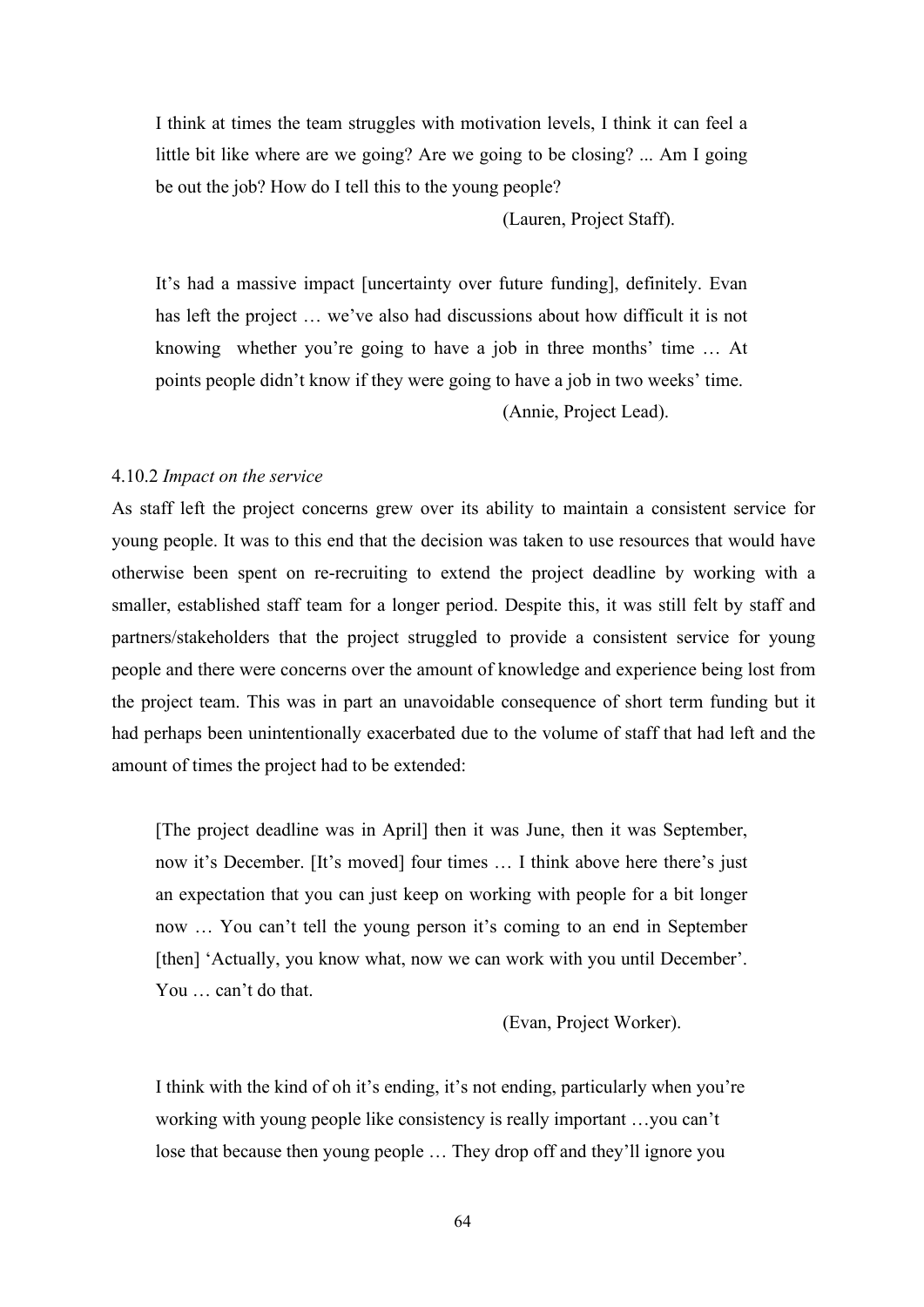and they won't have a stake in it because they're like 'Well, is this actually going to continue or not?

(Christian, Project Worker).

We've been waiting on whether they're going to be [re] funded or not ... so we haven't really been putting in referrals to *Future 4 Me* because we knew it was all going to be very short term … until the funding has been assured … because we've been talking about relationships and … how it needs to be sustained. Anybody that thinks they can go in for six weeks, do an intensive piece of work and go out again is just naïve really … It's just not helpful to have projects that are not funded for a length of time ... because the last thing a young person needs in their life is somebody to come, get engaged and then they have to leave because … there's no money.

(Linda, Leaving Care and Moving on Team Manager).

I think one of the problems for all projects whether statutory or third sector is more about sustaining continuative staff, bearing in mind that relationships between organisations and with young people, continuity of relationships is a critical element … and that, to be frank, may be beyond their control but you know as far as is possible to sustain and retain staff is critical in terms of building up, sustaining a knowledge base and just in on-going work with agencies and young people … At a strategic level [1625] Independent People do seem to have stability in senior management and I think that helps … I think at a project level it's more difficult just because of the reality of short term funding but that's always been a perennial issue for every organisation. (Trevor, YOT Service Lead).

### **4.11 Endings**

How to successfully end a relationship with a young person formed a significant area of learning and development within the project. By the Future 4 Me team's own admission, in their haste to get the project up and running they had neglected to create a strategy around closing cases: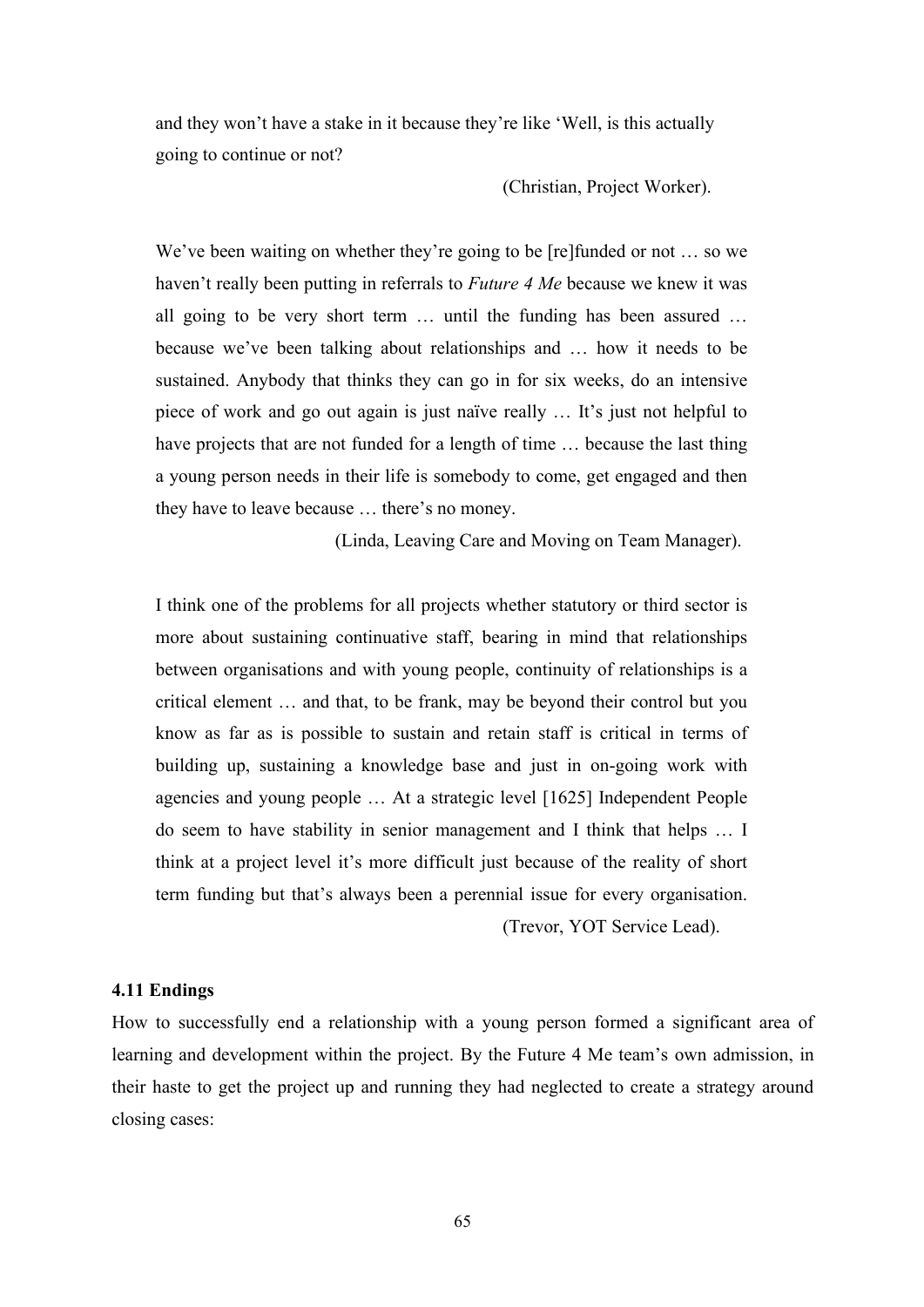At the beginning of the project it's all very exciting because it's new and it's all about … getting started and I think that we didn't think enough and we didn't have time really to think enough about how it might progress and that includes the endings really and how we might end working with people …We kind of learnt that on the job and I think that now were thinking … it would have been good in hindsight to think a bit more about how we end working with people and at what point we end working with people and try and establish some ground rules around that for the team because what I think we've done is just do our own thing, which is probably okay and it might be the same as we would have done anyway but it'd be good to have looked at that at the beginning. But we only know that now because we're two thirds of the way through.

(Evan, Project Staff).

The result of this oversight was that some young people felt ill prepared for their work with Future 4 Me to come to an end:

I'd like to know that … I get to move out, get on my own two feet with Jenny still there, and then after a year or two or three Jenny can go, and I'll be stable. Instead of that I came out of prison in March, two months ago, within that two months she got me a flat and then she was gone.

(Jimmy, Project Participant).

It's almost like [F4M key worker] has got me a flat and then gone. I didn't expect that … I wish someone had told me that if I was getting a flat then I wouldn't be seeing [F4M Key Worker] no more.

(Cass, Project Participant).

In light of such feedback the team started to address the matter of endings and think more carefully about how they impacted upon young people and what could be done in terms of better planning and management:

We've been talking about endings recently because people have had difficult experiences of ending relationships with young people and from that we've, you know, we're putting together some training around endings and we know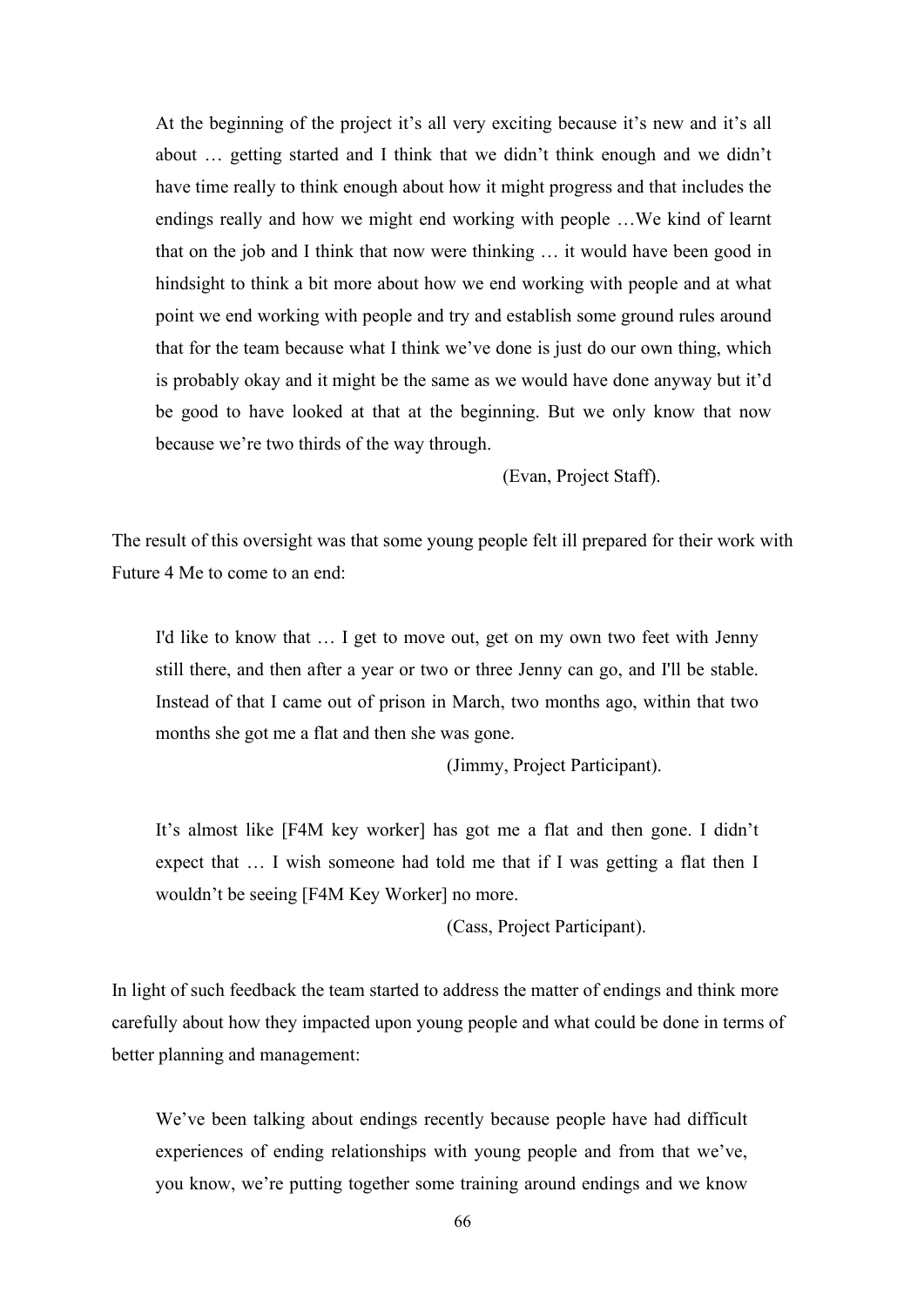that that's an area we need to work on and that's because a young person found the ending of a relationship really difficult and it had to be … reworked and that ending had to sort of happen again in a more planned way.

(Danielle, Project Staff).

Case meetings were introduced as a way to review young people's progress and in particular think more critically about when and how to close cases as well as discussions taking place during one to one supervision and team reflective practice:

I have much more conversations with people in supervision I would say about ending pieces of work and planning those endings …We talk through cases, we're thinking 'Okay, where are we in this piece of work? … What's our plan and when are we thinking might be a good time to close this case and what's the next bit for that young person? … We've got much better at talking in those terms I think … Staff invest a lot of time and energy into building good relationships with young people so, of course, those young people mean something to them and they care about them and I think also sometimes they find it hard to step away from that feeling that they are needed in order for that young person to be okay. So it's hard for staff I think to close cases and I think it can only really effectively be done in relationship with others.

(Annie, Project Lead).

By reflecting on their experiences with young people, the project team identified several key issues to consider when closing a case in the hope of making endings as positive an experience as possible for all concerned.

### 4.11.1 *Planning, preparing and setting expectations*

Ending a relationship with a young person is something that needs to be considered from the very start of their engagement, this includes making sure that the young person is aware of what they can expect from the project in terms of the length of their involvement. Staff observed that they often had most difficulty closing the cases of young people that had been involved with the project for a long period of time, in some instances several years. This was before a strategy around endings had been formulated and, as such, the process lacked many of the features which, over time, became an integral part of good endings: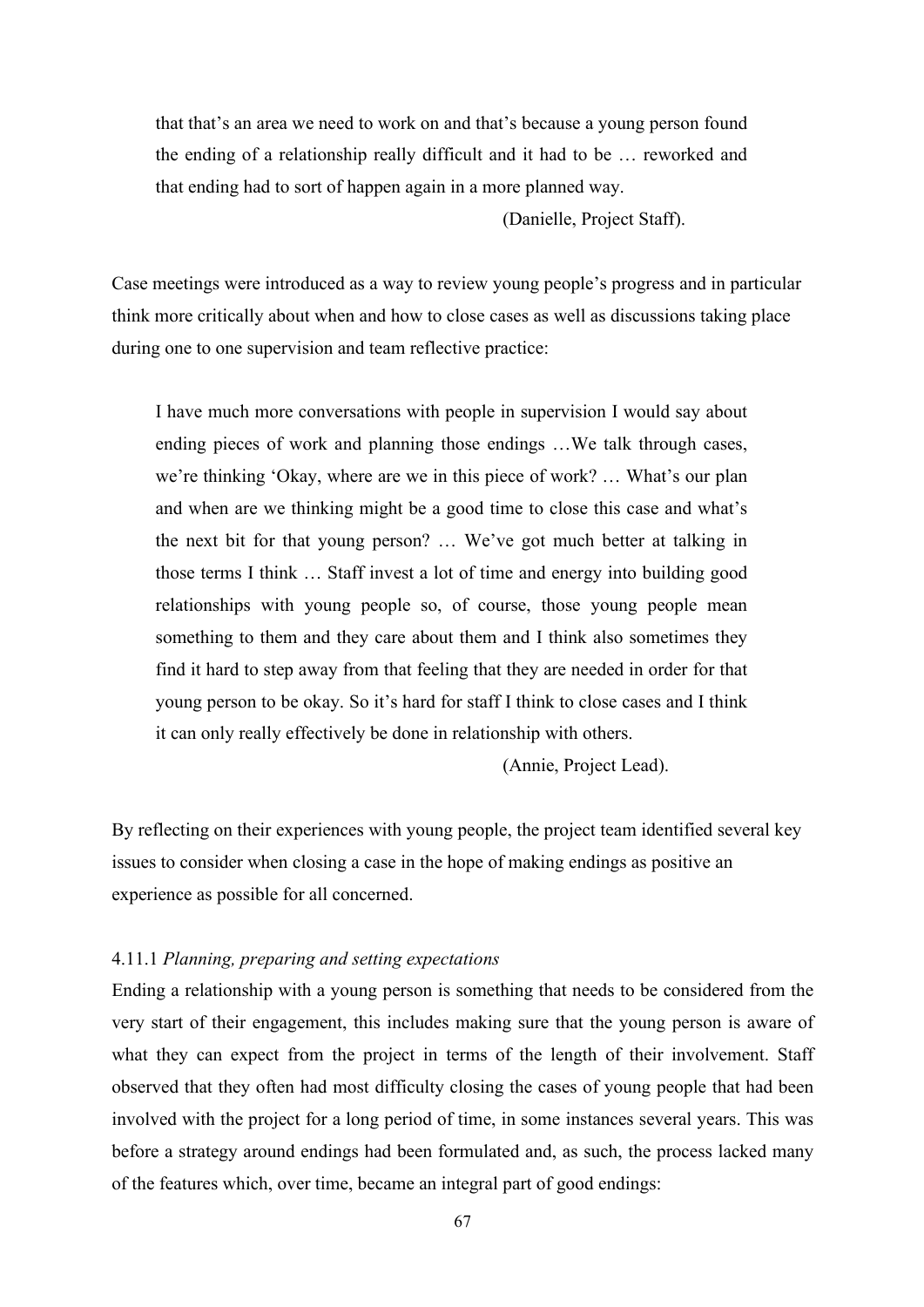We're doing it well with new cases and that is about talking about endings at the beginning, that's about being really mindful about our roles and the parameters of our roles ... I think where it's really difficult is where … young people who have received a service from Future 4 Me before - maybe have gone into prison and then have come back - we've started being much more aware of the importance of endings and the struggles ...

(Annie, Project Lead).

A central part of the learning process here was that young people needed to be prepared for endings early so that when their case was closed the impact was not sudden and unexpected. After significant reflection on this issue, staff felt that having honest conversations with young people at the beginning of their engagement about how long they could expect to work with the project may be beneficial. Thereafter, staff would provide a series of gentle reminders around this issue by highlighting the progress of the young person and encouraging them to look beyond their engagement with *Future 4 Me*:

It's just being more clear about it right from the [start] about how long you're gonna work with someone and then being clear and maybe looking at planning the end right from the start just so that maybe it doesn't come as such a shock to the young person.

(James, Project Staff).

I would start to talk to a young person about, you know 'Things are looking really good, you don't call me as often as you used to. Do you remember when you used to call me a lot and say 'What you doing, I need help with this?' 'Now you don't which is great because it means that you're coping' and I drop in the idea of you know we're probably going to have to think about ending our work at some point ... Maybe not every time [we meet] because it might become annoying, but occasionally drop that into conversation, gradually increase the kind of intensity of it, so I might then give a time frame … always kind of stressing the positive reason …So it's a gradual process of kind of letting people know and then ideally, although it doesn't always work like this but kind of setting an actual date, so we'll meet a couple more times … but give them plenty of notice.

(Evan, Project Staff).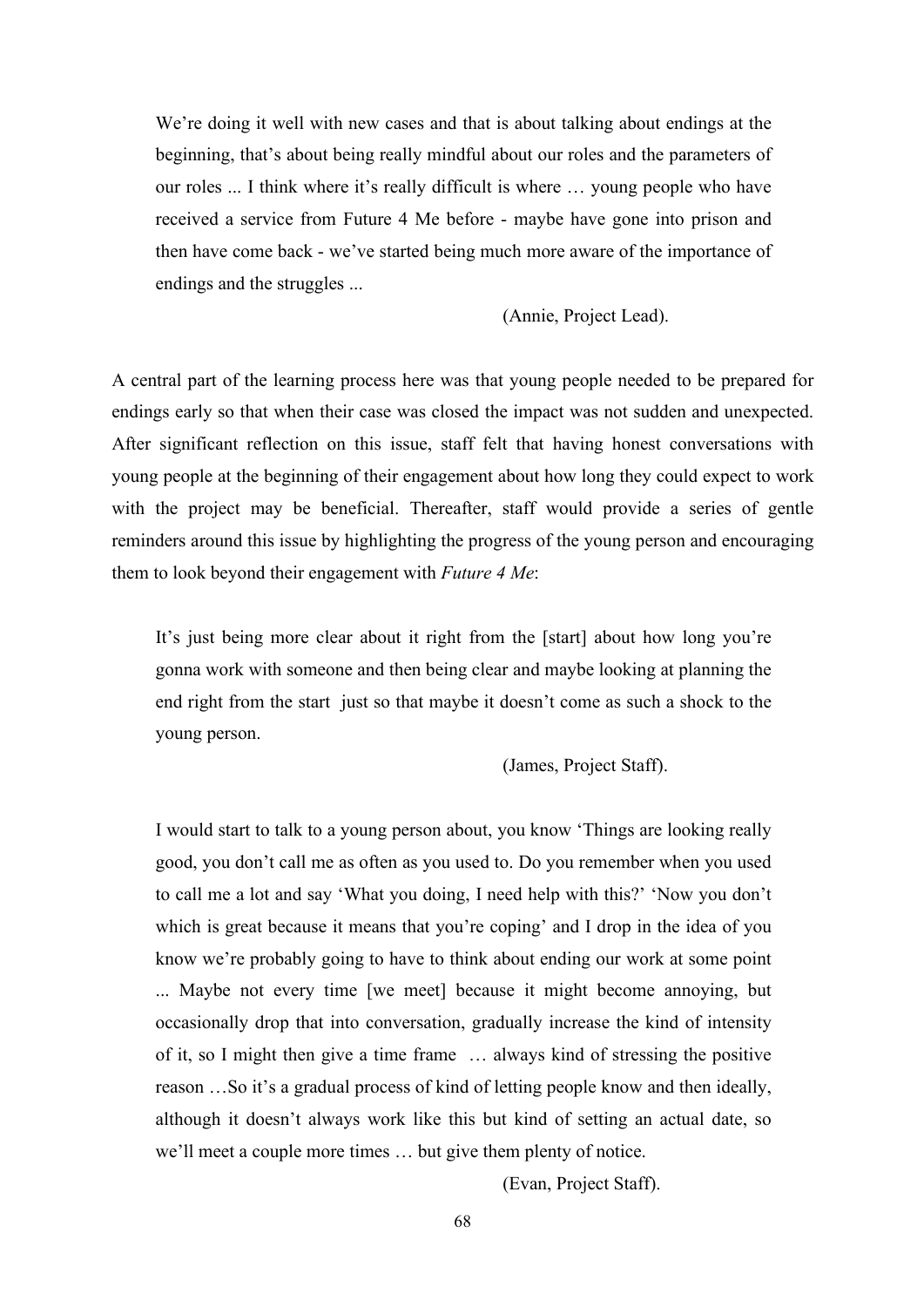Whilst staff stressed the importance of having early and open conversations with young people in terms of endings, they also noted that careful attention needed to be paid to the language that was used. The concern was that not framing these conversations sensitively could lead to young people putting up a barrier and disengaging prematurely:

They vote with their feet anyway. You can give them three months' notice but as soon as you say 'By the way I'm leaving' you never see them again … James was talking about the big overlap [when signposting young people onto other services] but actually as soon as you mention leaving or closing you've changed something dramatically and actually even if you had years of overlap it's still, you've used the words. Their like forbidden words aren't they?

(Evan, Project Staff).

I think the language is really important as well because … we're not going to be there forever and it's important young people know we're not going to be there forever. If we were to say it in those terms to young people they'd be like 'What? You're like every other agency. You just work with us for a bit and then you dump us?' So the language is really important.

(Annie, Project Lead).

# 4.11.2 *Introducing other sources of support*

Another means by which Key Workers could help to ensure that young people were prepared to move on from *Future 4 Me* was by encouraging them not to think of the project as their only means of support. This was done through facilitating access to other services and activities either within the organisation or externally. Not only did this help to avoid dependency but it also meant that when young people's engagement with the project came to an end they had alternate sources of support upon which to draw**.** 

Part of it is about trying to, whilst you're working with them, trying to encourage and get [them] used to working with other services or other agencies so they can see there are other people out there to help them.

(Jenny, Project Staff).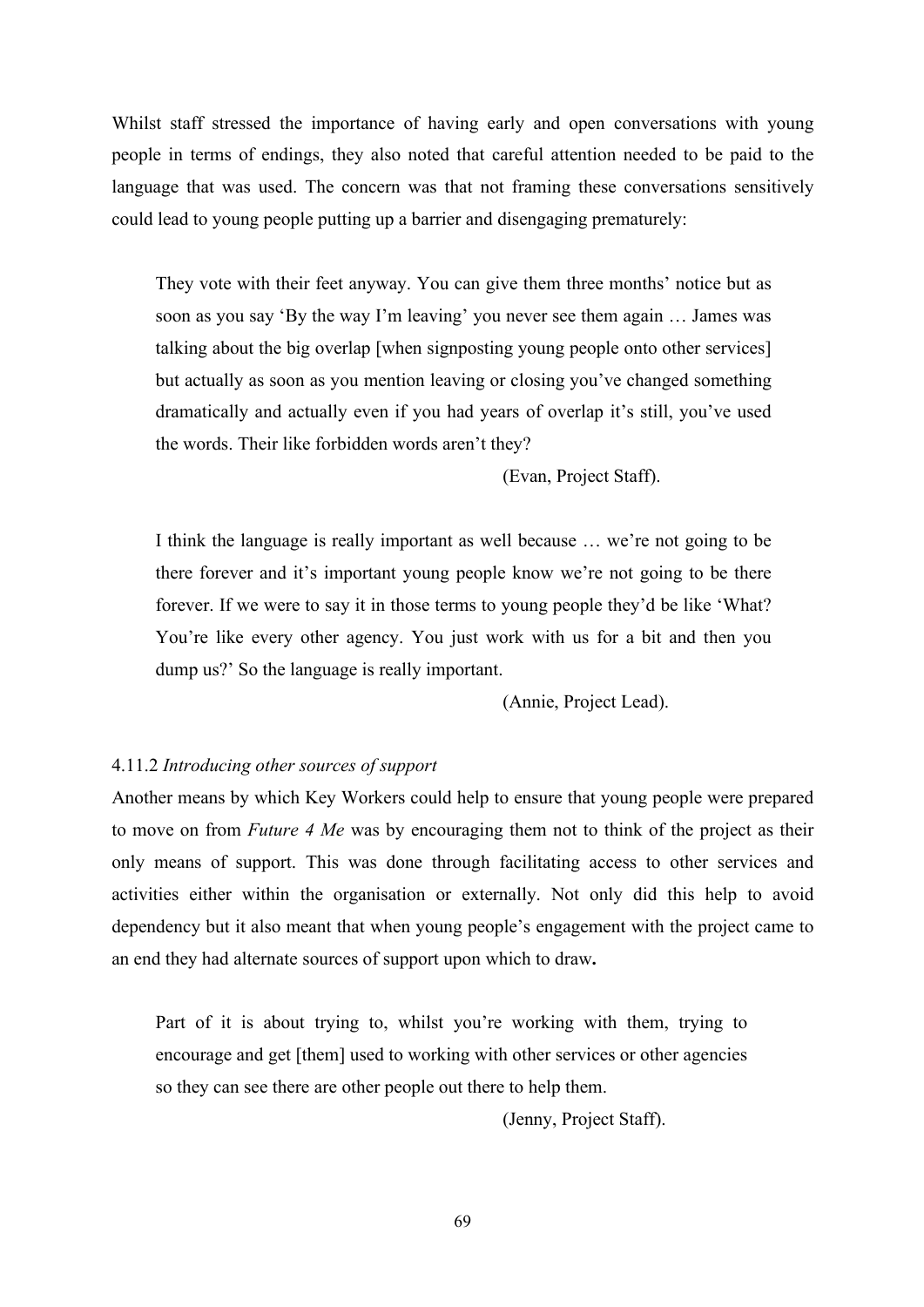Referring them to floating support or if they need specific mental health work referring them to whatever particular mental health team. So making sure that's all done before anything else, so they're prepared for when it does end. (Nathan, Project Staff).

Making sure that there's sort of very solid exit strategies for the project so that other services that might kind of compliment what you've done [are there that] they can move on to.

(James, Project staff).

Where necessary *Future 4 Me* staff facilitated handover processes with young people and the services to which they were being signposted:

I think the idea was that it would be over lapping; there would be a big overlap of what you're trying to end and what you're trying to introduce. So maybe you would have a series of sessions where Evan and Nathan would meet together with that young person and 'This is your floating support worker' … and that would be the idea to really build that [new] relationship alongside that standing relationship so that then you could hopefully move them forward. So they're [the young person] building that relationship while you're still there.

(James, Project Staff).

Sometimes this was done very successfully. At other times it proved more problematic. One difficulty was that sometimes the length of the handover period was not sufficient to enable the young person to build a similar relationship (in terms of depth and quality) with their new worker. Thus, in the eyes of the young person concerned, the new worker was not a suitable substitute for the service they had received from *Future 4 Me* which made them reluctant to move on from the project and accept the new support. This, once again, highlights the importance of implementing a plan around endings early on:

I know it's about signposting to different services but it takes a few months to get to a point where someone feels comfortable [accessing that service] … We've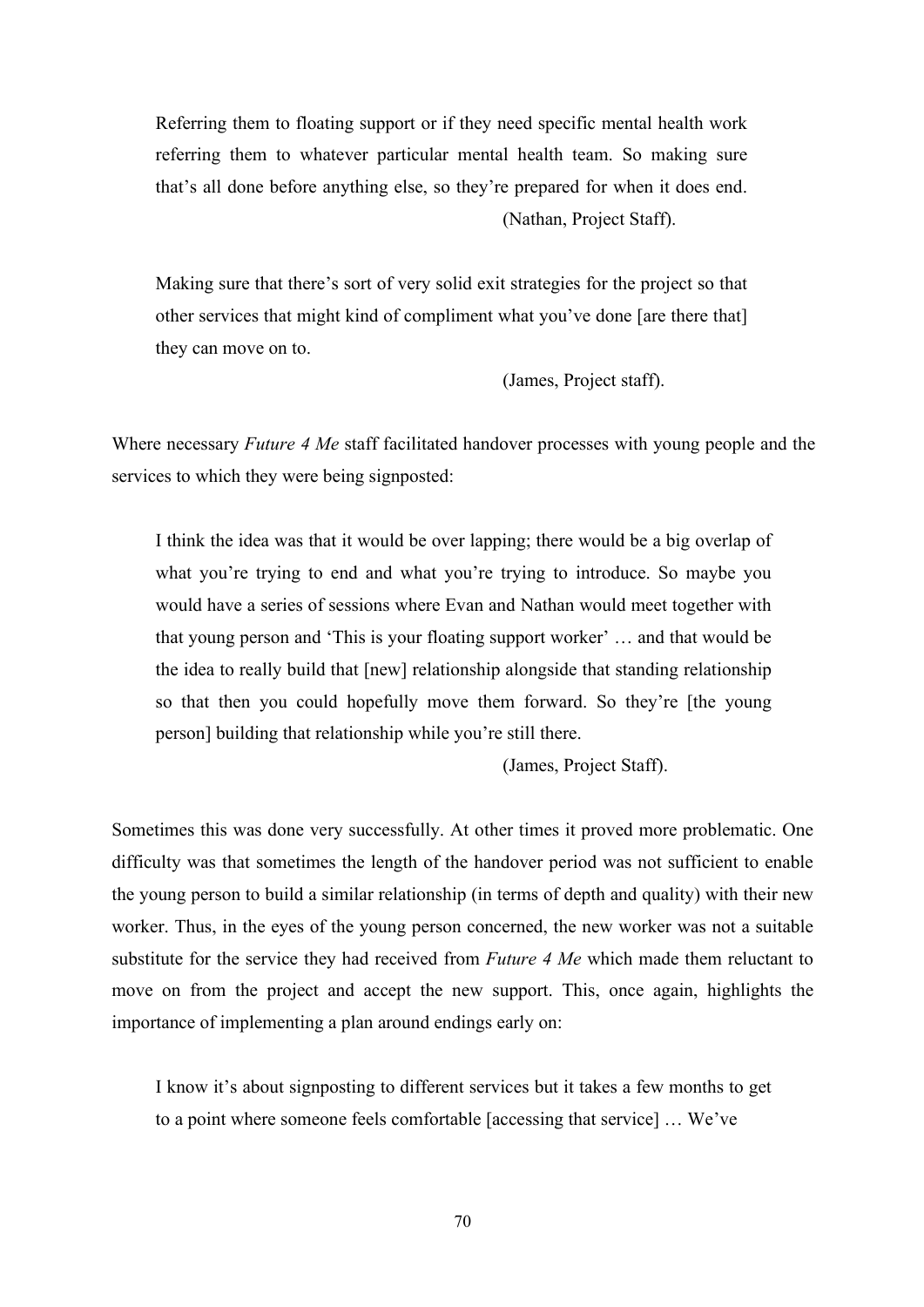built a relationship [and] it's going to be quite difficult for them to find someone else where they build the same relationship

(Alisha, Project Staff).

I was with Jenny when I got out of prison … and then she found me a flat and then because the flat I moved into came with another Support Worker she had to let go. She had to close me down and I had to work with this other one … It was almost like she was just dropping me on my two feet and then that's it, you know, what I mean? ... It felt like 'Bam. Here's your flat, see you later. You've got a new worker now'. 'Well no, because I aint gonna talk to this one because I don't know her', you know what I mean?

(Elliot, Project Participant).

I've got a young person at the moment who I said I was going to end in September and they're more than capable [of handling this] … but I mentioned closing yesterday and they're like 'Well, don't do that' and I was like 'I'll refer you on to floating support and if you do need anything … 1625 is still here. You can still come in. You can still access it … And she was like 'I'm not interested in that I want to continue working with you, I feel I can do good stuff with you, [we've] got a relationship'.

(Nathan, Project Staff).

Similarly, the reason why a handover period between Future 4 Me and a new service was thought to be helpful was in part due to the fact that a young person's Key Worker, someone they trust, endorsed the transition. Therefore, it was important to ensure that a level of trust existed between the young person and their Key Worker before a new service was introduced:

I saw that young person [we closed] the other day and he is engaging with the service that we passed him onto where he hadn't been before and so he feels like a real success because he wasn't engaging before … it seems to me if we can show that we trust another worker [and] if that young person trusts us, they trust that that person is okay because we trust that person …

(Annie, Project Lead).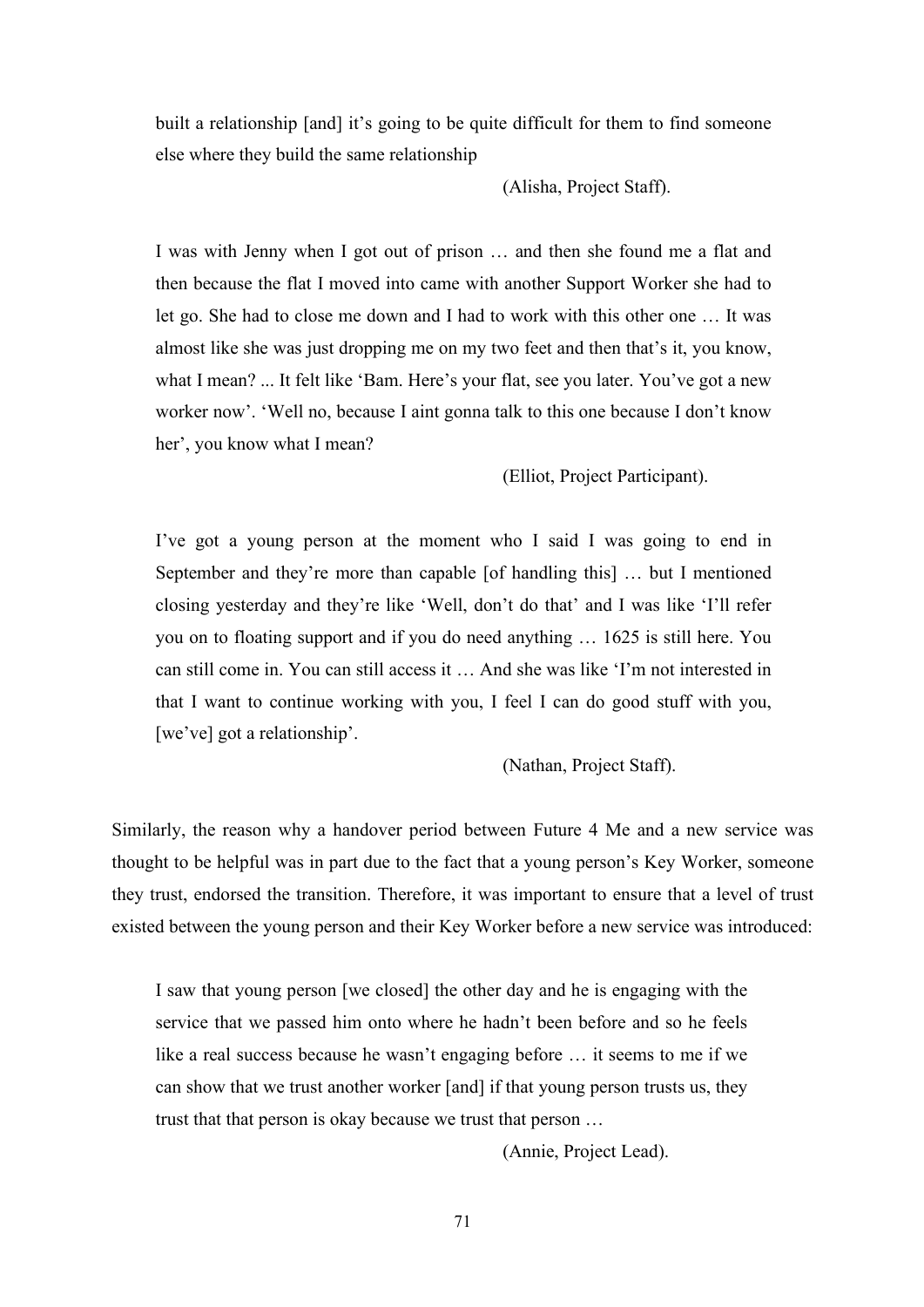## 4.11.3 *The end of a relationship*

The *Future 4 Me* team also felt that it was important to recognise that many young people formed attachments to their Key Workers and therefore when young people stopped working with the project they may miss the relationship as much as, if not more than, the practical support.

You build this quite strong relationship and I think because of the good work we do and … the use that we are as Support Workers you can see when people who have to end working with us … it can raise anxiety levels quite a lot. I guess it's just making sure that we [end the relationship] with lots of thought.

(James, Project Staff).

It's both [relationship and support] … It's a bit like a bereavement. You lose someone you miss them but you also miss them because of what they did. You know, they used to organise the money or they used to cut the grass, you know what I mean?

(Evan, Project Staff).

These issues were evident in how young people described their feelings at the prospect of having their case closed:

I think even after Jenny stops working with me … I will still stay in contact with her and say 'Hello ... because I do really get on with her ... She really is like family … I wouldn't want to just chuck that away because me and her aren't together anymore.

(Ben, Project Participant).

I did ask [Alisha] the other day 'So how long until you disappear then?' and she was like 'Well basically from now'… So she's slowly fading away … I'm gonna need it [to end] eventually but I don't know, it's just nice having her there … When I want to talk about something but, yeah, I suppose she's done her job … I feel ready to go out on my own but still, like I said, she's more of a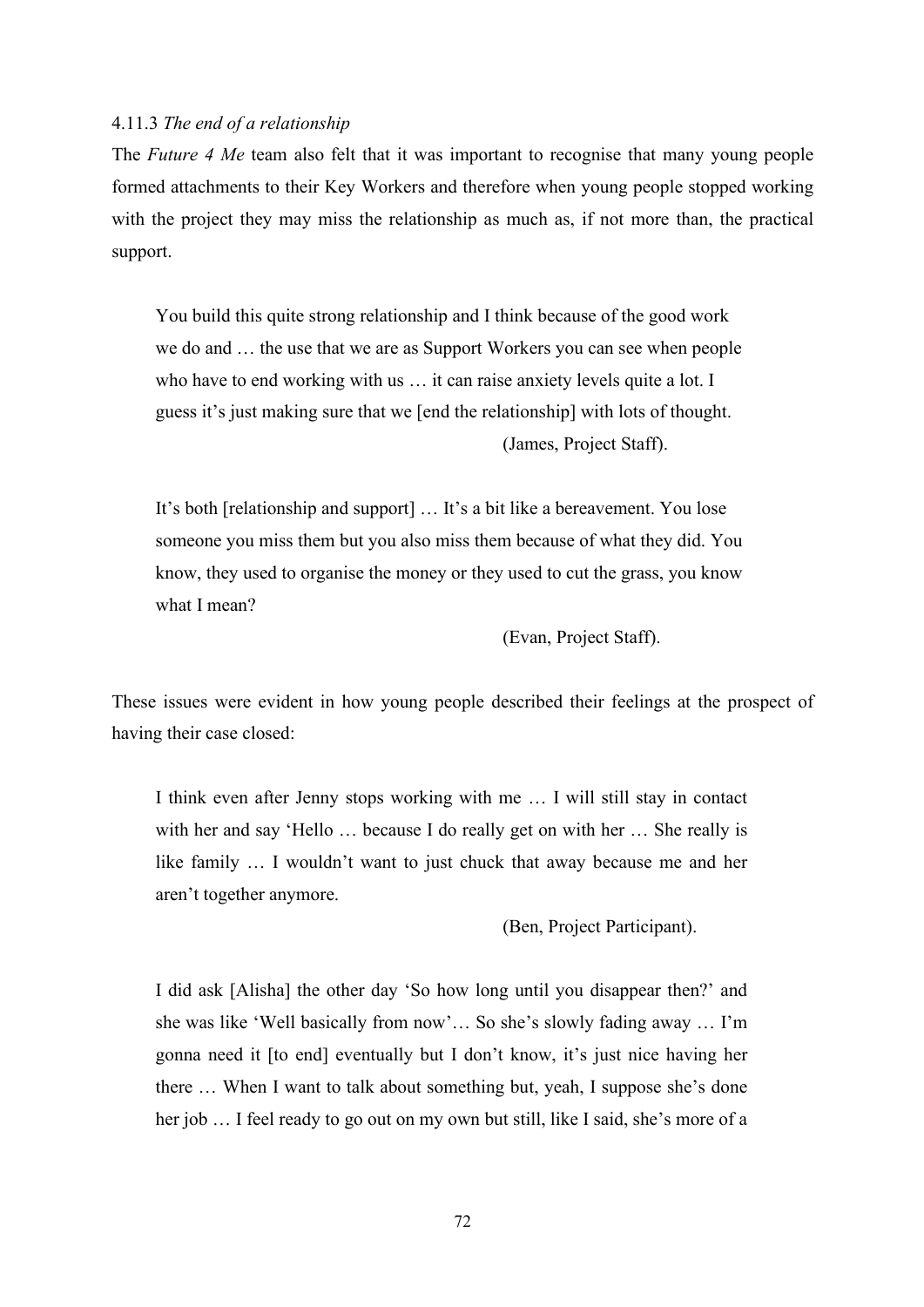friend. That's what I look at her as … So for her just to disappear … it's like 'Fuck you then, you gain my trust, gain my respect and now you're going. (Omar, Project Participant).

The new approach to ending cases acknowledged this through making a more concerted effort to signpost young people onto services and/or activities internally so that if they wished they could still maintain a relationship with the organisation and keep some form of connection to their Key Worker, albeit more distanced. It was also important to ensure that young people did not interpret their case being closed as rejection or that their Key Worker no longer cared about them:

Another important thing is about young people seeing that we're part of an organisation and that just because they're relationship with their Key Worker is coming to an end doesn't mean their relationship with the organisation has to end, and also doesn't mean that they won't be held in mind once the end … has happened. So we've had conversations with young people who are finding the thought of an ending really difficult, 'What do you mean I'm not going to be able to see you anymore, you don't care about me' and having the conversation about 'Actually, we'd really love to hear how you are doing. Yeah, we're not going to be working with you anymore and that's because you're able to be independent. It doesn't mean to say if you're passing by and you want to tell us how you're doing that that's not okay'.

(Annie, Project Lead).

# 4.11.4 *Negotiating endings*

Staff were conscious of the fact that young people had varied experiences of past relationships, some of which may have ended under circumstances that were negative or traumatic. Therefore when it came to closing cases it was likely that each young person would react and cope differently. With this in mind, staff felt that it was important that each ending was individually tailored to the young person concerned thereby giving them as much 'voice' as possible in the way that their relationship with the project ended: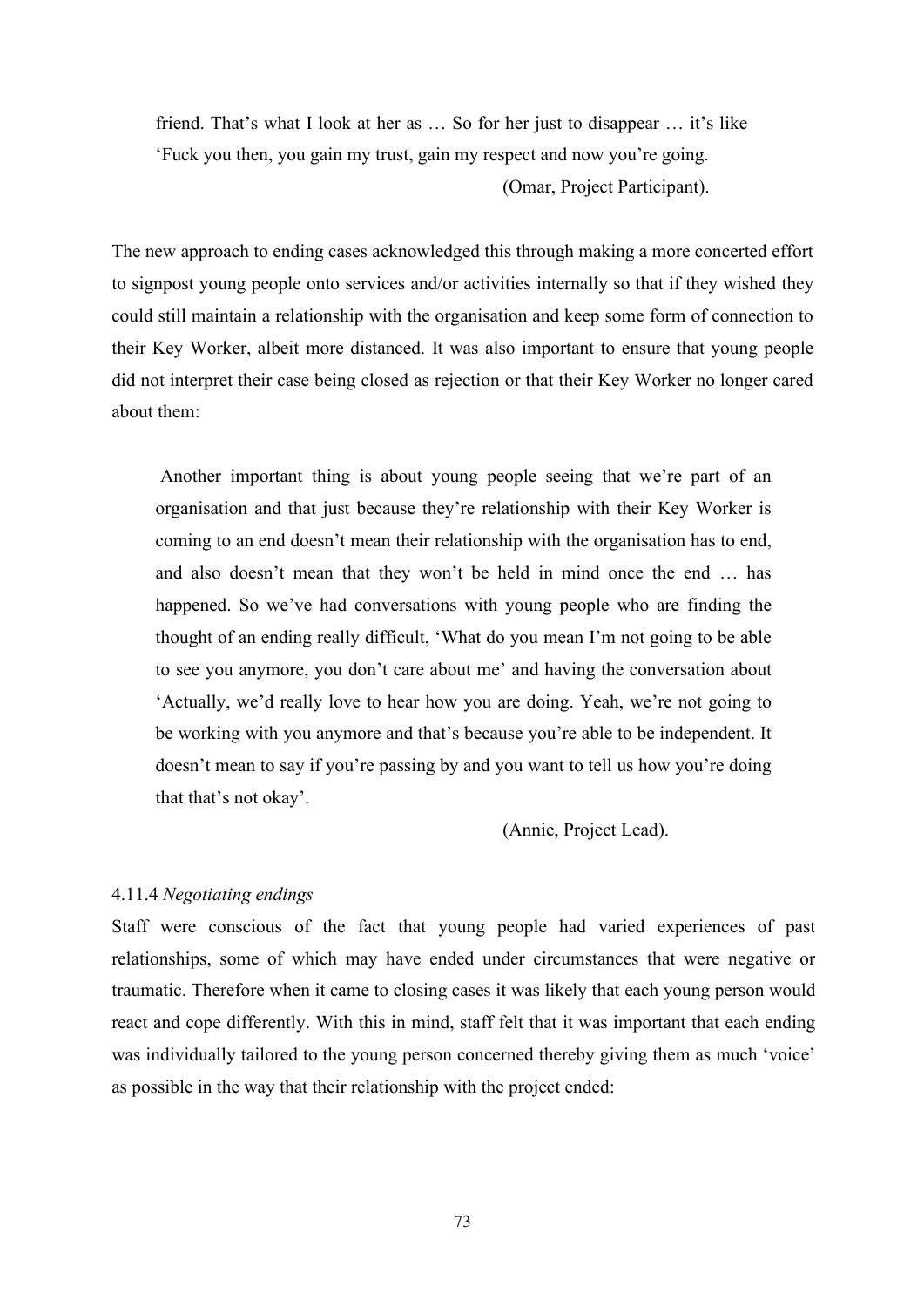Yeah, it's a combination of whether they've had lots of relationships ending in their lives and how they've ended … how they've reacted to that … because some young people … have had it happen so often to them that they don't really care and that's why they end it … Or it can be that they've had relationships end and they don't take very well to that, so another one ending causes them a lot of stress (James, Project Staff).

Not acknowledging you as you walk down the street might be what works for one young person, another young person might feel like actually it would be really helpful just to send a text 'I'm doing really well' and whatever else. So it's about a negotiated process.

(Annie, Project Lead).

I think [it] depends on the individual, but I would give them warning and I would also accept if they find that very difficult to cope with and want to cut it [the relationship] completely from that initial time, then I would go along with that. I would try and identify the positives of what the support had done for the person … I think a lot of it [has] got to be led by them … because some people can cope with it emotionally and some people can't.

(Victoria, Project Staff).

## 4.11.5 *Unplanned endings*

Staff noted that it was not always possible for endings to happen in a planned way. Young people's lives were often chaotic and sometimes they would simply stop engaging and, despite the best efforts of the project team, the relationship would fizzle out. However, staff still felt that they had an obligation to young people in this situation to make the ending as positive as possible and, at the very least, that every young person should receive a closing summary which would read as a list of the progress and achievements they had made whilst being involved with the project:

As a minimum we are creating a closing summary, which is a celebration document I guess for the young person which is copied to the referrer and other key agencies which are involved ... I think what that has meant is that it's defined and there's kind of something people are aiming for whereas previously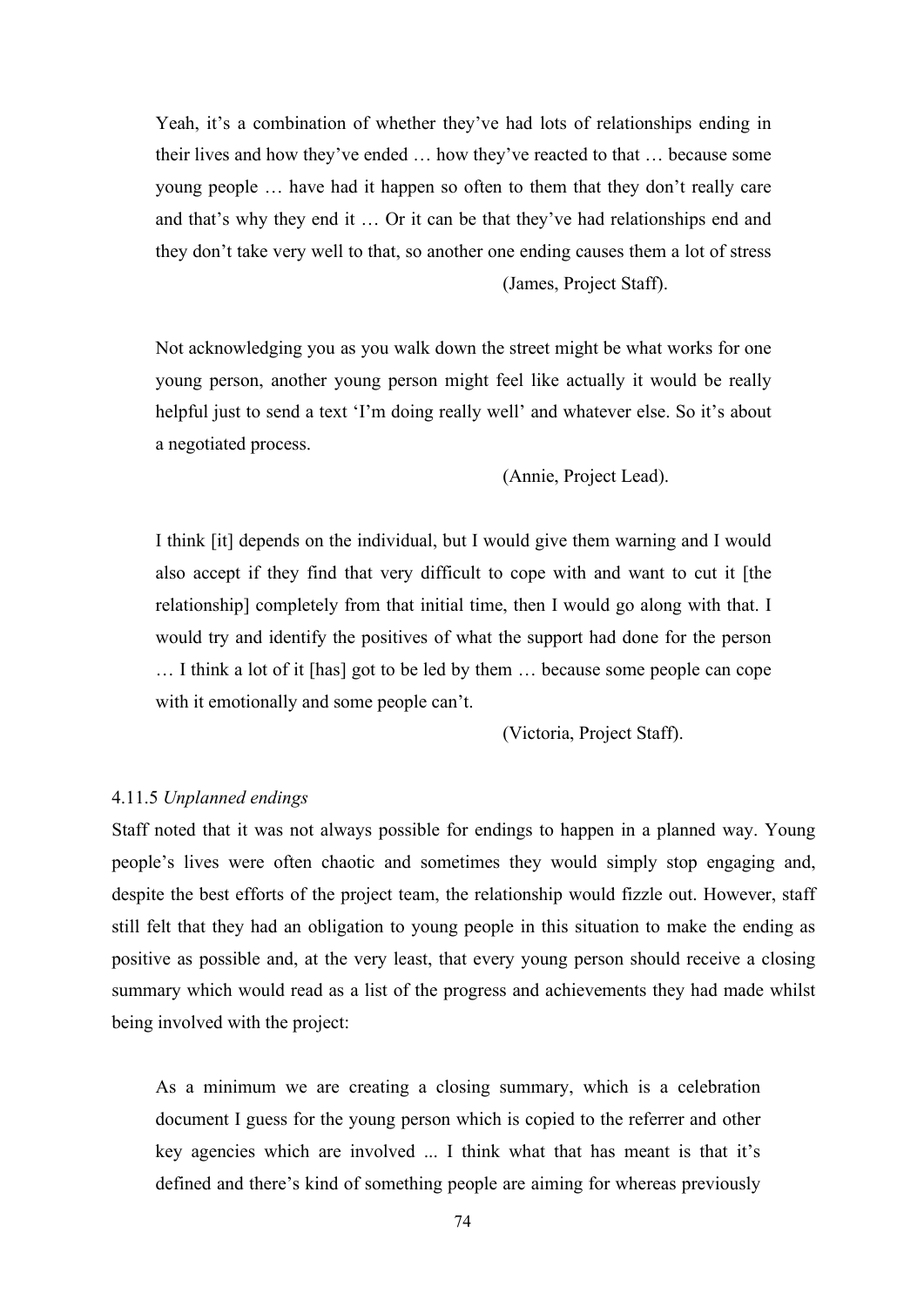a piece of work just kind of stopped I think and there wasn't really a review process … I think there are hardly any cases where you don't make any progress with the young person. Even if what you're summarising isn't necessarily very tangible, I would say in every case that we've engaged with a young person there is something positive that can be reviewed.

(Annie, Project Lead).

Though during the course of the evaluation there were no explicit examples of cases ending where a strategy had been in place from the very start of young person's engagement, as a result of the learning implemented, young people generally felt more optimistic about ending their relationship with the project:

I reckon I'll get on alright because by the time I finish working with Evan I'll be fully independent because I'm pretty independent now but there's certain things I do need their help with which in future is obviously going to change. I should be able to do them myself.

(Liam, Project Participant).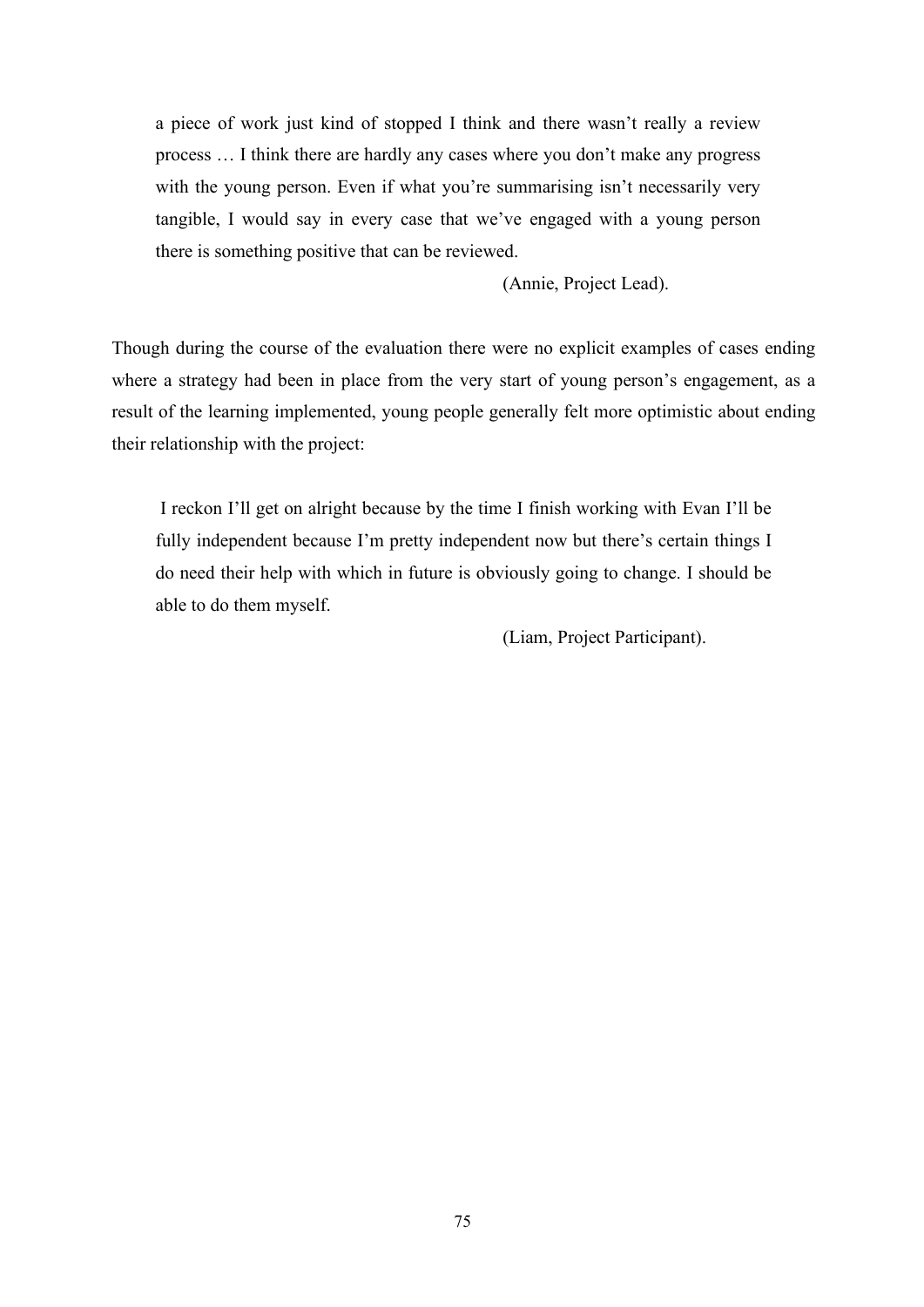## **5. CONCLUSIONS**

*Future 4 Me* is specifically targeted towards the development of effective and improved resettlement solutions for young people aged 16-21 leaving custody and care. More specifically, the project works with those who other service providers have found most difficult to engage and who are at high risk of homelessness, reoffending, poor employment, education and/or health outcomes. Using a psychologically informed approach, the project aims to work in a way that understands and responds to the needs of young people in a therapeutic manner, using relationships as the main tool for change. This is achieved, in part, through the use of Reflective Practice and sharing specialist skills/knowledge. The project also aims to facilitate the co-ordination of efficient collaborative relationships between the various organisations and agencies that work with the young people concerned in order to service their everyday needs and entitlements.

The purpose of this report has been to provide evidence of the extent to which the project achieves these stated aims in meeting the needs of the young people with whom it engages. In this section we provide a series of conclusions and recommendations that have emerged from the evaluation research. These are presented as a template of 'best practice' in relation to the ways in which inclusive service provision may be structured in relation to hard to reach young people. In this sense, the following discussion constitutes a series of key learning points which may be applied and incorporated by those involved in similar work across the youth justice sector.

#### **5.1. Personal and practical support**

The *Future 4 Me* project makes a valuable contribution in terms of the help and practical support that it provides for those with whom it engages. Participants spoke positively about their experiences of the project and the advantages on offer in relation to: securing and/or managing accommodation, handling finances, education, training and employment opportunities, access to health care services, mental/emotional and physical wellbeing, and carrying out everyday tasks, i.e., assistance with obtaining documents such passports and birth certificates, reading letters, completing forms, making telephone calls and keeping appointments (e.g., with social services, probation, health practitioners). Participants testified that project staff provided excellent levels of support for young people establishing trusting and impactful relationships and considered the staff team to be one of the main strengths of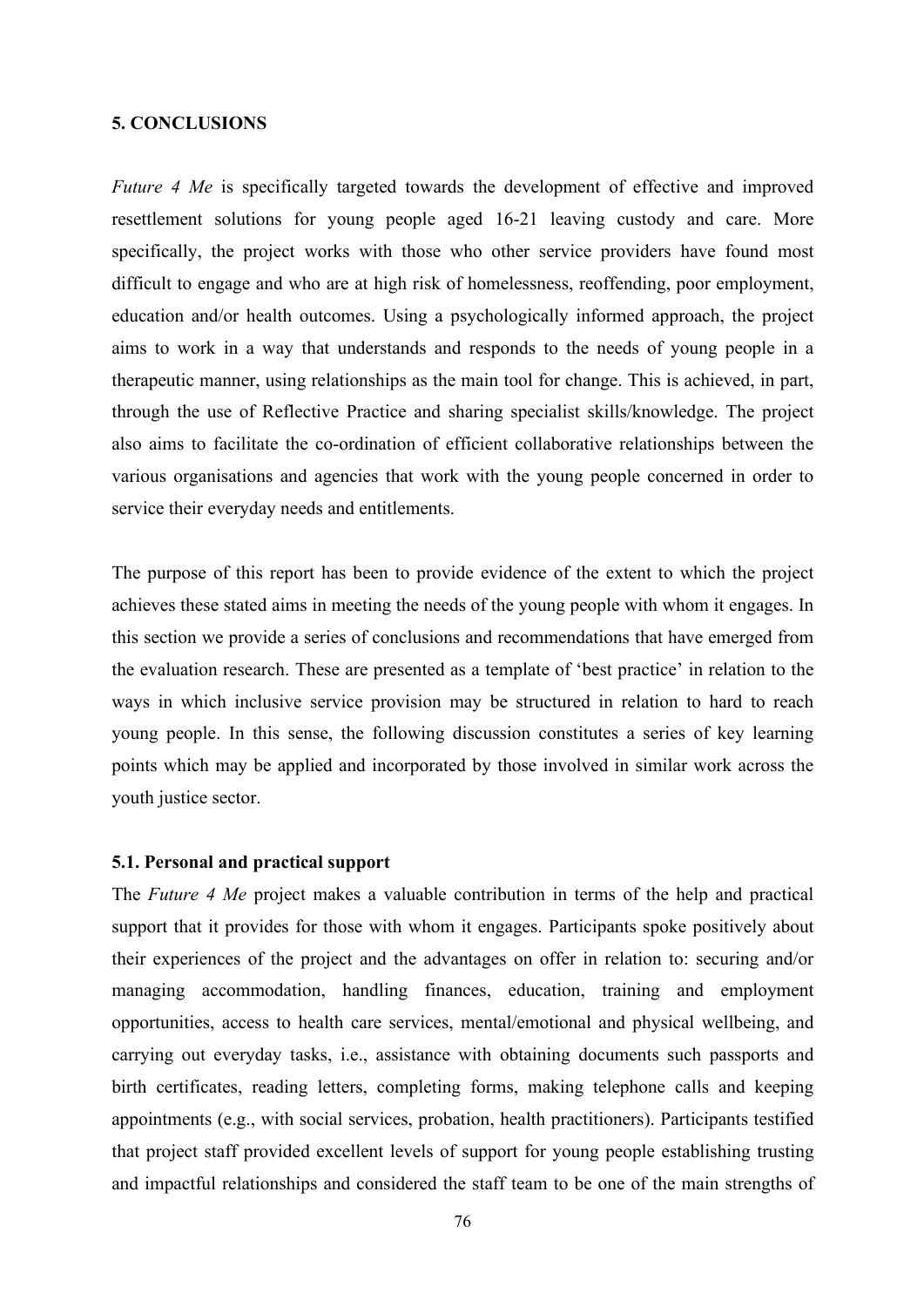the project. Participants highlighted how they were frequently assisted by Key Workers in their negotiations with statutory services around referrals to accommodation providers to ensure that they were not at risk of being homeless upon release from prison and/or when moving on from or losing their existing accommodation. Indeed, housing was identified by young people as one of the key areas with which they received support with 82.7% 'agreeing' or 'strongly agreeing' that *Future 4 Me* had helped them with their housing needs. This ranged from assistance in attending housing interviews and referrals to the Housing Support Register, to support around the management of tenancies and the development of independent living skills such as cooking, cleaning and budgeting.

# **5.2 Employment, training and education**

Research findings revealed that 79.3% of young people surveyed 'agreed' or 'strongly agreed' that the project had helped them move towards employment, training and/or education. Young people who accessed this type of support reported receiving encouragement and motivation from staff as well as practical help with things such as exploring options, writing job or college applications, and preparing for interviews. Though there were positive instances of young people being supported to access employment, education and training opportunities, generally the extent to which young people were successful in moving towards these outcomes varied greatly. 13.8% of survey participants self-reported being in employment for 8 weeks or more since working with the project. Considerably more young people reported being in education for 4 or more weeks and 24% said they had been involved with some kind of voluntary work since starting the project. Project staff and participants alike noted the many barriers faced by young people when trying to enter and/or sustain work or education, including: past criminal record, behavioural and/or learning difficulties, and/or a lack of motivation or readiness to change. It was often the case that exploring employment, training and/or education opportunities was not a priority for young people due to the chaotic circumstances of their broader lives and lifestyles. Project staff believed that part of what made employment support so effective was: (i) the time that staff had to dedicate to young people, and (ii) the flexible and tailored approach which they deployed in providing such support. Having quality time with participants allowed staff to discern in more detail the kinds of barriers that young people were facing, where their career interests/ambitions lay, the stage that they were at in their employment journey, and the expectations that they held.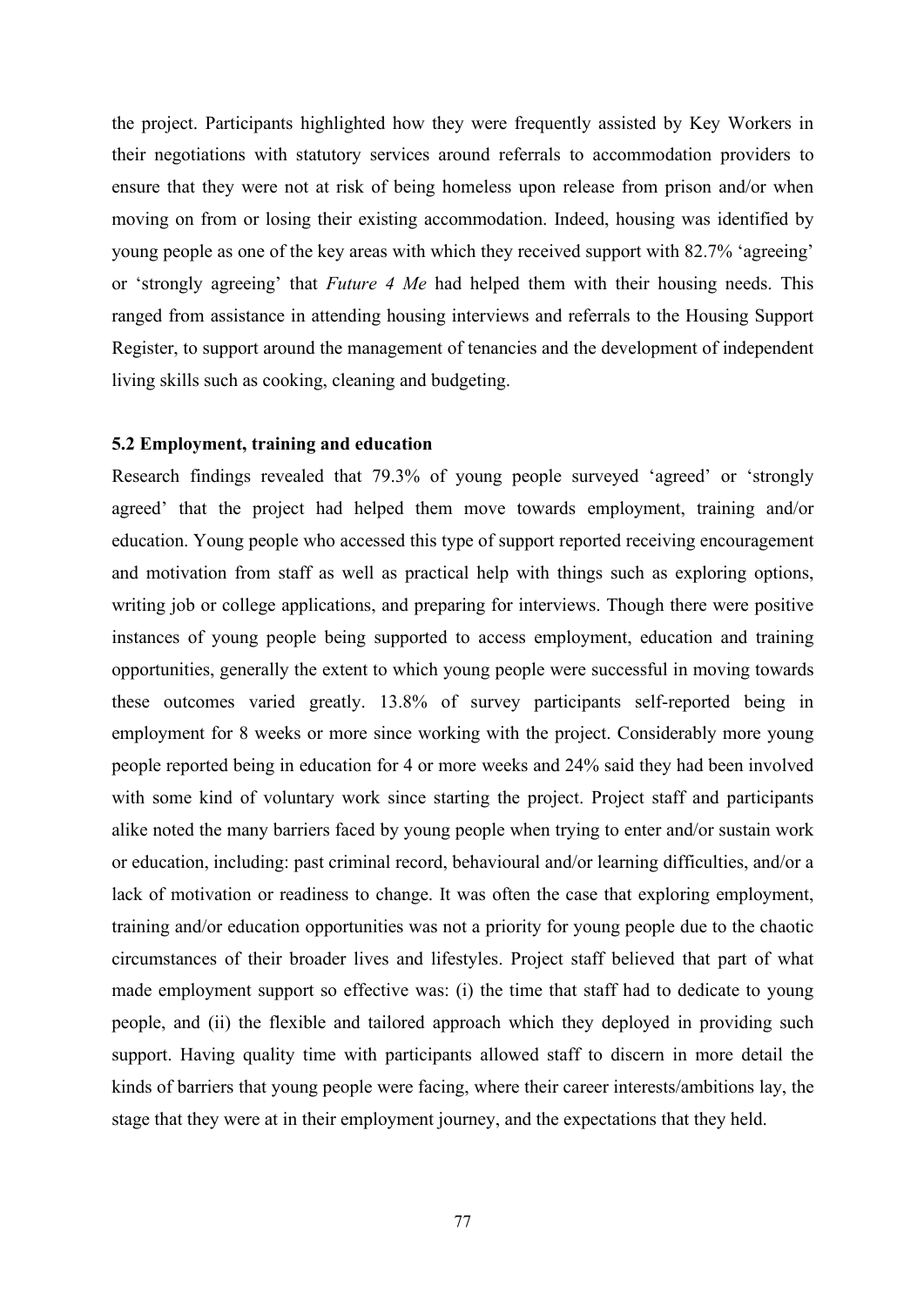## **5.3 Reducing re-offending**

Young people who had previously been in custody noted how the project had helped prevent re-offending. Many young people reported that after being released from prison they often lacked meaningful ways to spend their time and, as a result, were often tempted back into antisocial and/or criminal activity. *Future 4 Me* offered the opportunity to become regularly involved in activities such as sport, cookery and art as well as occasional days out (e.g., climbing, indoor skiing, go-karting). This provided young people with more positive ways to occupy their time and helped to remove the urge to (re)offend in order to relieve boredom. Survey findings revealed that 62% of young people 'agreed' or 'strongly agreed' that *Future 4 Me* had provided them with activities to fill their time and 65.5% said that the project had had a positive impact on their offending behaviour. In turn, a small number of young people said that the project had helped reduce re-offending and/or antisocial behaviour because their Key Workers had encouraged them to see the value in making more positive lifestyle choices.

## **5.4 Relationships**

Given that young people had previously been in care and/or custody, it was often the case that they had experienced working relationships with a number of professionals and, as a result, had built up a certain amount of mistrust towards such people and the services which they offered/represented. By maintaining consistency and integrity, project staff were able to prove to young people that they could be relied upon to support them. That staff were seen to care also helped to reassure young people that relationships with Key Workers were genuine and authentic. The vast majority of young people (89.6%) surveyed reported having a good relationship with a trusted adult who they liked and respected. Young people and staff alike highlighted the significance of relationship in terms of their overall experiences of the project. Project participants and stakeholder/partner agencies confirmed the positive impact of the fact that Key Workers had the necessary time to dedicate to engaging and working with complex young people. Professionals within statutory services often noted that through partnering with *Future 4 Me* they could ensure that young people had access to the additional practical and/or emotional support that they needed but which they were unable to provide themselves due to the way their own services were structured. *Future 4 Me* staff were not as restricted as statutory or other primarily office-based services might be in terms of their engagement with young people and this was considered a significant benefit by all those associated with the project. To this end, staff were able to exercise a greater degree of flexibility than other professionals with regards to how and where they provided support.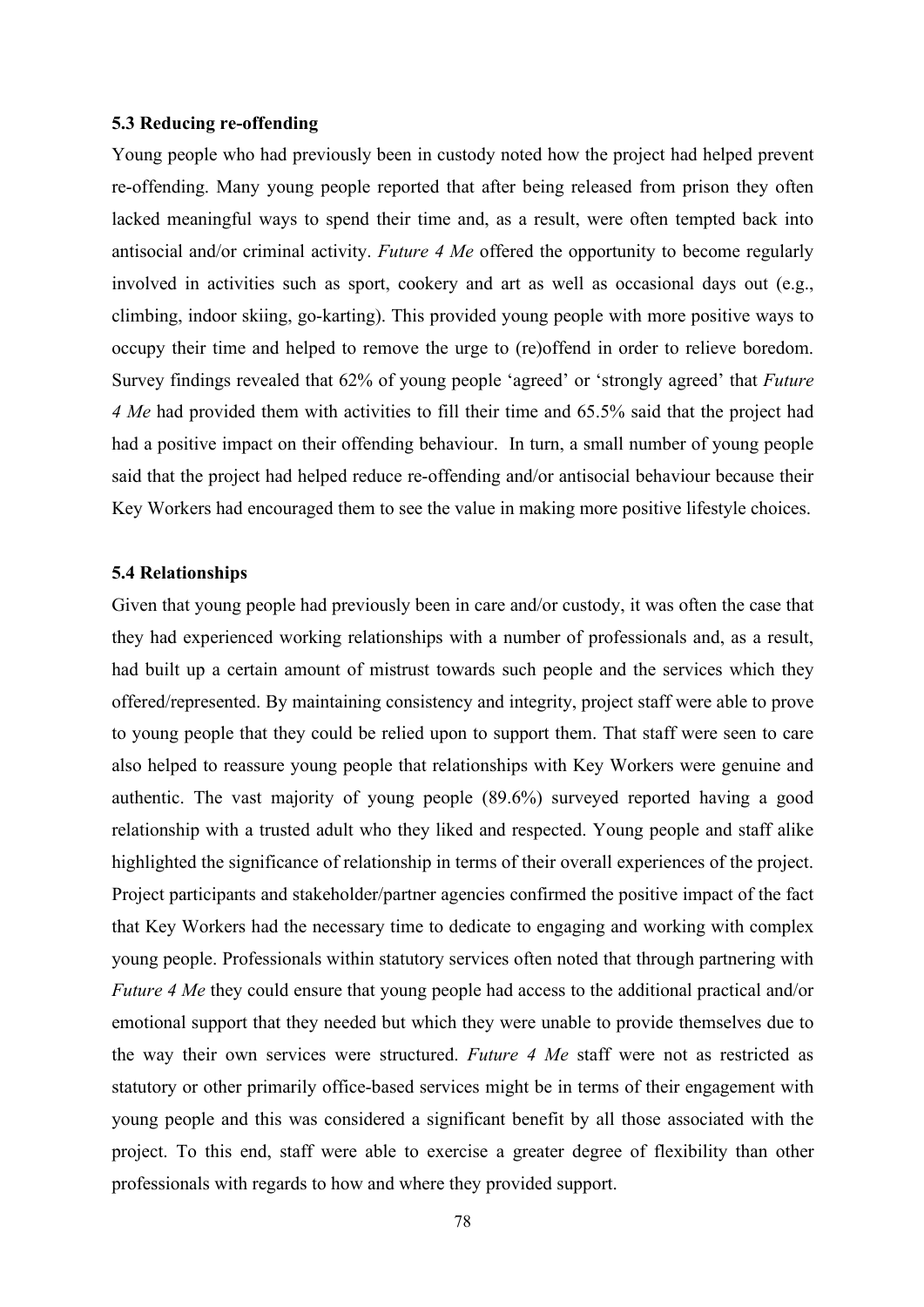#### **5.5 Time and flexibility**

As we have seen, one of the greatest strengths of the project identified across staff members, young people and stakeholder/partner agencies was the fact that Key Workers had the necessary time to dedicate to engaging and working with young people including going out into the community and meeting young people in physical spaces where they felt comfortable. With their comparatively smaller caseloads, *Future 4 Me* staff were perceived by other service providers as having the scope to do the depth and quality of work necessary to help young people address their specific needs. This allowed staff to capitalise on a young person's motivation to produce tangible results which, in turn, helped to build momentum around the participant/Key Worker relationship. Staff were also of the view that this approach helped combat young people becoming dependent on their Key Worker. This was based on the premise that being able to work more intensively at the start of the relationship (with a view to gradually reducing support) could potentially increase the likelihood of achieving outcomes and moving young people more quickly towards independence.

## **5.6 Multi-agency working**

Partnership is a central facet of the *Future 4 Me* project and strong working relationships exist with local statutory, voluntary and community (delivery/strategic) partners. One of the reasons why relationships between the project and partner agencies are effective is because there is strong alignment between project and partner initiatives in terms of impacting disadvantaged young people. Partners indicate that the project operates in a professional, effective and efficient manner pro-actively facilitating collaborative links with a wide range of community agencies and stakeholders including statutory and voluntary agencies. Partner organisations reported positive and successful experiences of working with *Future 4 Me*, speaking highly of the staff team and the services that they delivered. Partners, stakeholders and project staff reported that, on the whole, their experiences of multiagency working had been positive and successful, allowing all parties to better service the needs of young people. *Future 4 Me* staff were regularly praised by partners for keeping in close contact and sharing information with the various agencies with which they engaged. Similarly, professionals working with *Future 4 Me* valued the multi-agency approach because it allowed people to come together and support each other in their roles by sharing knowledge, providing access to specialist skills, exploring ideas, thinking creatively and joint problem solving.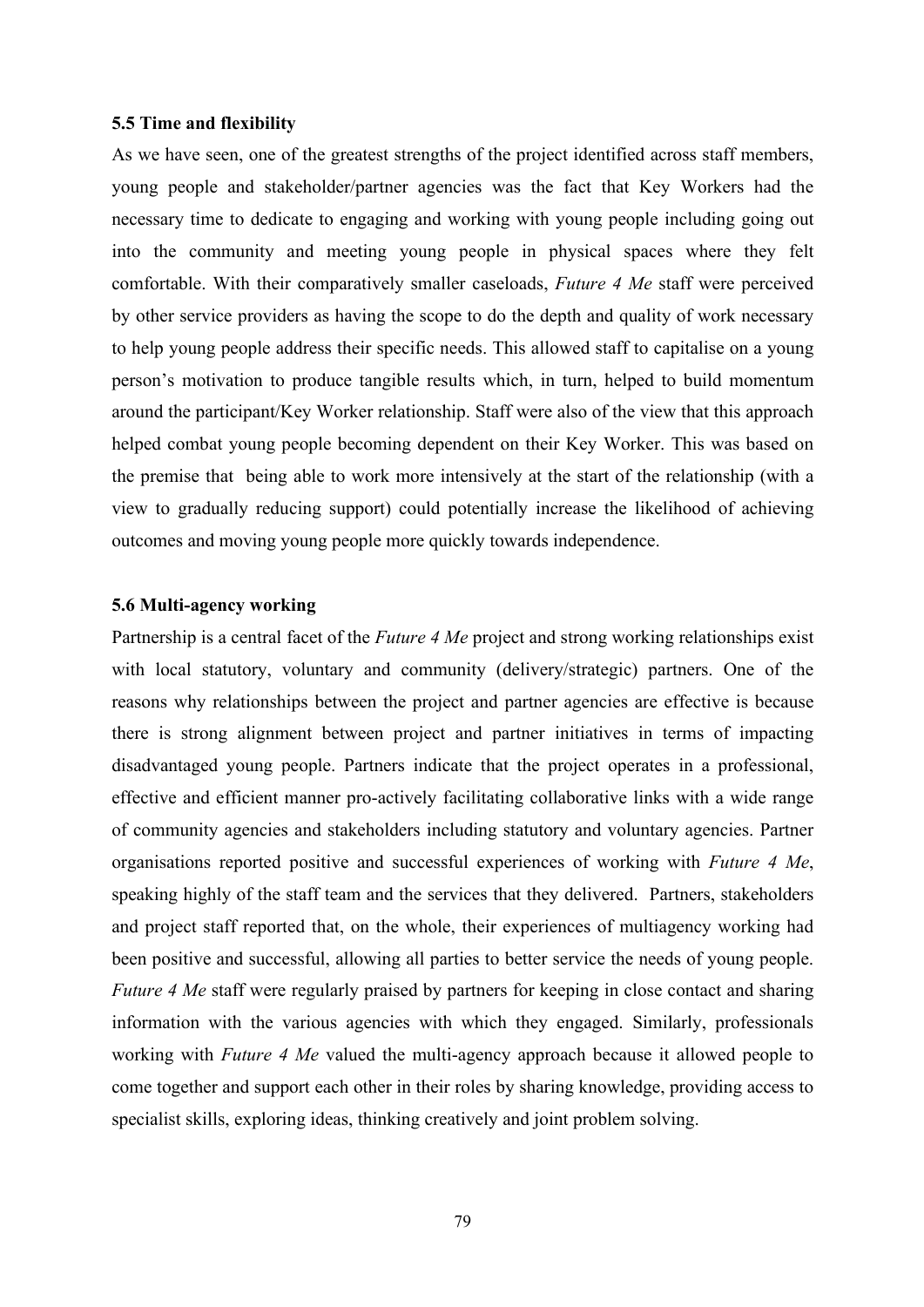## **5.7 Advocacy**

In recent years social and academic commentators have strongly advocated the importance of consultation and the incorporation of youth 'voice' within the design and delivery of work with young people. The ability of *Future 4 Me* Key Workers to act as advocates for young people was considered an important part of the project by all involved (i.e., staff, young people and partners/stakeholders). Young people found it helpful to have someone supporting them in meetings and to have staff with them at appointments with other agencies in order to help both parties to understand each other's perspectives and needs. This enabled young people to maintain their engagement with key services which, in turn, helped prevent them from returning to custody or being made homeless. A crucial part of the Key Worker role was also empowering young people to be able to self-advocate so that they could better articulate their own needs and interests, increasing their chances of receiving appropriate help and support to make positive lifestyle changes and choices. In time, iw was hoped that project participants would be able to act as advocates for other young people by sharing their experiences through participation activites. A project panel comprised of service users was implemented to support this.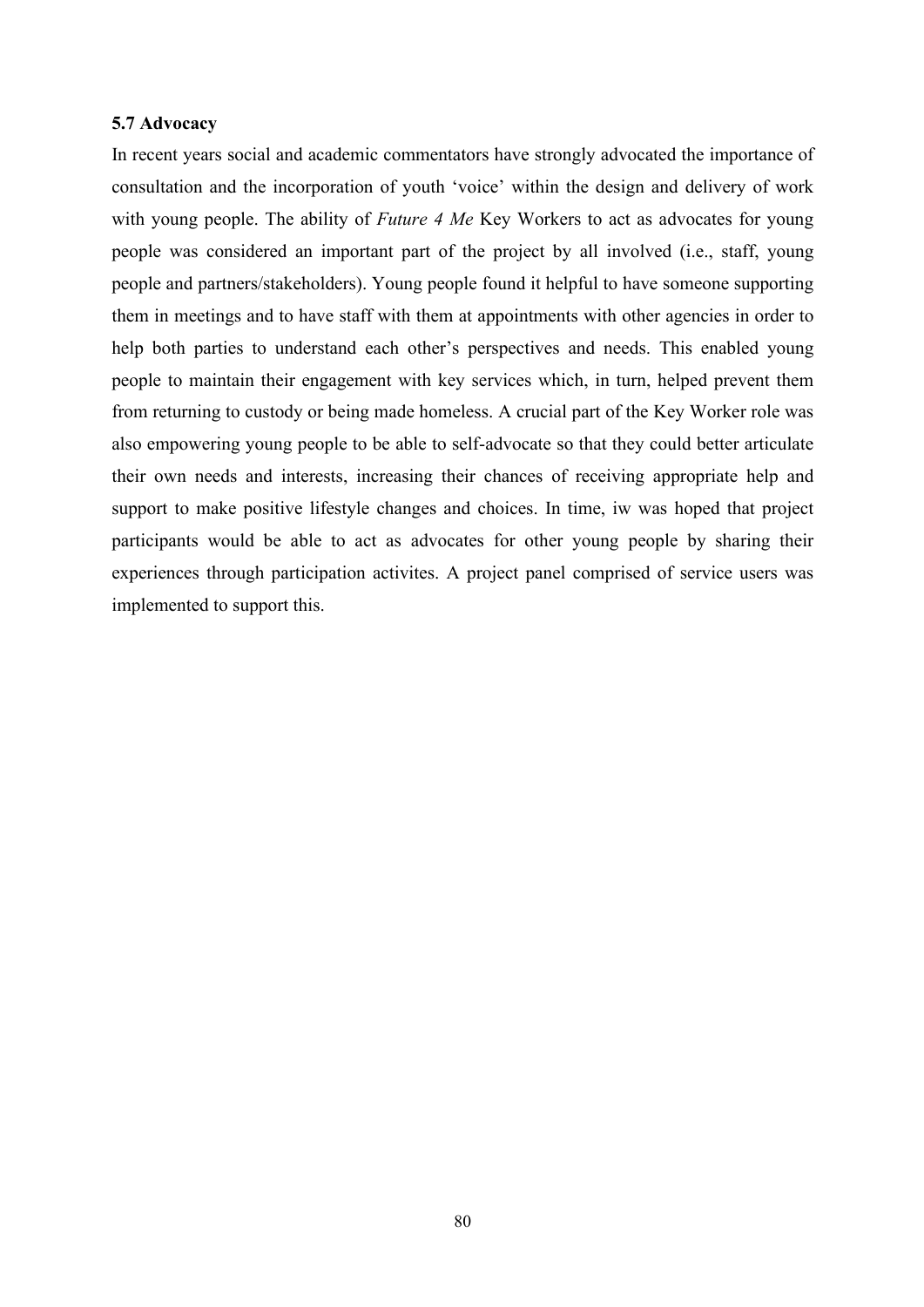#### **6.0 RECOMMENDATIONS**

#### **Project extension and delivery**

In line with recommendations from young people, staff and partners, there was a strong desire to extend the *Future 4 Me* project and further funding has since been secured. The staff team felt that through this initial project phase they had gained a sound understanding of what works with young people and that proof of concept had been established in terms of the structuring of activities and the delivery of outcomes. However, there were some concerns raised by staff regarding the stability of the project team and timings around funding streams (see below).

#### **Relationships with partners**

Partnership working constitutes a key strand of *Future 4 Me* delivery and brings with it a number of benefits. In turn, it is clear that the relationships that exist between the project team and partner agencies benefit from: (i) an alignment of aims around the needs of young people; and (ii) a level of trust, respect and understanding around the nature of effective partnership working. Extension of the project will inevitably necessitate the maintenance of existing partner relations and the involvement of a greater number of partners, and it is important that this does not lead to compromise around the quality of the relationships involved.

## **Relationships with young people**

How to successfully end a relationship with a young person formed a significant area of learning and development within the project. By reflecting on their experiences with young people, the project team identified several key issues to consider when closing cases in the hope of making 'endings' as positive an experience as possible for all concerned. A central part of the learning process here is that young people need early preparation for the ending of the relationship with their designated Key Worker so that the impact of the exit/transition process impact is structured and clearly mapped out. It is acknowledged that maintaining trust and integrity within the context of this process, whilst at the same time avoiding dependency, is a difficult balance to strike. Nevertheless, it is important that the staff team continue to reflect upon and refine their work in this area so that endings are tailored to the specific needs of the young person concerned and that clients have as much 'voice' as possible in the way in which their relationship with the project ends.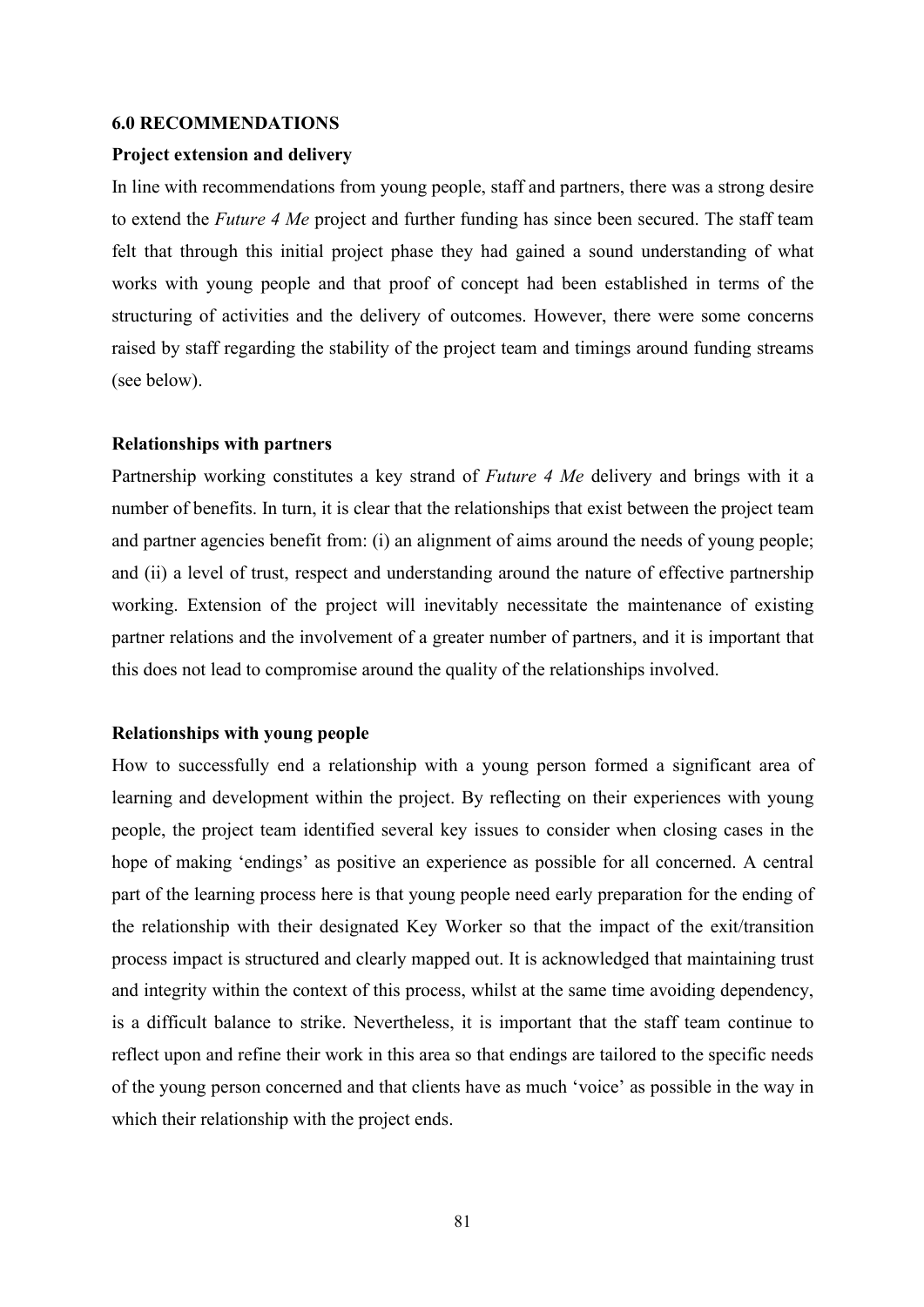### **Toolkit development**

Managerial staff within partner/stakeholder organisations expressed a desire to continue to work closely with *Future 4 Me* to develop a way of working within their own services that placed the relationship with young people more centrally. Professionals within statutory services articulated that they were becoming increasingly aware of recommendations around working with young people in a way that was relationship-based and psychologically informed and that there was a rising expectation upon them to do this. The toolkit currently being developed by *Future 4 Me* to deliver training on topics such as using relationships as a tool for change and PIE / Reflective Practice, was seen as a potential solution to this problem Needless to say, it is important that time and effort is put into developing this resource in Phase 2 of the *Future 4 Me* project.

#### **Referrals process**

One area of improvement for the *Future 4 Me* staff team to reflect upon further (in relation to multi-agency working) is the referral process. As it stands, there appear to be two main issues to consider. First, staff sometimes found that the quality of referrals they received were lacking in terms of informational content which significantly affected the quality and efficiency of their work with young people, as well as posing concern over undisclosed risk. Second, at times there was a misconception among referral agencies regarding the *Future 4 Me* project's role in relation to housing which appeared to lead to a number of inappropriate referrals. In order for *Future 4 Me* staff to best serve the young people with whom they work, it is essential that they have access to information concerning the history and needs of the young person concerned and why they have been referred to the service. There have been ongoing attempts to implement change around the referral process and this work should be progressed.

# **Staffing strategy**

High staff turnover was an issue throughout the life of the project. This was in no small part due to the uncertainty over future funding and job security which had had a negative impact on staff wellbeing and team morale and had also disrupted service delivery. In particular staff struggled with the uncertainty and scarcity of information surrounding the re-funding of the project which left them unable to plan for the future. As staff left the project, concerns necessarily emerged over its ability to maintain a consistent service for young people. In turn, it was still felt by staff and partners/stakeholders that the project struggled to provide a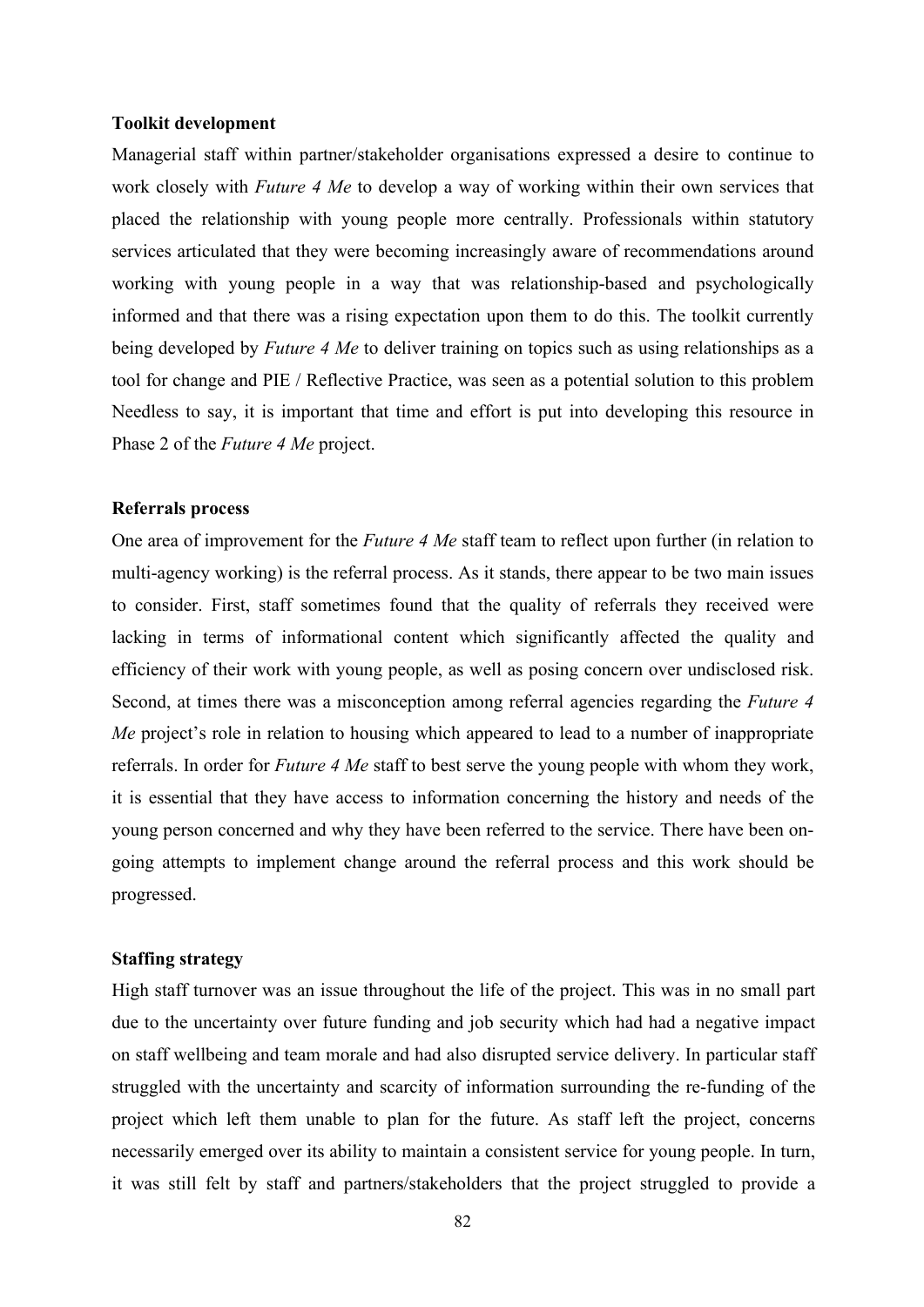consistent service for young people and there were concerns over the amount of knowledge and experience being lost from the project team. Such issues are, of course, an inevitable consequence of short term funding but, given these experiences, the *Future 4 Me* team may wish to consider the recruitment and retention of staff in a slightly more strategic way in Phase 2 of the project.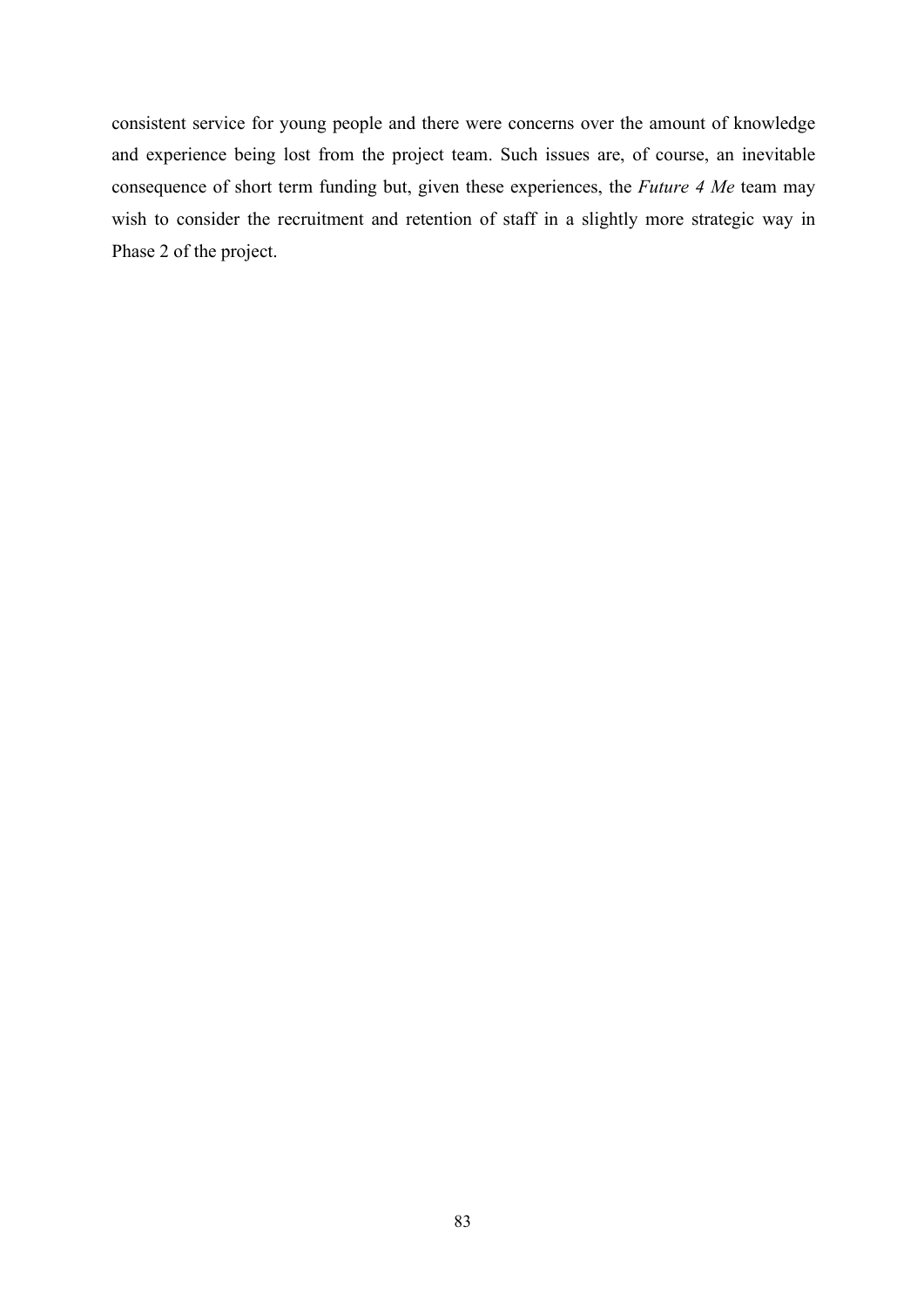## **7.0 BIBLIOGRAPHY**

- Atkinson, M., Jones, M. and Lamont, E. (2007) *Multi-agency Working and its Implications for Practice: A Review of the Literature,* Reading: CfBT
- Barnardo's (2014) *On my Own: The Accommodation Needs of Young People Leaving Care in England,* Essex: Barnardo's
- Bateman, T. and Hazel, N. (2013) *Engaging Young People in Resettlement,* London: Beyond Youth Custody
- Bateman, T., Hazel, N. and Wright, S. (2013) *Resettlement of Young People Leaving Custody: Lessons from the literature,* London: Beyond Youth Custody
- Beveridge, W. (1942) *Social Insurance and Allied Services,* London: H.M. Stationary Office
- Beyond Youth Custody (2015) *Effective Resettlement of Young People: Lessons from Beyond Youth Custody,* London: Beyond Youth Custody
- Brown, J. (2016) *NEET: Young People Not in Education, Employment or Training,* London: House of Commons Library
- Bryman, A. (2015). *Social research methods*. Oxford: Oxford University Press.
- Centre for Social Justice (2014) *Survival of the Fittest? Improving Life Chances for Care Leavers,* London: The Centre for Social Justice
- Centre for Social Justice (2015) *Finding their Feet: Equipping Care Leavers to Reach their Potential,* London: The Centre for Social Justice
- Centre for Social Justice (2011) *More Than a Game,* London: The Centre for Social Justice
- Charmaz, K. (2000). 'Grounded theory: Objectivist and constructivist methods'. In N. Denzin and Y. Lincoln (eds.), *Handbook of Qualitative Research* (2nd ed.), Thousand Oaks, CA: Sage, pp. 509-535.
- Cheminais, R. (2009) *Effective Multi-agency Partnerships: Putting Every Child Matters into Practice,* London: Sage Publications
- Chitsabesan, P., Kroll, L.,Bailey, S., Kenning, C., Sneider, S., MacDonald, W. & Theodosiou, L. (2006) 'Mental Health Needs of Young Offenders in Custody and in the Community' *The British Journal of Psychiatry,* 188(6) pp. 534-540
- Cottam, H. (2015) Social Services are Broken. How can we fix Them? *TED* [video], Available from: https://www.ted.com/talks/hilary\_cottam\_social\_services\_are broken how we can fix them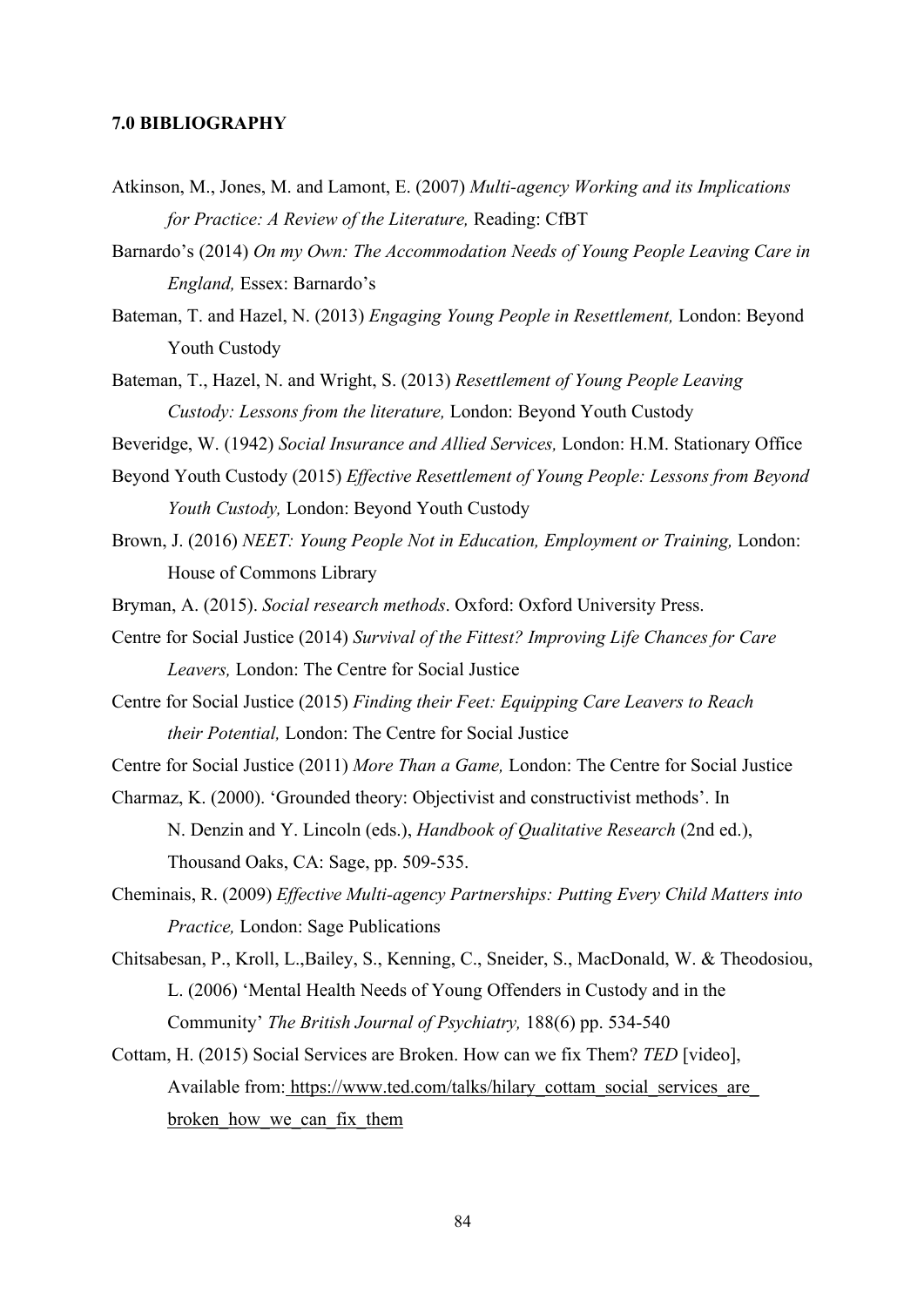- Daly, F. (2012) 'What do Young People Need When They Leave Care? Views of Care Leavers and Aftercare Workers in North Dublin', *Child Care in Practice,*  18(4) pp.309-324
- Department for Education (2013) *Care Leaver Strategy: A Cross-Departmental Strategy for Young People Leaving Care,* London: Department for Education
- Department for Education (2016a) *Children Looked After in England (including adoption) Year Ending 31 March 2016,* London: Department for Education
- Department for Education (2016b) *Outcomes for Children Looked After by Local Authorities in England, 31 March 2015,* London: Department for Education
- Department for Education (2014) *Children Looked After in England (including adoption) Year Ending 31 March 2014,* London: Department for Education
- Dixon, J. & Stein, M. (2003) 'Leaving Care in Scotland: The Residential Experience', *Scottish Journal of Residential Child Care,* 2(2) pp.7-17
- Ford, T., Vostanis, P., Meltzer, H. and Goodman, R. (2007) Psychiatric Disorders among British Children Looked After by Local Authorities: Comparison with Children Living in Private Households, *British Journal of Psychiatry*, 190 pp. 319-325
- Gaskell, C. (2010) 'If the Social Worker Had Called at Least it Would Show they Cared. Young Care Leavers' Perspectives in the Importance of Care', *Children & Society,* 24 pp. 136-147
- Giorgi, A. & Giorgi, B. (2003). The descriptive phenomenological psychological method. In P.M. Camic, J. E. Rhodes, & L. Yardley (Eds.), *Qualitative research in psychology: Expanding perspectives in methodology and design* (pp. 243–273). Washington, DC: American Psychological Association.
- Giorgi, A., & Giorgi, B. (2008). Phenomenology. In J.A. Smith (Ed.), *Qualitative psychology: A practical guide to research methods* (pp. 25-50). London: Sage.
- Glaser, B.G. and Strauss, A.L. (1967), *The Discovery of Grounded Theory*, Chicago, Aldine.
- Gojkovic, D., Mills, A. and Meek, R. (2012) *Accommodation for Ex-offenders: Third Sector Housing Advice and Provision,* Birmingham: Third Sector Research Centre
- Hadley Centre for Adoption and Foster Care (2015). *Your Life, Your care: A pilot study of the views of looked after children and young people aged 4-18 years*. Bristol: Hadley Centre for Adoption and Foster Care
- Hammersley, M., & Atkinson, P. (2011). *Ethnography: Principles in practice* (4<sup>th</sup> Ed.). London: Routledge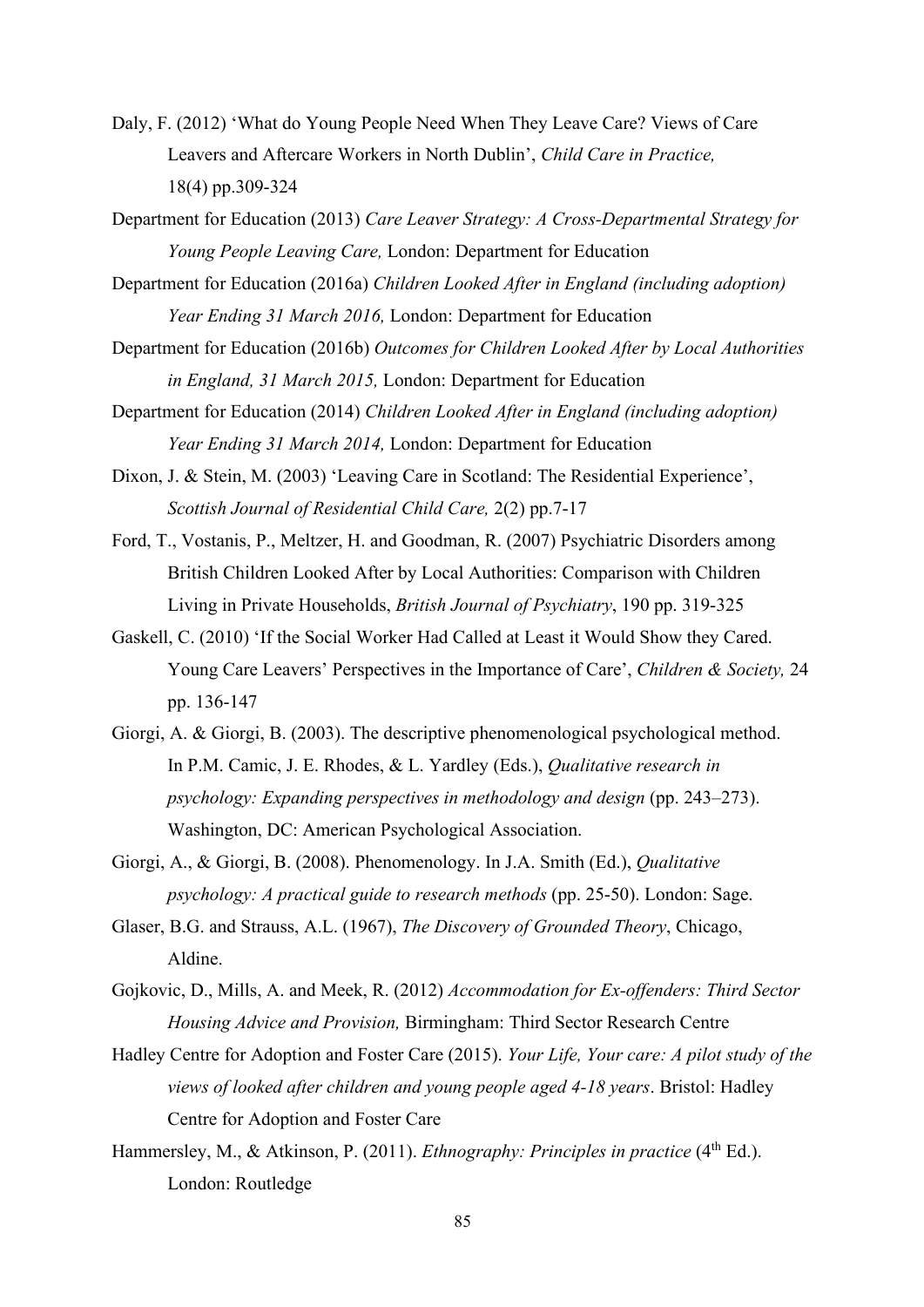- H.M. Inspectorate of Prisons (2014) *Resettlement Provision for Adult Offenders: Accommodation and Education, Training and Employment,* London: H.M. Inspectorate of Prisons
- H.M. Inspectorate of Probation (2012) *Looked After Children: An Inspection of the Work of Youth Offending Teams with Children and Young People Who are Looked After and Placed Away from Home,* Manchester: HM Inspectorate of Probation
- H.M. Inspectorate of Probation (2015) *Joint Thematic Inspection of Resettlement Services to Children by Youth Offending Teams and Partner Agencies,* Manchester: HM Inspectorate of Probation
- Home Office (2001) *British Crime Survey 2000 England and Wales*, London: Stationery **Office**
- Homeless Link (2014) *Young and Homeless,* London: Homeless Link
- Jones, R., Everson-Hock, E. S., Papaioannou, D., Guillaume, L., Goyder, E., Chilcott, J., Cooke, J., Payne, N., Duenas, A., Sheppard, L. M. & Swann, C. (2011) 'Factors associated with outcomes for looked after children and young people: A correlates review of the literature', *Child: Care, Health and Development*, 37 (5) pp. 613-622
- Lamont, E., Harland, J., Atkinson, M and White, R. (2009). *Provision of Mental Health Services for Care Leavers: Transition to Adult Services* (LGA Research Report). Slough: NFER.
- Langdridge, D. (2007). *Phenomenological psychology: Theory, research and method*. London: Pearson Prentice Hall.
- Luke, N., Sinclair, I., Woolgar, M. and Sebba, J. (2014) *What works in preventing and treating poor mental health in looked after children?* London: NSPCC and the Rees Centre, University of Oxford
- McLeod, A. (2010) 'A Friend and an Equal: Do Young People in Care Seek the Impossible from their Social Workers?', *British Journal of Social Work,* 40 pp. 772-788
- Ministry of Justice (2016a) *Youth Justice Statistics 2014/15 England and Wales,* London: Ministry of Justice
- Ministry of Justice (2016b) *Criminal Justice Statistics Quarterly Update to March 2016 England and Wales,* London: Ministry of Justice
- Ministry of Justice (2016c) *Proven Reoffending Statistics Quarterly Bulletin October 2013 to 2014, England and Wales,* London: Ministry of Justice
- Ministry of Justice (2016d) *Review of the Youth Justice System: An Interim Report of Emerging Findings,* London: Ministry of Justice